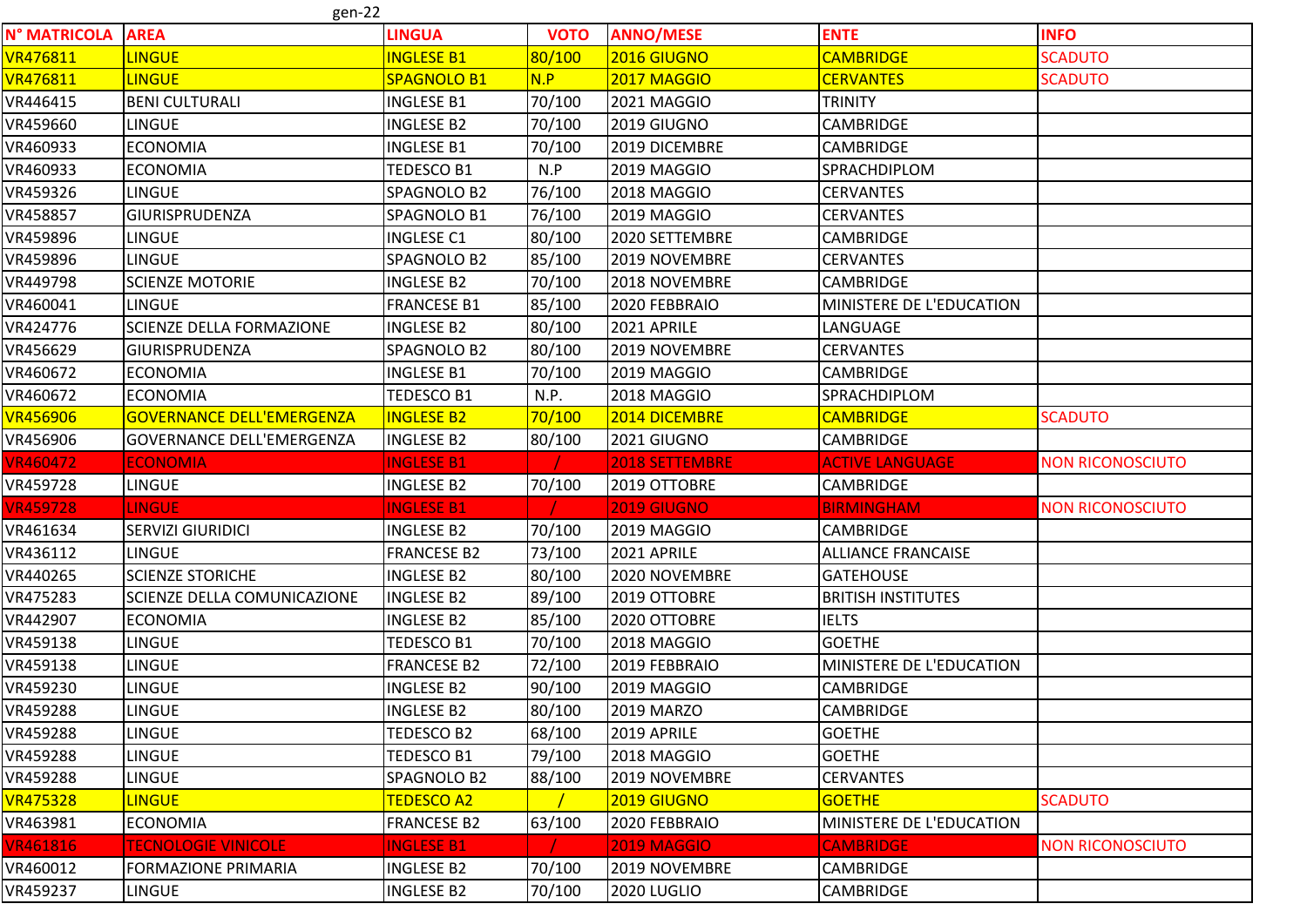| VR460785        | <b>ECONOMIA</b>                    | <b>INGLESE B1</b>  | 90/100 | 2019 OTTOBRE         | <b>TRINITY</b>                  |                         |
|-----------------|------------------------------------|--------------------|--------|----------------------|---------------------------------|-------------------------|
| VR462048        | MANAGEMENT E STATEGIA D'IM         | <b>INGLESE B2</b>  | 95/100 | 2019 NOVEMBRE        | <b>IELTS</b>                    |                         |
| VR460228        | <b>LINGUE</b>                      | <b>INGLESE C1</b>  | 70/100 | 2018 MAGGIO          | <b>CAMBRIDGE</b>                |                         |
| VR460228        | <b>LINGUE</b>                      | SPAGNOLO B2        | 73/100 | 2018 MAGGIO          | <b>CERVANTES</b>                |                         |
| <b>VR456218</b> | <b>ECONOMIA</b>                    | <b>INGLESE B1</b>  | 70/100 | 2016 GIUGNO          | <b>CAMBRIDGE</b>                | <b>SCADUTO</b>          |
| <b>VR462678</b> | <b>ECONOMIA</b>                    | <b>RUSSO A2</b>    |        | 2018 MAGGIO          | <b>TRKI</b>                     | <b>NON RICONOSCIUTO</b> |
| VR462678        | <b>ECONOMIA</b>                    | <b>INGLESE B2</b>  | 70/100 | 2019 APRILE          | <b>CAMBRIDGE</b>                |                         |
| VR462678        | <b>ECONOMIA</b>                    | TEDESCO B1         | 77/100 | 2019 MAGGIO          | <b>GOETHE</b>                   |                         |
| <b>VR470338</b> | <b>ECONOMIA</b>                    | <b>INGLESE B1</b>  |        | 2020 DICEMBRE        | <b>CAMBRIDGE</b>                | <b>NON RICONOSCIUTO</b> |
| VR451879        | <b>INFERMIERISTICA</b>             | <b>INGLESE B2</b>  | 70/100 | 2019 MARZO           | <b>CAMBRIDGE</b>                |                         |
| <b>VR457426</b> | <b>GIURISPRUDENZA</b>              | <b>INGLESE B1</b>  |        | <b>2019 MAGGIO</b>   | <b>CAMBRIDGE</b>                | <b>NON RICONOSCIUTO</b> |
| VR464084        | <b>ECONOMIA</b>                    | <b>INGLESE B1</b>  | 70/100 | <b>2019 MARZO</b>    | <b>CAMBRIDGE</b>                |                         |
| VR455945        | <b>GIURISPRUDENZA</b>              | <b>INGLESE B1</b>  | 70/100 | 2020 LUGLIO          | <b>CAMBRIDGE</b>                |                         |
| VR459952        | <b>LINGUE</b>                      | <b>INGLESE B2</b>  | 80/100 | 2019 MAGGIO          | <b>CAMBRIDGE</b>                |                         |
| <b>VR466384</b> | <b>BIOTECNOLOGIE</b>               | <b>INGLESE B1</b>  |        | <b>2019 DICEMBRE</b> | <b>CAMBRIDGE</b>                | <b>NON RICONOSCIUTO</b> |
| VR458736        | <b>GIURISPRUDENZA</b>              | <b>INGLESE C1</b>  | 80/100 | 2020 MAGGIO          | <b>CAMBRIDGE</b>                |                         |
| VR448028        | <b>BANCA E FINANZA</b>             | <b>INGLESE C1</b>  | 70/100 | 2021 APRILE          | <b>CAMBRIDGE</b>                |                         |
| VR459361        | <b>SCIENZE DELL'EDUCAZIONE</b>     | TEDESCO B1         |        | 2018 MAGGIO          | <b>GOETHE</b>                   |                         |
| VR420428        | <b>SCIENZE DELLA COMUNICAZIONE</b> | <b>INGLESE B2</b>  | 70/100 | 2020 DICEMBRE        | <b>GATEHOUSE</b>                |                         |
| VR460451        | <b>ECONOMIA</b>                    | <b>INGLESE C1</b>  | 75/100 | 2019 MARZO           | <b>IELTS</b>                    |                         |
|                 |                                    |                    |        |                      |                                 |                         |
| VR436043        | <b>LINGUE</b>                      | <b>TEDESCO B2</b>  |        | 2018 GENNAIO         | SPRACHDIPLOM                    | <b>INCOMPLETO</b>       |
| VR448224        | <b>LINGUE</b>                      | SPAGNOLO B1        | 80/100 | 2019 MAGGIO          | <b>CERVANTES</b>                |                         |
| VR460024        | LINGUE                             | SPAGNOLO B2        | 84/100 | 2019 MAGGIO          | <b>CERVANTES</b>                |                         |
| VR448303        | LINGUE                             | SPAGNOLO B2        | 76/100 | 2019 APRILE          | <b>CERVANTES</b>                |                         |
| VR459335        | <b>SCIENZE SPICOLOGICHE</b>        | <b>INGLESE B1</b>  | 70/100 | 2019 OTTOBRE         | <b>CAMBRIDGE</b>                |                         |
| VR460565        | <b>ECONOMIA</b>                    | SPAGNOLO B2        | 79/100 | 2019 MAGGIO          | <b>CERVANTES</b>                |                         |
| VR447003        | <b>SERVIZIO SOCIALE</b>            | <b>INGLESE B2</b>  | 89/10  | 2021 MARZO           | <b>GATEHOUSE</b>                |                         |
| VR460815        | <b>ECONOMIA</b>                    | TEDESCO B1         | N.P    | 2018 MAGGIO          | SPRACHDIPLOM                    |                         |
| VR460815        | <b>ECONOMIA</b>                    | <b>INGLESE B2</b>  | 70/100 | 2019 MAGGIO          | <b>CAMBRIDGE</b>                |                         |
| VR460966        | <b>ECONOMIA</b>                    | <b>INGLESE B2</b>  | 80/100 | 2019 APRILE          | <b>TRINITY</b>                  |                         |
| VR392074        | <b>LINGUE</b>                      | <b>FRANCESE B1</b> | 87/100 | 2018 GIUGNO          | <b>MINISTERE DE L'EDUCATION</b> |                         |
| VR385053        | SCIENZE DELL'EDUCAZIONE            | <b>INGLESE B2</b>  | 83/100 | 2021 APRILE          | <b>BRITISH INSTITUTES</b>       |                         |
| VR479191        | <b>SCIENZE DELLA COMUNICAZIONE</b> | <b>INGLESE B1</b>  | 70/100 | 2016 GIUGNO          | <b>CAMBRIDGE</b>                | <b>SCADUTO</b>          |
| VR457306        | <b>BIOTECNOLOGIE</b>               | <b>INGLESE B2</b>  | 73/100 | 2018 GIUGNO          | UNIVERSITA' DI PERUGIA          |                         |
| VR398563        | <b>SERVIZI GIURIDICI</b>           | <b>INGLESE B1</b>  | 80/100 | 2021 MARZO           | <b>GATEHOUSE</b>                |                         |
| VR457719        | <b>BIOINFORMATICA</b>              | <b>INGLESE B2</b>  | 90/100 | 2018 NOVEMBRE        | <b>CAMBRIDGE</b>                |                         |
| VR546629        | <b>GIURISPRUDENZA</b>              | <b>INGLESE B2</b>  | 70/100 | 2020 DICEMBRE        | <b>CAMBRIDGE</b>                |                         |
| VR435279        | LINGUE                             | <b>INGLESE C1</b>  | 80/100 | 2020 NOVEMBRE        | <b>BRITISH ISTITUTES</b>        |                         |
| VR461493        | <b>SERVIZI GIURIDICI</b>           | <b>FRANCESE B1</b> | 79/100 | 2019 MAGGIO          | <b>MINISTERE DE L'EDUCATION</b> |                         |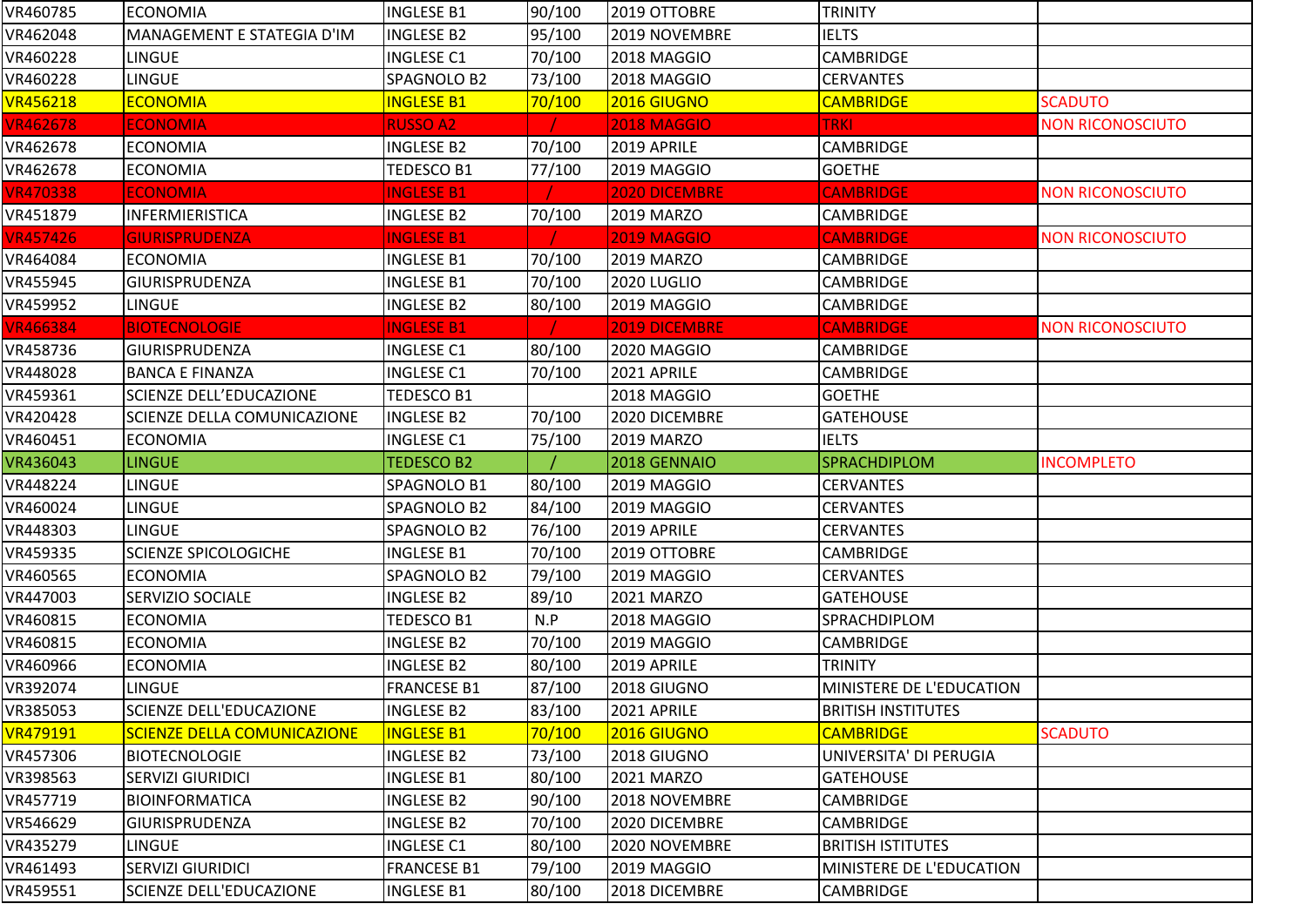| VR465652        | <b>BENI CULTURALI</b>              | SPAGNOLO C1        | N.P    | 2017 APRILE          | <b>CERVANTES</b>                |                         |
|-----------------|------------------------------------|--------------------|--------|----------------------|---------------------------------|-------------------------|
| VR458255        | <b>BENI CULTURALI</b>              | <b>INGLESE B2</b>  | 80/100 | 2019 MARZO           | <b>CAMBRIDGE</b>                |                         |
| VR463720        | MANAGEMENT E STATEGIA D'IM         | <b>INGLESE B2</b>  | 70/100 | 2021 APRILE          | LANGUAGE                        |                         |
| VR463720        | MANAGEMENT E STATEGIA D'IM         | <b>INGLESE B2</b>  | 70/100 | 2021 APRILE          | LANGUAGE                        |                         |
| <b>VR463092</b> | <b>BIOINFORMATICA</b>              | <b>INGLESE A2</b>  |        | <b>2019 GIUGNO</b>   | <b>CONCORDE INTERNATIONAL</b>   | <b>NON RICONOSCIUTO</b> |
| VR416991        | <b>ECONOMIA</b>                    | <b>INGLESE B1</b>  | 82/100 | 2020 OTTOBRE         | <b>BRITISH INSTITUTES</b>       |                         |
| VR422924        | <b>SCIENZE DELLA COMUNICAZIONE</b> | <b>INGLESE B2</b>  | 70/100 | 2021 GIUGNO          | <b>GATEHOUSE</b>                |                         |
| <b>VR460353</b> | <b>SCIENZE PEDAGOGICHE</b>         | <b>INGLESE B2</b>  | 70/100 | 2016 GIUGNO          | <b>CAMBRIDGE</b>                | <b>SCADUTO</b>          |
| VR460353        | <b>SCIENZE PEDAGOGICHE</b>         | SPAGNOLO B2        | 80/100 | 2017 APRILE          | <b>CERVANTES</b>                |                         |
| VR459687        | <b>LINGUE</b>                      | <b>INGLESE B2</b>  | 70/100 | 2020 LUGLIO          | <b>CAMBRIDGE</b>                |                         |
| <b>VR462011</b> | <b>LINGUE</b>                      | <b>INGLESE B1</b>  |        | <b>2019 NOVEMBRE</b> | <b>CAMBRIDGE</b>                | <b>NON RICONOSCIUTO</b> |
| VR462011        | <b>LINGUE</b>                      | <b>INGLESE B1</b>  | 70/100 | 2018 GIUGNO          | <b>CAMBRIDGE</b>                |                         |
| VR462011        | <b>LINGUE</b>                      | <b>FRANCESE B1</b> | N.P    | 2018 APRILE          | MINISTERE DE L'EDUCATION        |                         |
| VR460251        | <b>BENI CULTURALI</b>              | <b>INGLESE C1</b>  | 90/100 | 2020 LUGLIO          | CAMBRIDGE                       |                         |
| VR460251        | <b>BENI CULTURALI</b>              | <b>INGLESE C2</b>  | 80/100 | 2021 LUGLIO          | CAMBRIDGE                       |                         |
| VR460251        | <b>BENI CULTURALI</b>              | <b>INGLESE B2</b>  | 90/100 | 2019 GIUGNO          | <b>CAMBRIDGE</b>                |                         |
| VR461763        | <b>LINGUE</b>                      | SPAGNOLO B1        | 76/100 | 2018 MAGGIO          | <b>CERVANTES</b>                |                         |
| <b>VR430730</b> | <b>ECONOMIA</b>                    | <b>TEDESCO B1</b>  |        | 2017 MAGGIO          | <b>GOETHE</b>                   | <b>SCADUTO</b>          |
| VR459412        | <b>LINGUE</b>                      | <b>FRANCESE B1</b> | 73/100 | 2017 MAGGIO          | <b>MINISTERE DE L'EDUCATION</b> | <b>SCADUTO</b>          |
| VR459412        | <b>LINGUE</b>                      | <b>INGLESE B2</b>  | 70/100 | 2019 MARZO           | <b>CAMBRIDGE</b>                |                         |
| VR476545        | <b>LINGUE</b>                      | <b>INGLESE B2</b>  | 80/100 | 2020 DICEMBRE        | <b>CAMBRIDGE</b>                |                         |
| VR456266        | <b>BENI CULTURALI</b>              | <b>INGLESE B2</b>  | 70/100 | 2019 DICEMBRE        | <b>CAMBRIDGE</b>                |                         |
| VR457571        | <b>BIOTECNOLOGIE</b>               | <b>INGLESE C1</b>  | 80/100 | 2019 DICEMBRE        | <b>PEARSON</b>                  |                         |
| <b>VR461851</b> | <b>SERVIZI GIURIDICI</b>           | <b>INGLESE B1</b>  |        | <b>2019 MAGGIO</b>   | <b>CAMBRIDGE</b>                | <b>NON RICONOSCIUTO</b> |
| VR460981        | <b>ECONOMIA</b>                    | <b>INGLESE B1</b>  | 70/100 | 2019 APRILE          | <b>CAMBRIDGE</b>                |                         |
| VR460981        | <b>ECONOMIA</b>                    | <b>FRANCESE B1</b> | 60/100 | 2018 FEBBRAIO        | MINISTERE DE L'EDUCATION        |                         |
| VR459848        | <b>LINGUE</b>                      | TEDESCO B2         | N.P    | 2020 FEBBRAIO        | SPRACHDIPLOM                    |                         |
| VR459890        | <b>LINGUE</b>                      | SPAGNOLO B2        | 71/100 | 2019 GENNAIO         | <b>CERVANTES</b>                |                         |
| VR454145        | <b>SCIENZE STORICHE</b>            | <b>INGLESE B2</b>  | 84/100 | 2020 DICEMBRE        | <b>BRITISH INSTITUTES</b>       |                         |
| VR459545        | LINGUE                             | <b>INGLESE B2</b>  | 90/100 | 2018 GIUGNO          | CAMBRIDGE                       |                         |
| VR460397        | <b>ECONOMIA</b>                    | <b>TEDESCO B2</b>  |        | 2014 NOVEMBRE        | <b>GOETHE</b>                   | <b>SCADUTO</b>          |
| <b>VR460525</b> | <b>ECONOMIA</b>                    | <b>INGLESE B2</b>  |        | <b>2019 LUGLIO</b>   | <b>LANGUAGE ASSESSMENT</b>      | <b>NON RICONOSCIUTO</b> |
| <b>VR442632</b> | <b>ECONOMIA</b>                    | <b>INGLESE B1</b>  | 70/100 | 2017 MAGGIO          | <b>CAMBRIDGE</b>                | <b>SCADUTO</b>          |
| <b>VR449290</b> | <b>SCIENZE MOTORIE</b>             | <b>INGLESE B1</b>  | 70/100 | <b>2017 MARZO</b>    | <b>CAMBRIDGE</b>                | <b>SCADUTO</b>          |
| VR438692        | <b>BENI CULTURALI</b>              | <b>INGLESE B1</b>  | 80/100 | 2021 GIUGNO          | <b>CAMBRIDGE</b>                |                         |
| VR459128        | <b>LINGUE</b>                      | SPAGNOLO B2        | 90/100 | 2019 NOVEMBRE        | <b>CERVANTES</b>                |                         |
| VR447842        | LINGUE                             | <b>INGLESE C1</b>  | 75/100 | 2021 GIUGNO          | <b>IELTS</b>                    |                         |
| VR444576        | <b>ECONOMIA</b>                    | <b>INGLESE B1</b>  | 80/100 | 2019 APRILE          | <b>CAMBRIDGE</b>                |                         |
| <b>VR477410</b> | <b>BIOTECNOLOGIE</b>               | <b>INGLESE B1</b>  |        | <b>2020 LUGLIO</b>   | <b>CAMBRIDGE</b>                | <b>NON RICONOSCIUTO</b> |
| VR476044        | <b>LINGUE</b>                      | INGLESE B2         | 90/100 | 2020 APRILE          | <b>CAMBRIDGE</b>                |                         |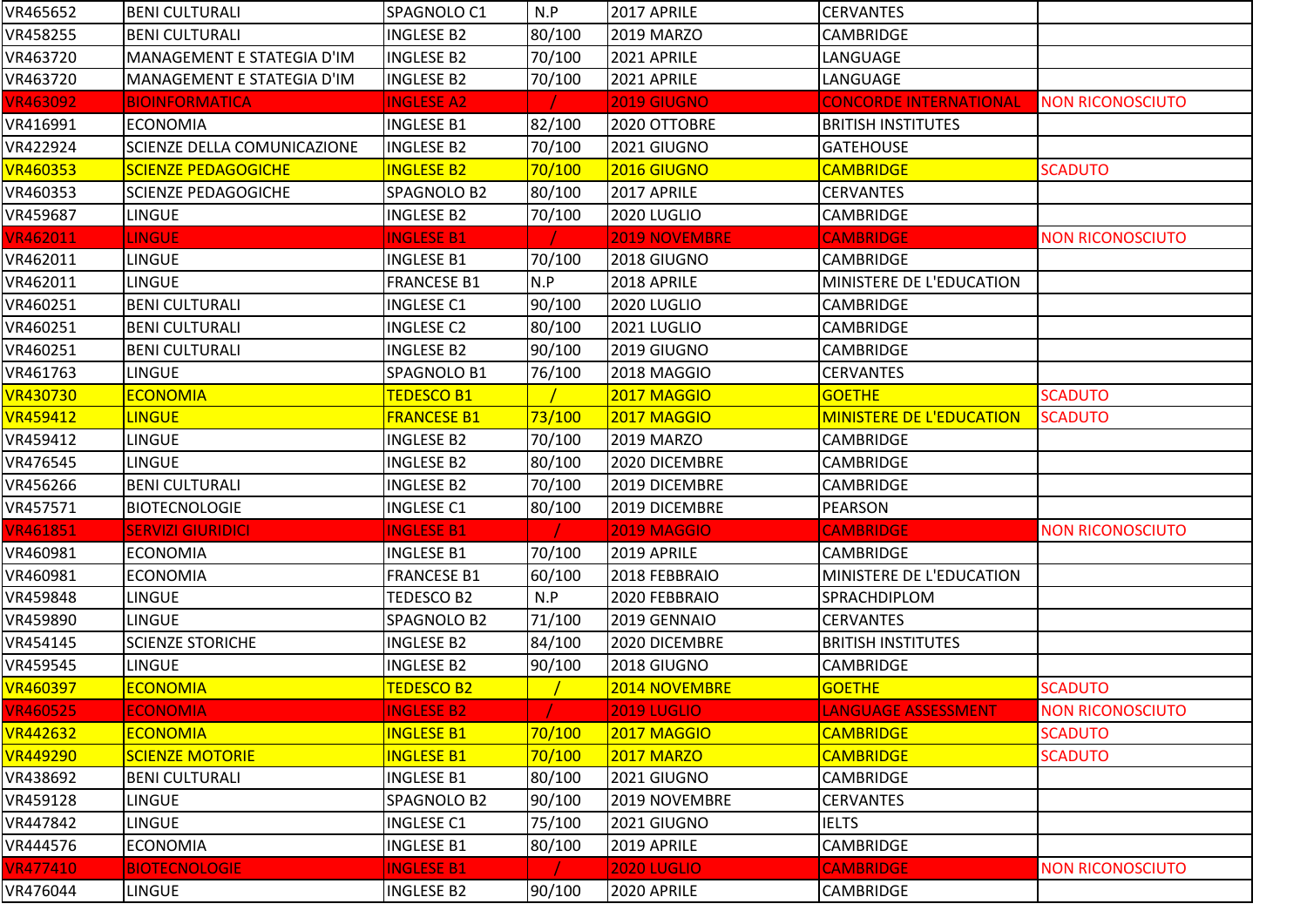| VR476044        | <b>LINGUE</b>                  | SPAGNOLO B2        | 89/100 | 2021 FEBBRAIO      | <b>CERVANTES</b>         |                         |
|-----------------|--------------------------------|--------------------|--------|--------------------|--------------------------|-------------------------|
| VR459549        | <b>LINGUE</b>                  | <b>INGLESE C1</b>  | 80/100 | 2019 DICEMBRE      | <b>CAMBRIDGE</b>         |                         |
| VR471396        | <b>INFORMATICA</b>             | <b>INGLESE B2</b>  | 70/100 | 2021 MAGGIO        | <b>CAMBRIDGE</b>         |                         |
| <b>VR456018</b> | <b>BIOINFORMATICA</b>          | <b>INGLESE B1</b>  |        | 2019 APRILE        | <b>CAMBRIDGE</b>         | <b>NON RICONOSCIUTO</b> |
| VR461051        | <b>ECONOMIA</b>                | <b>INGLESE B2</b>  | 70/100 | 2019 GIUGNO        | <b>CAMBRIDGE</b>         |                         |
| VR452084        | <b>LINGUE</b>                  | SPAGNOLO B2        | 77/100 | 2021 MAGGIO        | <b>CERVANTES</b>         |                         |
| VR458590        | <b>BIOINFORMATICA</b>          | INGLESE B2         | 70/100 | 2019 FEBBRAIO      | <b>CAMBRIDGE</b>         |                         |
| VR458590        | <b>BIOINFORMATICA</b>          | SPAGNOLO B2        | N.P    | 2019 MAGGIO        | <b>CERVANTES</b>         |                         |
| VR421965        | <b>SERVIZI GIURIDICI</b>       | <b>INGLESE B2</b>  | 83/100 | 2019 SETTEMBRE     | <b>TRINITY</b>           |                         |
| VR461041        | <b>ECONOMIA</b>                | <b>INGLESE B1</b>  | 70/100 | 2020 DICEMBRE      | <b>CAMBRIDGE</b>         |                         |
| <b>VR464356</b> | <b>ECONOMIA</b>                | <b>INGLESE B1</b>  | 70/100 | 2016 APRILE        | <b>CAMBRIDGE</b>         | <b>SCADUTO</b>          |
| VR458789        | <b>MARKETING</b>               | <b>INGLESE B2</b>  | 70/100 | 2020 AGOSTO        | LANGUAGE                 |                         |
| VR470347        | <b>ECONOMIA</b>                | <b>INGLESE C1</b>  | 80/100 | 2020 GIUGNO        | <b>CAMBRIDGE</b>         |                         |
| VR470600        | <b>ECONOMIA</b>                | <b>INGLESE B2</b>  | 85/100 | 2020 AGOSTO        | <b>IELTS</b>             |                         |
| VR461905        | LETTERE                        | <b>INGLESE B2</b>  | 90/100 | 2019 APRILE        | <b>ESB</b>               |                         |
| VR457828        | <b>ECONOMIA</b>                | <b>INGLESE C1</b>  | 95/100 | 2019 MARZO         | <b>IELTS</b>             |                         |
| VR456493        | <b>LETTERE</b>                 | <b>INGLESE B2</b>  | 80/100 | 2016 MAGGIO        | <b>CAMBRIDGE</b>         | <b>SCADUTO</b>          |
| VR448362        | PSICOLOGIA DELLA FORMAZIONE    | <b>INGLESE B2</b>  | 70/100 | 2021 MAGGIO        | <b>ESB</b>               |                         |
| VR458555        | <b>SCIENZE PSICOLOGICHE</b>    | <b>INGLESE B1</b>  | 70/100 | 2020 GIUGNO        | <b>EDEXCEL</b>           |                         |
| VR408778        | <b>ECONOMIA</b>                | <b>INGLESE B2</b>  | 85/100 | 2020 OTTOBRE       | <b>IELTS</b>             |                         |
| VR462182        | <b>SCIENZE MOTORIE</b>         | <b>FRANCESE B1</b> | 60/100 | 2019 MAGGIO        | MINISTERE DE L'EDUCATION |                         |
| VR476335        | <b>LINGUE</b>                  | <b>INGLESE B2</b>  | 70/100 | 2020 DICEMBRE      | <b>CAMBRIDGE</b>         |                         |
| VR459854        | SCIENZE DELLA COMUNICAZIONE    | <b>INGLESE C2</b>  | 80/100 | 2020 FEBBRAIO      | <b>CAMBRIDGE</b>         |                         |
| VR456032        | <b>GIURISPRUDENZA</b>          | <b>INGLESE C1</b>  | 70/100 | 2019 FEBBRAIO      | <b>CAMBRIDGE</b>         |                         |
| <b>VR474852</b> | <b>BENI CULTURALI</b>          | <b>INGLESE B1</b>  |        | <b>2021 LUGLIO</b> | <b>CAMBRIDGE</b>         | <b>NON RICONOSCIUTO</b> |
| VR457410        | <b>SERVIZI GIURIDICI</b>       | <b>INGLESE B2</b>  | 80/100 | 2017 DICEMBRE      | <b>CAMBRIDGE</b>         |                         |
| VR461182        | <b>ECONOMIA</b>                | <b>INGLESE B1</b>  | 80/100 | 2019 MAGGIO        | <b>CAMBRIDGE</b>         |                         |
| VR462687        | <b>SCIENZE PSICOLOGICHE</b>    | <b>INGLESE C1</b>  | 70/100 | 2020 LUGLIO        | CAMBRIDGE                |                         |
| VR462012        | <b>BENI CULTURALI</b>          | ITA. - TED. C1     | N.P    | 1992 MARZO         | <b>BILINGUISMO</b>       |                         |
| VR456878        | <b>MATEMATICA APPLICATA</b>    | <b>INGLESE B1</b>  | 80/100 | 2018 LUGLIO        | <b>CAMBRIDGE</b>         |                         |
| VR464855        | <b>SCIENZE MOTORIE</b>         | <b>TEDESCO B1</b>  | 70/100 | 2019 APRILE        | <b>GOETHE</b>            |                         |
| VR448977        | <b>ECONOMIA</b>                | ITA. - TED. C1     | N.P    | 2020 LUGLIO        | <b>BILINGUISMO</b>       |                         |
| VR412658        | <b>LINGUE</b>                  | SPAGNOLO C1        | 67/100 | 2021 FEBBRAIO      | <b>FIDESCU</b>           |                         |
| VR459534        | <b>SCIENZE DELL'EDUCAZIONE</b> | <b>INGLESE B2</b>  | 80/100 | 2019 GIUGNO        | <b>CAMBRIDGE</b>         |                         |
| VR462702        | <b>LINGUE</b>                  | SPAGNOLO B1        | 71/100 | 2019 MAGGIO        | <b>CERVANTES</b>         |                         |
| VR462702        | <b>LINGUE</b>                  | <b>INGLESE B1</b>  | 70/100 | <b>2018 MARZO</b>  | <b>CAMBRIDGE</b>         |                         |
| VR462702        | <b>LINGUE</b>                  | TEDESCO B1         | N.P    | 2019 MAGGIO        | SPRACHDIPLOM             |                         |
| VR459680        | <b>LINGUE</b>                  | <b>INGLESE C1</b>  | 80/100 | 2015 NOVEMBRE      | PEARSON                  |                         |
| VR459680        | LINGUE                         | TEDESCO B2         | N.P    | 2020 FEBBRAIO      | SPRACHDIPLOM             |                         |
| VR464875        | <b>SCIENZE MOTORIE</b>         | <b>INGLESE A2</b>  |        | 2018 OTTOBRE       | <b>CAMBRIDGE</b>         | <b>NON RICONOSCIUTO</b> |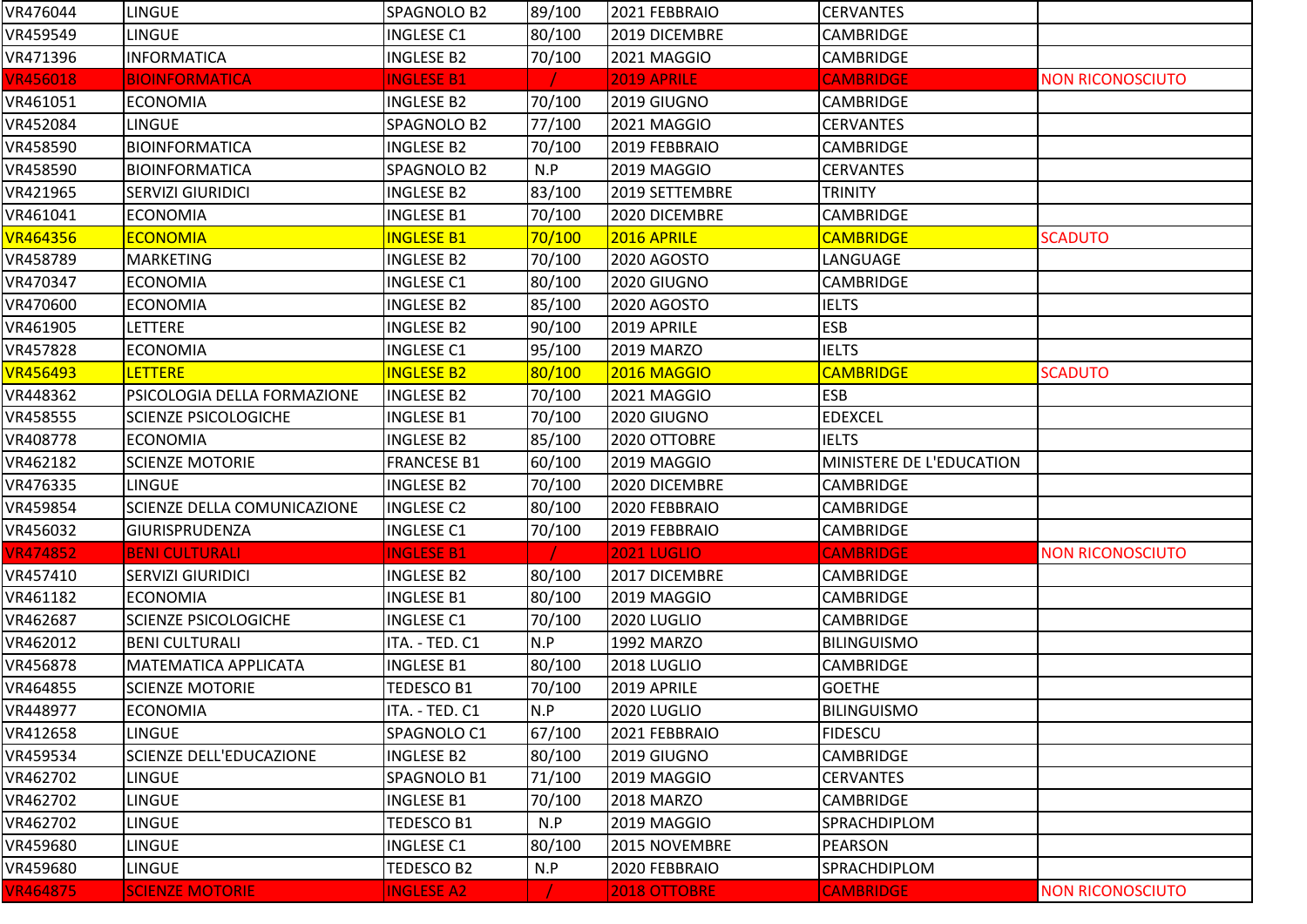| VR421593        | LINGUE                             | <b>FRANCESE C1</b> | 84/100 | 2020 DICEMBRE      | <b>CCI</b>                |                         |
|-----------------|------------------------------------|--------------------|--------|--------------------|---------------------------|-------------------------|
| VR451524        | LABORATORIO BIOMEDICO              | <b>INGLESE B1</b>  | 90/100 | <b>2018 MARZO</b>  | CAMBRIDGE                 |                         |
| VR450313        | <b>GIURISPRUDENZA</b>              | TEDESCO B2         | 64/100 | 2019 GENNAIO       | <b>GOETHE</b>             |                         |
| VR459574        | <b>SCIENZE PSICOLOGICHE</b>        | <b>INGLESE C2</b>  | 75/100 | 2020 LUGLIO        | LANGUAGE CERT             |                         |
| <b>VR456194</b> | <b>LETTERE</b>                     | <b>INGLESE B1</b>  |        | 2019 DICEMBRE      | <b>KAPLAN</b>             | <b>NON RICONOSCIUTO</b> |
| VR422537        | SCIENZE DELLA COMUNICAZIONE        | <b>INGLESE B2</b>  | 70/100 | 2020 NOVEMBRE      | <b>GATEHOUSE</b>          |                         |
| VR459765        | <b>LINGUE</b>                      | SPAGNOLO B2        | 73/100 | 2019 NOVEMBRE      | <b>CERVANTES</b>          |                         |
| <b>VR456867</b> | TESTI LETTERARI                    | <b>INGLESE B2</b>  |        | 2016 MAGGIO        | <b>CAMBRIDGE</b>          | <b>SCADUTO</b>          |
| VR398218        | <b>SCIENZE DELLA COMUNICAZIONE</b> | <b>INGLESE B2</b>  | 80/100 | 2020 LUGLIO        | <b>GATEHOUSE</b>          |                         |
| VR470356        | <b>ECONOMIA</b>                    | <b>INGLESE B2</b>  | 70/100 | 2021 APRILE        | CAMBRIDGE                 |                         |
| VR463403        | <b>FORMAZIONE PRIMARIA</b>         | <b>INGLESE C1</b>  | 72/100 | 2020 GIUGNO        | <b>ESB</b>                |                         |
| <b>VR447418</b> | <b>ECONOMIA</b>                    | <b>TEDESCO A2</b>  |        | 2017 LUGLIO        | SPRACHDIPLOM              | <b>SCADUTO</b>          |
| VR447418        | <b>ECONOMIA</b>                    | <b>INGLESE B2</b>  | 80/100 | 2018 NOVEMBRE      | CAMBRIDGE                 |                         |
| VR447418        | <b>ECONOMIA</b>                    | SPAGNOLO B1        | 84/100 | 2019 MAGGIO        | <b>CERVANTES</b>          |                         |
| <b>VR459063</b> | <b>SCIENZE DELL'EDUCAZIONE</b>     | <b>INGLESE B1</b>  |        | <b>2014 MAGGIO</b> | <b>OVINGDEAN</b>          | <b>NON RICONOSCIUTO</b> |
| VR449171        | <b>LINGUE</b>                      | TEDESCO B2         | 79/100 | 2019 LUGLIO        | <b>GOETHE</b>             |                         |
| VR435256        | <b>LINGUE</b>                      | <b>INGLESE C1</b>  | 80/100 | 2017 DICEMBRE      | <b>CAMBRIDGE</b>          |                         |
| VR473689        | <b>ECONOMIA</b>                    | <b>TEDESCO B1</b>  |        | 2021 MAGGIO        | <b>GOETHE</b>             | <b>INCOMPLETO</b>       |
| <b>VR473689</b> | <b>ECONOMIA</b>                    | <b>INGLESE B1</b>  |        | <b>2014 MARZO</b>  | <b>TRINITY</b>            | <b>NON RICONOSCIUTO</b> |
| VR418050        | <b>LINGUE</b>                      | <b>FRANCESE B1</b> | 84/100 | 2021 APRILE        | MINISTERE DE L'EDUCATION  |                         |
| VR459205        | <b>LINGUE</b>                      | <b>INGLESE B1</b>  | 95/100 | 2020 LUGLIO        | <b>TOEFL</b>              |                         |
| <b>VR460461</b> | <b>ECONOMIA</b>                    | <b>INGLESE B1</b>  |        | 2020 FEBBRAIO      | <b>CAMBRIDGE</b>          | <b>NON RICONOSCIUTO</b> |
| VR467163        | <b>ECONOMIA</b>                    | SPAGNOLO B1        | 84/100 | 2018 MAGGIO        | <b>CERVANTES</b>          |                         |
| VR455990        | <b>BENI CULTURALI</b>              | <b>INGLESE B1</b>  | 70/100 | 2019 FEBBRAIO      | TRINITY                   |                         |
| VR459169        | <b>LINGUE</b>                      | SPAGNOLO B2        | 81/100 | 2019 NOVEMBRE      | <b>CERVANTES</b>          |                         |
| VR459169        | <b>LINGUE</b>                      | <b>INGLESE B2</b>  | 70/100 | 2019 APRILE        | <b>CAMBRIDGE</b>          |                         |
| <b>VR458454</b> | <b>SCIENZE PSICOLOGICHE</b>        | <b>INGLESE B2</b>  |        | 2016 SETTEMBRE     | <b>BOCCONI - EF</b>       | <b>NON RICONOSCIUTO</b> |
| VR459567        | <b>LINGUE</b>                      | <b>FRANCESE B1</b> | 68/100 | 2020 FEBBRAIO      | MINISTERE DE L'EDUCATION  |                         |
| VR471491        | <b>INFORMATICA</b>                 | <b>INGLESE B2</b>  | 80/100 | 2021 APRILE        | <b>CAMBRIDGE</b>          |                         |
| VR453368        | <b>TECNOLOGIE VINICOLE</b>         | <b>INGLESE B2</b>  | 65/100 | 2019 GIUGNO        | <b>TOEFL</b>              |                         |
| VR420537        | <b>LINGUE</b>                      | <b>FRANCESE B2</b> | 60/100 | 2021 FEBBRAIO      | <b>ALLIANCE FRANCAISE</b> |                         |
| <b>VR457643</b> | <b>BIOTECNOLOGIE</b>               | <b>INGLESE B1</b>  | T      | <b>2019 MAGGIO</b> | <b>CAMBRIDGE</b>          | <b>NON RICONOSCIUTO</b> |
| VR456174        | <b>FILOSOFIA</b>                   | <b>INGLESE B1</b>  | 90/100 | 2021 LUGLIO        | CAMBRIDGE                 |                         |
| <b>VR460045</b> | <b>LINGUE</b>                      | <b>INGLESE B2</b>  |        | <b>2019 MAGGIO</b> | <b>CAMBRIDGE</b>          | <b>NON RICONOSCIUTO</b> |
| VR460045        | <b>LINGUE</b>                      | SPAGNOLO B2        | 89/100 | 2019 NOVEMBRE      | <b>CERVANTES</b>          |                         |
| VR376760        | <b>SCIENZE DELL'EDUCAZIONE</b>     | <b>INGLESE B1</b>  | 75/100 | 2020 LUGLIO        | <b>TRINITY</b>            |                         |
| VR457706        | <b>BIOTECNOLOGIE</b>               | <b>INGLESE B2</b>  | 70/100 | 2019 APRILE        | <b>CAMBRIDGE</b>          |                         |
| <b>VR475023</b> | <b>SCIENZE MOTORIE</b>             | <b>INGLESE B1</b>  | 70/100 | 2017 MAGGIO        | <b>CAMBRIDGE</b>          | <b>SCADUTO</b>          |
| VR463288        | <b>FORMAZIONE PRIMARIA</b>         | <b>INGLESE B2</b>  | 70/100 | 2020 GIUGNO        | CAMBRIDGE                 |                         |
| <b>VR460430</b> | <b>ECONOMIA</b>                    | <b>INGLESE B1</b>  |        | 2019 OTTOBRE       | <b>CAMBRIDGE</b>          | <b>NON RICONOSCIUTO</b> |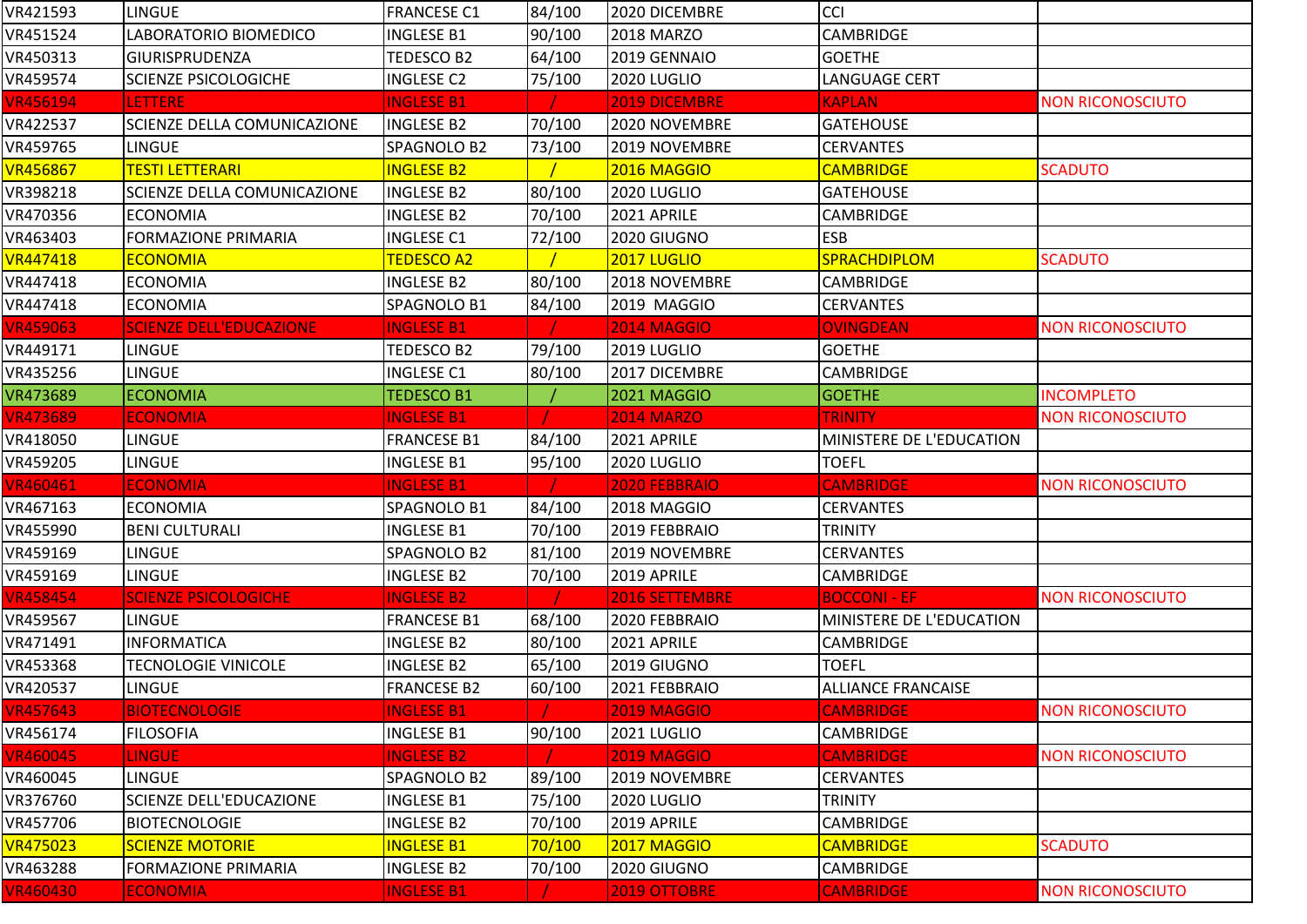| VR461942        | LINGUE                             | SPAGNOLO B2        | 61/100 | <b>2019 MAGGIO</b>   | <b>CERVANTES</b>                |                         |
|-----------------|------------------------------------|--------------------|--------|----------------------|---------------------------------|-------------------------|
| VR459037        | <b>LINGUE</b>                      | <b>INGLESE C1</b>  | 70/100 | 2019 DICEMBRE        | <b>CAMBRIDGE</b>                |                         |
| VR448054        | LINGUE                             | <b>INGLESE C1</b>  | 90/100 | 2019 MARZO           | <b>CAMBRIDGE</b>                |                         |
| VR470602        | <b>ECONOMIA</b>                    | <b>INGLESE B2</b>  | 80/100 | 2020 DICEMBRE        | <b>CAMBRIDGE</b>                |                         |
| <b>VR457938</b> | <b>BIOTECNOLOGIE</b>               | <b>TEDESCO A2</b>  | 92/100 | <b>2018 MAGGIO</b>   | <b>GOETHE</b>                   | <b>SCADUTO</b>          |
| VR457938        | <b>BIOTECNOLOGIE</b>               | <b>FRANCESE B1</b> | 88/100 | 2018 MAGGIO          | MINISTERE DE L'EDUCATION        |                         |
| <b>VR460612</b> | <b>ECONOMIA</b>                    | <b>INGLESE B1</b>  |        | <b>2018 NOVEMBRE</b> | <b>CAMBRIDGE</b>                | <b>NON RICONOSCIUTO</b> |
| <b>VR460718</b> | <b>ECONOMIA</b>                    | <b>INGLESE B1</b>  |        | <b>2019 NOVEMBRE</b> | <b>CAMBRIDGE</b>                | <b>NON RICONOSCIUTO</b> |
| VR459465        | <b>LINGUE</b>                      | <b>FRANCESE B1</b> | 89/100 | 2018 MAGGIO          | MINISTERE DE L'EDUCATION        |                         |
| VR451806        | <b>LINGUE</b>                      | TEDESCO A2         | 78/100 | 2020 SETTEMBRE       | ZERTIFIKAT- OSD                 |                         |
| VR451806        | <b>LINGUE</b>                      | <b>INGLESE B2</b>  | 70/100 | 2021 GIUGNO          | <b>CAMBRIDGE</b>                |                         |
| VR451806        | <b>LINGUE</b>                      | TEDESCO B1         | 72/100 | 2021 LUGLIO          | <b>OSD</b>                      |                         |
| VR460336        | <b>LINGUE</b>                      | <b>INGLESE B1</b>  | 70/100 | 2019 APRILE          | <b>CAMBRIDGE</b>                |                         |
| VR459631        | SCIENZE DELL'EDUCAZIONE            | <b>INGLESE B2</b>  | 70/100 | 2018 NOVEMBRE        | <b>CAMBRIDGE</b>                |                         |
| VR475498        | <b>LINGUE</b>                      | <b>INGLESE B2</b>  | 70/100 | 2020 MAGGIO          | <b>CAMBRIDGE</b>                |                         |
| VR460282        | <b>ECONOMIA</b>                    | <b>INGLESE B1</b>  | 70/100 | 2018 APRILE          | <b>CAMBRIDGE</b>                |                         |
| VR456455        | <b>INFORMATICA</b>                 | <b>INGLESE B2</b>  | 70/100 | 2020 NOVEMBRE        | <b>CAMBRIDGE</b>                |                         |
| VR419528        | <b>SERVIZIO SOCIALE</b>            | INGLESE B2         | 86/100 | 2020 SETTEMBRE       | <b>BRITISH INSTITUTES</b>       |                         |
| VR462892        | <b>SCIENZE MOTORIE</b>             | <b>INGLESE B1</b>  | 70/100 | 2018 APRILE          | CAMBRIDGE                       |                         |
| VR460647        | <b>ECONOMIA</b>                    | SPAGNOLO B2        | 70/100 | 2019 APRILE          | <b>CERVANTES</b>                |                         |
| VR459172        | <b>LINGUE</b>                      | TEDESCO B1         | 68/100 | 2019 APRILE          | <b>GOETHE</b>                   |                         |
| VR459172        | LINGUE                             | <b>INGLESE B2</b>  | 70/100 | 2018 MAGGIO          | <b>CAMBRIDGE</b>                |                         |
| VR457654        | <b>BIOINFORMATICA</b>              | <b>INGLESE B2</b>  | 90/100 | 2017 MAGGIO          | <b>CAMBRIDGE</b>                |                         |
| VR459811        | <b>LINGUE</b>                      | <b>INGLESE B2</b>  | 80/100 | 2019 APRILE          | <b>CAMBRIDGE</b>                |                         |
| <b>VR459811</b> | <b>LINGUE</b>                      | <b>FRANCESE A2</b> | 93/100 | 2016 APRILE          | <b>MINISTERE DE L'EDUCATION</b> | <b>SCADUTO</b>          |
| VR380640        | <b>SCIENZE DELLA FORMAZIONE</b>    | <b>INGLESE B1</b>  | 70/100 | 2020 OTTOBRE         | <b>CAMBRIDGE</b>                |                         |
| VR459084        | <b>LINGUE</b>                      | <b>INGLESE B2</b>  | 70/100 | 2018 MAGGIO          | CAMBRIDGE                       |                         |
| <b>VR459972</b> | <b>SCIENZE DELLA COMUNICAZIONE</b> | <b>INGLESE A2</b>  |        | <b>2018 MAGGIO</b>   | <b>CAMBRIDGE</b>                | <b>NON RICONOSCIUTO</b> |
| VR462210        | <b>SCIENZE MOTORIE</b>             | SPAGNOLO B2        | 70/100 | 2019 MAGGIO          | <b>CERVANTES</b>                |                         |
| VR462210        | <b>SCIENZE MOTORIE</b>             | <b>INGLESE B2</b>  | 70/100 | 2019 NOVEMBRE        | CAMBRIDGE                       |                         |
| <b>VR470412</b> | <b>ECONOMIA</b>                    | <b>INGLESE B1</b>  |        | <b>2020 LUGLIO</b>   | <b>CAMBRIDGE</b>                | <b>NON RICONOSCIUTO</b> |
| VR462023        | <b>SCIENZE PSICOLOGICHE</b>        | SPAGNOLO B2        | 78/100 | 2017 NOVEMBRE        | <b>CERVANTES</b>                |                         |
| VR456796        | <b>BENI CULTURALI</b>              | TEDESCO B1         | 80/100 | 2019 MAGGIO          | <b>GOETHE</b>                   |                         |
| VR458979        | <b>LINGUE</b>                      | <b>INGLESE C1</b>  | 95/100 | 2019 MAGGIO          | <b>IELTS</b>                    |                         |
| VR458979        | LINGUE                             | TEDESCO B2         | 81/100 | 2021 GIUGNO          | <b>GOETHE</b>                   |                         |
| VR458544        | <b>BIOTECNOLOGIE</b>               | <b>INGLESE B2</b>  | 66/100 | 2019 MAGGIO          | <b>BRITISH INSTITUTES</b>       |                         |
| VR435878        | LINGUE                             | <b>INGLESE C1</b>  | 70/100 | 2021 FEBBRAIO        | <b>CAMBRIDGE</b>                |                         |
| VR458964        | LINGUE                             | <b>INGLESE B2</b>  | 90/100 | 2020 FEBBRAIO        | <b>CAMBRIDGE</b>                |                         |
| VR476094        | <b>LINGUE</b>                      | INGLESE B2         | 70/100 | 2021 GIUGNO          | CAMBRIDGE                       |                         |
| VR457528        | <b>BIOTECNOLOGIE</b>               | <b>INGLESE C1</b>  | 75/100 | 2019 AGOSTO          | <b>IELTS</b>                    |                         |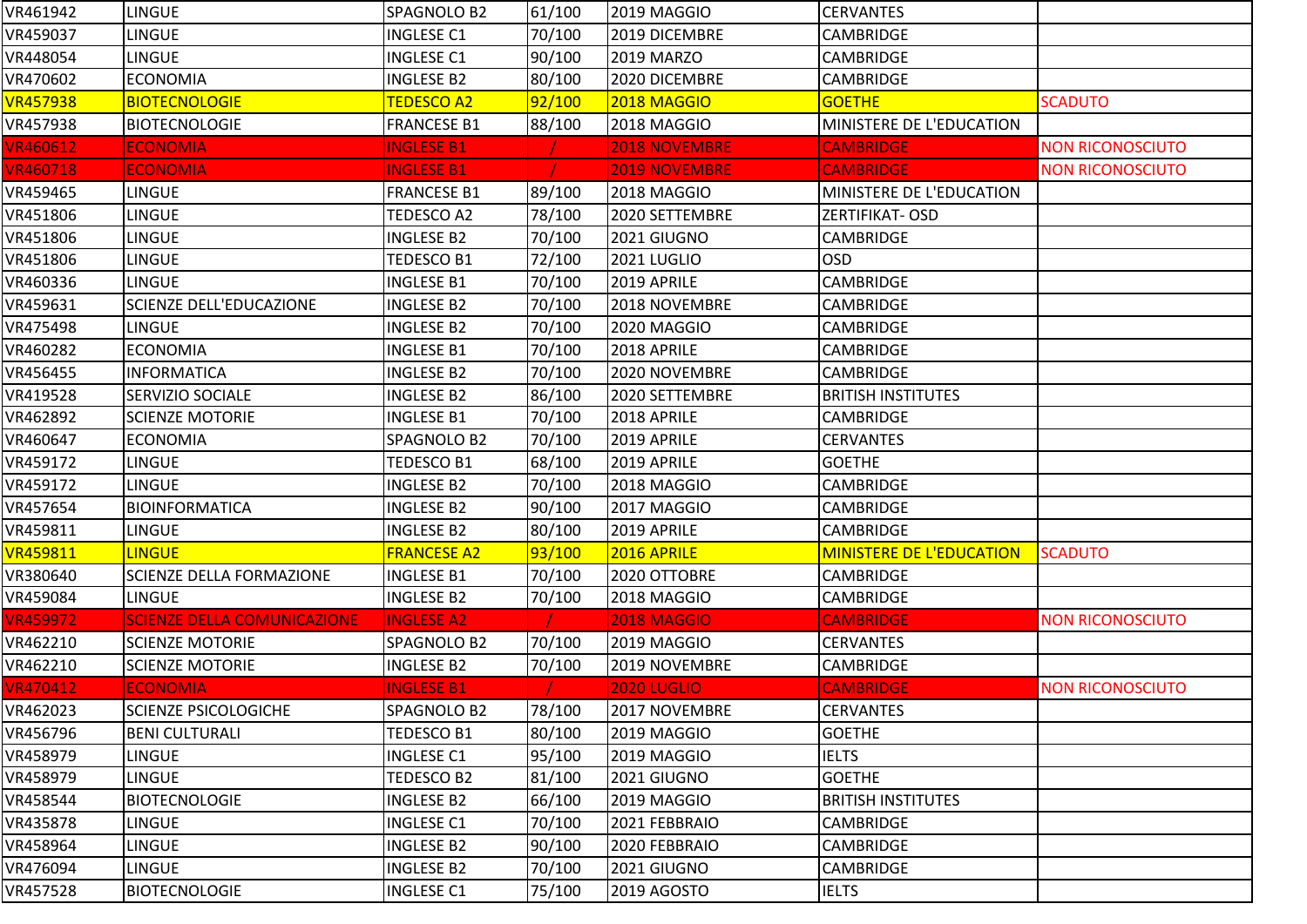| VR457528        | <b>BIOTECNOLOGIE</b>               | <b>INGLESE C1</b>  | 80/100 | 2019 APRILE          | <b>CAMBRIDGE</b>          |                         |
|-----------------|------------------------------------|--------------------|--------|----------------------|---------------------------|-------------------------|
| VR457528        | <b>BIOTECNOLOGIE</b>               | SPAGNOLO C1        | N.P.   | 2019 MAGGIO          | <b>CERVANTES</b>          |                         |
| VR457528        | <b>BIOTECNOLOGIE</b>               | TEDESCO B2         | N.P.   | 2020 FEBBRAIO        | SPRACHDIPLOM              |                         |
| VR458959        | <b>SCIENZE PSICOLOGICHE</b>        | <b>INGLESE B2</b>  | 70/100 | 2019 MAGGIO          | <b>CAMBRIDGE</b>          |                         |
| VR452339        | <b>SCIENZE MOTORIE</b>             | <b>INGLESE B1</b>  | 70/100 | 2021 MAGGIO          | <b>BRITISH INSTITUTES</b> |                         |
| VR472664        | <b>ECONOMIA</b>                    | <b>INGLESE C1</b>  | 95/100 | 2021 APRILE          | <b>IELTS</b>              |                         |
| <b>VR472262</b> | <b>LETTERE</b>                     | <b>INGLESE B2</b>  |        | 2020 GIUGNO          | <b>CAMBRIDGE</b>          | <b>NON RICONOSCIUTO</b> |
| VR460907        | <b>ECONOMIA</b>                    | <b>FRANCESE B1</b> | 70/100 | 2019 MAGGIO          | MINISTERE DE L'EDUCATION  |                         |
| VR458310        | <b>INFORMATICA</b>                 | <b>INGLESE B2</b>  | 90/100 | 2019 OTTOBRE         | <b>CAMBRIDGE</b>          |                         |
| VR458215        | <b>SERVIZIO SOCIALE</b>            | <b>INGLESE B2</b>  | 70/100 | 2020 LUGLIO          | <b>CAMBRIDGE</b>          |                         |
| VR459191        | LINGUE                             | SPAGNOLO B2        | 76/100 | 2019 MAGGIO          | <b>CERVANTES</b>          |                         |
| VR382833        | <b>RISORSE UMANE</b>               | <b>INGLESE B2</b>  | 73/100 | 2020 DICEMBRE        | <b>TRINITY</b>            |                         |
| VR453724        | <b>PSICOLOGIA DELLA FORMAZIONE</b> | <b>INGLESE B2</b>  | 70/100 | 2021 GIUGNO          | <b>GATEHAUSE</b>          |                         |
| VR458770        | <b>LETTERE</b>                     | <b>INGLESE B2</b>  | 70/100 | 2019 OTTOBRE         | <b>CAMBRIDGE</b>          |                         |
| VR456461        | <b>LETTERE</b>                     | <b>INGLESE B1</b>  | 80/100 | 2018 GIUGNO          | <b>CAMBRIDGE</b>          |                         |
| VR433152        | <b>ECONOMIA</b>                    | <b>INGLESE B1</b>  | 90/100 | 2021 GENNAIO         | <b>CAMBRIDGE</b>          |                         |
| VR459851        | <b>LINGUE</b>                      | <b>INGLESE C1</b>  | 80/100 | 2019 MAGGIO          | <b>CAMBRIDGE</b>          |                         |
| VR462698        | <b>BIOTECNOLOGIE</b>               | <b>INGLESE B1</b>  | 70/100 | 2019 DICEMBRE        | <b>CAMBRIDGE</b>          |                         |
| VR477128        | <b>SCIENZE DELLA COMUNICAZIONE</b> | <b>INGLESE B2</b>  | 70/100 | 2018 DICEMBRE        | CAMBRIDGE                 |                         |
| <b>VR432621</b> | <b>LINGUE</b>                      | <b>PORTOGHESE</b>  |        | <b>2020 AGOSTO</b>   | <b>FLUL</b>               | <b>NON RICONOSCIUTO</b> |
| VR460418        | <b>VITICOLTURA</b>                 | <b>INGLESE B1</b>  | 70/100 | 2019 DICEMBRE        | CAMBRIDGE                 |                         |
| VR456982        | <b>FILOSOFIA</b>                   | <b>INGLESE B2</b>  | 61/100 | 2019 MAGGIO          | <b>BRITISH INSTITUTES</b> |                         |
| VR461071        | <b>TESTI LETTERARI</b>             | <b>TEDESCO B2</b>  |        | <b>2017 GIUGNO</b>   | <b>TESTDAF</b>            | <b>NON RICONOSCIUTO</b> |
| VR459244        | <b>LINGUE</b>                      | <b>TEDESCO B1</b>  | N.P.   | 2018 MAGGIO          | SPRACHDIPLOM              |                         |
| VR459244        | <b>LINGUE</b>                      | <b>INGLESE B2</b>  | 70/100 | 2019 MARZO           | <b>CAMBRIDGE</b>          |                         |
| VR473702        | <b>ECONOMIA</b>                    | <b>INGLESE B2</b>  | 70/100 | 2019 MAGGIO          | <b>CAMBRIDGE</b>          |                         |
| <b>VR474570</b> | <b>SERVIZI GIURIDICI</b>           | <b>INGLESE B1</b>  |        | <b>2020 DICEMBRE</b> | <b>CAMBRIDGE</b>          | <b>NON RICONOSCIUTO</b> |
| VR474570        | <b>SERVIZI GIURIDICI</b>           | SPAGNOLO B2        | 67/100 | 2021 FEBBRAIO        | <b>CERVANTES</b>          |                         |
| VR460900        | <b>ECONOMIA</b>                    | <b>INGLESE B1</b>  | 70/100 | 2019 APRILE          | <b>CAMBRIDGE</b>          |                         |
| VR460900        | <b>ECONOMIA</b>                    | SPAGNOLO B2        | 71/100 | 2019 NOVEMBRE        | <b>CERVANTES</b>          |                         |
| VR447354        | <b>LINGUE</b>                      | TEDESCO B1         | 83/100 | 2018 MAGGIO          | <b>GOETHE</b>             |                         |
| VR459266        | <b>LINGUE</b>                      | TEDESCO B1         | 71/100 | 2019 MAGGIO          | <b>GOETHE</b>             |                         |
| VR459306        | <b>LINGUE</b>                      | <b>INGLESE B2</b>  | 70/100 | 2019 MARZO           | <b>CAMBRIDGE</b>          |                         |
| VR419846        | <b>FORMAZIONE PRIMARIA</b>         | <b>INGLESE B2</b>  | 70/100 | 2020 DICEMBRE        | <b>GATEHOUSE</b>          |                         |
| <b>VR433137</b> | <b>ECONOMIA</b>                    | <b>INGLESE B2</b>  | 80/100 | <b>2016 MAGGIO</b>   | <b>CAMBRIDGE</b>          | <b>SCADUTO</b>          |
| VR456133        | <b>INFORMATICA</b>                 | INGLESE B2         | 70/100 | 2020 GIUGNO          | <b>CAMBRIDGE</b>          |                         |
| VR461306        | <b>GIURISPRUDENZA</b>              | SPAGNOLO B2        | 64/100 | 2019 MAGGIO          | CERVANTES                 |                         |
| VR407072        | <b>LINGUE</b>                      | <b>FRANCESE C1</b> | 62/100 | 2020 OTTOBRE         | <b>ALLIANCE FRANCAISE</b> |                         |
| VR380981        | <b>SCIENZE DELL'EDUCAZIONE</b>     | <b>INGLESE B1</b>  | 67/100 | 2019 OTTOBRE         | <b>GATEHOUSE</b>          |                         |
| VR476101        | <b>SCIENZE MOTORIE</b>             | <b>INGLESE B1</b>  | 80/100 | 2019 DICEMBRE        | CAMBRIDGE                 |                         |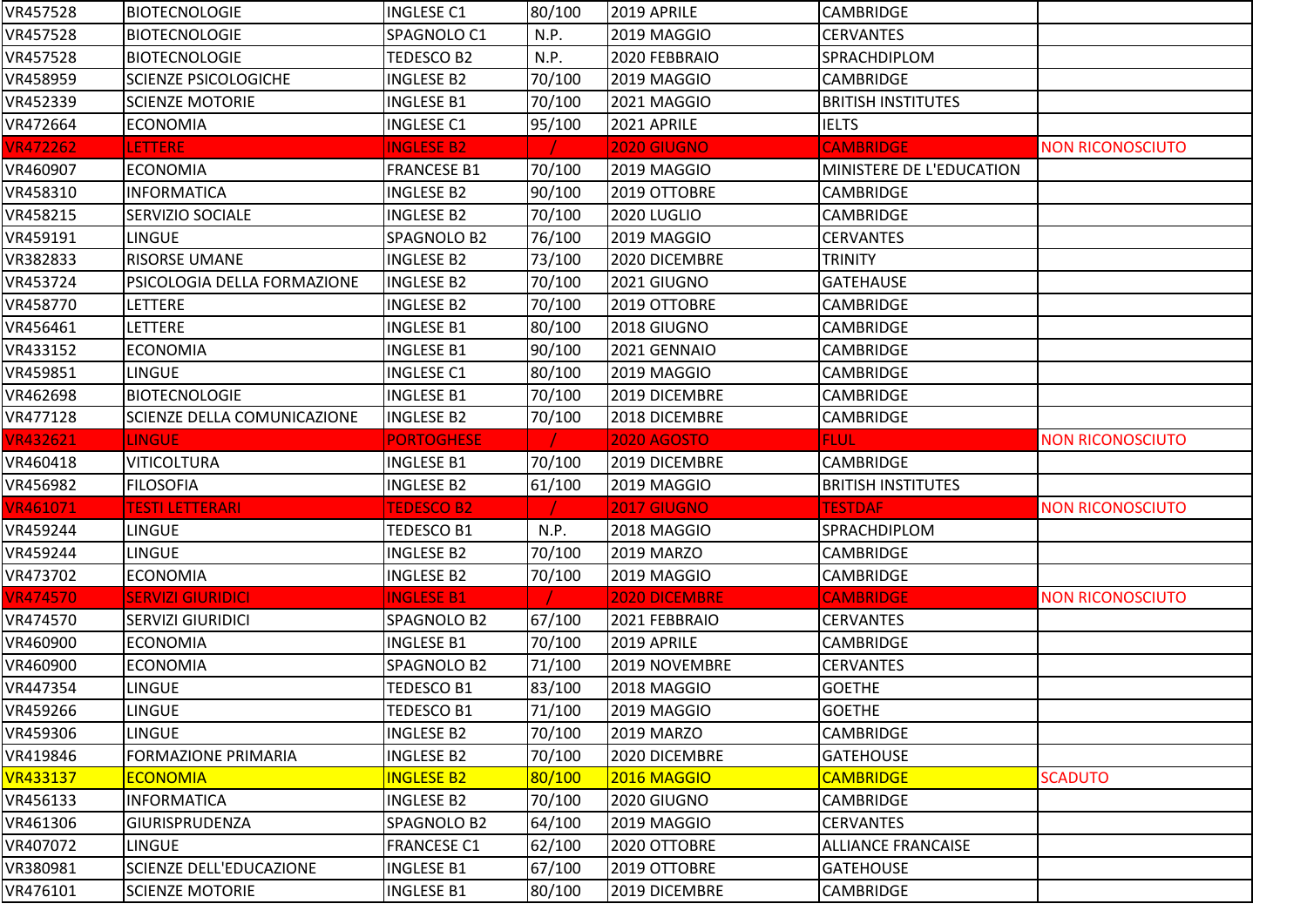| <b>VR459125</b> | <b>SCIENZE PSICOLOGICHE</b>        | <b>INGLESE B1</b>  |        | <b>2019 MAGGIO</b> | <b>CAMBRIDGE</b>          | <b>NON RICONOSCIUTO</b> |
|-----------------|------------------------------------|--------------------|--------|--------------------|---------------------------|-------------------------|
| VR458845        | SCIENZE DELLA COMUNICAZIONE        | <b>INGLESE B2</b>  | 70/100 | 2018 MAGGIO        | <b>CAMBRIDGE</b>          |                         |
| <b>VR458845</b> | <b>SCIENZE DELLA COMUNICAZIONE</b> | SPAGNOLO B1        |        | 2017 MAGGIO        | <b>CERVANTES</b>          | <b>SCADUTO</b>          |
| <b>VR479183</b> | <b>SCIENZE DELL'EDUCAZIONE</b>     | <b>INGLESE B2</b>  |        | 2021 APRILE        | <b>CAMBRIDGE</b>          | <b>NON RICONOSCIUTO</b> |
| VR459970        | <b>LINGUE</b>                      | <b>INGLESE B2</b>  | 90/100 | 2019 GIUGNO        | CAMBRIDGE                 |                         |
| VR459544        | <b>SERVIZIO SOCIALE</b>            | SPAGNOLO B2        | 91/100 | 2019 NOVEMBRE      | <b>CERVANTES</b>          |                         |
| VR477853        | SCIENZE DELLA COMUNICAZIONE        | <b>INGLESE B2</b>  | 70/100 | 2019 NOVEMBRE      | <b>CAMBRIDGE</b>          |                         |
| VR462171        | <b>SCIENZE MOTORIE</b>             | <b>INGLESE B2</b>  | 70/100 | 2019 DICEMBRE      | <b>CAMBRIDGE</b>          |                         |
| VR476342        | <b>LINGUE</b>                      | <b>INGLESE B2</b>  | 80/100 | 2021 MAGGIO        | <b>CAMBRIDGE</b>          |                         |
| VR476342        | <b>LINGUE</b>                      | SPAGNOLO B2        | 78/100 | 2021 FEBBRAIO      | <b>CERVANTES</b>          |                         |
| VR438964        | <b>GOVERNANCE DELL'EMERGENZA</b>   | <b>INGLESE B2</b>  | 70/100 | 2020 DICEMBRE      | <b>CAMBRIDGE</b>          |                         |
| VR465972        | <b>BIOTECNOLOGIE</b>               | <b>INGLESE C1</b>  | 75/100 | 2020 SETTEMBRE     | <b>IELTS</b>              |                         |
| VR459591        | <b>SCIENZE DELL'EDUCAZIONE</b>     | <b>INGLESE B2</b>  | 70/100 | 2019 MAGGIO        | CAMBRIDGE                 |                         |
| <b>VR476347</b> | <b>SCIENZE MOTORIE</b>             | <b>INGLESE B2</b>  |        | 2020 DICEMBRE      | <b>CAMBRIDGE</b>          | <b>NON RICONOSCIUTO</b> |
| VR456321        | <b>BENI CULTURALI</b>              | <b>INGLESE B2</b>  | 70/100 | 2019 MAGGIO        | <b>CAMBRIDGE</b>          |                         |
| VR448908        | <b>MARKETING</b>                   | <b>INGLESE B2</b>  | 70/100 | 2020 NOVEMBRE      | <b>CAMBRIDGE</b>          |                         |
| VR460484        | <b>ECONOMIA</b>                    | <b>INGLESE B2</b>  | 80/100 | 2019 GIUGNO        | <b>CAMBRIDGE</b>          |                         |
| VR461103        | <b>ECONOMIA</b>                    | <b>INGLESE B1</b>  | 70/100 | 2018 MAGGIO        | <b>CAMBRIDGE</b>          |                         |
| VR462208        | <b>SCIENZE MOTORIE</b>             | <b>INGLESE B2</b>  | 70/100 | 2019 MAGGIO        | CAMBRIDGE                 |                         |
| VR462208        | <b>SCIENZE MOTORIE</b>             | TEDESCO B1         | 78/100 | 2018 APRILE        | <b>GOETHE</b>             |                         |
| VR475595        | <b>LINGUE</b>                      | <b>TEDESCO B1</b>  | 91/100 | 2019 APRILE        | <b>GOETHE</b>             |                         |
| VR456897        | LETTERE                            | <b>INGLESE B1</b>  | 80/100 | 2018 MAGGIO        | <b>CAMBRIDGE</b>          |                         |
| VR422029        | <b>LINGUE</b>                      | <b>FRANCESE C1</b> | 67/100 | 2020 DICEMBRE      | MINISTERE DE L'EDUCATION  |                         |
| VR460057        | SCIENZE DELLA COMUNICAZIONE        | <b>INGLESE B1</b>  | 85/100 | 2020 GIUGNO        | <b>TRINITY</b>            |                         |
| VR457163        | <b>INFORMATICA</b>                 | <b>INGLESE B1</b>  | 70/100 | 2019 MAGGIO        | <b>CAMBRIDGE</b>          |                         |
| VR422436        | <b>LINGUE</b>                      | <b>FRANCESE C1</b> | 60/100 | 2021 APRILE        | <b>ALLIANCE FRANCAISE</b> |                         |
| VR464850        | <b>LINGUE</b>                      | TEDESCO B2         | N.P    | 2017 MARZO         | SPRACHDIPLOM              |                         |
| VR442790        | <b>ECONOMIA</b>                    | <b>FRANCESE B2</b> | 83/100 | 2017 NOVEMBRE      | <b>ALLIANCE FRANCAISE</b> |                         |
| <b>VR442790</b> | <b>ECONOMIA</b>                    | <b>INGLESE B1</b>  |        | 2018 GIUGNO        | <b>NOVA SCOTIA</b>        | <b>NON RICONOSCIUTO</b> |
| VR461505        | <b>LINGUE</b>                      | <b>INGLESE B1</b>  | 70/100 | 2019 MAGGIO        | <b>CAMBRIDGE</b>          |                         |
| VR467271        | <b>SCIENZE STORICHE</b>            | <b>FRANCESE B2</b> | 75/100 | 2020 FEBBRAIO      | <b>ALLIANCE FRANCAISE</b> |                         |
| VR459546        | <b>LINGUE</b>                      | <b>TEDESCO C1</b>  | 79/100 | 2019 NOVEMBRE      | <b>GOETHE</b>             |                         |
| VR459546        | <b>LINGUE</b>                      | <b>INGLESE B2</b>  | 70/100 | 2019 MAGGIO        | <b>CAMBRIDGE</b>          |                         |
| VR456288        | <b>MATEMATICA APPLICATA</b>        | SPAGNOLO B2        | 70/100 | 2019 MAGGIO        | <b>CERVANTES</b>          |                         |
| VR473771        | <b>ECONOMIA</b>                    | <b>INGLESE C1</b>  | 70/100 | 2020 GIUGNO        | <b>CAMBRIDGE</b>          |                         |
| VR459878        | <b>SCIENZE DELLA FORMAZIONE</b>    | <b>INGLESE B2</b>  | 70/100 | 2019 MAGGIO        | <b>CAMBRIDGE</b>          |                         |
| <b>VR470282</b> | <b>ECONOMIA</b>                    | <b>INGLESE B1</b>  |        | 2018 MAGGIO        | <b>CAMBRIDGE</b>          | <b>SCADUTO</b>          |
| <b>VR419930</b> | <b>SCIENZE DELLA FORMAZIONE</b>    | <b>INGLESE B1</b>  |        | 2015 SETTEMBRE     | <b>TWIN</b>               | <b>NON RICONOSCIUTO</b> |
| VR409829        | <b>LINGUE</b>                      | <b>INGLESE C1</b>  | 70/100 | 2020 LUGLIO        | <b>CAMBRIDGE</b>          |                         |
| VR409829        | <b>LINGUE</b>                      | <b>FRANCESE C1</b> | 70/100 | 2021 APRILE        | <b>CCI</b>                |                         |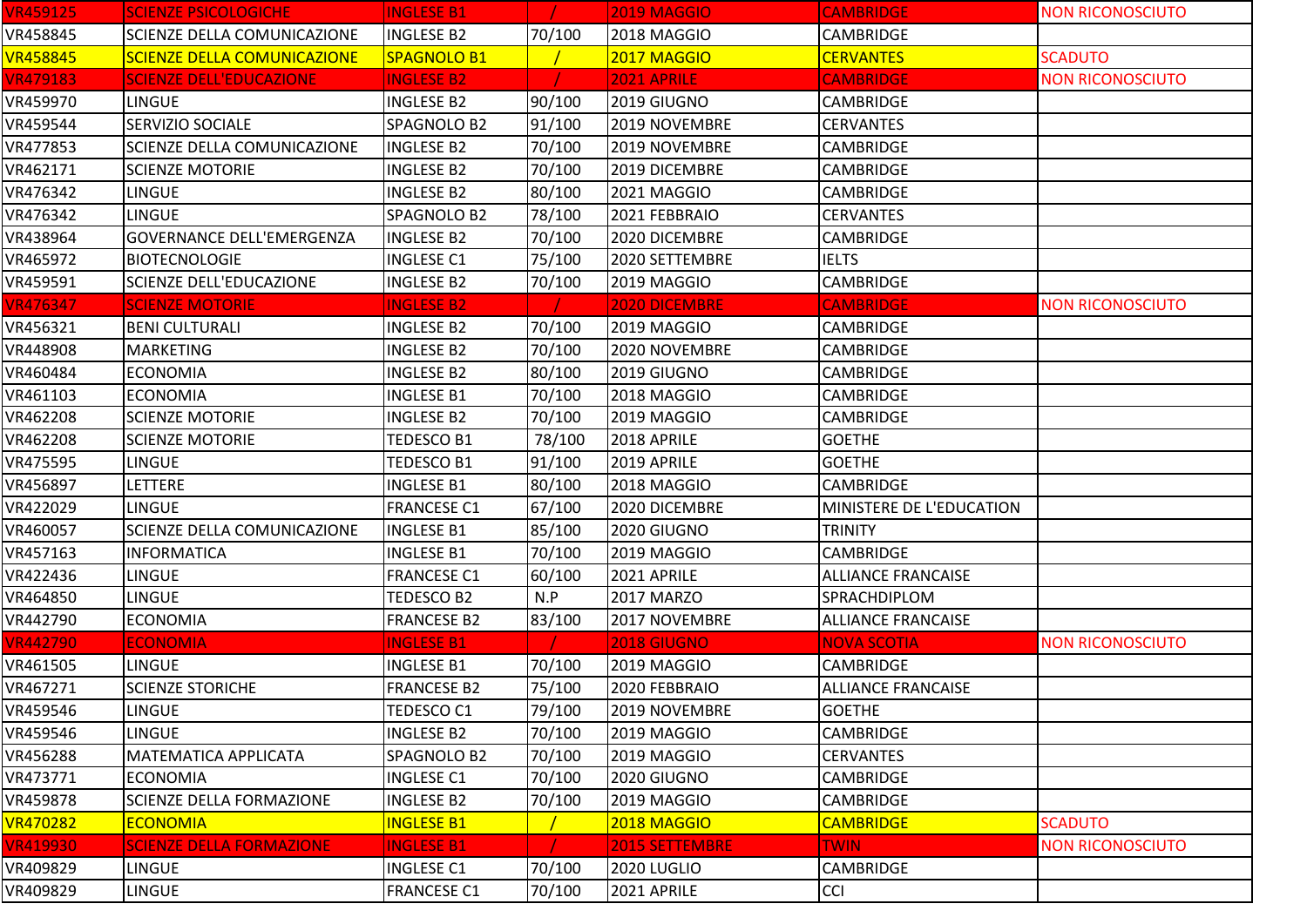| VR460420        | <b>ECONOMIA</b>                 | <b>INGLESE B1</b>  | 80/100 | 2018 NOVEMBRE      | <b>CAMBRIDGE</b>          |                         |
|-----------------|---------------------------------|--------------------|--------|--------------------|---------------------------|-------------------------|
| VR446559        | SCIENZE DELL'EDUCAZIONE         | <b>INGLESE B1</b>  | 85/100 | 2021 MARZO         | <b>TRINITY</b>            |                         |
|                 | 149866 VITICOLTURA              | <b>INGLESE B2</b>  | 90/100 | 2016 DICEMBRE      | <b>PEARSON</b>            |                         |
| VR460616        | <b>ECONOMIA</b>                 | <b>INGLESE B2</b>  | 70/100 | 2018 NOVEMBRE      | <b>CAMBRIDGE</b>          |                         |
| VR460616        | <b>ECONOMIA</b>                 | SPAGNOLO B2        | 87/100 | 2019 NOVEMBRE      | <b>CERVANTES</b>          |                         |
| <b>VR458637</b> | <b>LINGUE</b>                   | <b>INGLESE C2</b>  |        | 2020 OTTOBRE       | UNIVERSITà DI SIENA       | <b>NON RICONOSCIUTO</b> |
| VR459232        | LINGUE                          | <b>INGLESE B2</b>  | 70/100 | 20149 MARZO        | <b>CAMBRIDGE</b>          |                         |
| VR448065        | LINGUE                          | SPAGNOLO B2        | 79/100 | 2019 MAGGIO        | <b>CERVANTES</b>          |                         |
| VR421574        | LINGUE                          | <b>FRANCESE C1</b> | 95/100 | 2020 APRILE        | <b>CCI</b>                |                         |
| VR076407        | <b>SCIENZE DELLA FORMAZIONE</b> | <b>INGLESE B1</b>  | 80/100 | 2020 OTTOBRE       | <b>GATEHOUSE</b>          |                         |
| VR466392        | <b>BIOTECNOLOGIE</b>            | <b>INGLESE B2</b>  | 70/100 | <b>2019 MARZO</b>  | <b>CAMBRIDGE</b>          |                         |
| VR474126        | <b>ECONOMIA</b>                 | <b>INGLESE C1</b>  | 75/100 | 2021 LUGLIO        | <b>IELTS</b>              |                         |
| VR457734        | <b>BIOTECNOLOGIE</b>            | <b>INGLESE B1</b>  | 80/100 | 2019 DICEMBRE      | <b>CAMBRIDGE</b>          |                         |
| <b>VR457734</b> | <b>BIOTECNOLOGIE</b>            | <b>INGLESE B2</b>  |        | <b>2019 LUGLIO</b> | <b>CAMPUS LONDON</b>      | <b>NON RICONOSCIUTO</b> |
| VR459232        | <b>LINGUE</b>                   | SPAGNOLO B2        | 82/100 | 2019 MAGGIO        | <b>CERVANTES</b>          |                         |
| VR463464        | <b>LINGUE</b>                   | <b>INGLESE B1</b>  | 70/100 | <b>2018 MARZO</b>  | <b>CAMBRIDGE</b>          |                         |
| VR463464        | <b>LINGUE</b>                   | SPAGNOLO B1        | 76/100 | 2019 MAGGIO        | <b>CERVANTES</b>          |                         |
| VR463464        | LINGUE                          | TEDESCO B1         | N.P    | 2019 MAGGIO        | SPRACHDIPLOM              |                         |
| VR459086        | <b>SERVIZI GIURIDICI</b>        | <b>INGLESE B2</b>  | 70/100 | 2019 GIUGNO        | <b>CAMBRIDGE</b>          |                         |
| VR456596        | MATEMATICA APPLICATA            | <b>INGLESE B2</b>  | 70/100 | 2019 APRILE        | <b>CAMBRIDGE</b>          |                         |
| VR459252        | LINGUE                          | SPAGNOLO B2        | 84/100 | 2019 MAGGIO        | <b>CERVANTES</b>          |                         |
| VR437711        | LINGUE                          | <b>FRANCESE B2</b> | 76/100 | 2018 FEBBRAIO      | <b>ALLIANCE FRANCAISE</b> |                         |
| VR459252        | LINGUE                          | <b>INGLESE B2</b>  | 70/100 | 2018 MAGGIO        | <b>CAMBRIDGE</b>          |                         |
| VR462013        | <b>SCIENZE PSICOLOGICHE</b>     | <b>INGLESE B2</b>  | 70/100 | 2019 FEBBRAIO      | <b>CAMBRIDGE</b>          |                         |
| VR460119        | LINGUE                          | <b>INGLESE C1</b>  | 70/100 | 2019 DICEMBRE      | CAMBRIDGE                 |                         |
| VR458970        | SCIENZE DELLA COMUNICAZIONE     | <b>INGLESE B2</b>  | 95/100 | 2019 DICEMBRE      | <b>IELTS</b>              |                         |
| <b>VR460438</b> | <b>ECONOMIA</b>                 | <b>INGLESE B2</b>  | 70/100 | 2016 GIUGNO        | <b>CAMBRIDGE</b>          | <b>SCADUTO</b>          |
| VR457073        | LETTERE                         | <b>INGLESE B1</b>  | 80/100 | 2019 MAGGIO        | <b>CAMBRIDGE</b>          |                         |
| VR450115        | <b>ECONOMIA</b>                 | <b>INGLESE B2</b>  | 75/100 | 2020 SETTEMBRE     | <b>TRINITY</b>            |                         |
| VR459042        | <b>BENI CULTURALI</b>           | <b>INGLESE B2</b>  | 70/100 | 2019 NOVEMBRE      | <b>CAMBRIDGE</b>          |                         |
| VR459141        | <b>LINGUE</b>                   | <b>INGLESE B2</b>  | 70/100 | 2018 GIUGNO        | <b>CAMBRIDGE</b>          |                         |
| VR457899        | <b>BIOTECNOLOGIE</b>            | TEDESCO C1         | 64/100 | 2017 NOVEMBRE      | <b>GOETHE</b>             |                         |
| VR460463        | <b>ECONOMIA</b>                 | <b>INGLESE B2</b>  | 70/100 | 2019 MAGGIO        | <b>CAMBRIDGE</b>          |                         |
| <b>VR460463</b> | <b>ECONOMIA</b>                 | <b>INGLESE B1</b>  |        | <b>2018 MAGGIO</b> | <b>CAMBRIDGE</b>          | <b>NON RICONOSCIUTO</b> |
| VR423918        | <b>FORMAZIONE PRIMARIA</b>      | INGLESE B2         | 70/100 | 2020 OTTOBRE       | <b>GATEHOUSE</b>          |                         |
| VR461053        | <b>ECONOMIA</b>                 | <b>INGLESE B1</b>  | 70/100 | <b>2018 MARZO</b>  | <b>CAMBRIDGE</b>          |                         |
| VR460264        | <b>ECONOMIA</b>                 | <b>INGLESE B2</b>  | 70/100 | 2019 MAGGIO        | <b>CAMBRIDGE</b>          |                         |
| VR457630        | <b>BENI CULTURALI</b>           | TEDESCO B2         | N.P.   | 2020 FEBBRAIO      | SPRACHDIPLOM              |                         |
| VR459613        | <b>LINGUE</b>                   | <b>INGLESE B2</b>  | 80/100 | 2020 LUGLIO        | <b>CAMBRIDGE</b>          |                         |
| VR448700        | <b>FORMAZIONE PRIMARIA</b>      | <b>INGLESE B2</b>  | 75/100 | 2019 GIUGNO        | <b>IELTS</b>              |                         |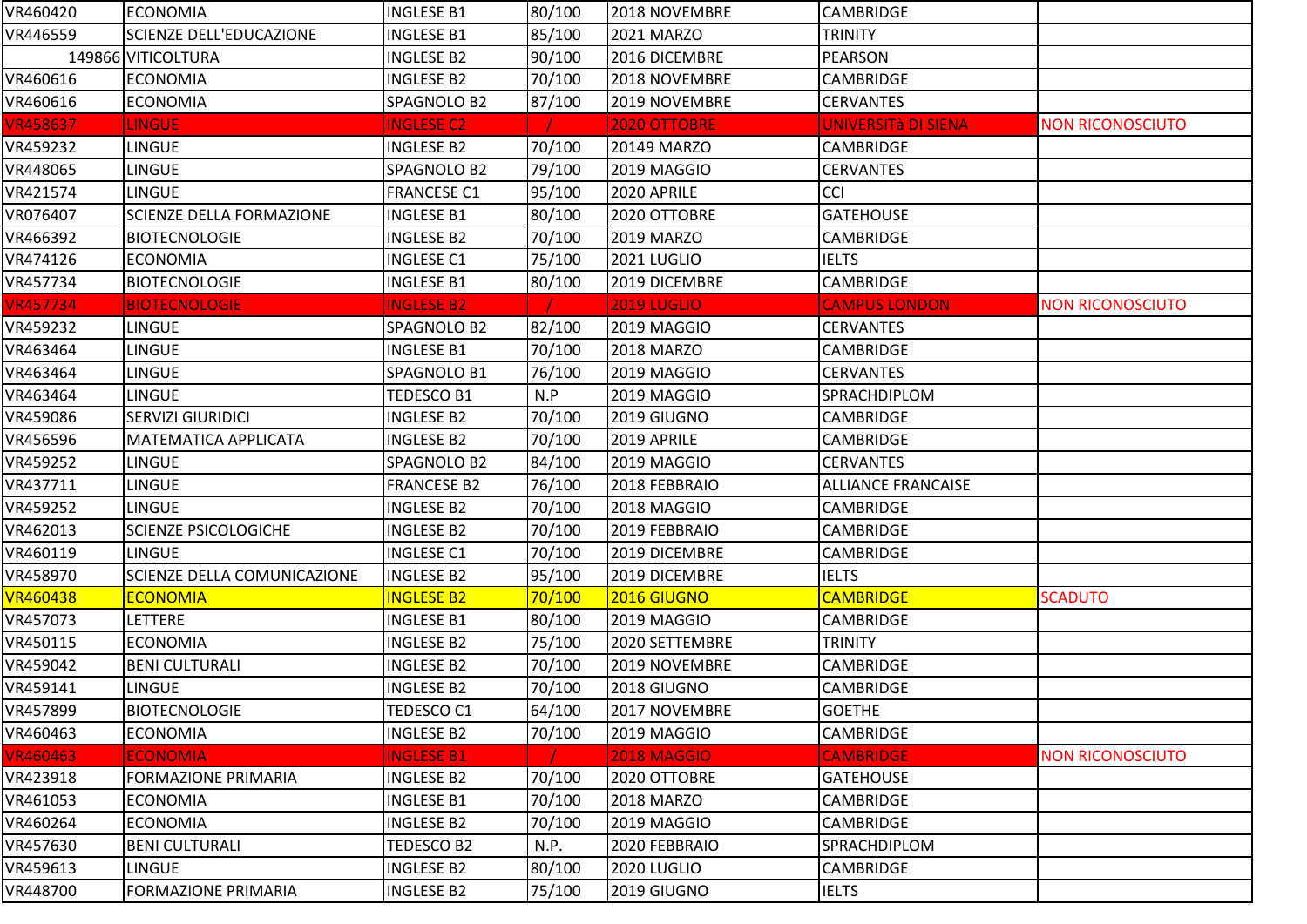| VR465957        | <b>BIOTECNOLOGIE</b>               | <b>INGLESE B2</b>  | 80/100 | 2019 LUGLIO           | <b>CAMBRIDGE</b> |                         |
|-----------------|------------------------------------|--------------------|--------|-----------------------|------------------|-------------------------|
| VR475460        | SCIENZE DELLA COMUNICAZIONE        | <b>INGLESE B2</b>  | 70/100 | 2021 APRILE           | <b>CAMBRIDGE</b> |                         |
| <b>VR475467</b> | <b>LINGUE</b>                      | <b>INGLESE B1</b>  |        | <b>2021 GIUGNO</b>    | <b>CAMBRIDGE</b> | <b>NON RICONOSCIUTO</b> |
| VR460042        | <b>LINGUE</b>                      | <b>INGLESE B2</b>  | 70/100 | 2019 MAGGIO           | <b>CAMBRIDGE</b> |                         |
| <b>VR459638</b> | <b>LINGUE</b>                      | SPAGNOLO B1        |        | 2017 MAGGIO           | <b>CERVANTES</b> | <b>SCADUTO</b>          |
| VR416583        | <b>ECONOMIA</b>                    | <b>INGLESE B1</b>  | 69/100 | 2021 MARZO            | <b>GATEHOUSE</b> |                         |
| <b>VR442697</b> | <b>ECONOMIA</b>                    | <b>INGLESE B1</b>  |        | 2018 GIUGNO           | <b>CAMBRIDGE</b> | <b>NON RICONOSCIUTO</b> |
| VR439423        | <b>PSICOLOGIA</b>                  | <b>INGLESE B2</b>  | 90/100 | <b>2021 LUGLIO</b>    | <b>TOEIC</b>     |                         |
| VR459646        | <b>SCIENZE DELL'EDUCAZIONE</b>     | <b>INGLESE B1</b>  | 70/100 | 2019 APRILE           | <b>CAMBRIDGE</b> |                         |
| VR461245        | <b>BIOTECNOLOGIE</b>               | <b>INGLESE B2</b>  | 95/100 | 2020 SETTEMBRE        | <b>IELTS</b>     |                         |
| VR459651        | <b>LINGUE</b>                      | <b>INGLESE B2</b>  | 70/100 | 2019 OTTOBRE          | <b>CAMBRIDGE</b> |                         |
| VR459651        | <b>LINGUE</b>                      | SPAGNOLO B2        | 83/100 | 2019 MAGGIO           | <b>CERVANTES</b> |                         |
| VR459651        | LINGUE                             | TEDESCO B2         | 72/100 | 2021 APRILE           | <b>GOETHE</b>    |                         |
| VR460471        | <b>BENI CULTURALI</b>              | TEDESCO B2         | 70/100 | 2018 NOVEMBRE         | <b>GOETHE</b>    |                         |
| VR452758        | <b>BIOTECNOLOGIE</b>               | <b>INGLESE B2</b>  | 70/100 | 2020 LUGLIO           | CAMBRIDGE        |                         |
| VR421157        | <b>SCIENZE DELLA COMUNICAZIONE</b> | <b>INGLESE B2</b>  | 70/100 | 2020 NOVEMBRE         | <b>GATEHOUSE</b> |                         |
| VR465432        | <b>BIOTECNOLOGIE</b>               | <b>INGLESE C1</b>  | 95/100 | 2020 LUGLIO           | <b>IELTS</b>     |                         |
| VR476244        | <b>LINGUE</b>                      | <b>INGLESE C1</b>  | 70/100 | 2021 GIUGNO           | <b>CAMBRIDGE</b> |                         |
| VR460476        | <b>ECONOMIA</b>                    | <b>INGLESE B2</b>  | 90/100 | 2019 MAGGIO           | <b>CAMBRIDGE</b> |                         |
| <b>VR461993</b> | <b>MARKETING</b>                   | <b>INGLESE B2</b>  | 70/100 | <b>2016 MARZO</b>     | <b>CAMBRIDGE</b> | <b>SCADUTO</b>          |
| VR459358        | <b>SERVIZIO SOCIALE</b>            | SPAGNOLO B1        | 90/100 | 2019 MAGGIO           | <b>CERVANTES</b> |                         |
| VR392167        | <b>LINGUE</b>                      | <b>INGLESE C1</b>  | 70/100 | 2020 LUGLIO           | PEARSON          |                         |
| VR459156        | <b>LINGUE</b>                      | <b>INGLESE C1</b>  | 70/100 | 2019 FEBBRAIO         | <b>CAMBRIDGE</b> |                         |
| VR460479        | <b>ECONOMIA</b>                    | <b>INGLESE B1</b>  | 70/100 | 2018 NOVEMBRE         | <b>CAMBRIDGE</b> |                         |
| VR430598        | <b>BENI CULTURALI</b>              | <b>INGLESE B1</b>  | 70/100 | 2020 SETTEMBRE        | <b>CAMBRIDGE</b> |                         |
| VR459639        | <b>LINGUE</b>                      | <b>INGLESE C1</b>  | 70/100 | 2020 MAGGIO           | <b>CAMBRIDGE</b> |                         |
| VR459639        | <b>LINGUE</b>                      | SPAGNOLO C1        | 75/100 | 2019 NOVEMBRE         | <b>CERVANTES</b> |                         |
| VR434618        | <b>LINGUE</b>                      | SPAGNOLO B2        | 76/100 | 2017 MAGGIO           | <b>CERVANTES</b> |                         |
| <b>VR475862</b> | <b>SCIENZE PSICOLOGICHE</b>        | <b>INGLESE B1</b>  |        | <b>2020 SETTEMBRE</b> | <b>CAMBRIDGE</b> | <b>NON RICONOSCIUTO</b> |
| VR452765        | <b>SCIENZE PSICOLOGICHE</b>        | <b>INGLESE B2</b>  | 70/100 | 2019 NOVEMBRE         | <b>TRINITY</b>   |                         |
| <b>VR452765</b> | <b>SCIENZE PSICOLOGICHE</b>        | <b>INGLESE B1</b>  | 70/100 | <b>2017 MAGGIO</b>    | <b>CAMBRIDGE</b> | <b>SCADUTO</b>          |
| VR456441        | <b>INFORMATICA</b>                 | <b>INGLESE B1</b>  |        | <b>2019 MAGGIO</b>    | <b>CAMBRIDGE</b> | <b>NON RICONOSCIUTO</b> |
| VR469618        | <b>LINGUE</b>                      | <b>INGLESE B2</b>  | 90/100 | <b>2018 MARZO</b>     | <b>CAMBRIDGE</b> |                         |
| VR469618        | LINGUE                             | <b>TEDESCO B2</b>  | 68/100 | 2019 GIUGNO           | <b>GOETHE</b>    |                         |
| <b>VR459618</b> | <b>LINGUE</b>                      | <b>TEDESCO B1</b>  |        | 2017 MAGGIO           | <b>GOETHE</b>    | <b>SCADUTO</b>          |
| VR461092        | <b>ECONOMIA</b>                    | <b>INGLESE C1</b>  | 70/100 | 2019 DICEMBRE         | <b>CAMBRIDGE</b> |                         |
| VR458945        | <b>SCIENZE DELLA COMUNICAZIONE</b> | SPAGNOLO B2        | N.P.   | 2019 MAGGIO           | <b>CERVANTES</b> |                         |
| VR458945        | <b>SCIENZE DELLA COMUNICAZIONE</b> | TEDESCO B2         | N.P.   | 2020 FEBBRAIO         | SPRACHDIPLOM     |                         |
| VR458945        | <b>SCIENZE DELLA COMUNICAZIONE</b> | <b>INGLESE B2</b>  | 70/100 | 2018 GIUGNO           | <b>CAMBRIDGE</b> |                         |
| <b>VR456456</b> | <b>GIURISPRUDENZA</b>              | <b>SPAGNOLO B2</b> |        | <b>2019 AGOSTO</b>    | <b>SOL</b>       | <b>NON RICONOSCIUTO</b> |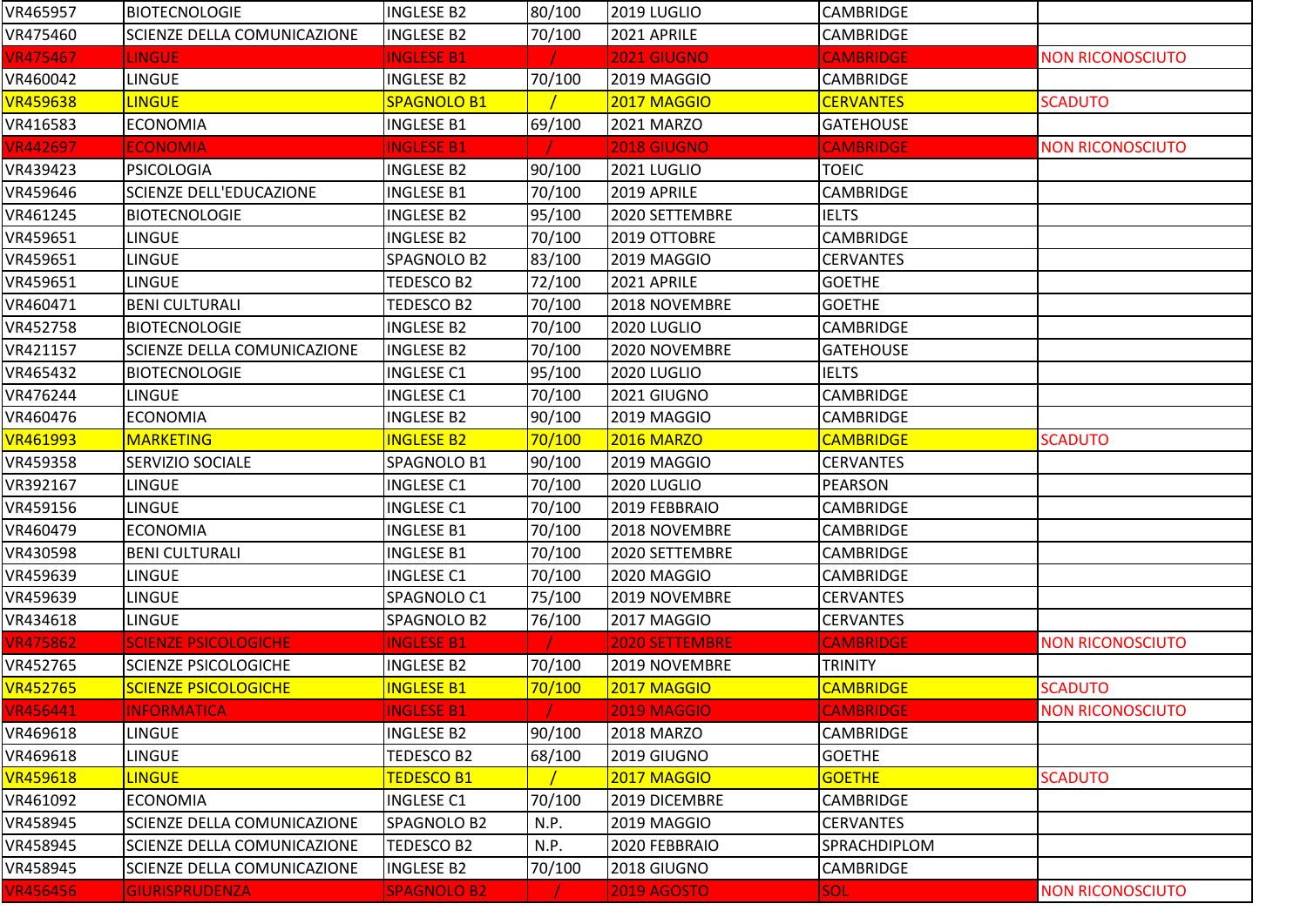| VR462137        | <b>SCIENZE PSICOLOGICHE</b>        | <b>INGLESE B2</b>  | 70/100 | 2018 APRILE          | <b>CAMBRIDGE</b>                |                         |
|-----------------|------------------------------------|--------------------|--------|----------------------|---------------------------------|-------------------------|
| VR459004        | <b>SCIENZE DELL'EDUCAZIONE</b>     | <b>INGLESE B1</b>  |        | 2019 MAGGIO          | <b>TRINITY</b>                  | <b>INCOMPLETO</b>       |
| <b>VR475105</b> | <b>SCIENZE MOTORIE</b>             | <b>INGLESE B1</b>  | 70/100 | 2015 GIUGNO          | <b>CAMBRIDGE</b>                | <b>SCADUTO</b>          |
| VR461813        | <b>ECONOMIA</b>                    | <b>INGLESE B1</b>  | 70/100 | 2018 MARZO           | <b>CAMBRIDGE</b>                |                         |
| VR460860        | <b>ECONOMIA</b>                    | <b>INGLESE B2</b>  | 70/100 | 2019 MAGGIO          | <b>CAMBRIDGE</b>                |                         |
| VR462721        | <b>LINGUE</b>                      | SPAGNOLO C1        | 70/100 | 2019 MAGGIO          | <b>CERVANTES</b>                |                         |
| VR461799        | SCIENZE DELLA COMUNICAZIONE        | SPAGNOLO B2        | N.P.   | 2018 NOVEMBRE        | <b>CERVANTES</b>                |                         |
| <b>VR463082</b> | <b>SCIENZE MOTORIE</b>             | <b>INGLESE B2</b>  |        | <b>2018 FEBBRAIO</b> | <b>MLI</b>                      | <b>NON RICONOSCIUTO</b> |
| VR463364        | <b>FISIOTERAPIA</b>                | SPAGNOLO B2        | N.P    | 2019 MAGGIO          | <b>CERVANTES</b>                |                         |
| VR463364        | <b>FISIOTERAPIA</b>                | <b>INGLESE C1</b>  | 70/100 | 2020 LUGLIO          | <b>CAMBRIDGE</b>                |                         |
| VR410294        | <b>SCIENZE DELL'EDUCAZIONE</b>     | <b>INGLESE B1</b>  | 70/100 | 2020 MAGGIO          | <b>GATEHOUSE</b>                |                         |
| VR456300        | <b>LETTERE</b>                     | <b>INGLESE B2</b>  | 80/100 | 2019 DICEMBRE        | <b>CAMBRIDGE</b>                |                         |
| VR475386        | LINGUE                             | SPAGNOLO B2        | 74/100 | 2021 MAGGIO          | <b>CERVANTES</b>                |                         |
| <b>VR460427</b> | <b>ECONOMIA</b>                    | <b>INGLESE B1</b>  |        | <b>2019 MAGGIO</b>   | <b>CAMBRIDGE</b>                | <b>NON RICONOSCIUTO</b> |
| VR417403        | <b>LINGUE</b>                      | <b>INGLESE C1</b>  | 70/100 | 2017 GIUGNO          | <b>CAMBRIDGE</b>                |                         |
| VR417646        | <b>LINGUE</b>                      | <b>INGLESE C1</b>  | 70/100 | 2020 NOVEMBRE        | <b>BRITISH ISTITUTES</b>        |                         |
| VR460081        | <b>LINGUE</b>                      | <b>INGLESE C1</b>  | 90/100 | 2020 FEBBRAIO        | <b>CAMBRIDGE</b>                |                         |
| VR458519        | <b>BIOTECNOLOGIE</b>               | <b>INGLESE C1</b>  | 70/100 | 2019 APRILE          | <b>CAMBRIDGE</b>                |                         |
| VR459790        | <b>LINGUE</b>                      | SPAGNOLO B2        | 89/100 | 2019 NOVEMBRE        | <b>CERVANTES</b>                |                         |
| VR464394        | <b>BIOTECNOLOGIE</b>               | <b>INGLESE B2</b>  | 70/100 | 2019 MAGGIO          | <b>CAMBRIDGE</b>                |                         |
| VR435836        | <b>FORMAZIONE PRIMARIA</b>         | <b>INGLESE B2</b>  | 90/100 | 2021 MARZO           | <b>GATEHOUSE</b>                |                         |
| <b>VR464953</b> |                                    | <b>INGLESE B1</b>  |        | 2017 MAGGIO          | <b>CAMBRIDGE</b>                | <b>SCADUTO</b>          |
| VR459216        | <b>SCIENZE DELLA COMUNICAZIONE</b> | <b>INGLESE B2</b>  | 80/100 | 2020 LUGLIO          | <b>CAMBRIDGE</b>                |                         |
| VR459216        | <b>SCIENZE DELLA COMUNICAZIONE</b> | SPAGNOLO B2        | 68/100 | 2018 NOVEMBRE        | <b>CERVANTES</b>                |                         |
| VR430032        | <b>GIURISPRUDENZA</b>              | <b>INGLESE B2</b>  | 90/100 | 2017 NOVEMBRE        | <b>CAMBRIDGE</b>                |                         |
| VR457223        | <b>GIURISPRUDENZA</b>              | <b>INGLESE C1</b>  | 80/100 | 2020 GENNAIO         | <b>CAMBRIDGE</b>                |                         |
| <b>VR446575</b> | <b>SCIENZE DELLA COMUNICAZIONE</b> | <b>FRANCESE B2</b> | 60/100 | 2016 APRILE          | <b>MINISTERE DE L'EDUCATION</b> | <b>SCADUTO</b>          |
| VR420300        | LINGUE                             | <b>INGLESE B2</b>  | 80/100 | 2021 APRILE          | LANGUAGE                        |                         |
| VR470776        | <b>CORSI SINGOLI</b>               | <b>INGLESE C1</b>  | 70/100 | 2020 NOVEMBRE        | <b>CAMBRIDGE</b>                |                         |
| <b>VR470405</b> | <b>ECONOMIA</b>                    | <b>INGLESE B1</b>  |        | <b>2021 FEBBRAIO</b> | <b>CAMBRIDGE</b>                | <b>NON RICONOSCIUTO</b> |
| VR460277        | <b>LINGUE</b>                      | <b>INGLESE C1</b>  | 80/100 | 2017 OTTOBRE         | <b>CAMBRIDGE</b>                |                         |
| VR464081        | <b>ECONOMIA</b>                    | SPAGNOLO B1        | 79/100 | 2018 NOVEMBRE        | <b>CERVANTES</b>                |                         |
| VR464081        | <b>ECONOMIA</b>                    | SPAGNOLO B1        | 79/100 | 2018 NOVEMBRE        | <b>CERVANTES</b>                |                         |
| VR475308        | <b>LINGUE</b>                      | <b>INGLESE B2</b>  | 80/100 | 2021 MAGGIO          | <b>CAMBRIDGE</b>                |                         |
| VR459507        | LINGUE                             | <b>INGLESE B2</b>  | 70/100 | 2019 MAGGIO          | <b>CAMBRIDGE</b>                |                         |
| VR459507        | <b>LINGUE</b>                      | SPAGNOLO B2        | 92/100 | 2019 NOVEMBRE        | <b>CERVANTES</b>                |                         |
| <b>VR459507</b> | <b>LINGUE</b>                      | TEDESCO B1         |        | 2018 MAGGIO          | <b>GOETHE</b>                   | <b>SCADUTO</b>          |
| VR461648        | <b>LINGUE</b>                      | <b>FRANCESE B2</b> | 63/100 | 2020 FEBBRAIO        | <b>ALLIANCE FRANCAISE</b>       |                         |
| VR460810        | <b>ECONOMIA</b>                    | SPAGNOLO B2        | 68/100 | 2019 NOVEMBRE        | <b>CERVANTES</b>                |                         |
| VR460707        | <b>ECONOMIA</b>                    | <b>INGLESE B2</b>  | 70/100 | 2019 APRILE          | <b>CAMBRIDGE</b>                |                         |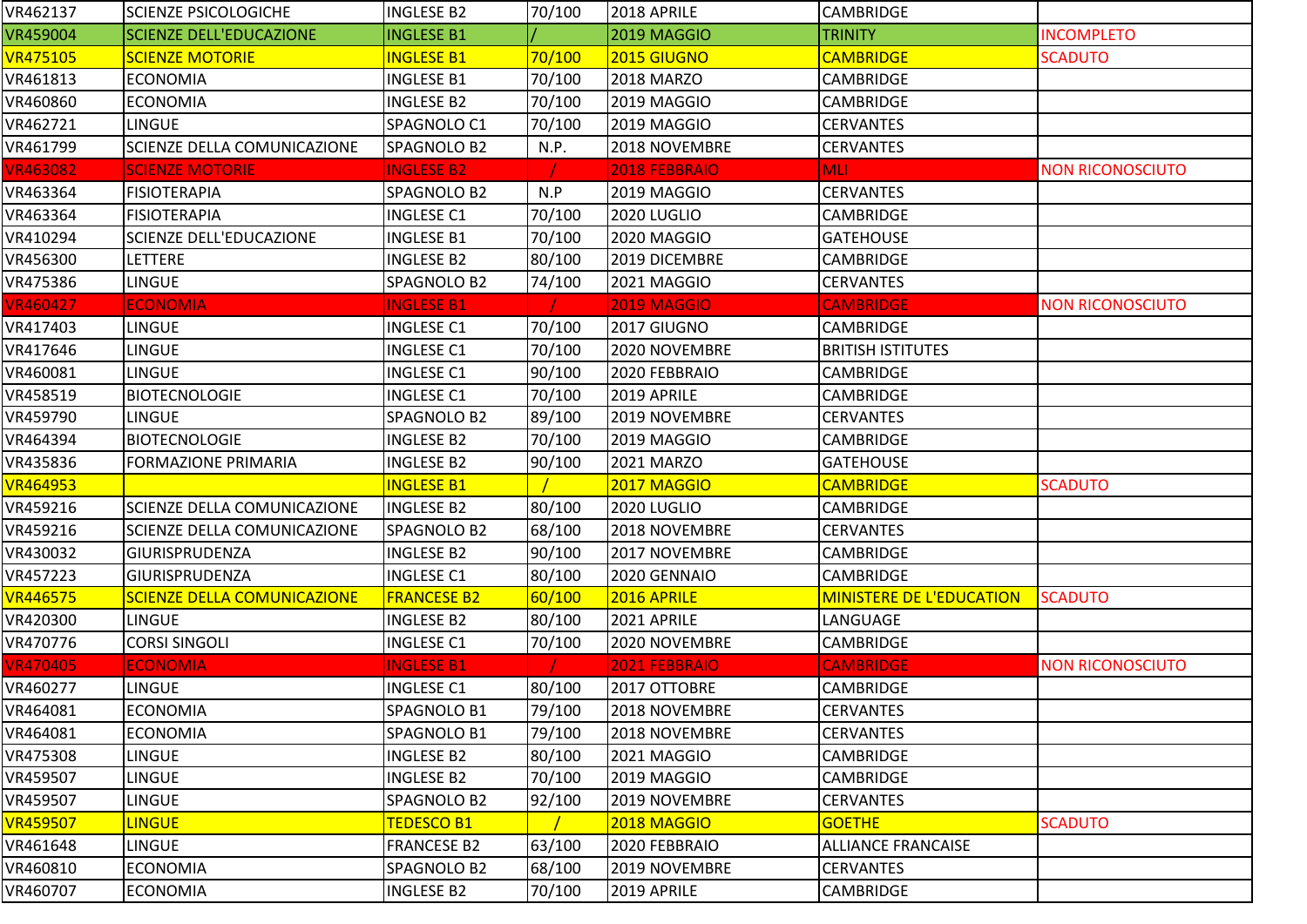| <b>VR460125</b> | <b>SCIENZE DELLA COMUNICAZIONE</b> | <b>INGLESE B1</b>  |        | 2018 DICEMBRE      | <b>CAMBRIDGE</b>          | <b>NON RICONOSCIUTO</b> |
|-----------------|------------------------------------|--------------------|--------|--------------------|---------------------------|-------------------------|
| VR459027        | <b>LINGUE</b>                      | <b>INGLESE B2</b>  | 90/100 | 2019 APRILE        | <b>CAMBRIDGE</b>          |                         |
| VR460120        | SERVIZIO SOCIALE                   | SPAGNOLO B2        | 79/100 | 2019 NOVEMBRE      | <b>CERVANTES</b>          |                         |
| VR460774        | <b>ECONOMIA</b>                    | <b>INGLESE B1</b>  | 70/100 | 2018 MARZO         | <b>CAMBRIDGE</b>          |                         |
| VR473854        | SCIENZE DELLA COMUNICAZIONE        | <b>INGLESE B2</b>  | 70/100 | 2019 MAGGIO        | CAMBRIDGE                 |                         |
| VR457159        | MATEMATICA APPLICATA               | <b>INGLESE B1</b>  | 80/100 | 2018 MARZO         | <b>CAMBRIDGE</b>          |                         |
| VR438083        | <b>LINGUE</b>                      | <b>FRANCESE B2</b> | 90/100 | 2021 APRILE        | <b>CCI</b>                |                         |
| VR434867        | LINGUE                             | SPAGNOLO C1        | 72/100 | 2017 NOVEMBRE      | <b>CERVANTES</b>          |                         |
| VR447590        | <b>LINGUE</b>                      | <b>INGLESE C1</b>  | 70/100 | 2019 MAGGIO        | <b>CAMBRIDGE</b>          |                         |
| VR420570        | SCIENZE DELLA COMUNICAZIONE        | <b>INGLESE B2</b>  | 70/100 | 2021 GIUGNO        | <b>GATEHOUSE</b>          |                         |
| VR461962        | LETTERE                            | <b>INGLESE B1</b>  | 70/100 | 2017 DICEMBRE      | CAMBRIDGE                 |                         |
| <b>VR461962</b> | <b>LETTERE</b>                     | <b>TEDESCO A2</b>  |        | <b>2018 LUGLIO</b> | <b>ZERTIFIKAT</b>         | <b>NON RICONOSCIUTO</b> |
| VR420612        | SCIENZE DELLA COMUNICAZIONE        | <b>INGLESE B2</b>  | 70/100 | 2020 NOVEMBRE      | <b>GATEHOUSE</b>          |                         |
| VR434033        | <b>SCIENZE MOTORIE</b>             | <b>INGLESE B2</b>  | 80/100 | 2018 MARZO         | <b>CAMBRIDGE</b>          |                         |
| VR471994        | <b>LINGUE</b>                      | <b>INGLESE C2</b>  | 70/100 | 2021 MAGGIO        | <b>GATEHOUSE</b>          |                         |
| VR459000        | SCIENZE DELLA COMUNICAZIONE        | <b>INGLESE B2</b>  | 70/100 | 2019 APRILE        | <b>CAMBRIDGE</b>          |                         |
| VR459814        | <b>LINGUE</b>                      | SPAGNOLO B2        | N.P    | 2019 MAGGIO        | <b>CERVANTES</b>          |                         |
| VR459814        | <b>LINGUE</b>                      | SPAGNOLO B2        | 76/100 | 2019 MAGGIO        | <b>CERVANTES</b>          |                         |
| VR463166        | LINGUE                             | <b>INGLESE C1</b>  | 70/100 | 2020 FEBBRAIO      | CAMBRIDGE                 |                         |
| VR463166        | LINGUE                             | <b>INGLESE B2</b>  | 90/100 | 2019 GIUGNO        | CAMBRIDGE                 |                         |
|                 |                                    |                    |        |                    |                           |                         |
| <b>VR458537</b> | <b>SERVIZI GIURIDICI</b>           | <b>INGLESE A2</b>  |        | 2009 FEBBRAIO      | <b>OXFORD</b>             | <b>NON RICONOSCIUTO</b> |
| VR475335        | <b>LINGUE</b>                      | <b>INGLESE C1</b>  | 70/100 | 2021 APRILE        | <b>CAMBRIDGE</b>          |                         |
| VR461194        | <b>ECONOMIA</b>                    | SPAGNOLO B2        | N.P    | 2018 MAGGIO        | <b>CERVANTES</b>          |                         |
| VR461194        | <b>ECONOMIA</b>                    | <b>INGLESE B2</b>  | 70/100 | 2018 GIUGNO        | <b>CAMBRIDGE</b>          |                         |
| VR388703        | <b>ECONOMIA</b>                    | <b>INGLESE B1</b>  | 76/100 | 2020 NOVEMBRE      | <b>BRITISH INSTITUTES</b> |                         |
| VR459616        | <b>LINGUE</b>                      | <b>INGLESE C1</b>  | 70/100 | 2018 MAGGIO        | <b>CAMBRIDGE</b>          |                         |
| VR459616        | LINGUE                             | SPAGNOLO B2        | 77/100 | 2018 MAGGIO        | <b>CERVANTES</b>          |                         |
| VR459698        | <b>LINGUE</b>                      | <b>INGLESE B2</b>  | 80/100 | 2018 DICEMBRE      | <b>CAMBRIDGE</b>          |                         |
| VR461921        | <b>EDITORIA E GIORNALISMO</b>      | <b>INGLESE C1</b>  | 95/100 | 2020 DICEMBRE      | <b>IELTS</b>              |                         |
| VR475448        | LINGUE                             | TEDESCO B2         | N.P    | 2021 MARZO         | SPRACHDIPLOM              |                         |
| VR459157        | SCIENZE DELL'EDUCAZIONE            | <b>INGLESE B2</b>  | 80/100 | 2019 APRILE        | <b>CAMBRIDGE</b>          |                         |
| VR460295        | <b>SCIENZE PEDAGOGICHE</b>         | <b>INGLESE B2</b>  | 85/100 | 2020 GENNAIO       | <b>IELTS</b>              |                         |
| <b>VR463574</b> | <b>MARKETING</b>                   | <b>INGLESE B2</b>  |        | <b>2020 LUGLIO</b> | UNIVERSITA' CA FOSCARI    | <b>NON RICONOSCIUTO</b> |
| VR462745        | <b>OSTETRICIA</b>                  | <b>INGLESE B2</b>  | 70/100 | 2019 MAGGIO        | CAMBRIDGE                 |                         |
| VR459872        | <b>FORMAZIONE PRIMARIA</b>         | <b>INGLESE B2</b>  | 80/100 | 2019 DICEMBRE      | CAMBRIDGE                 |                         |
| <b>VR460539</b> | <b>ECONOMIA</b>                    | <b>INFORMATICA</b> |        | 2020 GIUGNO        | <b>ECDL</b>               | <b>NON RICONOSCIUTO</b> |
| VR466006        | <b>SCIENZE MOTORIE</b>             | SPAGNOLO B2        | 79/100 | 2018 NOVEMBRE      | <b>CERVANTES</b>          |                         |
| VR442665        | <b>ECONOMIA</b>                    | <b>INGLESE B1</b>  | 70/100 | 2018 APRILE        | CAMBRIDGE                 |                         |
| VR461142        | SCIENZE DELLA COMUNICAZIONE        | <b>INGLESE C1</b>  | 70/100 | 2019 MARZO         | <b>CAMBRIDGE</b>          |                         |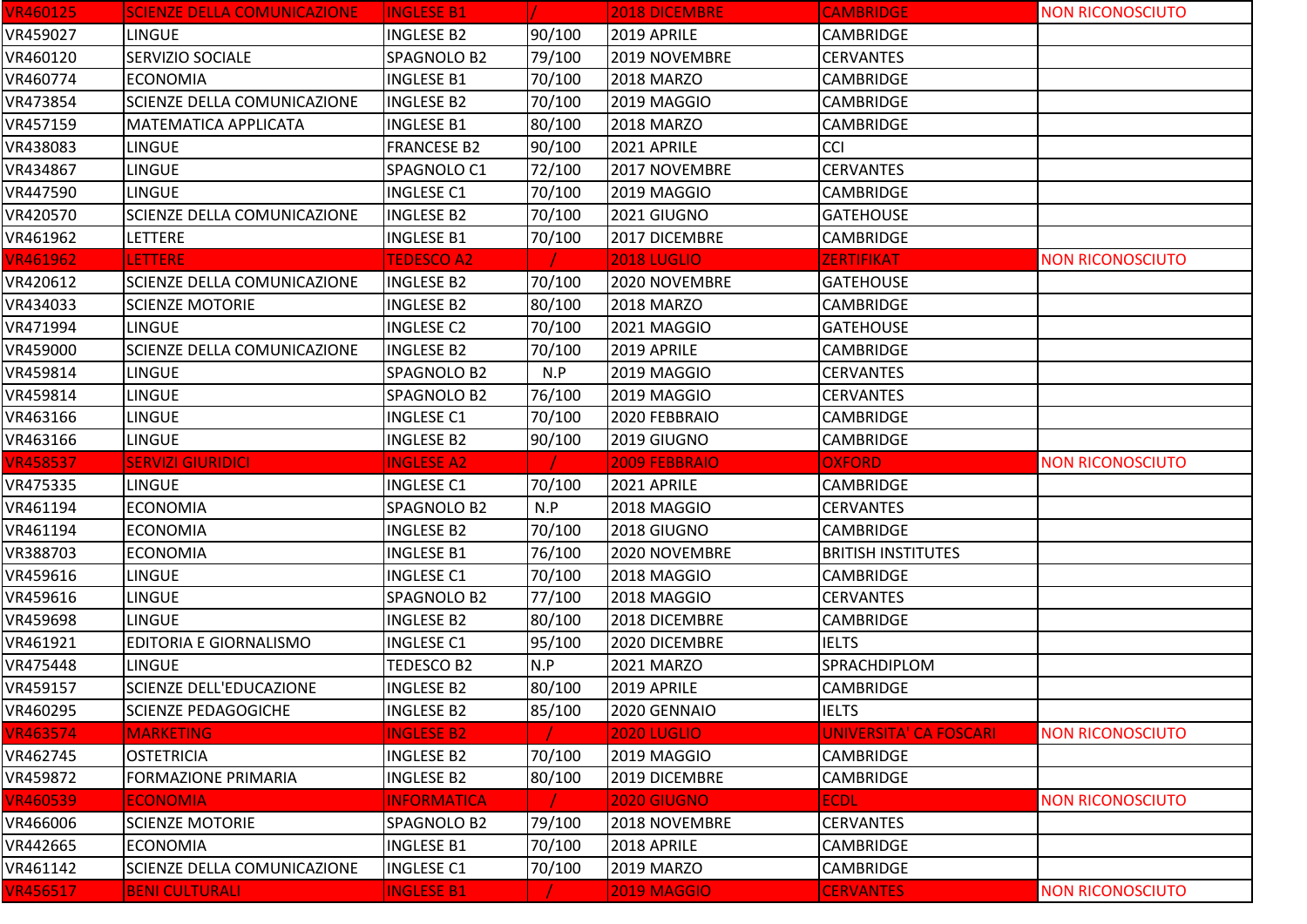| VR458963        | LINGUE                             | SPAGNOLO B2        | 68/100 | 2019 APRILE        | <b>CERVANTES</b>                |                         |
|-----------------|------------------------------------|--------------------|--------|--------------------|---------------------------------|-------------------------|
| VR458963        | <b>LINGUE</b>                      | <b>INGLESE B2</b>  |        | 2019 APRILE        | <b>TRINITY</b>                  | <b>INCOMPLETO</b>       |
| VR464375        | <b>ECONOMIA</b>                    | <b>INGLESE B1</b>  | 70/100 | 2019 MAGGIO        | <b>CAMBRIDGE</b>                |                         |
| VR458963        | <b>LINGUE</b>                      | <b>FRANCESE B1</b> | 83/100 | 2020 FEBBRAIO      | <b>MINISTERE DE L'EDUCATION</b> |                         |
| VR458963        | <b>LINGUE</b>                      | <b>INGLESE B2</b>  | 78/100 | 2020 OTTOBRE       | <b>TRINITY</b>                  |                         |
| VR458167        | <b>BIOTECNOLOGIE</b>               | INGLESE B2         | 70/100 | 2019 APRILE        | <b>CAMBRIDGE</b>                |                         |
| VR461363        | <b>ECONOMIA</b>                    | <b>INGLESE B2</b>  | 80/100 | 2019 FEBBRAIO      | <b>CAMBRIDGE</b>                |                         |
| VR442439        | <b>ECONOMIA</b>                    | <b>TEDESCO B1</b>  |        | 2018 NOVEMBRE      | <b>GOETHE</b>                   | <b>INCOMPLETO</b>       |
| VR462068        | <b>BANCA E FINANZA</b>             | <b>INGLESE B2</b>  | 70/100 | 2018 DICEMBRE      | <b>CAMBRIDGE</b>                |                         |
| VR423864        | <b>LINGUE</b>                      | <b>INGLESE B2</b>  | 70/100 | 2020 LUGLIO        | <b>EDEXCEL</b>                  |                         |
| VR423864        | LINGUE                             | <b>INGLESE C1</b>  | 70/100 | 2021 MARZO         | <b>GATEHOUSE</b>                |                         |
| VR412565        | <b>LINGUE</b>                      | <b>INGLESE C1</b>  | 70/100 | 2021 FEBBRAIO      | <b>PEARSON</b>                  |                         |
| VR433712        | SCIENZE DELLA COMUNICAZIONE        | <b>INGLESE C1</b>  | 70/100 | 2018 MARZO         | <b>CAMBRIDGE</b>                |                         |
| VR459496        | LINGUE                             | TEDESCO B1         | 87/100 | 2019 APRILE        | <b>GOETHE</b>                   |                         |
| VR459496        | LINGUE                             | <b>INGLESE B2</b>  | 80/100 | 2018 DICEMBRE      | <b>CAMBRIDGE</b>                |                         |
| VR459496        | LINGUE                             | SPAGNOLO B2        | 84/100 | 2019 MAGGIO        | <b>CERVANTES</b>                |                         |
| <b>VR473580</b> | <b>LETTERE</b>                     | <b>INGLESE B1</b>  | 70/100 | 2018 GIUGNO        | <b>CAMBRIDGE</b>                | <b>SCADUTO</b>          |
| VR425072        | LINGUE                             | <b>INGLESE C1</b>  | 76/100 | 2021 FEBBRAIO      | <b>BRITISH INSTITUTES</b>       |                         |
| VR463543        | LINGUE                             | <b>INGLESE C2</b>  | 70/100 | 2021 AGOSTO        | <b>LANGUAGE CERT</b>            |                         |
| VR460017        | LINGUE                             | SPAGNOLO B2        | 78/100 | 2020 LUGLIO        | <b>CERVANTES</b>                |                         |
| VR460017        | LINGUE                             | SPAGNOLO B1        | 78/100 | 2020 LUGLIO        | <b>CERVANTES</b>                |                         |
| VR462848        | <b>SCIENZE MOTORIE</b>             | <b>INGLESE B1</b>  | 80/100 | 2019 MAGGIO        | <b>CAMBRIDGE</b>                |                         |
| VR458953        | SCIENZE DELLA COMUNICAZIONE        | <b>INGLESE B2</b>  | 80/100 | 2020 LUGLIO        | <b>CAMBRIDGE</b>                |                         |
| VR421462        | <b>SCIENZE DELLA COMUNICAZIONE</b> | <b>INGLESE B2</b>  | 70/100 | 2021 GIUGNO        | <b>GATEHOUSE</b>                |                         |
| VR476049        | SCIENZE DELL'EDUCAZIONE            | <b>INGLESE B1</b>  | 80/100 | 2020 DICEMBRE      | <b>CAMBRIDGE</b>                |                         |
| <b>VR455877</b> | <b>SCIENZE GIURIGICHE</b>          | <b>INGLESE B1</b>  |        | <b>2020 GIUGNO</b> | <b>CAMBRIDGE</b>                | <b>NON RICONOSCIUTO</b> |
| VR392681        | LINGUE                             | <b>FRANCESE B1</b> | 60/100 | 2020 FEBBRAIO      | <b>ALLIANCE FRANCAISE</b>       |                         |
| VR432948        | <b>SCIENZE DELLA FORMAZIONE</b>    | <b>INGLESE B2</b>  | 70/100 | 2019 MAGGIO        | <b>CAMBRIDGE</b>                |                         |
| VR459211        | <b>SCIENZE DELL'EDUCAZIONE</b>     | <b>INGLESE B2</b>  | 70/100 | 2017 GIUGNO        | <b>CAMBRIDGE</b>                |                         |
| VR372717        | <b>SCIENZE DELL'EDUCAZIONE</b>     | <b>INGLESE B1</b>  | 70/100 | 2020 SETTEMBRE     | <b>GATEHOUSE</b>                |                         |
| VR475617        | <b>LINGUE</b>                      | <b>INGLESE B2</b>  | 90/100 | 2021 MARZO         | <b>CAMBRIDGE</b>                |                         |
| VR475617        | LINGUE                             | SPAGNOLO B2        | 83/100 | 2021 FEBBRAIO      | <b>CERVANTES</b>                |                         |
| VR449043        | LINGUE                             | <b>INGLESE B2</b>  | 70/100 | 2018 MARZO         | <b>CAMBRIDGE</b>                |                         |
| VR445991        | <b>BIOINFORMATICA</b>              | <b>FRANCESE B2</b> | 60/100 | 2019 FEBBRAIO      | MINISTERE DE L'EDUCATION        |                         |
| VR445991        | BIOINFORMATICA                     | <b>INGLESE B2</b>  | 70/100 | 2019 MAGGIO        | <b>CAMBRIDGE</b>                |                         |
| VR445991        | <b>BIOINFORMATICA</b>              | <b>TEDESCO B1</b>  |        | 2018 MAGGIO        | <b>GOETHE</b>                   | <b>INCOMPLETO</b>       |
| VR412733        | <b>LINGUE</b>                      | TEDESCO C1         | 62/100 | 2021 APRILE        | <b>GOETHE</b>                   |                         |
| VR408403        | <b>SERVIZI GIURIDICI</b>           | <b>INGLESE B1</b>  | 70/100 | 2021 LUGLIO        | <b>CAMBRIDGE</b>                |                         |
| VR459841        | SCIENZE DELL'EDUCAZIONE            | <b>INGLESE B2</b>  | 80/100 | 2018 DICEMBRE      | <b>CAMBRIDGE</b>                |                         |
| VR459108        | <b>LINGUE</b>                      | <b>INGLESE B2</b>  | 90/100 | 2019 APRILE        | <b>CAMBRIDGE</b>                |                         |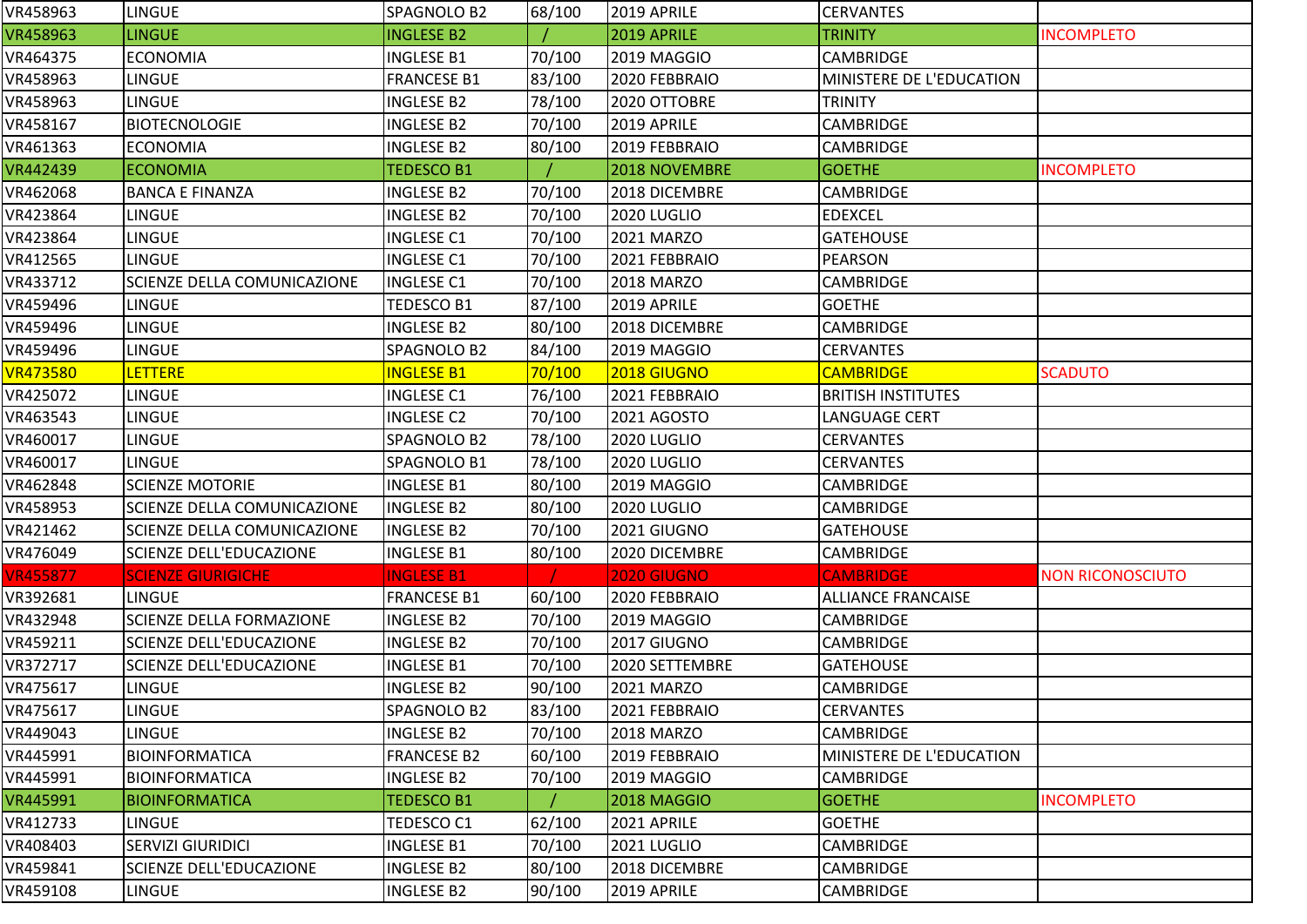| VR475298        | <b>LINGUE</b>               | <b>INGLESE C1</b>  | 85/100 | 2017 DICEMBRE        | <b>IELTS</b>              |                         |
|-----------------|-----------------------------|--------------------|--------|----------------------|---------------------------|-------------------------|
| VR447479        | LINGUE                      | <b>FRANCESE B2</b> | 60/100 | 2019 FEBBRAIO        | <b>ALLIANCE FRANCAISE</b> |                         |
| VR461692        | LINGUE                      | <b>INGLESE B2</b>  | 70/100 | 2020 NOVEMBRE        | <b>CAMBRIDGE</b>          |                         |
| VR457807        | <b>BIOINFORMATICA</b>       | <b>INGLESE B2</b>  | 70/100 | 2017 GENNAIO         | CAMBRIDGE                 |                         |
| VR448714        | <b>LINGUE</b>               | TEDESCO B1         | 70/100 | 2020 SETTEMBRE       | <b>GOETHE</b>             |                         |
| VR446424        | SCIENZE DELLA COMUNICAZIONE | TEDESCO B1         | 71/100 | 2018 MAGGIO          | <b>GOETHE</b>             |                         |
| <b>VR466575</b> | <b>BIOTECNOLOGIE</b>        | <b>INGLESE B1</b>  |        | <b>2018 MAGGIO</b>   | <b>CAMBRIDGE</b>          | <b>NON RICONOSCIUTO</b> |
| VR459034        | LINGUE                      | SPAGNOLO B2        | 86/100 | 2019 MAGGIO          | <b>CERVANTES</b>          |                         |
| VR459034        | <b>LINGUE</b>               | <b>INGLESE B2</b>  | 70/100 | 2020 LUGLIO          | <b>CAMBRIDGE</b>          |                         |
| VR460582        | <b>SCIENZE PSICOLOGICHE</b> | <b>INGLESE B2</b>  | 70/100 | 2019 MAGGIO          | <b>CAMBRIDGE</b>          |                         |
| VR459226        | LINGUE                      | SPAGNOLO B1        | N.P.   | 2018 LUGLIO          | <b>CERVANTES</b>          |                         |
| VR459226        | LINGUE                      | <b>INGLESE B2</b>  | 80/100 | 2019 GIUGNO          | CAMBRIDGE                 |                         |
| VR459226        | LINGUE                      | SPAGNOLO B1        | 88/100 | 2018 MAGGIO          | <b>CERVANTES</b>          |                         |
| VR459226        | LINGUE                      | <b>INGLESE B2</b>  | 80/100 | 2019 GIUGNO          | <b>CAMBRIDGE</b>          |                         |
| VR459073        | LINGUE                      | <b>FRANCESE B1</b> | 89/100 | 2018 NOVEMBRE        | MINISTERE DE L'EDUCATION  |                         |
| VR462383        | <b>SCIENZE MOTORIE</b>      | <b>INGLESE B2</b>  | 70/100 | 2019 MAGGIO          | <b>CAMBRIDGE</b>          |                         |
| VR388973        | <b>SERVIZI GIURIDICI</b>    | <b>INGLESE B1</b>  | 70/100 | 2021 FEBBRAIO        | LANGUAGE                  |                         |
| <b>VR458563</b> | <b>GIURISPRUDENZA</b>       | <b>INGLESE B1</b>  |        | <b>2020 NOVEMBRE</b> | <b>CAMBRIDGE</b>          | <b>NON RICONOSCIUTO</b> |
| VR446948        | <b>MARKETING</b>            | <b>FRANCESE C1</b> | 62/100 | 2018 GIUGNO          | <b>ALLIANCE FRANCAISE</b> |                         |
| VR459152        | LINGUE                      | <b>INGLESE B2</b>  | 80/100 | 2017 LUGLIO          | <b>CAMBRIDGE</b>          |                         |
| VR460292        | LINGUE                      | <b>INGLESE B2</b>  | 70/100 | 2018 GIUGNO          | CAMBRIDGE                 |                         |
| <b>VR460292</b> | <b>LINGUE</b>               | <b>INGLESE B2</b>  |        | <b>2019 GIUGNO</b>   | <b>CAMBRIDGE</b>          | <b>NON RICONOSCIUTO</b> |
| VR408494        | <b>LINGUE</b>               | <b>FRANCESE B1</b> | 77/100 | 2021 GENNAIO         | <b>ALLIANCE FRANCAISE</b> |                         |
| VR462163        | <b>SCIENZE MOTORIE</b>      | <b>INGLESE B2</b>  | 70/100 | <b>2020 MARZO</b>    | <b>CAMBRIDGE</b>          |                         |
| VR419665        | RISORSE UMANE               | <b>INGLESE B2</b>  | 80/100 | 2021 GENNAIO         | LANGUAGE                  |                         |
| VR442572        | <b>ECONOMIA</b>             | SPAGNOLO B2        | 76/100 | 2018 MAGGIO          | <b>CERVANTES</b>          |                         |
| VR458398        | <b>BIOTECNOLOGIE</b>        | <b>INGLESE B1</b>  | 70/100 | 2019 MAGGIO          | CAMBRIDGE                 |                         |
| VR471324        | GIURISPRUDENZA              | <b>INGLESE B1</b>  | 70/100 | 2019 MAGGIO          | CAMBRIDGE                 |                         |
| VR460178        | SCIENZE DELLA COMUNICAZIONE | <b>INGLESE B1</b>  | 70/100 | 2019 MAGGIO          | <b>CAMBRIDGE</b>          |                         |
| VR459433        | SCIENZE DELLA COMUNICAZIONE | <b>INGLESE B2</b>  | 70/100 | 2018 NOVEMBRE        | <b>CAMBRIDGE</b>          |                         |
| VR456801        | <b>ECONOMIA</b>             | <b>TEDESCO B1</b>  | 71/100 | 2018 GIUGNO          | <b>OSD</b>                |                         |
| VR456801        | <b>ECONOMIA</b>             | <b>INGLESE B2</b>  | 80/100 | 2019 MAGGIO          | CAMBRIDGE                 |                         |
| VR447818        | LINGUE                      | <b>INGLESE C1</b>  | 80/100 | 2020 LUGLIO          | <b>CAMBRIDGE</b>          |                         |
| VR459589        | LINGUE                      | <b>INGLESE C1</b>  | 90/100 | 2019 NOVEMBRE        | <b>CAMBRIDGE</b>          |                         |
| VR461379        | SCIENZE DELLA COMUNICAZIONE | <b>FRANCESE B2</b> | 71/100 | 2020 FEBBRAIO        | <b>ALLIANCE FRANCAISE</b> |                         |
| VR442823        |                             |                    |        | 2019 FEBBRAIO        | SPRACHDIPLOM              |                         |
|                 | <b>ECONOMIA</b>             | TEDESCO B2         | N.P    |                      |                           |                         |
| VR457593        | <b>BIOTECNOLOGIE</b>        | <b>INGLESE C1</b>  | 70/100 | 2019 GIUGNO          | <b>CAMBRIDGE</b>          |                         |
| VR434104        | <b>SCIENZE MOTORIE</b>      | <b>INGLESE B1</b>  | 95/100 | 2018 APRILE          | <b>TOEFL</b>              |                         |
| VR458632        | <b>DATA SCIENCE</b>         | <b>INGLESE C1</b>  | 80/100 | 2018 DICEMBRE        | CAMBRIDGE                 |                         |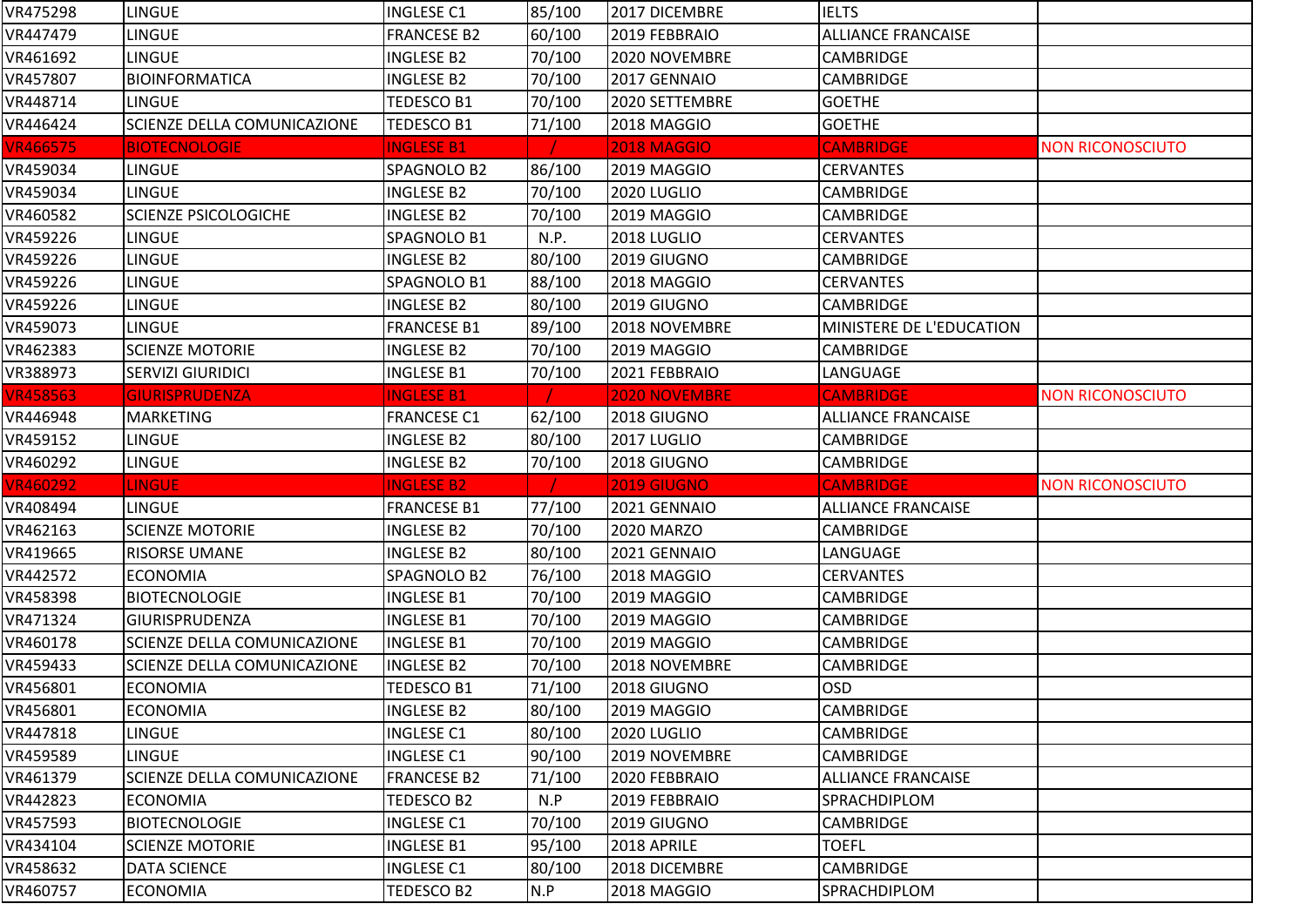| VR425678                                                                                                                           | LINGUE                             | <b>FRANCESE B2</b> | 68/100 | 2021 GIUGNO           | <b>ALLIANCE FRANCAISE</b> |                         |
|------------------------------------------------------------------------------------------------------------------------------------|------------------------------------|--------------------|--------|-----------------------|---------------------------|-------------------------|
| VR417350                                                                                                                           | LINGUE                             | <b>INGLESE C1</b>  | 88/100 | 2021 APRILE           | <b>GATEHOUSE</b>          |                         |
| VR475027                                                                                                                           | <b>SCIENZE MOTORIE</b>             | <b>INGLESE B2</b>  | 70/100 | 2021 MARZO            | <b>CAMBRIDGE</b>          |                         |
| VR442734                                                                                                                           | <b>LINGUE</b>                      | SPAGNOLO B2        | 85/100 | 2018 LUGLIO           | <b>CERVANTES</b>          |                         |
| VR457888                                                                                                                           | <b>INFORMATICA</b>                 | <b>INGLESE B2</b>  | 70/100 | 2019 MAGGIO           | CAMBRIDGE                 |                         |
| <b>VR443523</b>                                                                                                                    | <b>BIOINFORMATICA</b>              | <b>INGLESE B1</b>  |        | <b>2019 MAGGIO</b>    | <b>CAMBRIDGE</b>          | <b>NON RICONOSCIUTO</b> |
| VR421788                                                                                                                           | <b>LINGUE</b>                      | <b>INGLESE C1</b>  | 90/100 | 2021 APRILE           | <b>CAMBRIDGE</b>          |                         |
| VR459126                                                                                                                           | LINGUE                             | <b>INGLESE B2</b>  | 90/100 | 2019 GIUGNO           | <b>CAMBRIDGE</b>          |                         |
| VR459126                                                                                                                           | <b>LINGUE</b>                      | <b>FRANCESE B1</b> | 97/100 | 2018 NOVEMBRE         | MINISTERE DE L'EDUCATION  |                         |
| VR456543                                                                                                                           | <b>BIOINFORMATICA</b>              | <b>INGLESE B2</b>  | 70/100 | 2019 GIUGNO           | <b>CAMBRIDGE</b>          |                         |
| <b>VR460689</b>                                                                                                                    | <b>ECONOMIA</b>                    | <b>INGLESE B1</b>  |        | <b>2019 SETTEMBRE</b> | <b>CAMBRIDGE BUSINNES</b> | <b>NON RICONOSCIUTO</b> |
| VR460689                                                                                                                           | <b>ECONOMIA</b>                    | <b>INGLESE B1</b>  | 80/100 | 2019 FEBBRAIO         | <b>CAMBRIDGE</b>          |                         |
| VR454196                                                                                                                           | <b>SCIENZE STORICHE</b>            | <b>INGLESE B2</b>  | 80/100 | 2021 GIUGNO           | CAMBRIDGE                 |                         |
| <b>VR455946</b>                                                                                                                    | <b>INFORMATICA</b>                 | <b>INGLESE C2</b>  |        | 2021 APRILE           | <b>IELTS</b>              | <b>SCADUTO</b>          |
| <b>VR476742</b>                                                                                                                    | <b>LINGUE</b>                      | <b>TEDESCO B1</b>  |        | <b>2017 LUGLIO</b>    | <b>SPRACHDIPLOM</b>       | <b>NON RICONOSCIUTO</b> |
| <b>VR465276</b>                                                                                                                    | <b>FILOSOFIA</b>                   | <b>INGLESE B1</b>  |        | <b>2013 DICEMBRE</b>  | <b>CAMBRIDGE</b>          | <b>NON RICONOSCIUTO</b> |
| VR446926                                                                                                                           | <b>SCIENZE DELL'EDUCAZIONE</b>     | <b>INGLESE B1</b>  | 78/100 | 2021 LUGLIO           | <b>TRINITY</b>            |                         |
| VR433677                                                                                                                           | <b>SCIENZE DELLA COMUNICAZIONE</b> | <b>INGLESE B2</b>  | 90/100 | 2020 LUGLIO           | <b>CAMBRIDGE</b>          |                         |
| VR446149                                                                                                                           | <b>SCIENZE DELL'EDUCAZIONE</b>     | <b>TEDESCO B1</b>  | 73/100 | 2018 NOVEMBRE         | <b>GOETHE</b>             |                         |
| VR464987                                                                                                                           | <b>SCENZE PSICOLOGICHE</b>         | <b>FRANCESE B1</b> | 71/100 | 2019 MAGGIO           | MINISTERE DE L'EDUCATION  |                         |
|                                                                                                                                    |                                    |                    |        |                       |                           |                         |
|                                                                                                                                    | <b>LINGUE</b>                      | <b>INGLESE B1</b>  |        | 2019 DICEMBRE         | <b>CAMBRIDGE</b>          | <b>NON RICONOSCIUTO</b> |
| <b>VR460004</b><br><b>VR462280</b>                                                                                                 | <b>LINGUE</b>                      | <b>TEDESCO A2</b>  |        | 2016 MAGGIO           | <b>GOETHE</b>             | <b>SCADUTO</b>          |
| VR460090                                                                                                                           | <b>LINGUE</b>                      | SPAGNOLO B2        | 71/100 | 2019 MAGGIO           | <b>CERVANTES</b>          |                         |
|                                                                                                                                    | <b>GIURISPRUDENZA</b>              | <b>INGLESE B2</b>  | 80/100 | 2021 APRILE           | <b>ESB</b>                |                         |
| VR413795<br>VR460446                                                                                                               | <b>ECONOMIA</b>                    | <b>INGLESE B2</b>  | 70/100 | 2019 DICEMBRE         | <b>CAMBRIDGE</b>          |                         |
|                                                                                                                                    | <b>LINGUE</b>                      | TEDESCO B1         | 71/100 | 2019 GIUGNO           | <b>GOETHE</b>             |                         |
|                                                                                                                                    | <b>BIOTECNOLOGIE</b>               | <b>INGLESE C1</b>  | 70/100 | 2020 FEBBRAIO         | <b>TRINITY</b>            |                         |
|                                                                                                                                    | <b>SCIENZE MOTORIE</b>             | <b>TEDESCO B1</b>  |        | <b>2015 MARZO</b>     | <b>GOETHE</b>             | <b>SCADUTO</b>          |
|                                                                                                                                    | <b>SCIENZE MOTORIE</b>             | ITA. - TED. C1     | N.P    | 2019 MAGGIO           | <b>BILINGUISMO</b>        |                         |
|                                                                                                                                    | <b>ECONOMIA</b>                    | <b>FRANCESE B2</b> |        | <b>2018 GIUGNO</b>    | <b>BACCALEURET</b>        | <b>NON RICONOSCIUTO</b> |
|                                                                                                                                    | <b>LINGUE</b>                      | <b>TEDESCO B1</b>  | 89/100 | 2019 AGOSTO           | <b>ZERTIFIKAT- OSD</b>    |                         |
|                                                                                                                                    | <b>FORMAZIONE PRIMARIA</b>         | <b>FRANCESE B2</b> | 80/100 | 2019 FEBBRAIO         | MINISTERE DE L'EDUCATION  |                         |
|                                                                                                                                    | <b>FORMAZIONE PRIMARIA</b>         | TEDESCO B2         | 65/100 | 2018 APRILE           | <b>GOETHE</b>             |                         |
|                                                                                                                                    | <b>RISORSE UMANE</b>               | <b>INGLESE B2</b>  | 70/100 | 2021 GENNAIO          | <b>GATEHOUSE</b>          |                         |
| VR459621<br>VR457880<br><b>VR464158</b><br>VR464158<br><b>VR444369</b><br>VR453313<br>VR450664<br>VR450664<br>VR406670<br>VR452436 | <b>SCIENZE MOTORIE</b>             | ITA. - TED. B2     | N.P    | 2019 LUGLIO           | <b>BILINGUISMO B2</b>     |                         |
|                                                                                                                                    | <b>LINGUE</b>                      | <b>INGLESE B2</b>  | 90/100 | 2019 MAGGIO           | <b>CAMBRIDGE</b>          |                         |
|                                                                                                                                    | <b>FORMAZIONE PRIMARIA</b>         | <b>INGLESE B2</b>  | 95/100 | 2015 FEBBRAIO         | <b>IELTS</b>              | <b>SCADUTO</b>          |
| VR459530<br><b>VR463406</b><br>VR459530                                                                                            | <b>LINGUE</b>                      | <b>TEDESCO B2</b>  | N.P.   | 2020 MAGGIO           | SPRACHDIPLOM              |                         |
| VR459134                                                                                                                           | <b>SCIENZE DELLA COMUNICAZIONE</b> | <b>INGLESE B2</b>  | 70/100 | 2019 NOVEMBRE         | <b>CAMBRIDGE</b>          |                         |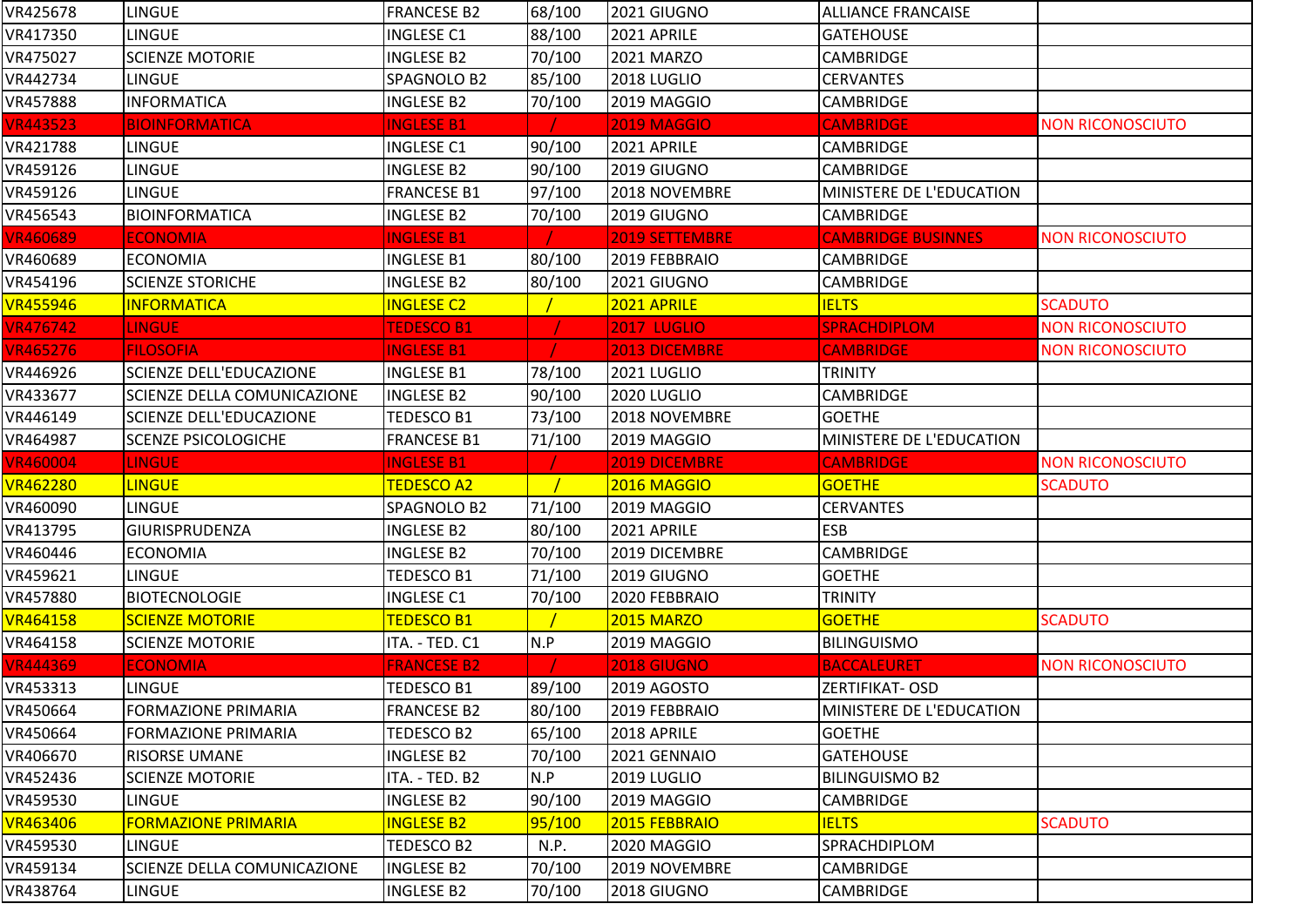| VR457681        | <b>BIOTECNOLOGIE</b>               | <b>INGLESE B2</b>  | 70/100 | 2018 MAGGIO        | <b>CAMBRIDGE</b>          |                         |
|-----------------|------------------------------------|--------------------|--------|--------------------|---------------------------|-------------------------|
| <b>VR475553</b> | <b>LINGUE</b>                      | <b>TEDESCO B1</b>  |        | <b>2018 MAGGIO</b> | SPRACHDIPLOM              | <b>SCADUTO</b>          |
| VR475553        | <b>LINGUE</b>                      | TEDESCO B2         | N.P    | 2021 MARZO         | <b>SPRACHDIPLOM</b>       |                         |
| VR475553        | <b>LINGUE</b>                      | <b>INGLESE B2</b>  | 85/100 | 2021 APRILE        | <b>IELTS</b>              |                         |
| VR470567        | <b>ECONOMIA</b>                    | <b>INGLESE B2</b>  | 70/100 | 2021 MARZO         | <b>CAMBRIDGE</b>          |                         |
| VR459603        | LINGUE                             | INGLESE B2         | 95/100 | 2020 GENNAIO       | <b>IELTS</b>              |                         |
| VR457698        | <b>BIOTECNOLOGIE</b>               | <b>INGLESE B2</b>  | 85/100 | 2020 LUGLIO        | <b>IELTS</b>              |                         |
| <b>VR463792</b> | <b>FORMAZIONE PRIMARIA</b>         | <b>INGLESE B2</b>  | 90/100 | <b>2015 MARZO</b>  | <b>CAMBRIDGE</b>          | <b>SCADUTO</b>          |
| VR463649        | <b>LINGUE</b>                      | <b>INGLESE B2</b>  | 70/100 | 2019 MAGGIO        | <b>CAMBRIDGE</b>          |                         |
| VR467281        | <b>PSICOLOGIA DELLA FORMAZIONE</b> | <b>INGLESE B2</b>  | 72/100 | 2021 FEBBRAIO      | <b>GATEHOUSE</b>          |                         |
| VR470426        | <b>ECONOMIA</b>                    | <b>INGLESE B2</b>  | 70/100 | 2021 LUGLIO        | <b>CAMBRIDGE</b>          |                         |
| VR460560        | <b>FILOSOFIA</b>                   | <b>TEDESCO B2</b>  | N.P.   | 2020 MAGGIO        | <b>SPRACHDIPLOM</b>       |                         |
| <b>VR460560</b> | <b>FILOSOFIA</b>                   | <b>INGLESE B1</b>  |        | <b>2019 GIUGNO</b> | <b>CAMBRIDGE</b>          | <b>NON RICONOSCIUTO</b> |
| VR460560        | <b>SCIENZE DELL'EDUCAZIONE</b>     | <b>TEDESCO B2</b>  | N.P.   | 2020 FEBBRAIO      | SPRACHDIPLOM              |                         |
| <b>VR460560</b> | <b>SCIENZE DELL'EDUCAZIONE</b>     | <b>INGLESE B1</b>  |        | <b>2019 MAGGIO</b> | <b>CAMBRIDGE</b>          | <b>NON RICONOSCIUTO</b> |
| VR432970        | <b>SCIENZE DELL'EDUCAZIONE</b>     | <b>INGLESE B2</b>  | 85/100 | 2021 AGOSTO        | <b>IELTS</b>              |                         |
| VR444861        | <b>ECONOMIA</b>                    | <b>INGLESE B2</b>  | 70/100 | 2020 OTTOBRE       | <b>CAMBRIDGE</b>          |                         |
| <b>VR464858</b> | <b>FORMAZIONE PRIMARIA</b>         | <b>INGLESE B2</b>  | 70/100 | 2012 OTTOBRE       | <b>TRINITY</b>            | <b>SCADUTO</b>          |
| VR462127        | <b>SCIENZE MOTORIE</b>             | <b>INGLESE B1</b>  | 80/100 | 2019 MAGGIO        | <b>CAMBRIDGE</b>          |                         |
| VR406948        | <b>GIURISPRUDENZA</b>              | <b>INGLESE B2</b>  | 95/100 | 2020 NOVEMBRE      | <b>BRITISH INSTITUTES</b> |                         |
| VR456168        | <b>SERVIZI GIURIDICI</b>           | <b>INGLESE B2</b>  | 70/100 | 2019 APRILE        | <b>CAMBRIDGE</b>          |                         |
| VR461874        | <b>ECONOMIA</b>                    | <b>INGLESE B1</b>  | 90/100 | 2019 LUGLIO        | <b>CAMBRIDGE</b>          |                         |
| VR458982        | <b>LINGUE</b>                      | <b>INGLESE C1</b>  | 70/100 | 2020 AGOSTO        | <b>CAMBRIDGE</b>          |                         |
| VR451342        | <b>LINGUISTICA</b>                 | <b>FRANCESE C2</b> | 76/100 | 2020 DICEMBRE      | <b>ALLIANCE FRANCAISE</b> |                         |
| VR442564        | <b>ECONOMIA</b>                    | <b>INGLESE C1</b>  | 70/100 | 2019 FEBBRAIO      | CAMBRIDGE                 |                         |
| VR459140        | LINGUE                             | SPAGNOLO B2        | 65/100 | 2018 LUGLIO        | <b>CERVANTES</b>          |                         |
| VR459140        | LINGUE                             | <b>INGLESE B2</b>  | 70/100 | 2019 MAGGIO        | CAMBRIDGE                 |                         |
| VR459095        | <b>LINGUE</b>                      | SPAGNOLO B2        | 85/100 | 2019 NOVEMBRE      | <b>CERVANTES</b>          |                         |
| VR451678        | <b>SCIENZE STORICHE</b>            | <b>INGLESE B2</b>  | 70/100 | <b>2018 AGOSTO</b> | <b>CAMBRIDGE</b>          |                         |
| <b>VR421378</b> | <b>LINGUE</b>                      | <b>SPAGNOLO B2</b> | N.P    | 2015 MAGGIO        | <b>CERVANTES</b>          | <b>SCADUTO</b>          |
| VR464313        | SCIENZE MOTORIE                    | <b>INGLESE C1</b>  | 70/100 | <b>2019 MARZO</b>  | <b>CAMBRIDGE</b>          |                         |
| VR452164        | <b>BIOTECNOLOGIE</b>               | <b>INGLESE B2</b>  | 80/100 | 2018 LUGLIO        | <b>CAMBRIDGE</b>          |                         |
| <b>VR477539</b> | <b>BIOTECNOLOGIE</b>               | <b>INGLESE B1</b>  |        | <b>2019 LUGLIO</b> | <b>TRINITY</b>            | <b>NON RICONOSCIUTO</b> |
| VR458011        | <b>BIOINFORMATICA</b>              | <b>INGLESE B2</b>  | 70/100 | 2019 NOVEMBRE      | <b>CAMBRIDGE</b>          |                         |
| VR475499        | <b>SCIENZE DELLA COMUNICAZIONE</b> | <b>INGLESE B2</b>  | 70/100 | 2021 APRILE        | <b>CAMBRIDGE</b>          |                         |
| VR475499        | SCIENZE DELLA COMUNICAZIONE        | <b>INGLESE B1</b>  | 70/100 | 2019 APRILE        | <b>CAMBRIDGE</b>          |                         |
| VR461199        | <b>ECONOMIA</b>                    | <b>INGLESE B1</b>  | 80/100 | 2018 NOVEMBRE      | <b>CAMBRIDGE</b>          |                         |
| VR465022        | <b>SCIENZE PSICOLOGICHE</b>        | SPAGNOLO C1        | 67/100 | 2019 APRILE        | <b>CERVANTES</b>          |                         |
| VR465022        | <b>SCIENZE PSICOLOGICHE</b>        | TEDESCO B2         | N.P    | 2019 FEBBRAIO      | <b>SPRACHDIPLOM</b>       |                         |
| VR461996        | <b>LINGUE</b>                      | SPAGNOLO B1        | 79/100 | 2019 MAGGIO        | <b>CERVANTES</b>          |                         |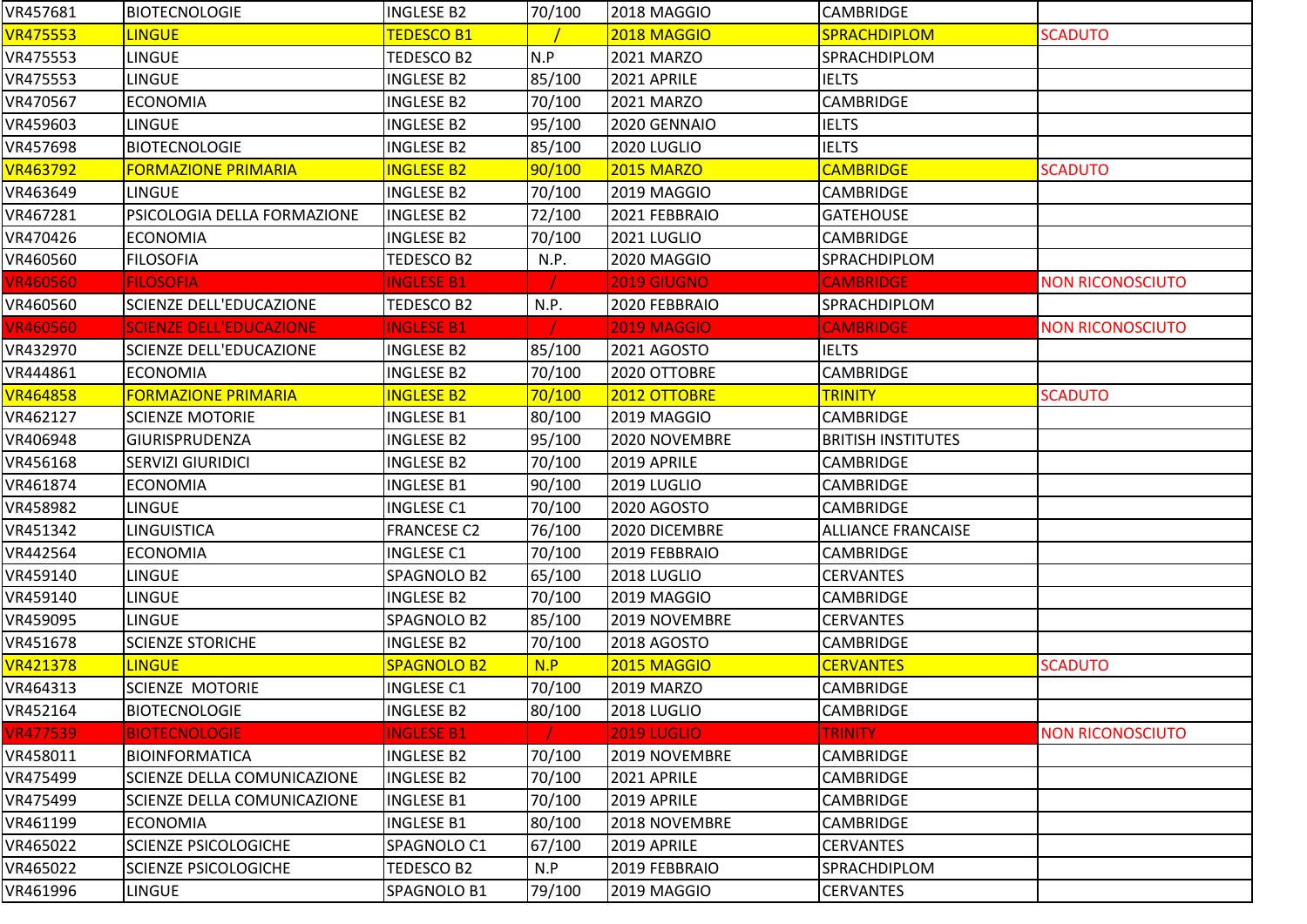| <b>VR461996</b> | LINGUE                             | <b>INGLESE B1</b>  |        | <b>2019 NOVEMBRE</b> | <b>CAMBRIDGE</b>          | <b>NON RICONOSCIUTO</b> |
|-----------------|------------------------------------|--------------------|--------|----------------------|---------------------------|-------------------------|
| VR459662        | <b>SCIENZE DELL'EDUCAZIONE</b>     | <b>INGLESE B1</b>  | 70/100 | 2018 GIUGNO          | CAMBRIDGE                 |                         |
| <b>VR430111</b> | <b>FILOSOFIA</b>                   | <b>SPAGNOLO A2</b> |        | <b>2019 NOVEMBRE</b> | <b>CERVANTES</b>          | <b>NON RICONOSCIUTO</b> |
| <b>VR444406</b> | <b>ECONOMIA</b>                    | <b>INGLESE B1</b>  |        | <b>2018 MARZO</b>    | <b>CAMBRIDGE</b>          | <b>NON RICONOSCIUTO</b> |
| VR471568        | <b>LETTERE</b>                     | <b>INGLESE B2</b>  | 70/100 | 2019 MAGGIO          | <b>CAMBRIDGE</b>          |                         |
| VR416279        | <b>LINGUE</b>                      | <b>FRANCESE B1</b> | 76/100 | 2020 SETTEMBRE       | CCI                       |                         |
| VR459436        | <b>SCIENZE PSICOLOGICHE</b>        | <b>INGLESE B2</b>  | 70/100 | <b>2019 MARZO</b>    | <b>CAMBRIDGE</b>          |                         |
| VR459436        | <b>SCIENZE PSICOLOGICHE</b>        | <b>INGLESE B1</b>  | 90/100 | 2018 FEBBRAIO        | <b>CAMBRIDGE</b>          |                         |
| VR459017        | <b>LINGUE</b>                      | SPAGNOLO B2        | 78/100 | 2019 MAGGIO          | <b>CERVANTES</b>          |                         |
| VR459371        | LINGUE                             | <b>FRANCESE B1</b> | 90/100 | 2018 MAGGIO          | MINISTERE DE L'EDUCATION  |                         |
| VR459371        | <b>LINGUE</b>                      | SPAGNOLO B1        | 68/100 | 2019 APRILE          | <b>CERVANTES</b>          |                         |
| VR456117        | <b>BENI CULTURALI</b>              | <b>FRANCESE B2</b> | 67/100 | 2019 LUGLIO          | MINISTERE DE L'EDUCATION  |                         |
| <b>VR462779</b> | <b>MANAGEMENT E STATEGIA D'IM</b>  | <b>TEDESCO B2</b>  |        | 2020 FEBBRAIO        | UNIVERSITAT WURZBURG      | <b>NON RICONOSCIUTO</b> |
| <b>VR455973</b> | <b>MATEMATICA APPLICATA</b>        | <b>INGLESE B1</b>  |        | <b>2019 APRILE</b>   | <b>CAMBRIDGE</b>          | <b>NON RICONOSCIUTO</b> |
| <b>VR461612</b> | <b>SCIENZE PSICOLOGICHE</b>        | <b>INGLESE B1</b>  | 70/100 | 2018 MAGGIO          | <b>CAMBRIDGE</b>          | <b>SCADUTO</b>          |
| VR359531        | GIURISPRUDENZA                     | <b>INGLESE B1</b>  | 80/100 | 2020 OTTOBRE         | <b>GATEHOUSE</b>          |                         |
| VR456467        | <b>INFORMATICA</b>                 | <b>INGLESE B2</b>  | 70/100 | 2019 OTTOBRE         | <b>CAMBRIDGE</b>          |                         |
| VR459527        | <b>LINGUE</b>                      | <b>INGLESE B2</b>  | 70/100 | 2019 GIUGNO          | <b>CAMBRIDGE</b>          |                         |
| VR459527        | <b>LINGUE</b>                      | <b>FRANCESE B1</b> | 93/100 | 2018 NOVEMBRE        | MINISTERE DE L'EDUCATION  |                         |
| VR459527        | LINGUE                             | TEDESCO B1         | 85/100 | 2019 NOVEMBRE        | <b>GOETHE</b>             |                         |
| VR449752        | <b>FISIOTERAPIA</b>                | <b>INGLESE B2</b>  | 80/100 | <b>2018 MARZO</b>    | <b>CAMBRIDGE</b>          |                         |
| <b>VR451899</b> | <b>ECONOMIA</b>                    | <b>INGLESE B1</b>  |        | <b>2018 MARZO</b>    | <b>CAMBRIDGE</b>          | <b>NON RICONOSCIUTO</b> |
| VR460627        | <b>ECONOMIA</b>                    | <b>INGLESE B2</b>  | 70/100 | 2019 MAGGIO          | <b>CAMBRIDGE</b>          |                         |
| VR461097        | <b>ECONOMIA</b>                    | <b>INGLESE B1</b>  | 70/100 | 2020 GIUGNO          | <b>CAMBRIDGE</b>          |                         |
| VR460417        | <b>ECONOMIA</b>                    | <b>INGLESE B2</b>  | 70/100 | <b>2019 MARZO</b>    | <b>CAMBRIDGE</b>          |                         |
| VR436535        | LINGUE                             | <b>INGLESE C1</b>  | 86/100 | 2020 NOVEMBRE        | <b>BRITISH INSTITUTES</b> |                         |
| VR476303        | SCIENZE DELLA COMUNICAZIONE        | <b>INGLESE B2</b>  | 70/100 | 2020 OTTOBRE         | TRINITY                   |                         |
| VR443761        | <b>ECONOMIA</b>                    | SPAGNOLO B2        | 66/100 | 2018 MAGGIO          | <b>CERVANTES</b>          |                         |
| VR460296        | LINGUE                             | TEDESCO B1         | N.P.   | 2018 MAGGIO          | SPRACHDIPLOM              |                         |
| VR459287        | <b>SCIENZE PSICOLOGICHE</b>        | <b>INGLESE B2</b>  | 80/100 | 2019 MAGGIO          | <b>CAMBRIDGE</b>          |                         |
| VR459287        | <b>SCIENZE PSICOLOGICHE</b>        | <b>FRANCESE B1</b> | 86/100 | 2018 FEBBRAIO        | MINISTERE DE L'EDUCATION  |                         |
| VR459135        | SCIENZE DELLA COMUNICAZIONE        | SPAGNOLO B1        | 75/100 | 2018 MAGGIO          | <b>CERVANTES</b>          |                         |
| VR459135        | <b>SCIENZE DELLA COMUNICAZIONE</b> | TEDESCO B1         | 72/100 | 2019 MAGGIO          | <b>GOETHE</b>             |                         |
| VR446638        | SCIENZE DELLA COMUNICAZIONE        | SPAGNOLO B2        | 74/100 | 2018 MAGGIO          | <b>CERVANTES</b>          |                         |
| VR442802        | <b>ECONOMIA</b>                    | <b>INGLESE B2</b>  | 80/100 | 2018 MAGGIO          | <b>CAMBRIDGE</b>          |                         |
| VR458817        | SCIENZE DELLA COMUNICAZIONE        | <b>INGLESE B2</b>  | 70/100 | 2020 LUGLIO          | <b>CAMBRIDGE</b>          |                         |
| <b>VR475090</b> | <b>LINGUE</b>                      | TEDESCO B1         |        | 2018 GIUGNO          | <b>GOETHE</b>             | <b>SCADUTO</b>          |
| VR462789        | <b>SCIENZE MOTORIE</b>             | <b>INGLESE B2</b>  | 70/100 | 2020 LUGLIO          | <b>CAMBRIDGE</b>          |                         |
| VR434626        | <b>LINGUE</b>                      | <b>INGLESE B2</b>  | 70/100 | 2017 LUGLIO          | <b>CAMBRIDGE</b>          |                         |
| VR457722        | <b>INFORMATICA</b>                 | <b>INGLESE B1</b>  | 70/100 | 2019 MAGGIO          | <b>CAMBRIDGE</b>          |                         |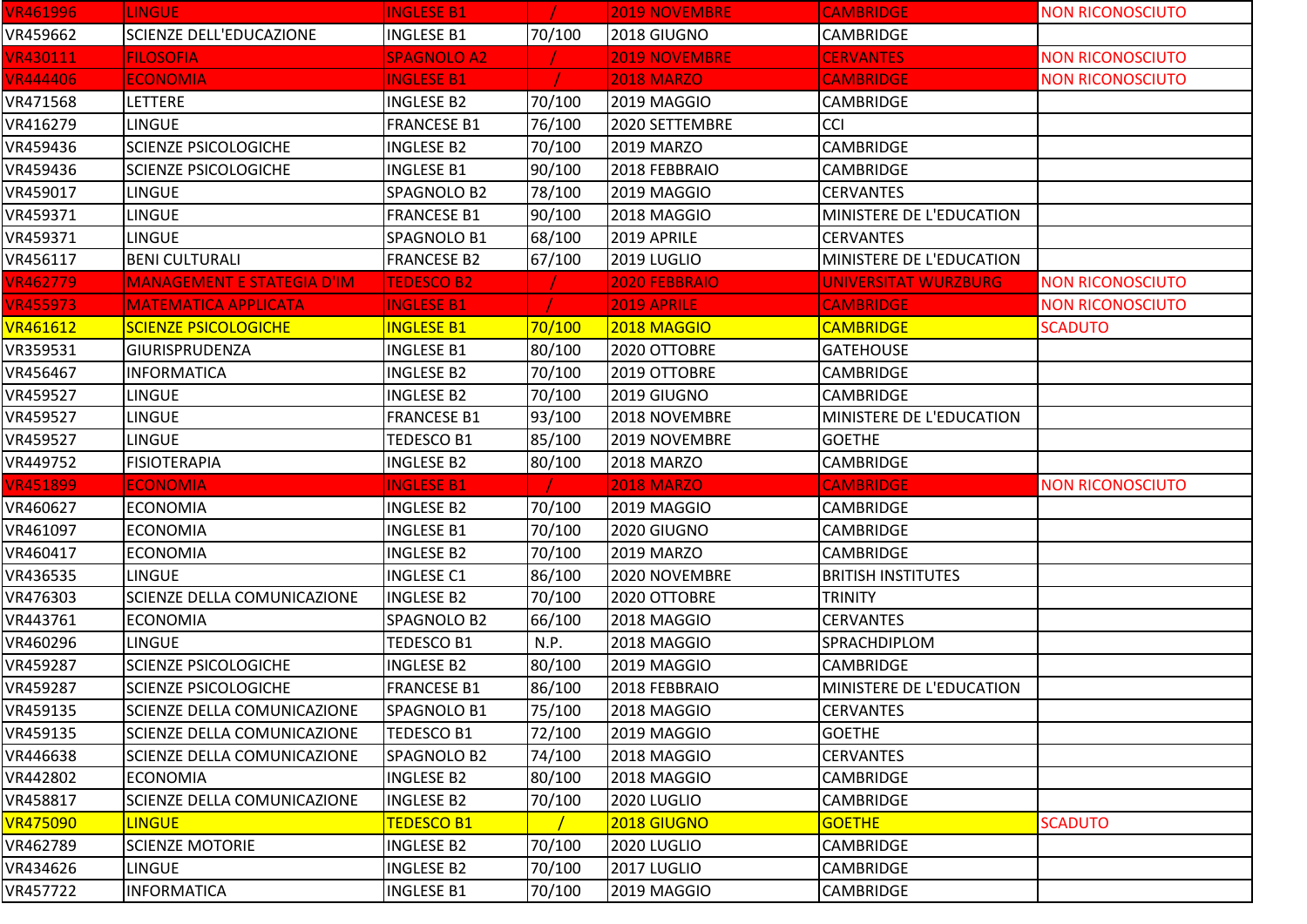| VR458976                         | <b>LINGUE</b>                      | SPAGNOLO B2        | 85/100 | 2018 NOVEMBRE              | <b>CERVANTES</b>            |                            |
|----------------------------------|------------------------------------|--------------------|--------|----------------------------|-----------------------------|----------------------------|
| VR460468                         | <b>ECONOMIA</b>                    | <b>INGLESE B2</b>  | 80/100 | 2020 FEBBRAIO              | <b>CAMBRIDGE</b>            |                            |
| VR433983                         | SCIENZE DELLA COMUNICAZIONE        | <b>INGLESE B2</b>  | 73/100 | 2020 DICEMBRE              | <b>BRITISH INSTITUTES</b>   |                            |
| VR457148                         | GIURISPRUDENZA                     | <b>INGLESE B1</b>  | 70/100 | 2019 DICEMBRE              | <b>CAMBRIDGE</b>            |                            |
| VR453903                         | <b>GOVERNANCE DELL'EMERGENZA</b>   | <b>INGLESE B2</b>  | 70/100 | 2021 SETTEMBRE             | <b>BRITISH INSTITUTES</b>   |                            |
| VR458974                         | <b>LINGUE</b>                      | <b>INGLESE B2</b>  | 65/100 | 2018 OTTOBRE               | <b>TOEFL</b>                |                            |
| VR423997                         | <b>LINGUE</b>                      | <b>FRANCESE C1</b> | 73/100 | 2020 DICEMBRE              | <b>ALLIANCE FRANCAISE</b>   |                            |
| VR457048                         | <b>BENI CULTURALI</b>              | <b>INGLESE C1</b>  | 70/100 | <b>2019 MARZO</b>          | <b>CAMBRIDGE</b>            |                            |
| VR459158                         | SCIENZE DELLA COMUNICAZIONE        | <b>INGLESE B2</b>  | 70/100 | 2019 DICEMBRE              | <b>CAMBRIDGE</b>            |                            |
| VR422309                         | <b>LINGUE</b>                      | <b>INGLESE C1</b>  | 70/100 | 2020 DICEMBRE              | <b>BRITISH ISTITUTES</b>    |                            |
| VR433376                         | <b>LINGUE</b>                      | TEDESCO B1         | 63/100 | 2021 MAGGIO                | <b>GOETHE</b>               |                            |
| VR446572                         | LETTERE                            | <b>INGLESE B2</b>  | 70/100 | 2018 MAGGIO                | <b>CAMBRIDGE</b>            |                            |
| <b>VR466099</b>                  | <b>PSICOLOGIA DELLA FORMAZIONE</b> | <b>INGLESE B1</b>  |        | <b>2015 MAGGIO</b>         | <b>CAMBRIDGE</b>            | <b>NON RICONOSCIUTO</b>    |
| VR465880                         | <b>ECONOMIA</b>                    | <b>INGLESE C1</b>  | 70/100 | 2016 GIUGNO                | <b>CAMBRIDGE</b>            |                            |
| VR459377                         | <b>LINGUE</b>                      | <b>INGLESE B1</b>  | 70/100 | 2018 MAGGIO                | <b>CAMBRIDGE</b>            |                            |
| VR459377                         | <b>LINGUE</b>                      | <b>FRANCESE B2</b> | 60/100 | 2018 MAGGIO                | MINISTERE DE L'EDUCATION    |                            |
| VR464617                         | <b>SCIENZE MOTORIE</b>             | <b>INGLESE B1</b>  | 70/100 | <b>2015 MAGGIO</b>         | <b>CAMBRIDGE</b>            | <b>SCADUTO</b>             |
| VR459271                         | <b>LINGUE</b>                      | <b>INGLESE C1</b>  | 80/100 | 2018 DICEMBRE              | <b>CAMBRIDGE</b>            |                            |
| VR461549                         | <b>LINGUE</b>                      | <b>INGLESE B1</b>  | 80/100 | 2017 NOVEMBRE              | <b>CAMBRIDGE</b>            |                            |
| <b>VR457432</b>                  | <b>SERVIZIO SOCIALE</b>            | <b>INGLESE B2</b>  |        | <b>2018 LUGLIO</b>         | <b>UNIVERSITA DI PADOVA</b> | <b>NON RICONOSCIUTO</b>    |
|                                  |                                    |                    |        |                            |                             |                            |
| <b>VR457432</b>                  | <b>SERVIZIO SOCIALE</b>            | <b>INGLESE C1</b>  |        | <b>2019 GIUGNO</b>         | <b>OLS</b>                  | <b>NON RICONOSCIUTO</b>    |
| VR467755                         | <b>INFORMATICA</b>                 | <b>INGLESE B2</b>  | 70/100 | 2019 GIUGNO                | <b>CAMBRIDGE</b>            |                            |
| VR470499                         | <b>ECONOMIA</b>                    | <b>INGLESE B1</b>  |        | 2019 OTTOBRE               | <b>CAMBRIDGE</b>            | <b>NON RICONOSCIUTO</b>    |
| VR459122                         | <b>LINGUE</b>                      | SPAGNOLO B2        | 73/100 | 2019 MAGGIO                | <b>CERVANTES</b>            |                            |
| VR360461                         | <b>SCIENZE DELL'EDUCAZIONE</b>     | <b>INGLESE B2</b>  |        | 2015 SETTEMBRE             | <b>ANGLIA</b>               | <b>SCADUTO- INCOMPLETO</b> |
| VR460114                         | <b>LINGUE</b>                      | <b>INGLESE B2</b>  | 80/100 | 2020 LUGLIO                | <b>CAMBRIDGE</b>            |                            |
| VR465312                         | <b>BIOTECNOLOGIE</b>               | <b>SPAGNOLO B2</b> |        | 2016 NOVEMBRE              | <b>CERVANTES</b>            | <b>SCADUTO</b>             |
| VR458145                         | <b>SERVIZIO SOCIALE</b>            | <b>INGLESE B2</b>  | 90/100 | 2020 LUGLIO                | <b>ESB</b>                  |                            |
|                                  | <b>SERVIZIO SOCIALE</b>            | <b>INGLESE B2</b>  | 90/100 | 2018 APRILE                | <b>LCCI</b>                 |                            |
| VR439024                         | <b>GOVERNANCE DELL'EMERGENZA</b>   | <b>INGLESE B2</b>  | 80/100 | 2018 LUGLIO                | <b>PEARSON</b>              |                            |
|                                  | <b>LINGUE</b>                      | <b>INGLESE C1</b>  | 80/100 | 2017 FEBBRAIO              | <b>CAMBRIDGE</b>            |                            |
| <b>VR475612</b>                  | <b>LINGUE</b>                      | SPAGNOLO B1        | N.P    | 2018 LUGLIO                | <b>CERVANTES</b>            | <b>SCADUTO</b>             |
| VR457446<br>VR458969<br>VR475612 | <b>LINGUE</b>                      | <b>INGLESE B2</b>  | 70/100 | 2019 GIUGNO                | <b>CAMBRIDGE</b>            |                            |
| VR475716                         | <b>LINGUE</b>                      | <b>INGLESE B2</b>  | 70/100 | 2018 DICEMBRE              | <b>CAMBRIDGE</b>            |                            |
| VR456636                         | LETTERE                            | <b>INGLESE C1</b>  | 90/100 | 2020 MAGGIO                | <b>CAMBRIDGE</b>            |                            |
| VR410580                         | <b>LINGUE</b>                      | <b>INGLESE C1</b>  | 70/100 | 2020 DICEMBRE              | LANGUAGE                    |                            |
| VR463438                         | <b>FORMAZIONE PRIMARIA</b>         | <b>INGLESE B2</b>  | 80/100 | 2017 LUGLIO                | <b>ESB</b>                  |                            |
| VR459576                         | <b>LINGUE</b>                      | <b>INGLESE B2</b>  | 85/100 | 2018 APRILE                | <b>IELTS</b>                |                            |
| VR476184                         | <b>LINGUE</b>                      | <b>INGLESE A2</b>  | 90/100 | 2016 MAGGIO<br>2018 APRILE | <b>CAMBRIDGE</b>            | <b>SCADUTO</b>             |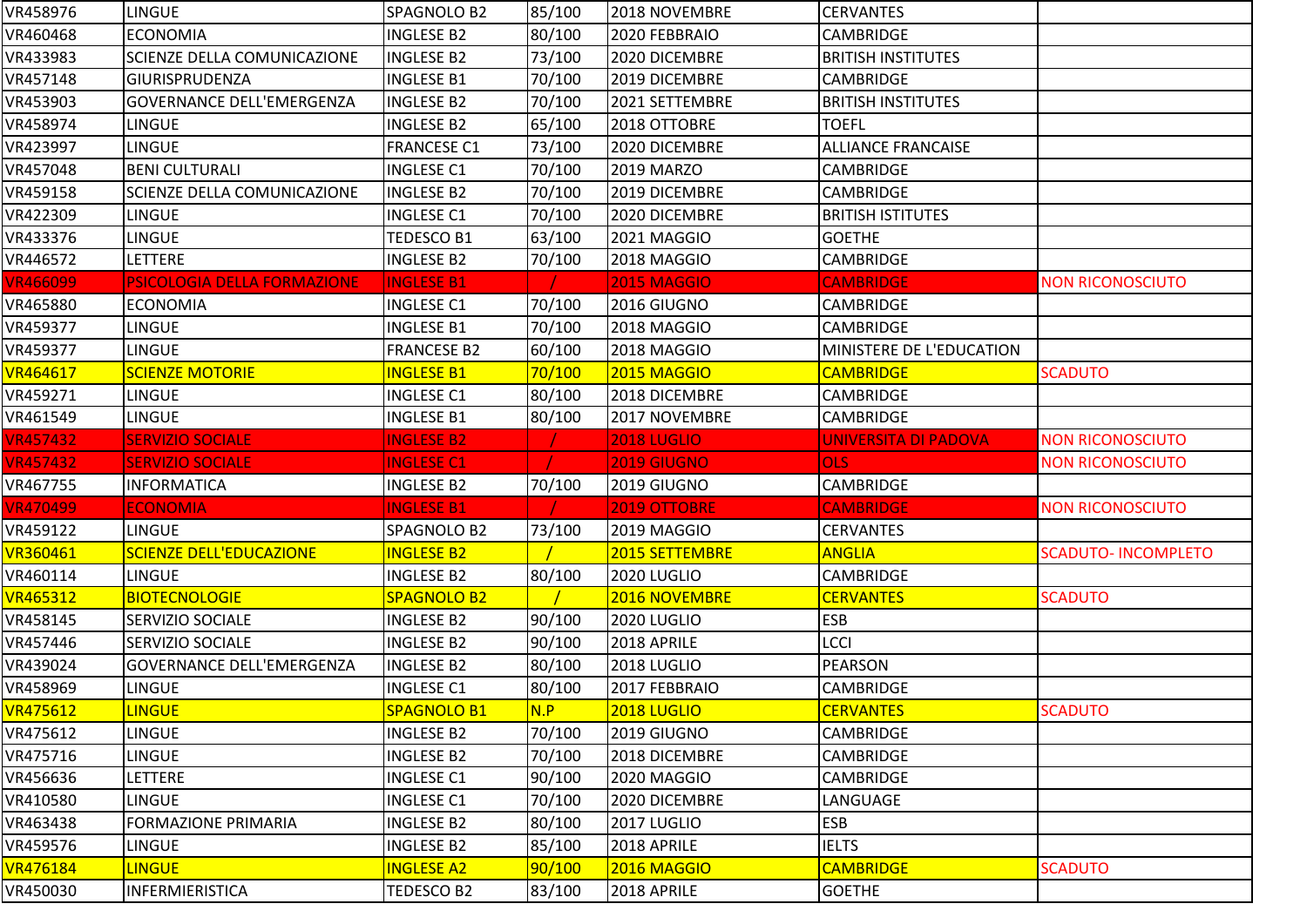| <b>VR455935</b> | <b>GIURISPRUDENZA</b>          | <b>INGLESE B1</b>  |        | <b>2019 NOVEMBRE</b> | <b>CAMBRIDGE</b>          | <b>NON RICONOSCIUTO</b> |
|-----------------|--------------------------------|--------------------|--------|----------------------|---------------------------|-------------------------|
| VR456565        | <b>GIURISPRUDENZA</b>          | <b>INGLESE B2</b>  | 70/100 | 2020 OTTOBRE         | CAMBRIDGE                 |                         |
| VR457061        | <b>ECONOMIA</b>                | <b>INGLESE C1</b>  | 80/100 | 2020 LUGLIO          | <b>CAMBRIDGE</b>          |                         |
| VR460494        | <b>ECONOMIA</b>                | <b>INGLESE B1</b>  | 90/100 | 2019 DICEMBRE        | <b>CAMBRIDGE</b>          |                         |
| VR456405        | <b>INFORMATICA</b>             | <b>INGLESE B1</b>  |        | 2019 MAGGIO          | <b>TRINITY</b>            | <b>INCOMPLETO</b>       |
| VR473698        | <b>ECONOMIA</b>                | <b>INGLESE B2</b>  | 70/100 | 2019 MAGGIO          | CAMBRIDGE                 |                         |
| <b>VR464703</b> | <b>FILOSOFIA</b>               | <b>INGLESE C2</b>  | 70/100 | 2009 GIUGNO          | <b>CAMBBRIDGE</b>         | <b>SCADUTO</b>          |
| VR456276        | <b>INFORMATICA</b>             | <b>INGLESE B2</b>  | 90/100 | 2019 MAGGIO          | <b>CAMBRIDGE</b>          |                         |
| VR459425        | <b>LINGUE</b>                  | <b>INGLESE B2</b>  | 70/100 | <b>2018 MARZO</b>    | <b>CAMBRIDGE</b>          |                         |
| VR461585        | <b>LINGUE</b>                  | <b>INGLESE B2</b>  | 70/100 | 2019 SETTEMBRE       | <b>TRINITY</b>            |                         |
| VR392346        | <b>LINGUE</b>                  | <b>INGLESE C1</b>  | 86/100 | 2020 NOVEMBRE        | <b>GATEHOUSE</b>          |                         |
| VR456469        | <b>INFORMATICA</b>             | <b>INGLESE B2</b>  | 70/100 | 2020 LUGLIO          | <b>CAMBRIDGE</b>          |                         |
| VR460021        | <b>SCIENZE PSICOLOGICHE</b>    | <b>INGLESE B2</b>  | 80/100 | 2019 MARZO           | <b>CAMBRIDGE</b>          |                         |
| VR456438        | GIURISPRUDENZA                 | SPAGNOLO B1        | 88/100 | 2019 MAGGIO          | <b>CERVANTES</b>          |                         |
| VR459176        | <b>LINGUE</b>                  | <b>INGLESE C1</b>  | 85/100 | 2019 MARZO           | <b>IELTS</b>              |                         |
| VR461454        | <b>ECONOMIA</b>                | <b>INGLESE B2</b>  | 70/100 | 2020 LUGLIO          | <b>CAMBRIDGE</b>          |                         |
| VR459723        | <b>LINGUE</b>                  | <b>INGLESE B2</b>  | 70/100 | 2019 MAGGIO          | CAMBRIDGE                 |                         |
| VR461454        | <b>ECONOMIA</b>                | SPAGNOLO B2        | 70/100 | 2019 NOVEMBRE        | <b>CERVANTES</b>          |                         |
| VR460491        | <b>ECONOMIA</b>                | <b>INGLESE B2</b>  | 80/100 | 2019 DICEMBRE        | <b>CAMBRIDGE</b>          |                         |
| VR449805        | <b>SCIENZE MOTORIE</b>         | <b>INGLESE B1</b>  | 70/100 | 2019 MARZO           | <b>CAMBRIDGE</b>          |                         |
| VR430023        | GIURISPRUDENZA                 | <b>INGLESE B2</b>  | 70/100 | 2018 MARZO           | CAMBRIDGE                 |                         |
| VR459272        | <b>LINGUE</b>                  | <b>INGLESE B2</b>  | 78/100 | 2019 APRILE          | <b>TRINITY</b>            |                         |
| VR459272        | <b>LINGUE</b>                  | <b>TEDESCO B1</b>  | 78/100 | 2019 MAGGIO          | <b>GOETHE</b>             |                         |
|                 | 201201 SERVIZIO SOCIALE        | <b>INGLESE B2</b>  | 70/100 | 2018 SETTEMBRE       | <b>PEARSON</b>            |                         |
| VR428382        | <b>ECONOMIA</b>                | <b>INGLESE B1</b>  | 72/100 | 2021 MAGGIO          | <b>BRITISH INSTITUTES</b> |                         |
| VR461792        | <b>ECONOMIA</b>                | <b>INGLESE B2</b>  | 70/100 | 2019 MAGGIO          | <b>CAMBRIDGE</b>          |                         |
| VR461792        | <b>ECONOMIA</b>                | <b>TEDESCO B1</b>  | N.P    | 2018 MAGGIO          | SPRACHDIPLOM              |                         |
| VR461077        | <b>SCIENZE DELL'EDUCAZIONE</b> | <b>INGLESE B2</b>  | 70/100 | 2018 APRILE          | CAMBRIDGE                 |                         |
| VR460742        | <b>ECONOMIA</b>                | <b>INGLESE B1</b>  | 70/100 | 2018 NOVEMBRE        | <b>CAMBRIDGE</b>          |                         |
| VR463500        | <b>BIOTECNOLOGIE</b>           | <b>INGLESE C1</b>  | 80/100 | 2020 LUGLIO          | CAMBRIDGE                 |                         |
| VR447951        | MANAGEMENT E STATEGIA D'IM     | <b>INGLESE B2</b>  | 70/100 | 2021 LUGLIO          | CAMBRIDGE                 |                         |
| VR459401        | <b>LINGUE</b>                  | <b>FRANCESE B2</b> | 78/100 | 2018 MAGGIO          | MINISTERE DE L'EDUCATION  |                         |
| VR448146        | <b>LINGUE</b>                  | <b>INGLESE B2</b>  | 70/100 | 2018 DICEMBRE        | <b>CAMBRIDGE</b>          |                         |
| VR461752        | <b>SCIENZE DELL'EDUCAZIONE</b> | <b>INGLESE B1</b>  | 80/100 | 2019 GIUGNO          | CAMBRIDGE                 |                         |
| VR459012        | <b>LINGUE</b>                  | SPAGNOLO B2        | 83/100 | 2019 NOVEMBRE        | <b>CERVANTES</b>          |                         |
| VR449787        | <b>GIURISPRUDENZA</b>          | <b>INGLESE B1</b>  | 70/100 | 2019 MAGGIO          | <b>CAMBRIDGE</b>          |                         |
| VR463236        | <b>LINGUE</b>                  | <b>INGLESE B1</b>  |        | 2019 MAGGIO          | <b>TRINITY</b>            | <b>INCOMPLETO</b>       |
| VR457788        | <b>INFORMATICA</b>             | <b>INGLESE B1</b>  | 70/100 | 2019 MAGGIO          | CAMBRIDGE                 |                         |
| VR462161        | <b>SCIENZE MOTORIE</b>         | TEDESCO B2         | 66/100 | 2020 OTTOBRE         | <b>GOETHE</b>             |                         |
| VR444375        | <b>ECONOMIA</b>                | <b>TEDESCO B1</b>  | 65/100 | 2018 MAGGIO          | <b>GOETHE</b>             |                         |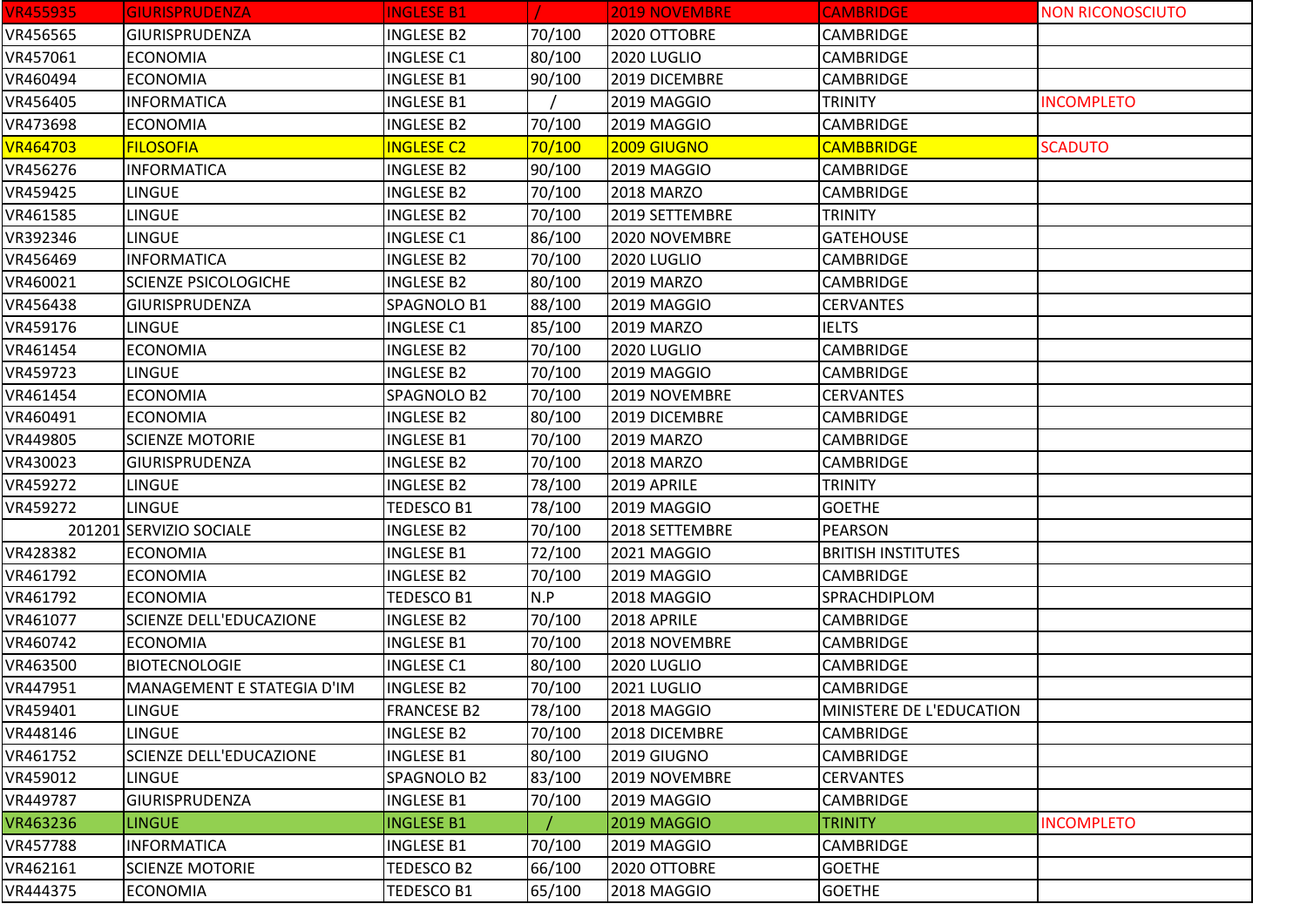| VR459448                    | <b>LINGUE</b>                      | <b>INGLESE B2</b>  | 80/100 | 2019 MAGGIO        | <b>CAMBRIDGE</b>          |                         |
|-----------------------------|------------------------------------|--------------------|--------|--------------------|---------------------------|-------------------------|
| VR457832                    | <b>BIOTECNOLOGIE</b>               | <b>INGLESE B2</b>  | 70/100 | 2019 MAGGIO        | <b>CAMBRIDGE</b>          |                         |
| VE461049                    | <b>INFORMATICA</b>                 | <b>INGLESE B1</b>  | 70/100 | 2019 MARZO         | CAMBRIDGE                 |                         |
| <b>VR419598</b>             | <b>GIURISPRUDENZA</b>              | <b>SPAGNOLO B2</b> | N.P    | 2017 GENNAIO       | <b>CERVANTES</b>          | <b>SCADUTO</b>          |
| VR419598                    | GIURISPRUDENZA                     | <b>INGLESE B2</b>  | 80/100 | 2017 GIUGNO        | <b>CAMBRIDGE</b>          |                         |
| VR372614                    | <b>SERVIZI GIURIDICI</b>           | <b>INGLESE B2</b>  | 95/100 | 2019 NOVEMBRE      | <b>IELTS</b>              |                         |
| VR459417                    | <b>LINGUE</b>                      | <b>TEDESCO B1</b>  | 82/100 | 2017 NOVEMBRE      | <b>GOETHE</b>             |                         |
| VR459642                    | SCIENZE DELLA COMUNICAZIONE        | <b>INGLESE B1</b>  | 80/100 | 2018 APRILE        | CAMBRIDGE                 |                         |
| VR361960                    | GIURISPRUDENZA                     | TEDESCO B1         | 85/100 | 2020 SETTEMBRE     | ZERTIFIKAT                |                         |
| VR467910                    | LETTERE                            | <b>INGLESE B1</b>  |        | <b>2018 LUGLIO</b> | <b>TRINITY</b>            | <b>NON RICONOSCIUTO</b> |
| VR459623                    | <b>LINGUE</b>                      | <b>INGLESE C1</b>  | 95/100 | 2019 MAGGIO        | <b>IELTS</b>              |                         |
| VR442204                    | <b>SCIENZE DELL'EDUCAZIONE</b>     | <b>INGLESE B1</b>  | 70/100 | 2019 GIUGNO        | CAMBRIDGE                 |                         |
| VR455903                    | <b>INFORMATICA</b>                 | <b>INGLESE B2</b>  | 90/100 | 2017 LUGLIO        | <b>CAMBRIDGE</b>          |                         |
| VR463112                    | <b>SCIENZE MOTORIE</b>             | <b>INGLESE B2</b>  | 70/100 | 2019 MAGGIO        | CAMBRIDGE                 |                         |
| VR392452                    | <b>LINGUE</b>                      | TEDESCO B1         | 68/100 | 2020 OTTOBRE       | <b>GOETHE</b>             |                         |
| VR457328                    | <b>SCIENZE GIURIGICHE</b>          | <b>INGLESE B2</b>  | 70/100 | 2019 NOVEMBRE      | <b>CAMBRIDGE</b>          |                         |
| VR457328                    | <b>SCIENZE GIURIGICHE</b>          | SPAGNOLO B2        | 65/100 | 2019 MAGGIO        | <b>CERVANTES</b>          |                         |
| VR448050                    | <b>LINGUE</b>                      | SPAGNOLO B2        | 78/100 | 2018 NOVEMBRE      | <b>CERVANTES</b>          |                         |
| VR461593                    | <b>SCIENZE PSICOLOGICHE</b>        | <b>INGLESE C1</b>  | 75/100 | 2018 DICEMBRE      | <b>IELTS</b>              |                         |
| VR401274                    | SCIENZE DELLA FORMAZIONE           | <b>INGLESE B1</b>  | 75/100 | 2019 APRILE        | <b>PEARSON</b>            |                         |
|                             |                                    |                    |        |                    |                           |                         |
| VR465268                    | <b>LINGUE</b>                      | <b>FRANCESE B1</b> | 84/100 | 2020 FEBBRAIO      | MINISTERE DE L'EDUCATION  |                         |
| <b>VR455903</b>             | <b>INFORMATICA</b>                 | <b>INGLESE C1</b>  |        | <b>2018 GIUGNO</b> | <b>CAMBRIDGE</b>          | <b>NON RICONOSCIUTO</b> |
| VR461386                    | <b>LINGUE</b>                      | SPAGNOLO B2        | N.P    | 2019 MAGGIO        | <b>CERVANTES</b>          |                         |
| VR461386                    | <b>LINGUE</b>                      | <b>INGLESE B1</b>  | 70/100 | 2020 FEBBRAIO      | <b>CAMBRIDGE</b>          |                         |
| VR460011                    | <b>LINGUE</b>                      | SPAGNOLO B2        | 73/100 | 2019 MAGGIO        | <b>CERVANTES</b>          |                         |
| VR461386                    | <b>LINGUE</b>                      | SPAGNOLO B2        | 78/100 | 2019 MAGGIO        | <b>CERVANTES</b>          |                         |
| VR476081                    | <b>LINGUE</b>                      | SPAGNOLO B2        | 82/100 | 2021 FEBBRAIO      | <b>CERVANTES</b>          |                         |
| VR476081                    | <b>LINGUE</b>                      | <b>INGLESE C1</b>  | 95/100 | 2020 LUGLIO        | <b>IELTS</b>              |                         |
| VR374779                    | SCIENZE DELL'EDUCAZIONE            | <b>INGLESE B1</b>  | 70/100 | 2019 MARZO         | ANGLIA                    |                         |
| VR448500                    | <b>LINGUE</b>                      | TEDESCO A2         | 75/100 | 2020 SETTEMBRE     | <b>GOETHE</b>             |                         |
| VR401010                    | <b>SCIENZE DELLA FORMAZIONE</b>    | <b>INGLESE B1</b>  | 70/100 | 2021 MAGGIO        | <b>CAMBRIDGE</b>          |                         |
| VR471461                    | <b>SERVIZI GIURIDICI</b>           | <b>INGLESE B2</b>  | 70/100 | 2021 MARZO         | <b>CAMBRIDGE</b>          |                         |
| VR402959                    | SCIENZE DELL'EDUCAZIONE            | <b>INGLESE B1</b>  | 80/100 | 2020 OTTOBRE       | <b>GATEHOUSE</b>          |                         |
| VR475325                    | <b>LINGUE</b>                      | <b>INGLESE B2</b>  | 70/100 | 2021 MAGGIO        | <b>CAMBRIDGE</b>          |                         |
| VR468862                    | <b>BIOINFORMATICA</b>              | INGLESE B2         | 80/100 | 2020 DICEMBRE      | <b>TRINITY</b>            |                         |
| VR475362                    | <b>LINGUE</b>                      | <b>INGLESE B2</b>  | 80/100 | 2021 MAGGIO        | <b>CAMBRIDGE</b>          |                         |
|                             | <b>INFORMATICA</b>                 | <b>INGLESE B2</b>  | 70/100 | 2021 APRILE        | LANGUAGE                  |                         |
| VR446174<br><b>VR461086</b> | <b>SCIENZE DELLA COMUNICAZIONE</b> | <b>INGLESE B1</b>  |        | 2018 DICEMBRE      | <b>CAMBRIDGE</b>          | <b>NON RICONOSCIUTO</b> |
| <b>VR461086</b>             | <b>SCIENZE DELLA COMUNICAZIONE</b> | <b>SPAGNOLO B2</b> |        | <b>2017 LUGLIO</b> | UNIVERSITA' DE VALLADOLID | <b>NON RICONOSCIUTO</b> |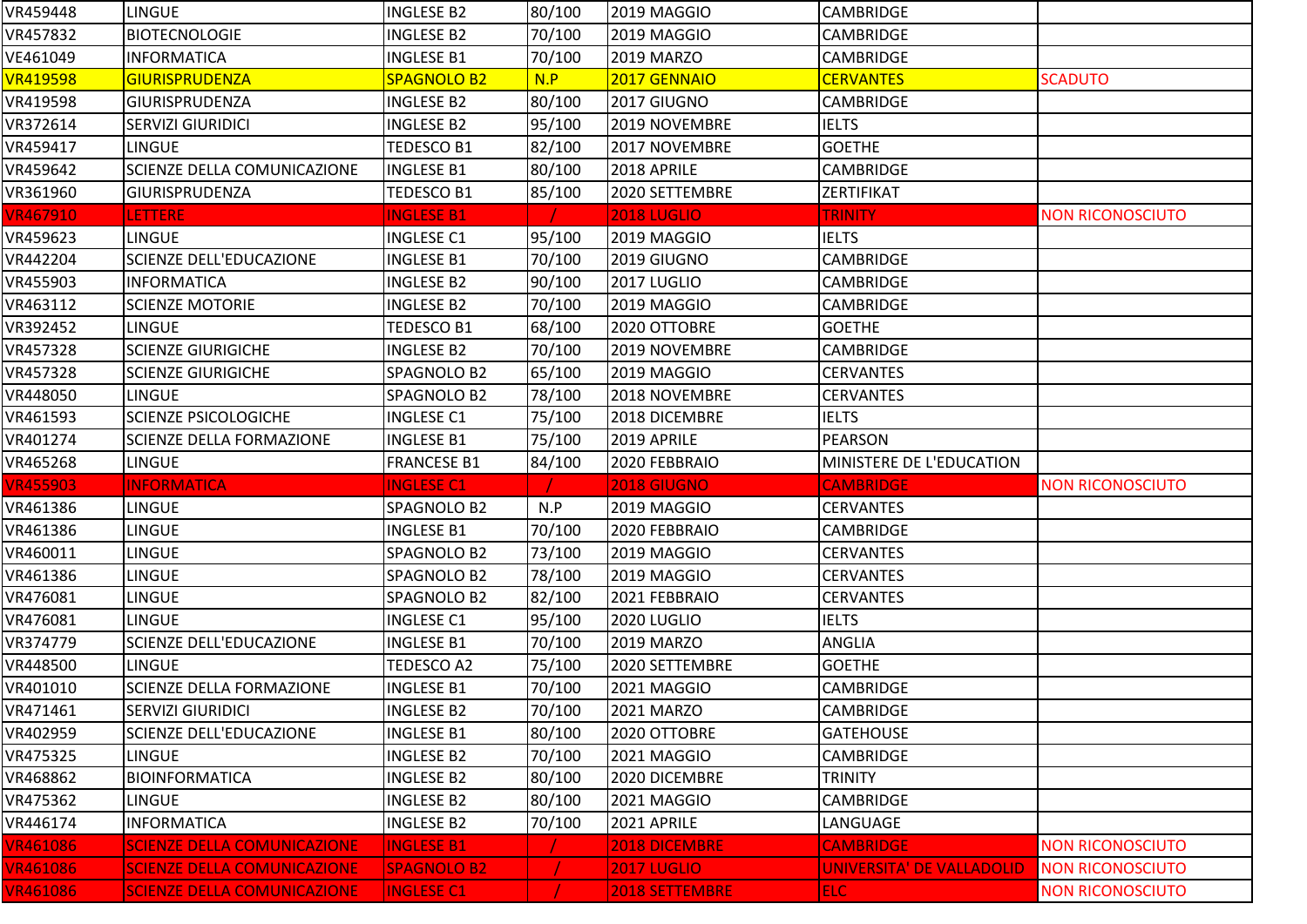| VR430200        | <b>GIURISPRUDENZA</b>          | SPAGNOLO B2        | 83/100 | 2017 MAGGIO        | <b>CERVANTES</b>          |                         |
|-----------------|--------------------------------|--------------------|--------|--------------------|---------------------------|-------------------------|
| VR446341        | SCIENZE DELLA COMUNICAZIONE    | SPAGNOLO B1        | 84/100 | 2019 MAGGIO        | <b>CERVANTES</b>          |                         |
| VR446341        | SCIENZE DELLA COMUNICAZIONE    | TEDESCO B2         | N.P    | 2019 FEBBRAIO      | SPRACHDIPLOM              |                         |
| VR460696        | <b>ECONOMIA</b>                | <b>INGLESE B1</b>  | 80/100 | 2019 APRILE        | <b>CAMBRIDGE</b>          |                         |
| VR460696        | <b>ECONOMIA</b>                | SPAGNOLO B2        | 67/100 | 2019 NOVEMBRE      | <b>CERVANTES</b>          |                         |
| VR462486        | <b>SCIENZE VINICOLE</b>        | <b>INGLESE B1</b>  | 70/100 | 2019 MARZO         | <b>CAMBRIDGE</b>          |                         |
| VR422188        | <b>FORMAZIONE PRIMARIA</b>     | <b>INGLESE B2</b>  | 70/100 | 2020 NOVEMBRE      | <b>GATEHOUSE</b>          |                         |
| VR464944        | <b>SCIENZE PSICOLOGICHE</b>    | <b>INGLESE B1</b>  | 70/100 | 2018 APRILE        | <b>CAMBRIDGE</b>          |                         |
| <b>VR463370</b> | <b>SCIENZE DELL'EDUCAZIONE</b> | <b>INGLESE B1</b>  |        | 2018 SETTEMBRE     | <b>TEG</b>                | <b>NON RICONOSCIUTO</b> |
| VR441003        | <b>SERVIZIO SOCIALE</b>        | <b>INGLESE B2</b>  | 62/100 | 2020 DICEMBRE      | <b>GATEHOUSE</b>          |                         |
| VR459751        | SCIENZE DELLA COMUNICAZIONE    | <b>INGLESE B1</b>  | 90/100 | 2019 GIUGNO        | <b>CAMBRIDGE</b>          |                         |
| VR458275        | <b>BENI CULTURALI</b>          | <b>INGLESE B1</b>  | 70/100 | <b>2019 MARZO</b>  | <b>CAMBRIDGE</b>          |                         |
| VR447909        | LINGUE                         | <b>FRANCESE C1</b> | 77/100 | 2021 MAGGIO        | <b>ALLIANCE FRANCAISE</b> |                         |
| VR459634        | <b>LINGUE</b>                  | TEDESCO B1         | 80/100 | 2019 MAGGIO        | <b>GOETHE</b>             |                         |
| VR476391        | <b>LINGUE</b>                  | <b>INGLESE B2</b>  | 70/100 | 2019 NOVEMBRE      | CAMBRIDGE                 |                         |
| <b>VR457502</b> | <b>BIOINFORMATICA</b>          | <b>INGLESE B1</b>  |        | 2019 APRILE        | <b>CAMBRIDGE</b>          | <b>NON RICONOSCIUTO</b> |
| <b>VR457502</b> | <b>BIOINFORMATICA</b>          | <b>INGLESE B1</b>  |        | 2019 APRILE        | <b>CAMBRIDGE</b>          | <b>NON RICONOSCIUTO</b> |
| VR411566        | <b>LINGUE</b>                  | <b>FRANCESE B1</b> | 60/100 | 2020 SETTEMBRE     | CCI                       |                         |
| <b>VR460340</b> | <b>SCIENZE PEDAGOGICHE</b>     | <b>SPAGNOLO B2</b> | N.P    | 2016 MAGGIO        | <b>CERVANTES</b>          | <b>SCADUTO</b>          |
| VR475856        | <b>LINGUE</b>                  | <b>INGLESE B2</b>  | 80/100 | 2021 MAGGIO        | <b>CAMBRIDGE</b>          |                         |
| VR475856        | LINGUE                         | TEDESCO B1         | 88/100 | 2021 APRILE        | <b>GOETHE</b>             |                         |
| VR475856        | <b>LINGUE</b>                  | <b>FRANCESE B1</b> | 92/100 | 2019 MAGGIO        | MINISTERE DE L'EDUCATION  |                         |
| VR461261        | <b>ECONOMIA</b>                | <b>INGLESE B1</b>  | 90/100 | 2018 MAGGIO        | <b>CAMBRIDGE</b>          |                         |
| VR459248        | <b>LINGUE</b>                  | INGLESE B2         | 70/100 | 2019 GIUGNO        | <b>CAMBRIDGE</b>          |                         |
| VR434999        | SERVIZIO SOCIALE               | SPAGNOLO C1        | 66/100 | 2017 MAGGIO        | <b>CERVANTES</b>          |                         |
| <b>VR470319</b> | <b>ECONOMIA</b>                | <b>INGLESE B1</b>  |        | 2021 FEBBRAIO      | <b>CAMBRIDGE</b>          | <b>NON RICONOSCIUTO</b> |
| VR456315        | LETTERE                        | <b>INGLESE B2</b>  | 70/100 | 2019 MAGGIO        | CAMBRIDGE                 |                         |
| VR464070        | <b>ECONOMIA</b>                | <b>INGLESE C1</b>  | 70/100 | 2016 APRILE        | CAMBRIDGE                 |                         |
| VR451290        | <b>BIOTECNOLOGIE</b>           | <b>INGLESE B2</b>  | 90/100 | 2018 MAGGIO        | <b>CAMBRIDGE</b>          |                         |
| VR463299        | <b>FORMAZIONE PRIMARIA</b>     | <b>INGLESE C1</b>  | 70/100 | 2020 GIUGNO        | <b>GATEHOUSE</b>          |                         |
| <b>VR471553</b> | <b>LETTERE</b>                 | <b>INGLESE B1</b>  |        | <b>2019 GIUGNO</b> | <b>CAMBRIDGE</b>          | <b>NON RICONOSCIUTO</b> |
| VR456647        | <b>BENI CULTURALI</b>          | <b>INGLESE B2</b>  | 70/100 | 2019 APRILE        | <b>CAMBRIDGE</b>          |                         |
| VR458971        | <b>LINGUE</b>                  | <b>INGLESE C1</b>  | 70/100 | 2019 MAGGIO        | <b>CAMBRIDGE</b>          |                         |
| VR432936        | <b>FORMAZIONE PRIMARIA</b>     | <b>INGLESE B2</b>  | 70/100 | 2020 SETTEMBRE     | <b>TRINITY</b>            |                         |
| VR447489        | <b>LINGUE</b>                  | SPAGNOLO B2        | 83/100 | 2019 MAGGIO        | <b>CERVANTES</b>          |                         |
| VR439622        | <b>LINGUE</b>                  | INGLESE B2         | 70/100 | 2020 NOVEMBRE      | <b>CAMBRIDGE</b>          |                         |
| VR477257        | <b>BIOTECNOLOGIE</b>           | <b>INGLESE B2</b>  | 70/100 | 2020 GIUGNO        | <b>CAMBRIDGE</b>          |                         |
| VR467317        | <b>ECONOMIA</b>                | <b>INGLESE C1</b>  | 85/100 | 2020 OTTOBRE       | <b>IELTS</b>              |                         |
| VR461843        | SERVIZIO SOCIALE               | SPAGNOLO B2        | 75/100 | 2019 MAGGIO        | <b>CERVANTES</b>          |                         |
| VR432308        | <b>SERVIZI GIURIDICI</b>       | <b>INGLESE B1</b>  | 70/100 | 2018 MAGGIO        | <b>CAMBRIDGE</b>          |                         |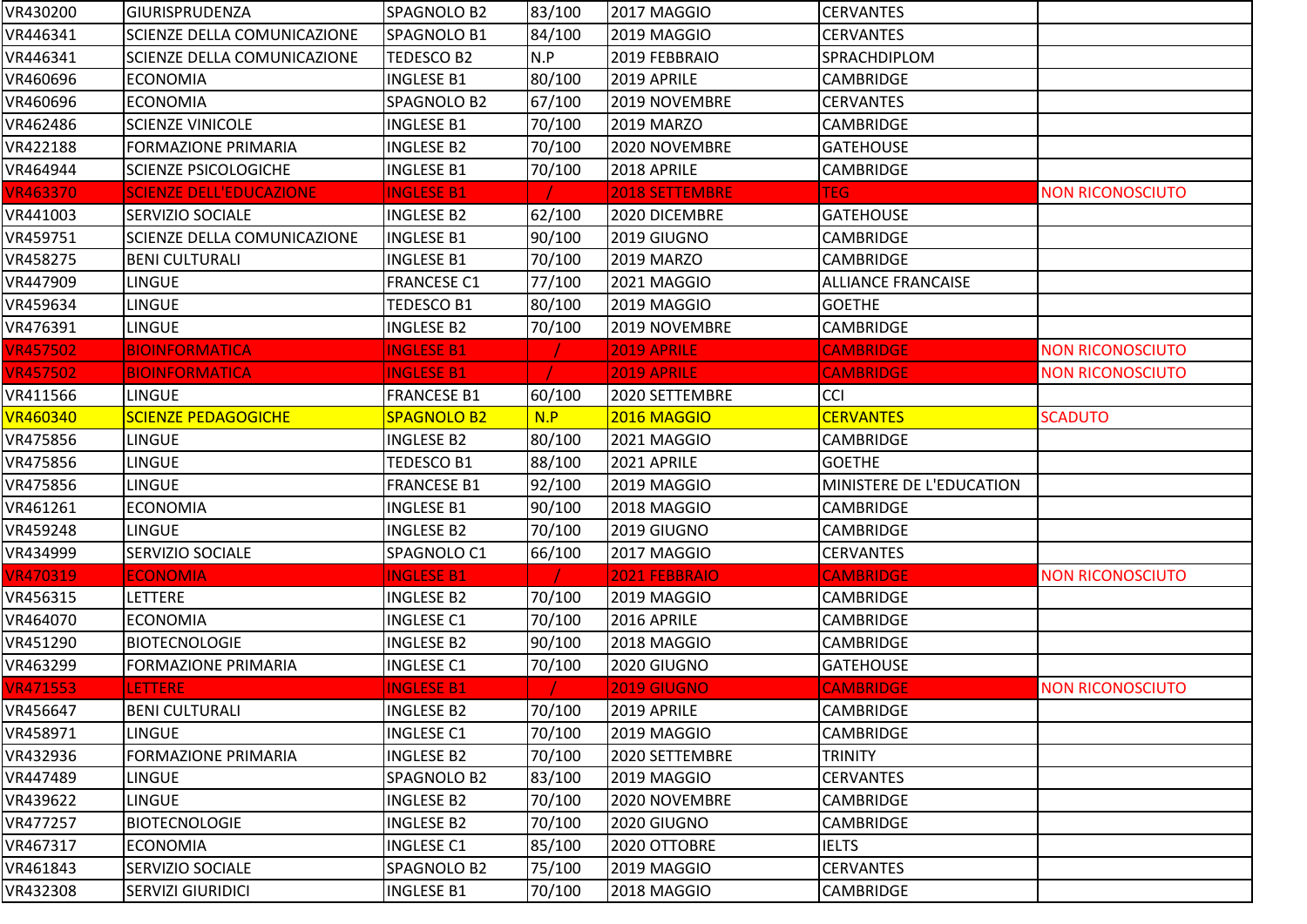| VR418183        | <b>ECONOMIA</b>                    | <b>INGLESE B1</b>  | 70/100 | 2021 FEBBRAIO     | <b>CAMBRIDGE</b>                |                         |
|-----------------|------------------------------------|--------------------|--------|-------------------|---------------------------------|-------------------------|
| VR463289        | <b>FORMAZIONE PRIMARIA</b>         | <b>INGLESE B2</b>  | 70/100 | 2020 LUGLIO       | <b>CAMBRIDGE</b>                |                         |
| VR459273        | <b>LINGUE</b>                      | <b>INGLESE B2</b>  | 70/100 | 2020 LUGLIO       | <b>CAMBRIDGE</b>                |                         |
| <b>VR474033</b> | <b>ECONOMIA</b>                    | <b>INGLESE B1</b>  | 70/100 | 2018 MAGGIO       | <b>CAMBRIDGE</b>                | <b>SCADUTO</b>          |
| VR447812        | <b>LINGUE</b>                      | <b>INGLESE B2</b>  | 75/100 | 2021 FEBBRAIO     | <b>IELTS</b>                    |                         |
| VR443555        | MATEMATICA APPLICATA               | <b>INGLESE C1</b>  | 70/100 | 2019 FEBBRAIO     | CAMBRIDGE                       |                         |
| VR456142        | <b>BENI CULTURALI</b>              | <b>INGLESE B1</b>  | 90/100 | 2018 NOVEMBRE     | CAMBRIDGE                       |                         |
| VR422496        | <b>INFORMATICA</b>                 | <b>INGLESE B2</b>  | N.P    | 2020 DICEMBRE     | <b>TOEIC</b>                    |                         |
| VR447614        | <b>LINGUE</b>                      | <b>FRANCESE B2</b> | 73/100 | 2018 MAGGIO       | MINISTERE DE L'EDUCATION        |                         |
| VR461579        | <b>SCIENZE DELLA COMUNICAZIONE</b> | <b>INGLESE B1</b>  |        | 2019 SETTEMBRE    | <b>BRITISH STUDY CENTRES</b>    |                         |
| VR466738        | SPSICOLOGIA                        | ITA. - TED. C1     | N.P    | 2015 AGOSTO       | <b>BILINGUISMO</b>              |                         |
| VR418697        | <b>BENI CULTURALI</b>              | <b>INGLESE B2</b>  | 76/100 | 2019 SETTEMBRE    | <b>BRITISH INSTITUTES</b>       |                         |
| VR460423        | <b>ECONOMIA</b>                    | <b>INGLESE B2</b>  | 80/100 | 2020 NOVEMBRE     | <b>CAMBRIDGE</b>                |                         |
| VR445194        | <b>ECONOMIA</b>                    | <b>INGLESE B2</b>  | 70/100 | 2018 APRILE       | <b>CAMBRIDGE</b>                |                         |
| VR459775        | SCIENZE DELLA COMUNICAZIONE        | <b>INGLESE C1</b>  | 70/100 | 2019 GIUGNO       | CAMBRIDGE                       |                         |
| VR459775        | SCIENZE DELLA COMUNICAZIONE        | <b>INGLESE C1</b>  | 70/100 | 2019 MAGGIO       | <b>CAMBRIDGE</b>                |                         |
| VR459775        | <b>SCIENZE DELLA COMUNICAZIONE</b> | <b>INGLESE C1</b>  | 70/100 | 2019 GIUGNO       | <b>CAMBRIDGE</b>                |                         |
| VR462444        | <b>SCIENZE MOTORIE</b>             | <b>INGLESE B2</b>  | 70/100 | 2020 LUGLIO       | <b>CAMBRIDGE</b>                |                         |
| VR466160        | <b>ECONOMIA</b>                    | <b>INGLESE B2</b>  | 70/100 | 2019 MAGGIO       | CAMBRIDGE                       |                         |
| VR459331        | <b>LINGUE</b>                      | TEDESCO B1         | 78/100 | 2019 GIUGNO       | <b>GOETHE</b>                   |                         |
| VR460157        | <b>LINGUE</b>                      | <b>INGLESE B2</b>  | 70/100 | 2019 MAGGIO       | CAMBRIDGE                       |                         |
| VR461849        | <b>ECONOMIA</b>                    | <b>INGLESE B2</b>  | 70/100 | 2019 MAGGIO       | <b>CAMBRIDGE</b>                |                         |
| VR460686        | <b>ECONOMIA</b>                    | <b>INGLESE B2</b>  | 70/100 | 2019 DICEMBRE     | <b>CAMBRIDGE</b>                |                         |
| <b>VR458516</b> | <b>ECONOMIA</b>                    | <b>FRANCESE B1</b> | 71/100 | 2016 APRILE       | <b>MINISTERE DE L'EDUCATION</b> | <b>SCADUTO</b>          |
| VR444990        | MARKETING                          | <b>INGLESE C1</b>  | 75/100 | 2019 APRILE       | <b>IELTS</b>                    |                         |
| VR458509        | <b>INFORMATICA</b>                 | <b>INGLESE B1</b>  | 90/100 | 2018 NOVEMBRE     | CAMBRIDGE                       |                         |
| VR462915        | <b>SCIENZE MOTORIE</b>             | <b>INGLESE B2</b>  | 70/100 | 2019 APRILE       | CAMBRIDGE                       |                         |
| VR460950        | <b>ECONOMIA</b>                    | <b>INGLESE B1</b>  | 90/100 | 2017 NOVEMBRE     | <b>CAMBRIDGE</b>                |                         |
| VR460950        | <b>ECONOMIA</b>                    | TEDESCO B1         | 76/100 | <b>2018 MARZO</b> | <b>GOETHE</b>                   |                         |
| VR461681        | LINGUE                             | INGLESE B1         | 70/100 | 2017 NOVEMBRE     | <b>CAMBRIDGE</b>                |                         |
| VR465921        | <b>MARKETING</b>                   | <b>INGLESE C1</b>  | 89/100 | 2020 MAGGIO       | <b>BRITISH INSTITUTES</b>       |                         |
| VR456734        | <b>INFORMATICA</b>                 | <b>INGLESE B1</b>  | 70/100 | 2019 APRILE       | <b>CAMBRIDGE</b>                |                         |
| <b>VR477555</b> | <b>BIOTECNOLOGIE</b>               | <b>INGLESE B2</b>  |        | 2018 GIUGNO       | <b>CAMBRIDGE</b>                | <b>NON RICONOSCIUTO</b> |
| VR418357        | <b>ECONOMIA</b>                    | <b>INGLESE B1</b>  | 70/100 | 2020 NOVEMBRE     | <b>CAMBRIDGE</b>                |                         |
| VR459385        | <b>LINGUE</b>                      | <b>INGLESE B2</b>  | 70/100 | 2019 DICEMBRE     | <b>CAMBRIDGE</b>                |                         |
| VR459131        | <b>LINGUE</b>                      | TEDESCO B1         | 86/100 | 2019 DICEMBRE     | <b>GOETHE</b>                   |                         |
| VR459131        | LINGUE                             | <b>INGLESE B1</b>  | 90/100 | 2018 GIUGNO       | <b>CAMBRIDGE</b>                |                         |
| VR459672        | <b>LINGUE</b>                      | <b>INGLESE B2</b>  | 80/100 | 2019 MAGGIO       | <b>CAMBRIDGE</b>                |                         |
| VR463578        | <b>ECONOMIA</b>                    | <b>INGLESE C1</b>  | 95/100 | 2019 APRILE       | <b>IELTS</b>                    |                         |
| VR446711        | SCIENZE DELLA COMUNICAZIONE        | SPAGNOLO B1        | 71/100 | 2018 GENNAIO      | <b>CERVANTES</b>                |                         |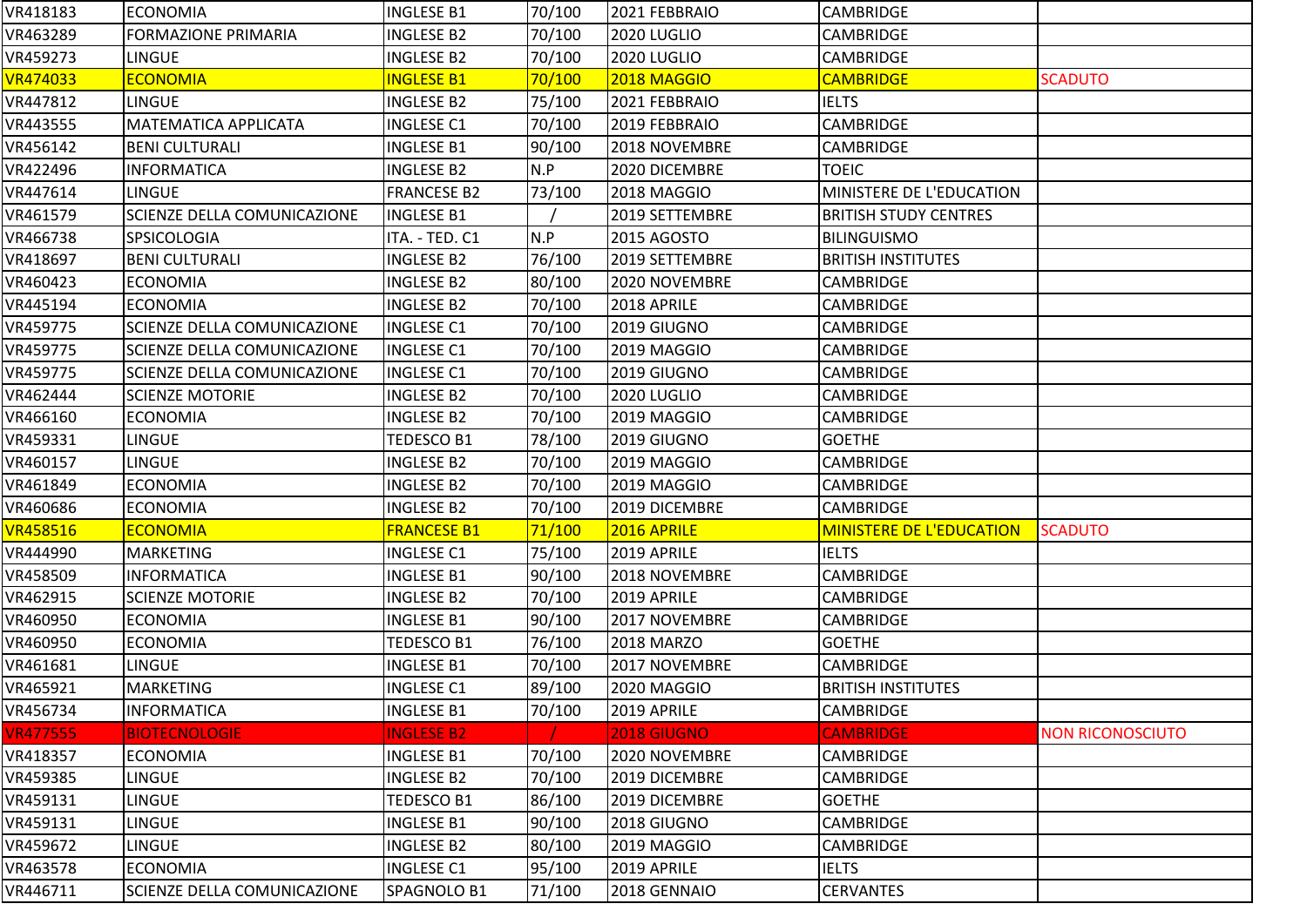| VR470410        | <b>ECONOMIA</b>             | <b>INGLESE B1</b>  | 70/100 | 2020 OTTOBRE         | <b>CAMBRIDGE</b>         |                         |
|-----------------|-----------------------------|--------------------|--------|----------------------|--------------------------|-------------------------|
| VR397218        | <b>SERVIZI GIURIDICI</b>    | <b>INGLESE B1</b>  | 70/100 | 2021 MARZO           | <b>GATEHOUSE</b>         |                         |
| VR459929        | <b>LINGUE</b>               | <b>INGLESE C1</b>  | 70/100 | 2019 GIUGNO          | <b>CAMBRIDGE</b>         |                         |
| VR459929        | <b>LINGUE</b>               | <b>INGLESE C1</b>  | 70/100 | 2019 GIUGNO          | <b>CAMBRIDGE</b>         |                         |
| VR475685        | <b>LINGUE</b>               | <b>INGLESE C1</b>  | 80/100 | 2021 MAGGIO          | <b>CAMBRIDGE</b>         |                         |
| VR475685        | LINGUE                      | TEDESCO B2         | 81/100 | 2021 APRILE          | <b>OSD</b>               |                         |
| VR460544        | <b>ECONOMIA</b>             | <b>INGLESE B2</b>  | 70/100 | 2019 MAGGIO          | <b>CAMBRIDGE</b>         |                         |
| VR459649        | SCIENZE DELLA COMUNICAZIONE | <b>INGLESE B1</b>  | 90/100 | 2018 FEBBRAIO        | <b>CAMBRIDGE</b>         |                         |
| VR459649        | SCIENZE DELLA COMUNICAZIONE | <b>FRANCESE B1</b> | 95/100 | 2018 MAGGIO          | MINISTERE DE L'EDUCATION |                         |
| VR459649        | SCIENZE DELLA COMUNICAZIONE | TEDESCO B1         | 77/100 | 2018 MAGGIO          | <b>GOETHE</b>            |                         |
| VR459649        | SCIENZE DELLA COMUNICAZIONE | <b>INGLESE B2</b>  | 70/100 | <b>2019 MARZO</b>    | <b>CAMBRIDGE</b>         |                         |
| VR457990        | <b>BENI CULTURALI</b>       | <b>INGLESE B2</b>  | 70/100 | 2019 MAGGIO          | <b>CAMBRIDGE</b>         |                         |
| VR476350        | <b>LINGUE</b>               | SPAGNOLO B2        | 80/100 | 2019 NOVEMBRE        | <b>CERVANTES</b>         |                         |
| VR476350        | <b>LINGUE</b>               | <b>INGLESE B2</b>  | 80/100 | 2021 GIUGNO          | <b>CAMBRIDGE</b>         |                         |
| <b>VR460452</b> | <b>ECONOMIA</b>             | <b>INGLESE B1</b>  |        | <b>2018 NOVEMBRE</b> | <b>CAMBRIDGE</b>         | <b>NON RICONOSCIUTO</b> |
| VR456110        | <b>BENI CULTURALI</b>       | <b>INGLESE B2</b>  | 70/100 | 2018 NOVEMBRE        | <b>CAMBRIDGE</b>         |                         |
| VR459223        | <b>LINGUE</b>               | TEDESCO B2         | N.P.   | 2020 FEBBRAIO        | SPRACHDIPLOM             |                         |
| VR459223        | LINGUE                      | <b>INGLESE B2</b>  | 70/100 | 2018 GIUGNO          | <b>CAMBRIDGE</b>         |                         |
| VR460127        | <b>LINGUE</b>               | TEDESCO B1         | 84/100 | 2019 MAGGIO          | <b>GOETHE</b>            |                         |
| VR388159        | <b>LINGUE</b>               | <b>FRANCESE B2</b> | 80/100 | 2020 FEBBRAIO        | MINISTERE DE L'EDUCATION |                         |
| VR388159        | <b>LINGUE</b>               | <b>FRANCESE C1</b> | 60/100 | 2021 FEBBRAIO        | MINISTERE DE L'EDUCATION |                         |
| VR447436        | <b>LINGUE</b>               | SPAGNOLO B2        | 82/100 | 2018 MAGGIO          | <b>CERVANTES</b>         |                         |
| VR459674        | <b>LINGUE</b>               | <b>INGLESE B2</b>  | 80/100 | <b>2019 MARZO</b>    | <b>CAMBRIDGE</b>         |                         |
| VR459674        | <b>LINGUE</b>               | RUSSO B1           | 70/100 | 20200 MAGGIO         | <b>TORFL</b>             |                         |
| VR457157        | LETTERE                     | <b>INGLESE B2</b>  | 70/100 | 2019 GIUGNO          | <b>CAMBRIDGE</b>         |                         |
| VR419716        | SERVIZI GIURIDICI           | SPAGNOLO B1        | 65/100 | 2021 APRILE          | <b>FIDESCU</b>           |                         |
| VR456135        | <b>INFORMATICA</b>          | <b>INGLESE B1</b>  | 80/100 | 2020 GIUGNO          | <b>CAMBRIDGE</b>         |                         |
| VR461383        | <b>LINGUE</b>               | <b>INGLESE B2</b>  | 80/100 | 2017 NOVEMBRE        | <b>PEARSON</b>           |                         |
| <b>VR461383</b> | <b>LINGUE</b>               | <b>FRANCESE B1</b> |        | 2017 MAGGIO          | <b>CERVANTES</b>         | <b>SCADUTO</b>          |
| VR409706        | SCIENZE DELL'EDUCAZIONE     | <b>INGLESE B1</b>  | 70/100 | 2020 OTTOBRE         | <b>GATEHOUSE</b>         |                         |
| VR459320        | <b>LINGUE</b>               | SPAGNOLO B2        | 75/100 | 2019 MAGGIO          | <b>CERVANTES</b>         |                         |
| VR459320        | <b>LINGUE</b>               | TEDESCO B1         | 82/100 | 2019 AGOSTO          | ZERTIFIKAT               |                         |
| VR459701        | <b>LINGUE</b>               | <b>TEDESCO B1</b>  |        | 2016 MAGGIO          | <b>GOETHE</b>            | <b>SCADUTO</b>          |
| VR448068        | <b>LINGUE</b>               | <b>INGLESE C1</b>  | 75/100 | 2019 MARZO           | <b>IELTS</b>             |                         |
| VR459975        | SCIENZE DELLA COMUNICAZIONE | <b>INGLESE B2</b>  | 70/100 | <b>2018 AGOSTO</b>   | <b>CAMBRIDGE</b>         |                         |
| <b>VR460877</b> | <b>ECONOMIA</b>             | <b>INGLESE B1</b>  |        | 2018 DICEMBRE        | <b>CAMBRIDGE</b>         | <b>NON RICONOSCIUTO</b> |
| VR459796        | <b>LINGUE</b>               | <b>FRANCESE B1</b> | 81/100 | 2018 FEBBRAIO        | MINISTERE DE L'EDUCATION |                         |
| VR460763        | <b>ECONOMIA</b>             | <b>INGLESE B2</b>  | 70/100 | 2019 APRILE          | <b>CAMBRIDGE</b>         |                         |
| VR417367        | <b>LINGUE</b>               | TEDESCO C1         | 79/100 | 2021 MARZO           | <b>OSD-ZERTIFIKAT</b>    |                         |
| VR475663        | <b>LINGUE</b>               | <b>INGLESE B1</b>  | 70/100 | 2019 GIUGNO          | <b>CAMBRIDGE</b>         |                         |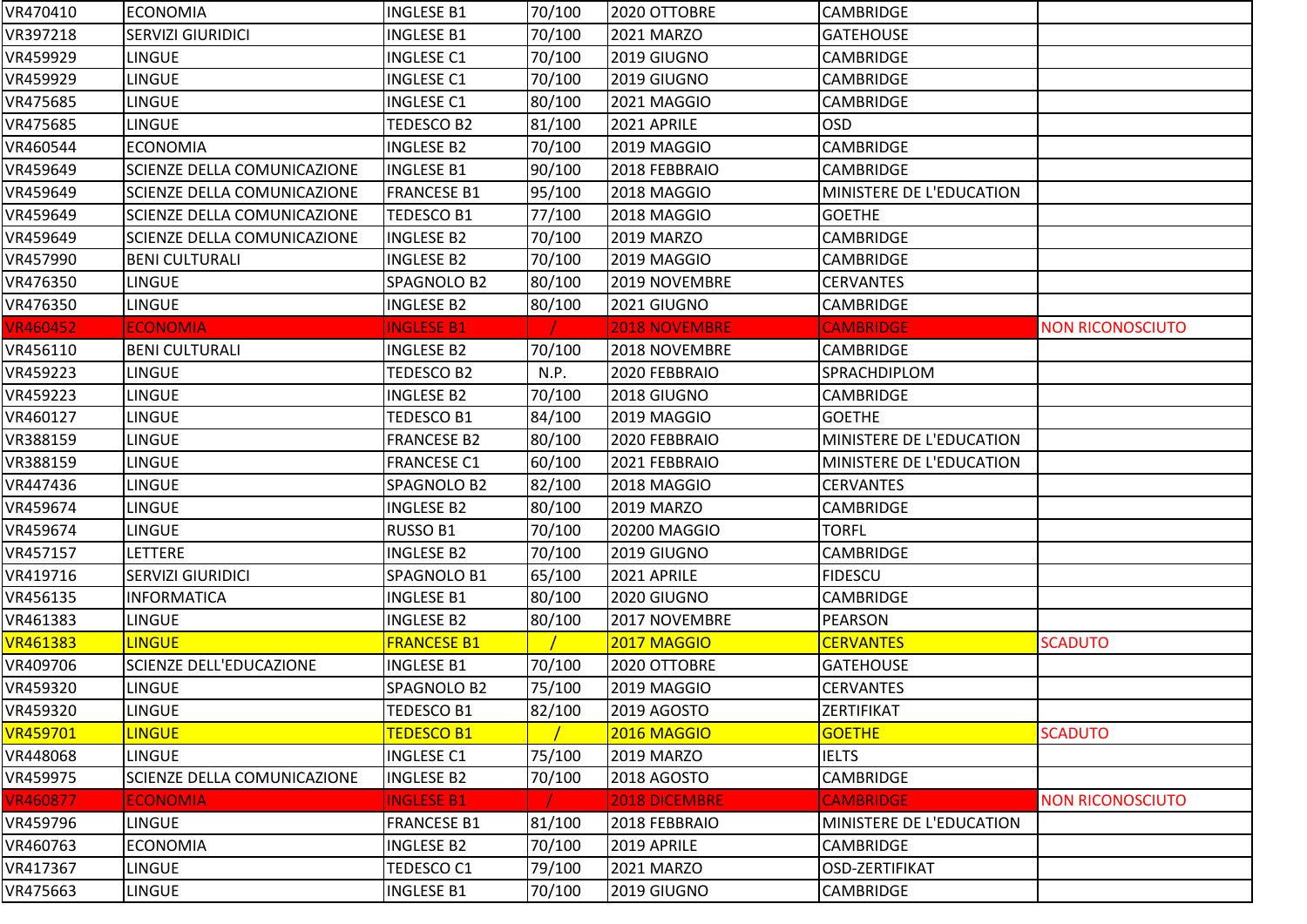| VR475663        | <b>LINGUE</b>               | <b>FRANCESE B2</b> | 66/100 | 2021 MAGGIO        | <b>ALLIANCE FRANCAISE</b>       |                |
|-----------------|-----------------------------|--------------------|--------|--------------------|---------------------------------|----------------|
| VR416744        | <b>ECONOMIA</b>             | <b>INGLESE B1</b>  | 80/100 | 2021 APRILE        | <b>GATEHOUSE</b>                |                |
| <b>VR442920</b> | <b>ECONOMIA</b>             | <b>SPAGNOLO B1</b> |        | 2017 NOVEMBRE      | <b>CERVANTES</b>                | <b>SCADUTO</b> |
| VR461891        | <b>LINGUE</b>               | <b>INGLESE B2</b>  | 70/100 | 2020 FEBBRAIO      | <b>CAMBRIDGE</b>                |                |
| VR461891        | <b>LINGUE</b>               | SPAGNOLO B2        | 67/100 | 2019 MAGGIO        | <b>CERVANTES</b>                |                |
| VR451420        | <b>SCIENZE PSICOLOGICHE</b> | <b>FRANCESE B1</b> | 67/100 | 2018 FEBBRAIO      | <b>MINISTERE DE L'EDUCATION</b> | <b>SCADUTO</b> |
| VR444441        | <b>ECONOMIA</b>             | SPAGNOLO B2        | 83/100 | 2018 MAGGIO        | <b>CERVANTES</b>                |                |
| VR476410        | <b>LINGUE</b>               | TEDESCO B2         | 66/100 | 2018 DICEMBRE      | <b>GOETHE</b>                   |                |
| VR476410        | <b>LINGUE</b>               | SPAGNOLO B2        | 92/100 | 2018 NOVEMBRE      | <b>CERVANTES</b>                |                |
| VR476410        | <b>LINGUE</b>               | <b>INGLESE B2</b>  | 80/100 | 2019 APRILE        | <b>CAMBRIDGE</b>                |                |
| VR457503        | <b>SERVIZI GIURIDICI</b>    | <b>INGLESE B1</b>  | 70/100 | 2019 FEBBRAIO      | <b>CAMBRIDGE</b>                |                |
| VR458962        | <b>LINGUE</b>               | <b>INGLESE B2</b>  | 80/100 | 2019 MAGGIO        | CAMBRIDGE                       |                |
| VR455896        | <b>INFORMATICA</b>          | <b>INGLESE B2</b>  | 80/100 | 2019 APRILE        | <b>CAMBRIDGE</b>                |                |
| VR350831        | <b>LINGUE</b>               | SPAGNOLO C1        | 77/100 | 2016 NOVEMBRE      | <b>CERVANTES</b>                |                |
| VR469636        | SCIENZE DELLA COMUNICAZIONE | <b>INGLESE B1</b>  | 80/100 | 2019 LUGLIO        | <b>CAMBRIDGE</b>                |                |
| VR436084        | <b>LINGUE</b>               | <b>INGLESE C1</b>  | 90/100 | 2020 DICEMBRE      | <b>CAMBRIDGE</b>                |                |
| VR436084        | <b>LINGUE</b>               | SPAGNOLO C1        | 84/100 | 2021 FEBBRAIO      | <b>CERVANTES</b>                |                |
| VR459636        | SCIENZE DELLA COMUNICAZIONE | <b>INGLESE B2</b>  | 70/100 | 2021 GIUGNO        | <b>CAMBRIDGE</b>                |                |
| VR448331        | <b>LINGUE</b>               | TEDESCO B2         | N.P    | 2018 FEBBRAIO      | SPRACHDIPLOM                    |                |
| VR465522        | <b>BIOTECNOLOGIE</b>        | <b>INGLESE B2</b>  | 70/100 | <b>2019 MARZO</b>  | <b>CAMBRIDGE</b>                |                |
| VR464203        | <b>SCIENZE MOTORIE</b>      | <b>INGLESE B1</b>  | 70/100 | <b>2018 MARZO</b>  | CAMBRIDGE                       |                |
| VR460404        | <b>ECONOMIA</b>             | <b>INGLESE B2</b>  | 70/100 | 2018 MAGGIO        | <b>CAMBRIDGE</b>                |                |
| VR461124        | <b>ECONOMIA</b>             | <b>INGLESE B2</b>  | 70/100 | 2019 MAGGIO        | <b>CAMBRIDGE</b>                |                |
| VR464941        | <b>LINGUE</b>               | <b>FRANCESE B2</b> | 72/100 | 2017 FEBBRAIO      | MINISTERE DE L'EDUCATION        |                |
| VR439421        | PSICOLOGIA DELLA FORMAZIONE | <b>INGLESE B2</b>  | 70/100 | 2021 MARZO         | <b>EDEXCEL</b>                  |                |
| VR456524        | <b>INFORMATICA</b>          | <b>INGLESE B1</b>  | 70/100 | 2020 FEBBRAIO      | CAMBRIDGE                       |                |
| VR459821        | <b>LINGUE</b>               | SPAGNOLO B2        | 67/100 | 2018 MAGGIO        | <b>CERVANTES</b>                |                |
| VR449165        | <b>LINGUE</b>               | <b>INGLESE B2</b>  | 70/100 | 2021 AGOSTO        | LANGUAGE CERT                   |                |
| VR423831        | <b>LINGUE</b>               | <b>FRANCESE C1</b> | 80/100 | 2020 APRILE        | <b>CCI</b>                      |                |
| VR422191        | <b>FORMAZIONE PRIMARIA</b>  | <b>INGLESE B2</b>  | 70/100 | 2020 NOVEMBRE      | CAMBRIDGE                       |                |
| VR359499        | GIURISPRUDENZA              | <b>INGLESE B1</b>  | 70/100 | 2020 DICEMBRE      | <b>GATEHOUSE</b>                |                |
| VR439484        | PSICOLOGIA DELLA FORMAZIONE | <b>INGLESE B2</b>  |        | 70/100 2021 MAGGIO | <b>OXFORD</b>                   |                |
| VR460089        | SCIENZE PSICOLOGICHE        | <b>INGLESE B1</b>  | 70/100 | <b>2019 MARZO</b>  | CAMBRIDGE                       |                |
| VR448007        | <b>LINGUE</b>               | SPAGNOLO C1        | 85/100 | 2019 MAGGIO        | <b>CERVANTES</b>                |                |
| VR459355        | <b>LINGUE</b>               | TEDESCO B2         | N.P.   | 2020 FEBBRAIO      | <b>SPRACHDIPLOM</b>             |                |
| VR459517        | <b>LINGUE</b>               | <b>INGLESE B2</b>  | 80/100 | 2019 APRILE        | <b>CAMBRIDGE</b>                |                |
| VR461482        | <b>LINGUE</b>               | <b>INGLESE B2</b>  | 70/100 | 2019 APRILE        | <b>CAMBRIDGE</b>                |                |
| VR472133        | <b>LINGUE</b>               | <b>INGLESE C2</b>  | 70/100 | 2021 MAGGIO        | <b>GATEHOUSE</b>                |                |
| VR459648        | <b>LINGUE</b>               | <b>INGLESE B2</b>  | 70/100 | 2019 MAGGIO        | <b>CAMBRIDGE</b>                |                |
| VR459648        | <b>LINGUE</b>               | TEDESCO B1         | 87/100 | 2019 MAGGIO        | <b>GOETHE</b>                   |                |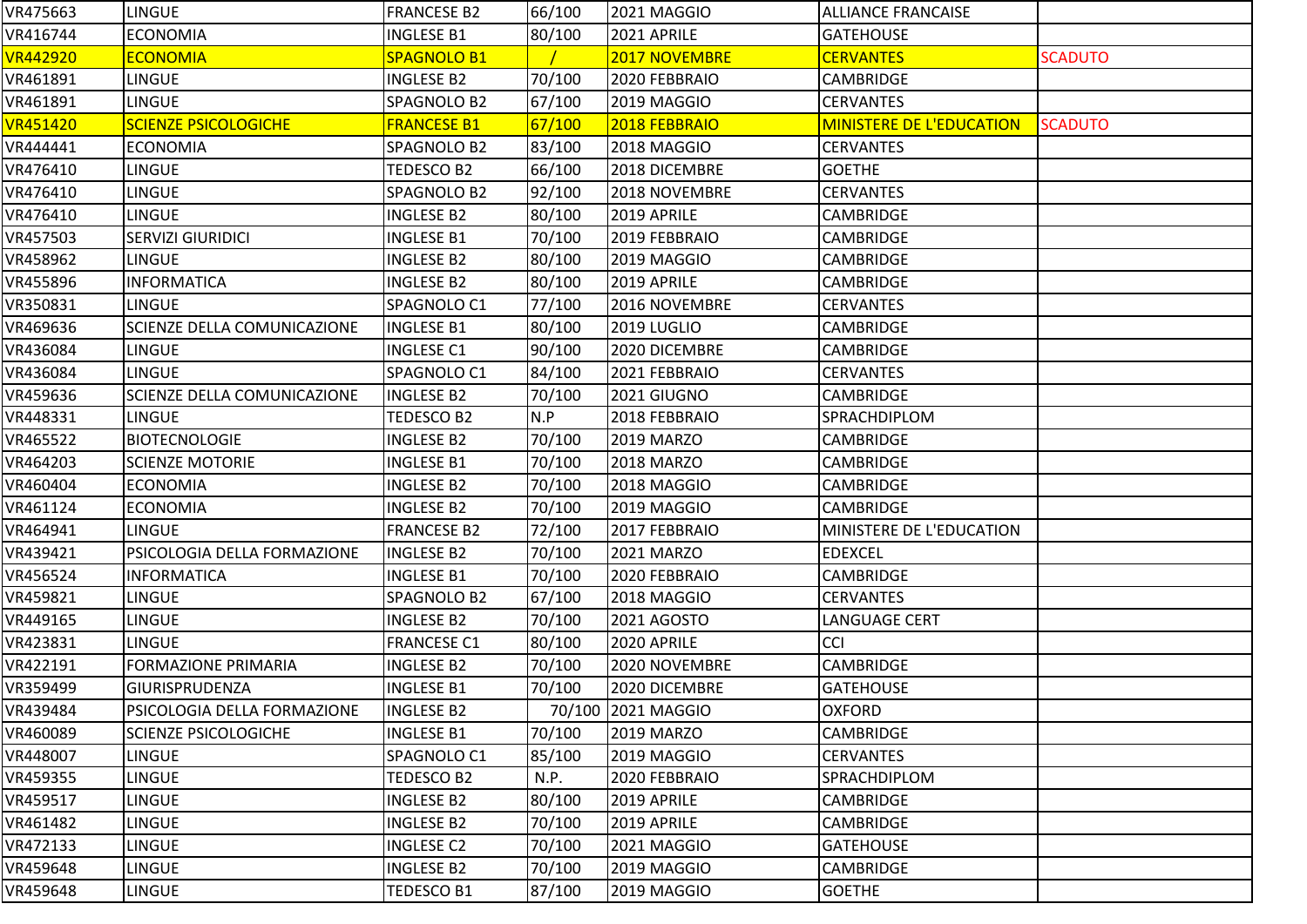| VR431653        | <b>SERVIZIO SOCIALE</b>            | <b>INGLESE B2</b>  | 80/100 | 2020 OTTOBRE       | <b>GATEHOUSE</b>          |                         |
|-----------------|------------------------------------|--------------------|--------|--------------------|---------------------------|-------------------------|
| <b>VR449891</b> | LABORATORIO BIOMEDICO              | <b>INGLESE B1</b>  |        | <b>2017 MAGGIO</b> | <b>CAMBRIDGE</b>          | <b>NON RICONOSCIUTO</b> |
| <b>VR471350</b> | <b>SERVIZI GIURIDICI</b>           | <b>INGLESE B1</b>  |        | <b>2019 MARZO</b>  | <b>CAMBRIDGE</b>          | <b>NON RICONOSCIUTO</b> |
| VR475332        | LINGUE                             | <b>INGLESE B2</b>  | 80/100 | 2021 MARZO         | <b>CAMBRIDGE</b>          |                         |
| VR421106        | <b>SCIENZE DELLA COMUNICAZIONE</b> | <b>INGLESE B2</b>  | 80/100 | 2020 NOVEMBRE      | <b>GATEHOUSE</b>          |                         |
| VR457194        | <b>GIURISPRUDENZA</b>              | <b>INGLESE B2</b>  | 70/100 | 2019 DICEMBRE      | <b>CAMBRIDGE</b>          |                         |
| VR460049        | <b>LINGUE</b>                      | <b>INGLESE B2</b>  | 95/100 | 2020 FEBBRAIO      | <b>IELTS</b>              |                         |
| VR460049        | LINGUE                             | <b>INGLESE B1</b>  | 80/100 | 2017 DICEMBRE      | CAMBRIDGE                 |                         |
| VR460049        | <b>LINGUE</b>                      | SPAGNOLO B2        | 81/100 | 2019 NOVEMBRE      | <b>CERVANTES</b>          |                         |
| <b>VR460049</b> | <b>LINGUE</b>                      | <b>TEDESCO A2</b>  | 77/100 | 2018 MAGGIO        | <b>GOETHE</b>             | <b>SCADUTO</b>          |
| VR456457        | <b>BENI CULTURALI</b>              | <b>INGLESE B1</b>  | 70/100 | 2019 MARZO         | <b>TRINITY</b>            |                         |
| <b>VR472601</b> | <b>LETTERE</b>                     | <b>INGLESE B1</b>  | 90/100 | 2018 MAGGIO        | <b>CAMBRIDGE</b>          | <b>SCADUTO</b>          |
| VR459028        | <b>LINGUE</b>                      | <b>INGLESE B2</b>  | 90/100 | 2019 MARZO         | <b>CAMBRIDGE</b>          |                         |
| VR459364        | <b>SCIENZE DELLA COMUNICAZIONE</b> | <b>INGLESE B1</b>  | 80/100 | 2019 MAGGIO        | CAMBRIDGE                 |                         |
| VR408791        | <b>BENI CULTURALI</b>              | <b>INGLESE B1</b>  | 70/100 | 2020 SETTEMBRE     | <b>CAMBRIDGE</b>          |                         |
| <b>VR475306</b> | <b>LINGUE</b>                      | <b>TEDESCO A2</b>  | N.P    | 2018 MAGGIO        | <b>SPRACHDIPLOM</b>       | <b>SCADUTO</b>          |
| VR459867        | <b>LINGUE</b>                      | <b>INGLESE B2</b>  | 80/100 | 2019 MAGGIO        | <b>CAMBRIDGE</b>          |                         |
| VR459021        | <b>LINGUE</b>                      | SPAGNOLO B2        | 66/100 | 2018 NOVEMBRE      | <b>CERVANTES</b>          |                         |
| VR459782        | <b>FORMAZIONE PRIMARIA</b>         | <b>INGLESE B2</b>  | 70/100 | 2019 AGOSTO        | <b>CAMBRIDGE</b>          |                         |
| VR459769        | SCIENZE DELLA COMUNICAZIONE        | <b>INGLESE B2</b>  | 70/100 | 2019 MARZO         | <b>CAMBRIDGE</b>          |                         |
| VR466589        | SERVIZIO SOCIALE                   | SPAGNOLO B2        | 72/100 | 2017 APRILE        | <b>CERVANTES</b>          |                         |
| <b>VR459328</b> | <b>LINGUE</b>                      | <b>TEDESCO B1</b>  | 78/100 | <b>2017 MARZO</b>  | <b>GOETHE</b>             | <b>SCADUTO</b>          |
| VR459328        | <b>LINGUE</b>                      | ITA. - TED. B1     | N.P    | 2017 OTTOBRE       | <b>BILINGUISMO</b>        |                         |
| VR446758        | <b>SCIENZE DELLA COMUNICAZIONE</b> | <b>INGLESE C1</b>  | 95/100 | 2021 MARZO         | <b>IELTS</b>              |                         |
| VR475603        | <b>LINGUE</b>                      | <b>INGLESE B2</b>  | 70/100 | 2021 GIUGNO        | <b>CAMBRIDGE</b>          |                         |
| VR475603        | <b>LINGUE</b>                      | SPAGNOLO B2        | 73/100 | 2021 FEBBRAIO      | <b>CERVANTES</b>          |                         |
| VR459420        | SCIENZE DELLA COMUNICAZIONE        | <b>INGLESE B2</b>  | 80/100 | 2020 LUGLIO        | <b>CAMBRIDGE</b>          |                         |
| VR424524        | <b>LINGUE</b>                      | <b>FRANCESE B2</b> | 64/100 | 2021 APRILE        | <b>ALLIANCE FRANCAISE</b> |                         |
| <b>VR442490</b> | <b>ECONOMIA</b>                    | <b>INGLESE B1</b>  | 70/100 | 2015 OTTOBRE       | <b>CAMBRIDGE</b>          | <b>SCADUTO</b>          |
| <b>VR458827</b> | <b>SCIENZE DELL'EDUCAZIONE</b>     | <b>INGLESE B1</b>  | 80/100 | 2017 GIUGNO        | <b>CAMBRIDGE</b>          | <b>SCADUTO</b>          |
| VR445825        | lECONOMIA AZIENDALE                | <b>INGLESE B1</b>  | 70/100 | 2018 LUGLIO        | <b>CAMBRIDGE</b>          |                         |
| VR476181        | <b>LINGUE</b>                      | <b>INGLESE C1</b>  | 90/100 | 2021 APRILE        | <b>CAMBRIDGE</b>          |                         |
| VR466308        | <b>SCIENZE MOTORIE</b>             | TEDESCO B1         | 73/100 | 2019 MAGGIO        | <b>GOETHE</b>             |                         |
| VR459600        | LINGUE                             | <b>INGLESE B2</b>  | 70/100 | 2019 MAGGIO        | <b>CAMBRIDGE</b>          |                         |
| VR459201        | <b>LINGUE</b>                      | TEDESCO B1         | 83/100 | 2018 APRILE        | <b>GOETHE</b>             |                         |
| VR459201        | <b>LINGUE</b>                      | <b>INGLESE B2</b>  | 70/100 | 2020 LUGLIO        | <b>CAMBRIDGE</b>          |                         |
| VR459201        | <b>LINGUE</b>                      | <b>TEDESCO B2</b>  | 76/100 | 2019 APRILE        | <b>GOETHE</b>             |                         |
| VR460890        | <b>ECONOMIA</b>                    | <b>INGLESE B2</b>  | 70/100 | 2020 LUGLIO        | <b>CAMBRIDGE</b>          |                         |
| VR449143        | <b>SCIENZE MOTORIE</b>             | <b>INGLESE B2</b>  | 70/100 | 2019 NOVEMBRE      | <b>CAMBRIDGE</b>          |                         |
| VR457307        | <b>BIOTECNOLOGIE</b>               | <b>INGLESE B2</b>  | N.P    | 2018 GIUGNO        | UNIVERSITA' DI PERUGIA    |                         |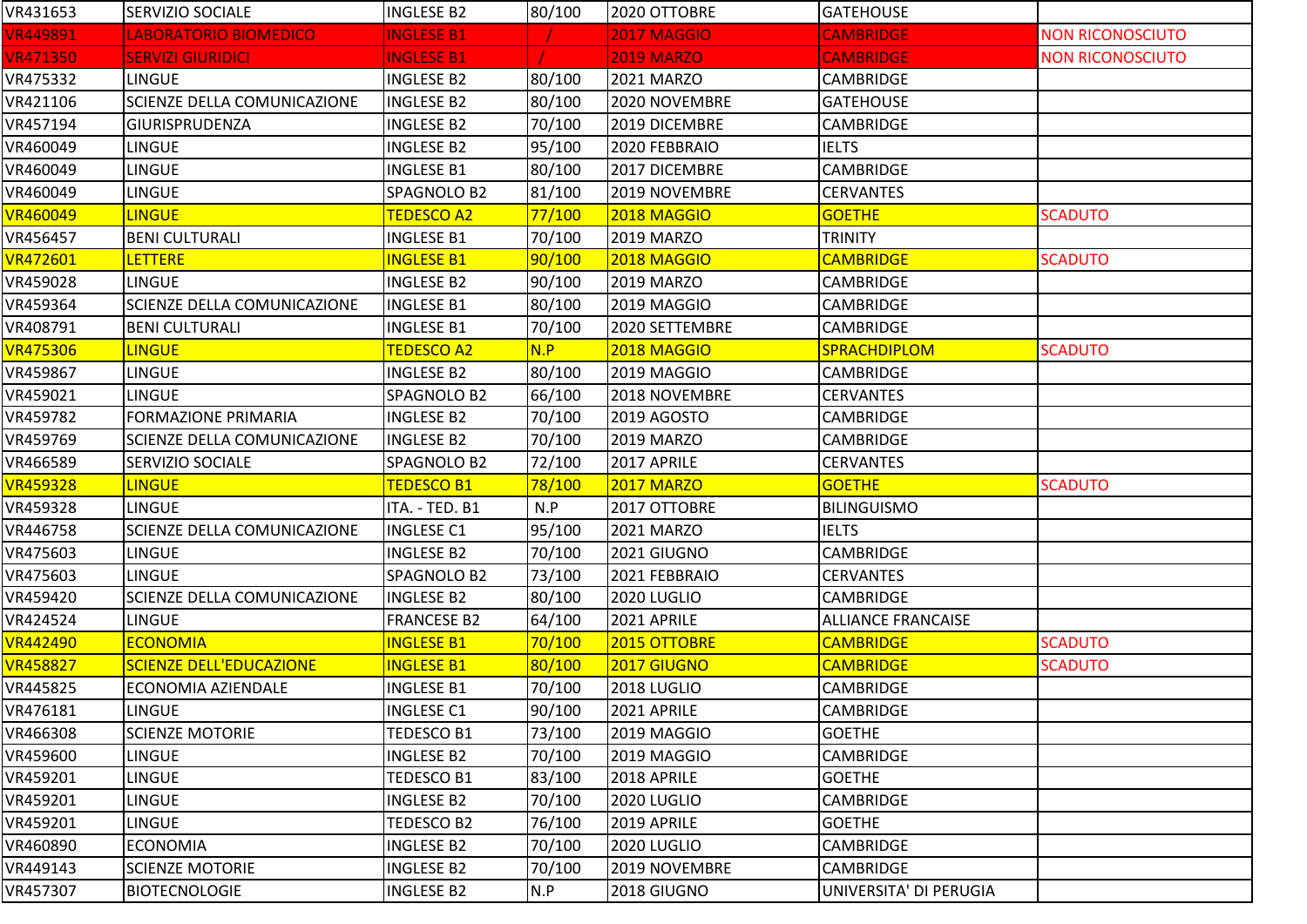|                 | 291662 BIOTECNOLOGIE               | <b>INGLESE B2</b>  |        | 2016-2017          | <b>UNIVERSITA DI PERUGIA</b> | <b>NON RICONOSCIUTO</b> |
|-----------------|------------------------------------|--------------------|--------|--------------------|------------------------------|-------------------------|
| VR422834        | <b>SCIENZE DELLA COMUNICAZIONE</b> | <b>INGLESE B1</b>  | 70/100 | 2021 GIUGNO        | <b>GATEHAUSE</b>             |                         |
| VR460390        | <b>SERVIZI GIURIDICI</b>           | <b>INGLESE B1</b>  | 70/100 | 2019 APRILE        | <b>CAMBRIDGE</b>             |                         |
| VR464843        | <b>ECONOMIA</b>                    | <b>INGLESE C1</b>  | 70/100 | 2017 MAGGIO        | <b>CAMBRIDGE</b>             |                         |
| <b>VR464843</b> | <b>ECONOMIA</b>                    | <b>FRANCESE B1</b> | 84/100 | 2015 NOVEMBRE      | <b>ALLIANCE FRANCAISE</b>    | <b>SCADUTO</b>          |
| <b>VR461722</b> | <b>LINGUE</b>                      | <b>FRANCESE B2</b> |        | <b>2016 GIUGNO</b> | <b>BACCALAUREAT</b>          | <b>NON RICONOSCIUTO</b> |
| <b>VR456690</b> | <b>SERVIZI GIURIDICI</b>           | <b>TEDESCO A2</b>  | N.P    | <b>2018 MAGGIO</b> | <b>SPRACHDIPLOM</b>          | <b>NON RICONOSCIUTO</b> |
| <b>VR459071</b> | <b>LETTERE</b>                     | <b>TEDESCO A2</b>  | N.P    | <b>2018 MARZO</b>  | <b>SPRACHDIPLOM</b>          | <b>NON RICONOSCIUTO</b> |
| VR457117        | <b>GIURISPRUDENZA</b>              | <b>INGLESE B2</b>  | 70/100 | 2020 LUGLIO        | <b>CAMBRIDGE</b>             |                         |
| <b>VR461609</b> | <b>LINGUE</b>                      | <b>INGLESE B1</b>  |        | 2019 DICEMBRE      | <b>CAMBRIDGE</b>             | <b>NON RICONOSCIUTO</b> |
| VR452124        | <b>SCIENZE MOTORIE</b>             | ITA. - TED. B2     | N.P    | 2017 NOVEMBRE      | <b>BILINGUISMO B2</b>        |                         |
| VR450961        | <b>GOVERNANCE DELL'EMERGENZA</b>   | <b>INGLESE B2</b>  | 70/100 | 2021 MARZO         | <b>GATEHOUSE</b>             |                         |
| VR446834        | <b>LINGUE</b>                      | SPAGNOLO B2        | 81/100 | 2018 MAGGIO        | <b>CERVANTES</b>             |                         |
| <b>VR430579</b> | <b>ECONOMIA</b>                    | <b>TEDESCO A2</b>  |        | 2015 MAGGIO        | <b>GOETHE</b>                | <b>SCADUTO</b>          |
| VR422669        | <b>SCIENZE DELLA FORMAZIONE</b>    | <b>INGLESE B1</b>  | 70/100 | 2021 GIUGNO        | <b>CAMBRIDGE</b>             |                         |
| VR456775        | <b>FILOSOFIA</b>                   | <b>INGLESE B2</b>  | 80/100 | 2021 MAGGIO        | <b>CAMBRIDGE</b>             |                         |
| VR475693        | <b>LINGUE</b>                      | <b>INGLESE B2</b>  | 70/100 | 2019 MAGGIO        | CAMBRIDGE                    |                         |
| VR430435        | SCIENZE DEL SERVIZIO SOCIALE       | <b>INGLESE C1</b>  | 78/100 | 2021 MAGGIO        | <b>BRITISH INSTITUTES</b>    |                         |
| VR458991        | LINGUE                             | <b>INGLESE B2</b>  | 90/100 | 2019 MARZO         | <b>CAMBRIDGE</b>             |                         |
| VR458991        | <b>LINGUE</b>                      | <b>FRANCESE B1</b> | 92/100 | 2018 FEBBRAIO      | MINISTERE DE L'EDUCATION     |                         |
| VR397628        | <b>LINGUE</b>                      | <b>INGLESE C1</b>  | 70/100 | 2021 APRILE        | <b>GATEHOUSE</b>             |                         |
| VR456475        | <b>BIOINFORMATICA</b>              | <b>INGLESE B2</b>  |        | 2019 APRILE        | <b>TRINITY</b>               | <b>INCOMPLETO</b>       |
| VR458848        | <b>SCIENZE DELLA COMUNICAZIONE</b> | <b>INGLESE B2</b>  | 80/100 | 2019 MARZO         | <b>CAMBRIDGE</b>             |                         |
| VR465741        | <b>SCIENZE DELL'EDUCAZIONE</b>     | <b>FRANCESE B1</b> | 71/100 | 2020 FEBBRAIO      | MINISTERE DE L'EDUCATION     |                         |
| VR460838        | <b>ECONOMIA</b>                    | <b>FRANCESE B1</b> | 76/100 | 2019 NOVEMBRE      | MINISTERE DE L'EDUCATION     |                         |
| VR461633        | <b>INFERMIERISTICA</b>             | <b>FRANCESE B1</b> | 69/100 | 2019 MAGGIO        | MINISTERE DE L'EDUCATION     |                         |
| VR461633        | INFERMIERISTICA                    | <b>INGLESE B2</b>  | 70/100 | 2018 MAGGIO        | <b>CAMBRIDGE</b>             |                         |
| VR446118        | <b>INFORMATICA</b>                 | <b>INGLESE B2</b>  | 80/100 | 2021 MAGGIO        | <b>PEARSON</b>               |                         |
| VR462248        | <b>SERVIZI GIURIDICI</b>           | <b>INGLESE B2</b>  | 80/100 | 2019 MAGGIO        | CAMBRIDGE                    |                         |
| VR459372        | LINGUE                             | <b>INGLESE B2</b>  | 90/100 | 2020 LUGLIO        | CAMBRIDGE                    |                         |
| <b>VR455986</b> | <b>BENI CULTURALI</b>              | <b>INGLESE B1</b>  | 70/100 | <b>2017 MAGGIO</b> | <b>CAMBRIDGE</b>             | <b>SCADUTO</b>          |
| VR455986        | <b>BENI CULTURALI</b>              | <b>TEDESCO B1</b>  | 62/100 | 2019 MAGGIO        | <b>GOETHE</b>                |                         |
| VR476042        | <b>LINGUE</b>                      | SPAGNOLO B2        | 81/100 | 2021 FEBBRAIO      | <b>CERVANTES</b>             |                         |
| VR459268        | <b>LINGUE</b>                      | <b>INGLESE B2</b>  | 70/100 | 2019 APRILE        | CAMBRIDGE                    |                         |
| VR470521        | <b>ECONOMIA</b>                    | <b>FRANCESE B1</b> | 78/100 | 2020 MAGGIO        | MINISTERE DE L'EDUCATION     |                         |
| VR470521        | <b>ECONOMIA</b>                    | <b>INGLESE B2</b>  | 70/100 | 2021 GIUGNO        | <b>CAMBRIDGE</b>             |                         |
| VR476420        | LINGUE                             | <b>INGLESE B2</b>  | 70/100 | 2020 MARZO         | <b>CAMBRIDGE</b>             |                         |
| VR459043        | <b>LINGUE</b>                      | <b>INGLESE B2</b>  | 80/100 | 2019 MAGGIO        | <b>CAMBRIDGE</b>             |                         |
| VR460253        | <b>MARKETING</b>                   | <b>INGLESE B2</b>  | 85/100 | 2020 DICEMBRE      | <b>IELTS</b>                 |                         |
| VR389331        | <b>LINGUE</b>                      | <b>FRANCESE B1</b> | 74/100 | 2020 GIUGNO        | MINISTERE DE L'EDUCATION     |                         |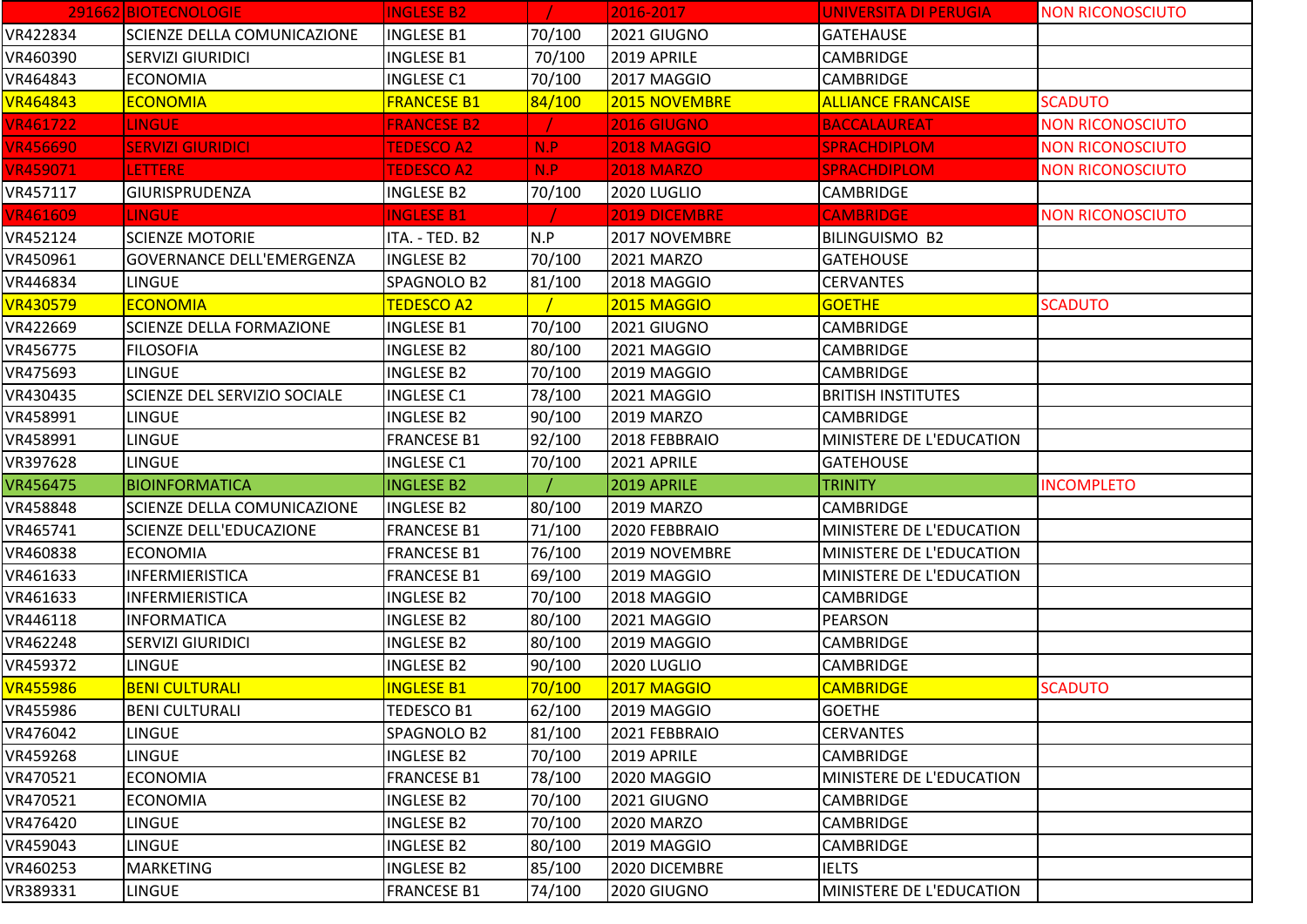| VR389331        | <b>LINGUE</b>               | <b>INGLESE C1</b>  | 80/100 | 2021 GENNAIO       | <b>GATEHOUSE</b>          |                         |
|-----------------|-----------------------------|--------------------|--------|--------------------|---------------------------|-------------------------|
| VR457635        | SERVIZIO SOCIALE            | TEDESCO B2         | 81/100 | 2019 APRILE        | <b>TELC</b>               |                         |
| VR459943        | <b>LINGUE</b>               | <b>INGLESE C1</b>  | 70/100 | 2019 FEBBRAIO      | CAMBRIDGE                 |                         |
| VR459322        | <b>LINGUE</b>               | SPAGNOLO B2        | 74/100 | 2019 MAGGIO        | <b>CERVANTES</b>          |                         |
| VR442413        | <b>LINGUE</b>               | <b>INGLESE C1</b>  | 70/100 | 2019 FEBBRAIO      | CAMBRIDGE                 |                         |
| VR442413        | LINGUE                      | <b>INGLESE C1</b>  | 70/100 | 2019 FEBBRAIO      | CAMBRIDGE                 |                         |
| VR456141        | GIURISPRUDENZA              | <b>FRANCESE B2</b> | 60/100 | 2020 FEBBRAIO      | MINISTERE DE L'EDUCATION  |                         |
| VR418071        | <b>ECONOMIA</b>             | <b>INGLESE C2</b>  | 90/100 | 2016 MARZO         | <b>CAMBRIDGE</b>          |                         |
| VR425536        | <b>LINGUE</b>               | <b>INGLESE B1</b>  | 70/100 | 2021 MARZO         | <b>GATEHOUSE</b>          |                         |
| VR464204        | <b>SCIENZE MOTORIE</b>      | <b>INGLESE C1</b>  | 70/100 | 2019 DICEMBRE      | <b>CAMBRIDGE</b>          |                         |
| VR432469        | GIURISPRUDENZA              | <b>INGLESE A2</b>  | 85/100 | 2020 DICEMBRE      | <b>TOEFL</b>              |                         |
| VR457393        | <b>SERVIZI GIURIDICI</b>    | TEDESCO B2         | 72/100 | 2020 OTTOBRE       | <b>GOETHE</b>             |                         |
| VR448196        | LINGUE                      | <b>FRANCESE B2</b> | 60/100 | 2019 FEBBRAIO      | <b>ALLIANCE FRANCAISE</b> |                         |
| VR448196        | LINGUE                      | <b>INGLESE B2</b>  | 70/100 | 2017 GIUGNO        | CAMBRIDGE                 |                         |
| <b>VR448196</b> | <b>LINGUE</b>               | <b>INGLESE B1</b>  |        | <b>2020 LUGLIO</b> | <b>CAMBRIDGE</b>          | <b>NON RICONOSCIUTO</b> |
| VR457244        | <b>MARKETING</b>            | <b>INGLESE C2</b>  | 70/100 | 2018 LUGLIO        | <b>CAMBRIDGE</b>          |                         |
| VR460003        | <b>INFORMATICA</b>          | <b>INGLESE B2</b>  | 70/100 | 2018 GIUGNO        | <b>CAMBRIDGE</b>          |                         |
| VR435744        | <b>LINGUE</b>               | SPAGNOLO B2        | 71/100 | 2017 NOVEMBRE      | <b>CERVANTES</b>          |                         |
| VR408573        | <b>RISORSE UMANE</b>        | <b>FRANCESE B2</b> | 88/100 | 2021 GIUGNO        | <b>CCI</b>                |                         |
| VR459266        | <b>LINGUE</b>               | TEDESCO B1         | 65/100 | 2018 APRILE        | <b>GOETHE</b>             |                         |
| VR462205        | <b>LINGUE</b>               | <b>INGLESE B2</b>  | 70/100 | 2019 NOVEMBRE      | <b>CAMBRIDGE</b>          |                         |
| VR399559        | <b>LINGUE</b>               | <b>FRANCESE C1</b> | 78/100 | 2020 DICEMBRE      | <b>ALLIANCE FRANCAISE</b> |                         |
| VR442890        | <b>ECONOMIA</b>             | SPAGNOLO B2        | N.P    | 2018 MAGGIO        | <b>CERVANTES</b>          |                         |
| VR476232        | <b>SCIENZE PSICOLOGICHE</b> | <b>INGLESE C1</b>  | 80/100 | 2019 DICEMBRE      | CAMBRIDGE                 |                         |
| VR476152        | LINGUE                      | <b>FRANCESE B1</b> | 73/100 | 2019 MAGGIO        | MINISTERE DE L'EDUCATION  |                         |
| VR476152        | <b>LINGUE</b>               | <b>INGLESE B2</b>  | 70/100 | 2021 MARZO         | CAMBRIDGE                 |                         |
| VR416591        | <b>ECONOMIA</b>             | ITA. - TED. C1     | N.P    | 2019 FEBBRAIO      | <b>BILINGUISMO</b>        |                         |
| VR447900        | <b>LINGUE</b>               | <b>INGLESE C1</b>  | 80/100 | <b>2019 MARZO</b>  | CAMBRIDGE                 |                         |
| <b>VR464102</b> | <b>MARKETING</b>            | <b>INGLESE B2</b>  |        | 2020 FEBBRAIO      | <b>UNIMORE</b>            | <b>NON RICONOSCIUTO</b> |
| VR461591        | LINGUE                      | <b>INGLESE B2</b>  | 70/100 | 2019 MAGGIO        | CAMBRIDGE                 |                         |
| <b>VR445842</b> | <b>MARKETING</b>            | <b>INGLESE C2</b>  |        | <b>2019 MAGGIO</b> | UNIVERSITA' CA' FOSCALI   | <b>NON RICONOSCIUTO</b> |
| VR475739        | <b>LINGUE</b>               | SPAGNOLO B2        | 72/100 | 2019 MAGGIO        | <b>CERVANTES</b>          |                         |
| VR459763        | <b>LINGUE</b>               | <b>INGLESE C2</b>  | 90/100 | 2015 GIUGNO        | CAMBRIDGE                 |                         |
| VR459763        | <b>LINGUE</b>               | <b>SPAGNOLO B2</b> | 85/100 | 2016 MAGGIO        | <b>CERVANTES</b>          | <b>SCADUTO</b>          |
| VR459828        | <b>LINGUE</b>               | <b>INGLESE B2</b>  | 70/100 | 2019 MAGGIO        | <b>CAMBRIDGE</b>          |                         |
| VR459828        | <b>LINGUE</b>               | SPAGNOLO B2        | 76/100 | 2018 MAGGIO        | <b>CERVANTES</b>          |                         |
| VR416774        | <b>ECONOMIA</b>             | <b>INGLESE B1</b>  | 80/100 | 2020 NOVEMBRE      | <b>GATEHOUSE</b>          |                         |
| VR458767        | <b>LINGUE</b>               | <b>FRANCESE C2</b> | 60/100 | 2021 GIUGNO        | <b>ALLIANCE FRANCAISE</b> |                         |
| VR422376        | <b>LINGUE</b>               | <b>INGLESE B2</b>  | 70/100 | 2021 GIUGNO        | <b>GATEHOUSE</b>          |                         |
| VR456718        | <b>SERVIZI GIURIDICI</b>    | TEDESCO B2         | 70/100 | 2020 OTTOBRE       | <b>GOETHE</b>             |                         |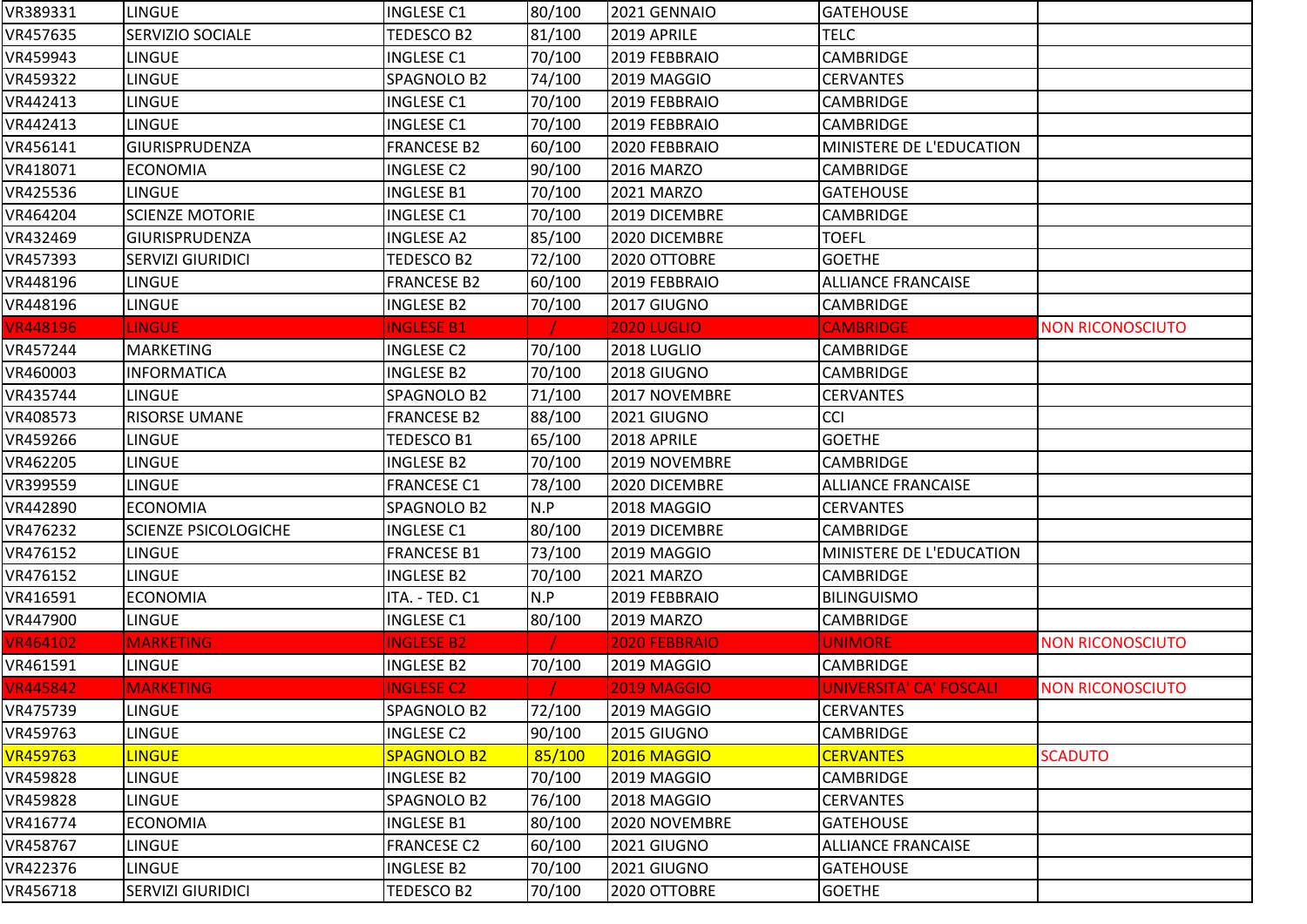| VR460976        | <b>ECONOMIA</b>                    | <b>INGLESE B1</b>  | 70/100 | 2019 MAGGIO       | CAMBRIDGE                       |                         |
|-----------------|------------------------------------|--------------------|--------|-------------------|---------------------------------|-------------------------|
| VR432137        | GIURISPRUDENZA                     | <b>INGLESE B2</b>  | 80/100 | 2017 MARZO        | <b>CAMBRIDGE</b>                |                         |
| VR476041        | LINGUE                             | SPAGNOLO B2        | 82/100 | 2021 MAGGIO       | <b>CERVANTES</b>                |                         |
| VR448157        | <b>LINGUE</b>                      | SPAGNOLO B2        | 80/100 | 2018 MAGGIO       | <b>CERVANTES</b>                |                         |
| VR456324        | <b>LETTERE</b>                     | <b>INGLESE B1</b>  | 80/100 | 2019 GIUGNO       | <b>CAMBRIDGE</b>                |                         |
| VR460516        | <b>ECONOMIA</b>                    | <b>INGLESE B1</b>  | 80/100 | 2018 FEBBRAIO     | CAMBRIDGE                       |                         |
| <b>VR476542</b> | <b>SCIENZE PSICOLOGICHE</b>        | <b>INGLESE B2</b>  |        | 2017 FEBBRAIO     | <b>GRONOLAB</b>                 | <b>NON RICONOSCIUTO</b> |
| <b>VR476138</b> | <b>LINGUE</b>                      | <b>TEDESCO B1</b>  |        | 2018 MAGGIO       | <b>SPRACHDIPLOM</b>             | <b>SCADUTO</b>          |
| VR476138        | <b>LINGUE</b>                      | <b>INGLESE C1</b>  | 85/100 | 2021 APRILE       | <b>IELTS</b>                    |                         |
| VR462113        | <b>LINGUE</b>                      | TEDESCO B2         | 82/100 | 2017 APRILE       | <b>GOETHE</b>                   |                         |
| VR445879        | <b>BENI CULTURALI</b>              | <b>INGLESE B2</b>  | 80/100 | 2021 APRILE       | <b>CAMBRIDGE</b>                |                         |
| VR459803        | <b>SCIENZE DELLA COMUNICAZIONE</b> | <b>FRANCESE B2</b> | 80/100 | 2019 MAGGIO       | <b>ALLIANCE FRANCAISE</b>       |                         |
| VR457280        | <b>FILOSOFIA</b>                   | <b>INGLESE B2</b>  | 80/100 | 2020 LUGLIO       | <b>CAMBRIDGE</b>                |                         |
| VR459233        | <b>LINGUE</b>                      | TEDESCO B1         | 69/100 | 2019 MAGGIO       | <b>GOETHE</b>                   |                         |
| VR447979        | <b>LINGUE</b>                      | <b>INGLESE B2</b>  | 70/100 | 2018 MAGGIO       | <b>CAMBRIDGE</b>                |                         |
| VR461202        | <b>ECONOMIA</b>                    | <b>INGLESE B2</b>  | 70/100 | 2020 LUGLIO       | <b>CAMBRIDGE</b>                |                         |
| <b>VR466379</b> | <b>BIOTECNOLOGIE</b>               | <b>INGLESE B1</b>  |        | 2018 DICEMBRE     | <b>CAMBRIDGE</b>                | <b>NON RICONOSCIUTO</b> |
| VR416793        | <b>SCIENZE DELLA COMUNICAZIONE</b> | <b>INGLESE B2</b>  | 70/100 | 2021 APRILE       | <b>CAMBRIDGE</b>                |                         |
| <b>VR445071</b> | <b>ECONOMIA</b>                    | <b>INGLESE B1</b>  |        | <b>2019 MARZO</b> | <b>CAMBRIDGE</b>                | <b>NON RICONOSCIUTO</b> |
| VR460864        | <b>ECONOMIA</b>                    | <b>INGLESE B2</b>  | 70/100 | 2019 MAGGIO       | <b>CAMBRIDGE</b>                |                         |
| VR459255        | LINGUE                             | <b>INGLESE B2</b>  | 70/100 | 2019 MARZO        | <b>CAMBRIDGE</b>                |                         |
| VR459255        | LINGUE                             | <b>FRANCESE B2</b> | 79/100 | 2020 FEBBRAIO     | <b>ALLIANCE FRANCAISE</b>       |                         |
| VR457920        | <b>MARKETING</b>                   | <b>INGLESE C1</b>  | 85/100 | 2019 APRILE       | ANGLIA                          |                         |
| VR471528        | <b>GIURISPRUDENZA</b>              | <b>INGLESE C1</b>  | 90/100 | 2021 LUGLIO       | <b>CAMBRIDGE</b>                |                         |
| VR470366        | <b>ECONOMIA</b>                    | <b>INGLESE B2</b>  | 70/100 | 2020 GIUGNO       | <b>CAMBRIDGE</b>                |                         |
| VR475392        | <b>LINGUE</b>                      | <b>INGLESE B2</b>  | 70/100 | 2021 MARZO        | <b>CAMBRIDGE</b>                |                         |
| VR444850        | <b>LINGUISTICA</b>                 | <b>INGLESE C2</b>  | 85/100 | 2020 LUGLIO       | <b>BRITISH INSTITUTES</b>       |                         |
| VR458627        | <b>LINGUE</b>                      | <b>FRANCESE C2</b> | 84/100 | 2021 GIUGNO       | <b>ALLIANCE FRANCAISE</b>       |                         |
| VR459611        | <b>SCIENZE DELLA COMUNICAZIONE</b> | <b>INGLESE B2</b>  | 70/100 | 2019 APRILE       | <b>CAMBRIDGE</b>                |                         |
| VR462564        | <b>SCIENZE DELLA COMUNICAZIONE</b> | <b>INGLESE B1</b>  | 70/100 | 2019 MAGGIO       | <b>CAMBRIDGE</b>                |                         |
| VR459087        | <b>LINGUE</b>                      | <b>INGLESE B2</b>  | 70/100 | 2019 GIUGNO       | <b>CAMBRIDGE</b>                |                         |
| VR459087        | <b>LINGUE</b>                      | <b>FRANCESE B2</b> | 60/100 | 2020 FEBBRAIO     | <b>ALLIANCE FRANCAISE</b>       |                         |
| <b>VR465977</b> | <b>LINGUE</b>                      | <b>INGLESE B1</b>  | 90/100 | 2019 APRILE       | <b>TRINITY</b>                  | <b>NON RICONOSCIUTO</b> |
| VR413820        | <b>GIURISPRUDENZA</b>              | <b>INGLESE B2</b>  | 80/100 | 2020 LUGLIO       | <b>ESB</b>                      |                         |
| VR461308        | <b>MARKETING</b>                   | INGLESE B2         | 74/100 | 2020 OTTOBRE      | LRN                             |                         |
| VR448860        | LINGUE                             | <b>INGLESE C1</b>  | 70/100 | 2021 APRILE       | <b>GATEHOUSE</b>                |                         |
| VR413565        | <b>SCIENZE DELLA COMUNICAZIONE</b> | <b>INGLESE B2</b>  | 70/100 | 2021 GENNAIO      | <b>GATEHOUSE</b>                |                         |
| VR460175        | <b>LINGUE</b>                      | <b>FRANCESE B1</b> | 80/100 | 2017 MAGGIO       | <b>MINISTERE DE L'EDUCATION</b> | <b>SCADUTO</b>          |
| VR460489        | <b>ECONOMIA</b>                    | <b>INGLESE B1</b>  | 90/100 | 2018 APRILE       | <b>CAMBRIDGE</b>                |                         |
| VR448170        | <b>LINGUE</b>                      | <b>FRANCESE B1</b> | 84/100 | 2018 GIUGNO       | MINISTERE DE L'EDUCATION        |                         |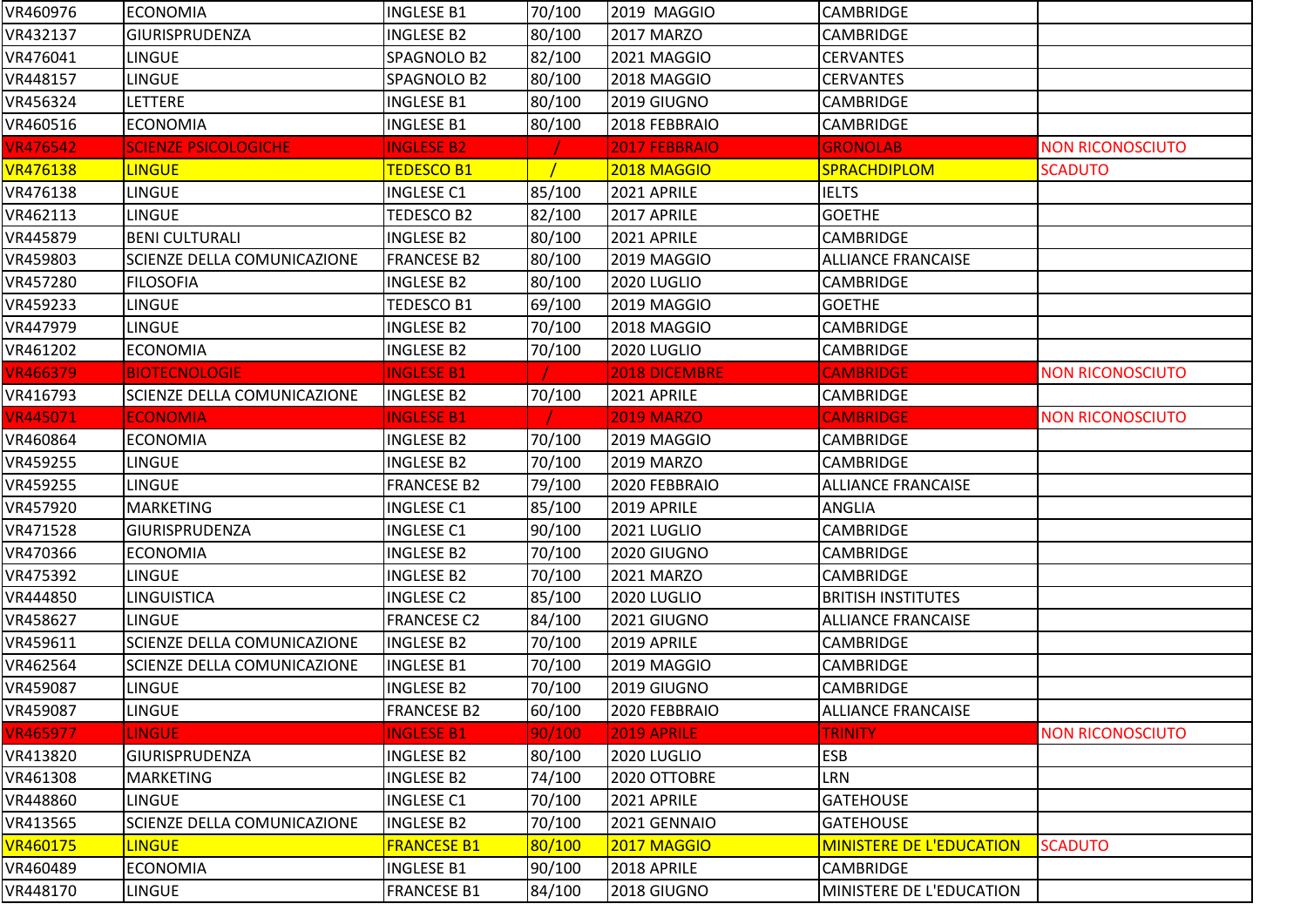| VR460726        | <b>ECONOMIA</b>             | <b>INGLESE B1</b>  | 70/100 | 2019 FEBBRAIO        | <b>CAMBRIDGE</b>          |                         |
|-----------------|-----------------------------|--------------------|--------|----------------------|---------------------------|-------------------------|
| VR448170        | <b>LINGUE</b>               | SPAGNOLO B1        | 87/100 | 2018 MAGGIO          | <b>CERVANTES</b>          |                         |
| VR459795        | <b>LINGUE</b>               | <b>INGLESE B2</b>  | 70/100 | 2019 GIUGNO          | <b>CAMBRIDGE</b>          |                         |
| VR457465        | <b>SERVIZIO SOCIALE</b>     | <b>INGLESE B2</b>  | 70/100 | 2016 DICEMBRE        | <b>CAMBRIDGE</b>          |                         |
| VR461644        | RIABILITAZIONE PSICHIATRICA | <b>INGLESE B2</b>  | 80/100 | 2018 MAGGIO          | <b>CAMBRIDGE</b>          |                         |
| VR3891070       | <b>GIURISPRUDENZA</b>       | <b>INGLESE B1</b>  | 70/100 | 2021 APRILE          | <b>CAMBRIDGE</b>          |                         |
| VR419841        | LETTERE                     | <b>INGLESE C1</b>  | 80/100 | 2020 OTTOBRE         | <b>CAMBRIDGE</b>          |                         |
| VR462472        | <b>SCIENZE MOTORIE</b>      | <b>INGLESE B1</b>  | 70/100 | 2018 MAGGIO          | CAMBRIDGE                 |                         |
| VR447906        | <b>LINGUE</b>               | <b>INGLESE C1</b>  | 70/100 | 2019 MARZO           | <b>CAMBRIDGE</b>          |                         |
| VR463900        | <b>ECONOMIA</b>             | <b>INGLESE B2</b>  | 71/100 | 2020 FEBBRAIO        | <b>GATEHOUSE</b>          |                         |
| <b>VR460568</b> | <b>ECONOMIA</b>             | <b>INGLESE B1</b>  |        | <b>2020 LUGLIO</b>   | <b>BRITISH SCHOOL</b>     | <b>NON RICONOSCIUTO</b> |
| <b>VR459314</b> | <b>LINGUE</b>               | <b>INGLESE C1</b>  |        | <b>2018 NOVEMBRE</b> | <b>CAMBRIDGE HISTORY</b>  | <b>NON RICONOSCIUTO</b> |
| VR455958        | <b>SERVIZI GIURIDICI</b>    | <b>INGLESE B1</b>  | 80/100 | 2019 MAGGIO          | CAMBRIDGE                 |                         |
| VR463293        | <b>LINGUE</b>               | <b>INGLESE B1</b>  | 70/100 | 2017 NOVEMBRE        | CAMBRIDGE                 |                         |
| VR463293        | <b>LINGUE</b>               | SPAGNOLO B1        | N.P    | 2018 MAGGIO          | <b>CERVANTES</b>          |                         |
| VR463293        | <b>LINGUE</b>               | SPAGNOLO B1        | 84/100 | 2018 MAGGIO          | <b>CERVANTES</b>          |                         |
| VR446182        | <b>SCIENZE PSICOLOGICHE</b> | <b>INGLESE B2</b>  | 80/100 | 2021 MAGGIO          | <b>GATEHOUSE</b>          |                         |
| VR443994        | MANAGEMENT E STATEGIA D'IM  | <b>INGLESE B2</b>  | 70/100 | 2020 NOVEMBRE        | <b>GATEHOUSE</b>          |                         |
| VR434702        | <b>LINGUE</b>               | <b>INGLESE C1</b>  | 85/100 | 2021 APRILE          | <b>IELTS</b>              |                         |
| VR458939        | <b>LINGUE</b>               | <b>INGLESE C1</b>  | 75/100 | 2019 GIUGNO          | <b>IELTS</b>              |                         |
| VR448867        | <b>LINGUE</b>               | TEDESCO B1         | 67/100 | 2020 SETTEMBRE       | <b>GOETHE</b>             |                         |
| VR442915        | <b>ECONOMIA</b>             | TEDESCO B2         | N.P    | 2019 FEBBRAIO        | SPRACHDIPLOM              |                         |
| <b>VR460834</b> | <b>ECONOMIA</b>             | <b>INGLESE B1</b>  |        | 2019 OTTOBRE         | <b>CAMBRIDGE</b>          | <b>NON RICONOSCIUTO</b> |
| <b>VR461255</b> | <b>ECONOMIA</b>             | <b>INGLESE B1</b>  | 70/100 | <b>2016 MARZO</b>    | <b>CAMBRIDGE</b>          | <b>SCADUTO</b>          |
| VR424683        | <b>SCIENZE VINICOLE</b>     | <b>INGLESE B1</b>  | 70/100 | 2020 NOVEMBRE        | <b>TOEIC - ETS</b>        |                         |
| VR429261        | <b>ECONOMIA</b>             | SPAGNOLO B1        | N.P    | 2016 MAGGIO          | <b>CERVANTES</b>          | <b>SCADUTO</b>          |
| VR457009        | <b>INFORMATICA</b>          | <b>INGLESE B2</b>  | 70/100 | 2019 OTTOBRE         | CAMBRIDGE                 |                         |
| VR447518        | <b>LINGUE</b>               | <b>FRANCESE B2</b> | 84/100 | 2019 FEBBRAIO        | MINISTERE DE L'EDUCATION  |                         |
| VR457691        | <b>BIOTECNOLOGIE</b>        | <b>INGLESE B2</b>  | 90/100 | 2019 MAGGIO          | <b>CAMBRIDGE</b>          |                         |
| VR417769        | <b>SERVIZIO SOCIALE</b>     | <b>INGLESE B2</b>  | 70/100 | 2020 SETTEMBRE       | <b>GATEHOUSE</b>          |                         |
| VR463195        | <b>FORMAZIONE PRIMARIA</b>  | <b>INGLESE B2</b>  | 70/100 | 2019 AGOSTO          | <b>CAMBRIDGE</b>          |                         |
| VR459388        | <b>LINGUE</b>               | SPAGNOLO B2        | 81/100 | 2019 NOVEMBRE        | <b>CERVANTES</b>          |                         |
| VE442499        | <b>ECONOMIA</b>             | <b>INGLESE B1</b>  | 70/100 | 2020 SETTEMBRE       | CAMBRIDGE                 |                         |
| VR475389        | <b>LINGUE</b>               | SPAGNOLO B2        | 68/100 | 2021 FEBBRAIO        | <b>CERVANTES</b>          |                         |
| VR475389        | <b>LINGUE</b>               | <b>INGLESE B2</b>  | 70/100 | 2021 MAGGIO          | <b>CAMBRIDGE</b>          |                         |
| VR461805        | SCIENZE DELLA FORMAZIONE    | SPAGNOLO B2        | N.P    | 2019 MAGGIO          | <b>CERVANTES</b>          |                         |
| VR461805        | SCIENZE DELLA FORMAZIONE    | <b>INGLESE B2</b>  | 80/100 | 2019 APRILE          | <b>CAMBRIDGE</b>          |                         |
| VR452087        | <b>LINGUE</b>               | <b>FRANCESE B2</b> | 71/100 | 2021 GIUGNO          | <b>ALLIANCE FRANCAISE</b> |                         |
| <b>VR456502</b> | <b>LINGUE</b>               | <b>INGLESE B1</b>  |        | <b>2018 MAGGIO</b>   | <b>CAMBRIDGE</b>          | <b>NON RICONOSCIUTO</b> |
| VR470421        | <b>ECONOMIA</b>             | <b>INGLESE B2</b>  | 70/100 | 2020 LUGLIO          | CAMBRIDGE                 |                         |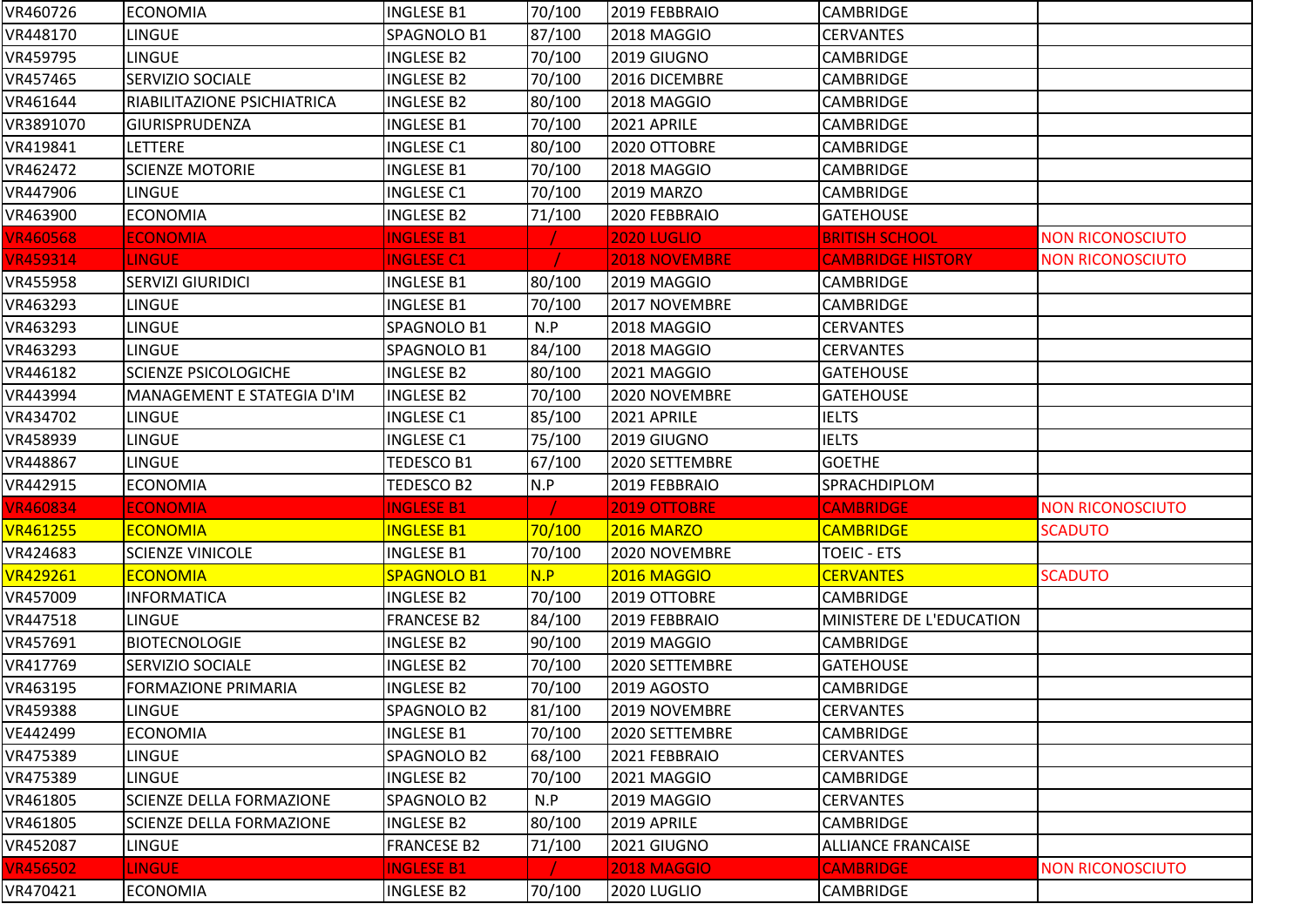| VR463423        | <b>FORMAZIONE PRIMARIA</b>         | <b>INGLESE B2</b>  | 70/100 | 2020 LUGLIO        | <b>CAMBRIDGE</b>          |                         |
|-----------------|------------------------------------|--------------------|--------|--------------------|---------------------------|-------------------------|
| VR458052        | BIOINFORMATICA                     | <b>INGLESE B2</b>  | 70/100 | 2020 DICEMBRE      | <b>CAMBRIDGE</b>          |                         |
| VR464315        | <b>ECONOMIA</b>                    | <b>INGLESE B2</b>  | 70/100 | 2018 GIUGNO        | <b>CAMBRIDGE</b>          |                         |
| VR422215        | <b>LINGUE</b>                      | SPAGNOLO B2        | 74/100 | 2017 MAGGIO        | <b>CERVANTES</b>          |                         |
| VR461476        | <b>BIOTECNOLOGIE</b>               | INGLESE B2         | 70/100 | 2019 MAGGIO        | <b>CAMBRIDGE</b>          |                         |
| <b>VR457390</b> | <mark>TESTI LETTERARI</mark>       | <b>INGLESE B2</b>  | 70/100 | 2015 MAGGIO        | <b>CAMBRIDGE</b>          | <b>SCADUTO</b>          |
| VR474215        | <b>ECONOMIA</b>                    | <b>INGLESE B2</b>  | 80/100 | 2021 APRILE        | <b>CAMBRIDGE</b>          |                         |
| VR459280        | <b>LINGUE</b>                      | <b>INGLESE C1</b>  | 75/100 | 2020 MAGGIO        | <b>IELTS</b>              |                         |
| <b>VR462764</b> | <b>MARKETING</b>                   | <b>INGLESE B2</b>  |        | 2019 SETTEMBRE     | UNIVERSITA' DI FERRARA    | <b>NON RICONOSCIUTO</b> |
| VR475442        | <b>LINGUE</b>                      | INGLESE B2         | 70/100 | 2021 MARZO         | <b>CAMBRIDGE</b>          |                         |
| VR475442        | LINGUE                             | SPAGNOLO B2        | 68/100 | 2021 MAGGIO        | <b>CERVANTES</b>          |                         |
| VR459565        | <b>LINGUE</b>                      | TEDESCO B1         | 81/100 | 2018 NOVEMBRE      | <b>GOETHE</b>             |                         |
| VR459565        | <b>LINGUE</b>                      | <b>INGLESE B2</b>  | 80/100 | 2019 MARZO         | <b>CAMBRIDGE</b>          |                         |
| VR450611        | <b>LINGUE</b>                      | <b>INGLESE B2</b>  | 70/100 | 2019 MAGGIO        | <b>CAMBRIDGE</b>          |                         |
| VR459550        | <b>LINGUE</b>                      | <b>INGLESE B2</b>  | 70/100 | 2019 DICEMBRE      | <b>CAMBRIDGE</b>          |                         |
| VR459550        | <b>LINGUE</b>                      | SPAGNOLO B1        | 96/100 | 2018 MAGGIO        | <b>CERVANTES</b>          |                         |
| VR456720        | <b>INFORMATICA</b>                 | <b>INGLESE B2</b>  | 80/100 | 2019 MAGGIO        | <b>CAMBRIDGE</b>          |                         |
| VR458998        | <b>LINGUE</b>                      | <b>INGLESE C1</b>  | 80/100 | 2020 FEBBRAIO      | <b>CAMBRIDGE</b>          |                         |
| VR459066        | SCIENZE DELLA COMUNICAZIONE        | <b>INGLESE B1</b>  | 70/100 | 2018 GIUGNO        | <b>CAMBRIDGE</b>          |                         |
| VR465649        | <b>FORMAZIONE PRIMARIA</b>         | <b>INGLESE B2</b>  | 70/100 | 2017 SETTEMBRE     | <b>TRINITY</b>            |                         |
| VR461332        | <b>SCIENZE PSICOLOGICHE</b>        | TEDESCO B2         | 66/100 | 2019 APRILE        | <b>GOETHE</b>             |                         |
| <b>VR452134</b> | <b>PSICOLOGIA DELLA FORMAZIONE</b> | <b>SPAGNOLO B1</b> |        | 2017 NOVEMBRE      | <b>CERVANTES</b>          | <b>SCADUTO</b>          |
| VR459562        | <b>LINGUE</b>                      | <b>INGLESE B2</b>  | 80/100 | 2019 GIUGNO        | <b>GATEHOUSE</b>          |                         |
| VR393731        | <b>SCIENZE DELL'EDUCAZIONE</b>     | <b>INGLESE B1</b>  | 70/100 | 2021 APRILE        | <b>GATEHOUSE</b>          |                         |
| VR460630        | <b>ECONOMIA</b>                    | <b>INGLESE B2</b>  | 70/100 | 2018 DICEMBRE      | CAMBRIDGE                 |                         |
| <b>VR445907</b> | <b>INFORMATICA</b>                 | <b>INGLESE B1</b>  |        | 2019 NOVEMBRE      | <b>BULATS</b>             | <b>NON RICONOSCIUTO</b> |
| VR458960        | <b>LINGUE</b>                      | TEDESCO B1         | 65/100 | 2018 MAGGIO        | <b>GOETHE</b>             |                         |
| VR456447        | <b>SCIENZE INFORMATICHE</b>        | <b>INGLESE B1</b>  | 70/100 | 2018 DICEMBRE      | <b>CAMBRIDGE</b>          |                         |
| VR462837        | <b>SCIENZE MOTORIE</b>             | <b>FRANCESE B1</b> | 77/100 | 2020 FEBBRAIO      | MINISTERE DE L'EDUCATION  |                         |
| VR447874        | LINGUE                             | <b>FRANCESE B2</b> | 62/100 | 2019 FEBBRAIO      | MINISTERE DE L'EDUCATION  |                         |
| VR392218        | <b>SERVIZI GIURIDICI</b>           | <b>INGLESE B1</b>  | 70/100 | 2021 APRILE        | <b>CAMBRIDGE</b>          |                         |
| VR448456        | <b>ECONOMIA</b>                    | <b>INGLESE B2</b>  | 80/100 | 2019 GIUGNO        | <b>CAMBRIDGE</b>          |                         |
| VR460716        | <b>VITICOLTURA</b>                 | <b>INGLESE B1</b>  | 70/100 | 2019 DICEMBRE      | <b>CAMBRIDGE</b>          |                         |
| VR421562        | LINGUE                             | SPAGNOLO B2        | 69/100 | 2019 NOVEMBRE      | <b>CERVANTES</b>          |                         |
| VR421562        | <b>LINGUE</b>                      | <b>FRANCESE C1</b> | 62/100 | 2019 LUGLIO        | MINISTERE DE L'EDUCATION  |                         |
| VR433519        | SCIENZE DELLA COMUNICAZIONE        | INGLESE B2         | 77/100 | 2021 MAGGIO        | <b>BRITISH INSTITUTES</b> |                         |
| VR421562        | <b>LINGUE</b>                      | SPAGNOLO C1        | 67/100 | 2021 APRILE        | <b>FIDESCU</b>            |                         |
| <b>VR464487</b> | <b>ECONOMIA</b>                    | <b>FRANCESE A2</b> | 79/100 | <b>2015 MAGGIO</b> | <b>ALLIANCE FRANÇAISE</b> | <b>NON RICONOSCIUTO</b> |
| VR440467        | TESTI LETTERARI                    | <b>INGLESE B1</b>  | 90/100 | 2021 LUGLIO        | <b>TOEIC</b>              |                         |
| VR460693        | <b>ECONOMIA</b>                    | <b>INGLESE B1</b>  | 70/100 | 2019 APRILE        | <b>CAMBRIDGE</b>          |                         |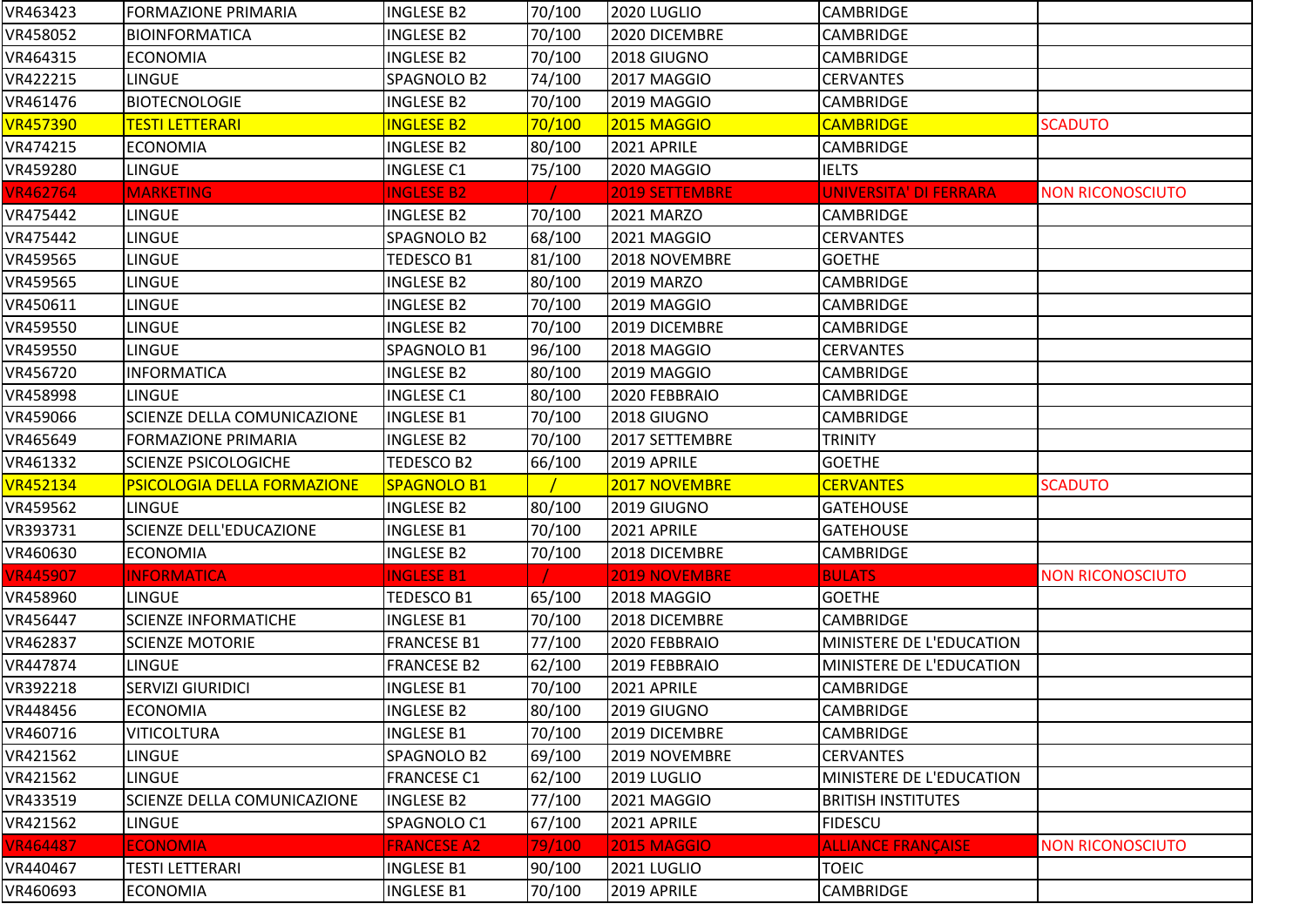| VR464332                    | <b>ECONOMIA</b>                    | <b>INGLESE B1</b>  | 90/100 | 2019 APRILE          | <b>CAMBRIDGE</b>          |                         |
|-----------------------------|------------------------------------|--------------------|--------|----------------------|---------------------------|-------------------------|
| VR430372                    | LINGUE                             | TEDESCO C1         | 71/100 | 2017 DICEMBRE        | <b>GOETHE</b>             |                         |
| VR463379                    | <b>LETTERE</b>                     | <b>INGLESE B2</b>  | 90/100 | 2019 DICEMBRE        | CAMBRIDGE                 |                         |
| VR460649                    | <b>ECONOMIA</b>                    | <b>INGLESE B1</b>  | 80/100 | 2019 MAGGIO          | <b>CAMBRIDGE</b>          |                         |
| VR459209                    | <b>LINGUE</b>                      | TEDESCO B1         | 69/100 | 2019 LUGLIO          | <b>GOETHE</b>             |                         |
| VR459209                    | <b>LINGUE</b>                      | <b>INGLESE B2</b>  | 70/100 | 2019 MAGGIO          | CAMBRIDGE                 |                         |
| VR459209                    | <b>LINGUE</b>                      | SPAGNOLO B2        | 78/100 | 2019 NOVEMBRE        | <b>CERVANTES</b>          |                         |
| VR437782                    | LINGUE                             | <b>FRANCESE C1</b> | 75/100 | 2021 GIUGNO          | <b>CCI</b>                |                         |
| VR406834                    | <b>LINGUE</b>                      | <b>INGLESE B1</b>  | 70/100 | 2021 APRILE          | <b>GATEHOUSE</b>          |                         |
| VR462295                    | <b>SCIENZE MOTORIE</b>             | INGLESE B2         | 70/100 | 2018 DICEMBRE        | <b>CAMBRIDGE</b>          |                         |
| VR460207                    | <b>BENI CULTURALI</b>              | <b>INGLESE B1</b>  | 70/100 | 2019 APRILE          | <b>CAMBRIDGE</b>          |                         |
| VR364918                    | <b>LINGUE</b>                      | <b>INGLESE B1</b>  | 95/100 | 2020 NOVEMBRE        | <b>TOEFL</b>              |                         |
| VR393016                    | LINGUE                             | TEDESCO B2         | 71/100 | 2021 GENNAIO         | <b>GOETHE</b>             |                         |
| VR407022                    | <b>SCIENZE DELLA COMUNICAZIONE</b> | <b>INGLESE B2</b>  | 70/100 | 2021 MAGGIO          | <b>GATEHOUSE</b>          |                         |
| VR437968                    | <b>LINGUE</b>                      | <b>FRANCESE C1</b> | 91/100 | 2020 APRILE          | <b>CCI</b>                |                         |
| VR437968                    | <b>LINGUE</b>                      | <b>FRANCESE C1</b> | 91/100 | 2020 APRILE          | CCI                       |                         |
| VR436310                    | <b>LINGUE</b>                      | SPAGNOLO B2        | 78/100 | 2017 NOVEMBRE        | <b>CERVANTES</b>          |                         |
| VR444258                    | <b>SERVIZI GIURIDICI</b>           | SPAGNOLO B2        | 80/100 | 2018 MAGGIO          | <b>CERVANTES</b>          |                         |
| VR475272                    | <b>LINGUE</b>                      | <b>INGLESE B2</b>  | 80/100 | 2021 MAGGIO          | <b>CAMBRIDGE</b>          |                         |
| VR447408                    | <b>LINGUE</b>                      | <b>FRANCESE B2</b> | 80/100 | 2019 MAGGIO          | <b>ALLIANCE FRANCAISE</b> |                         |
|                             |                                    |                    |        |                      |                           |                         |
| <b>VR458607</b>             | <b>LINGUISTICS</b>                 | <b>TEDESCO B2</b>  | N.P    | <b>2015 MARZO</b>    | <b>SPRACHDIPLOM</b>       | <b>SCADUTO</b>          |
| VR462232                    | <b>SCIENZE PSICOLOGICHE</b>        | <b>INGLESE B1</b>  | 70/100 | 2018 DICEMBRE        | <b>CAMBRIDGE</b>          |                         |
| VR445133                    | <b>MARKETING</b>                   | <b>INGLESE C1</b>  | 90/100 | 2017 OTTOBRE         | <b>PEARSON</b>            |                         |
| VR459426                    | <b>SCIENZE DELLA COMUNICAZIONE</b> | <b>INGLESE B2</b>  | 70/100 | 2019 APRILE          | <b>CAMBRIDGE</b>          |                         |
| VR424201                    | <b>LINGUE</b>                      | SPAGNOLO C1        | 71/100 | 2021 AGOSTO          | <b>FIDESCU</b>            |                         |
| VR063184                    | SCIENZE DELLA COMUNICAZIONE        | <b>INGLESE B2</b>  | 80/100 | 2020 DICEMBRE        | <b>GATEHOUSE</b>          |                         |
| VR475319                    | <b>LINGUE</b>                      | <b>INGLESE C1</b>  | 70/100 | 2021 MAGGIO          | <b>CAMBRIDGE</b>          |                         |
| VR457799                    | <b>BIOTECNOLOGIE</b>               | <b>INGLESE B2</b>  | 80/100 | 2019 APRILE          | <b>CAMBRIDGE</b>          |                         |
|                             | <b>SCIENZE FILOSOFICHE</b>         | <b>FRANCESE C1</b> | 79/100 | 2013 GIUGNO          | <b>ALLIANCE FRANCAISE</b> | <b>SCADUTO</b>          |
| <b>VR455554</b><br>VR444878 | <b>MARKETING</b>                   | INGLESE B2         | 85/100 | 2019 GIUGNO          | <b>IELTS</b>              |                         |
| VR460566                    | <b>ECONOMIA</b>                    | <b>INGLESE C1</b>  | 80/100 | 2019 MAGGIO          | <b>CAMBRIDGE</b>          |                         |
| VR463153                    | <b>ECONOMIA</b>                    | <b>INGLESE C1</b>  | 70/100 | 2019 APRILE          | <b>CAMBRIDGE</b>          |                         |
| <b>VR446195</b>             | <b>SCIENZE DELL'EDUCAZIONE</b>     | <b>INGLESE B2</b>  |        | 2018 GIUGNO          | <b>CAMBRIDGE</b>          | <b>NON RICONOSCIUTO</b> |
| VR438383                    | <b>TESTI LETTERARI</b>             | <b>INGLESE B2</b>  | 85/100 | 2021 FEBBRAIO        | <b>GATEHOUSE</b>          |                         |
| VR456111                    | <b>SCIENZE GIURIGICHE</b>          | SPAGNOLO B1        | 79/100 | 2019 MAGGIO          | <b>CERVANTES</b>          |                         |
| VR459362                    | <b>LINGUE</b>                      | <b>FRANCESE B2</b> | 62/100 | 2019 FEBBRAIO        | MINISTERE DE L'EDUCATION  |                         |
| <b>VR461246</b>             | <b>ECONOMIA</b>                    | <b>INGLESE B1</b>  |        | <b>2019 NOVEMBRE</b> | <b>CAMBRIDGE</b>          | <b>NON RICONOSCIUTO</b> |
| VR444442                    | <b>ECONOMIA</b>                    | SPAGNOLO B2        | 83/100 | 2018 MAGGIO          | <b>CERVANTES</b>          |                         |
| VR460821                    | <b>ECONOMIA</b>                    | <b>INGLESE B1</b>  | 80/100 | 2018 MAGGIO          | CAMBRIDGE                 |                         |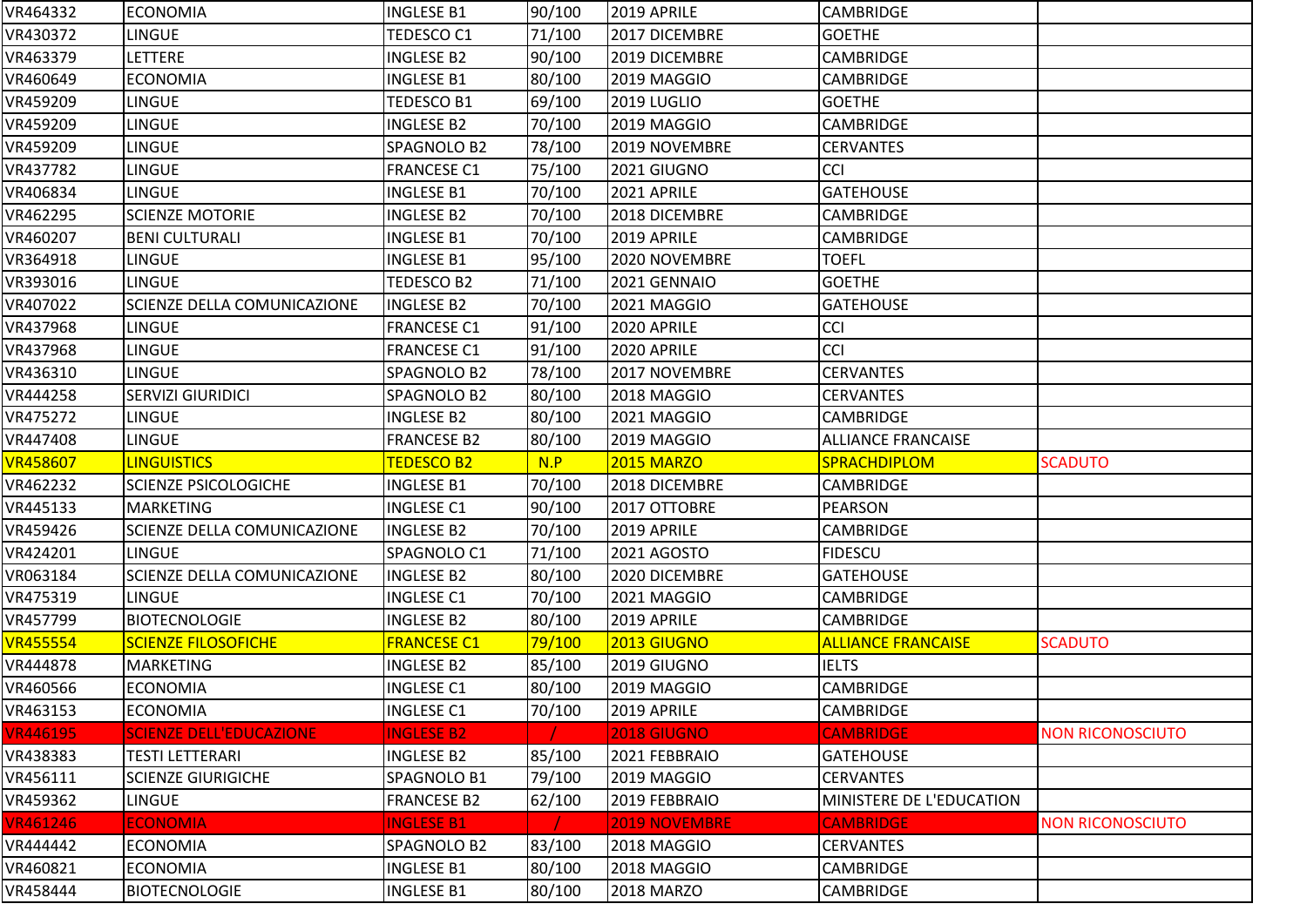| VR454163        | <b>SCIENZE STORICHE</b>     | <b>INGLESE B2</b>  | 84/100 | 2020 DICEMBRE      | <b>BRITISH INSTITUTES</b> |                         |
|-----------------|-----------------------------|--------------------|--------|--------------------|---------------------------|-------------------------|
| VR463186        | <b>SCIENZE MOTORIE</b>      | TEDESCO B1         | N.P    | 2019 MAGGIO        | SPRACHDIPLOM              |                         |
| VR433293        | <b>SCIENZE PSICOLOGICHE</b> | <b>INGLESE B1</b>  | 70/100 | 2021 LUGLIO        | <b>BRITISH INSTITUTES</b> |                         |
| VR455904        | <b>GIURISPRUDENZA</b>       | TEDESCO B1         | 64/100 | 2019 MAGGIO        | <b>GOETHE</b>             |                         |
| VR466334        | <b>BIOTECNOLOGIE</b>        | <b>INGLESE B2</b>  | 80/100 | 2018 MAGGIO        | <b>CAMBRIDGE</b>          |                         |
| VR466334        | <b>BIOTECNOLOGIE</b>        | <b>FRANCESE B2</b> | 74/100 | 2020 FEBBRAIO      | MINISTERE DE L'EDUCATION  |                         |
| VR436127        | <b>LINGUE</b>               | <b>FRANCESE B1</b> | 60/100 | 2021 GIUGNO        | MINISTERE DE L'EDUCATION  |                         |
| VR459212        | <b>SERVIZIO SOCIALE</b>     | <b>INGLESE B2</b>  | 70/100 | 2019 NOVEMBRE      | <b>CAMBRIDGE</b>          |                         |
| VR466563        | <b>ECONOMIA</b>             | <b>INGLESE B2</b>  | 70/100 | 2020 LUGLIO        | <b>CAMBRIDGE</b>          |                         |
| VR459729        | <b>LINGUE</b>               | <b>INGLESE B2</b>  | 70/100 | 2019 OTTOBRE       | <b>CAMBRIDGE</b>          |                         |
| VR460177        | <b>LINGUE</b>               | TEDESCO B1         | 80/100 | 2019 MAGGIO        | <b>GOETHE</b>             |                         |
| VR460177        | <b>LINGUE</b>               | <b>INGLESE B2</b>  | 70/100 | 2018 MAGGIO        | <b>CAMBRIDGE</b>          |                         |
| VR459384        | <b>GIURISPRUDENZA</b>       | <b>INGLESE B2</b>  | 70/100 | 2019 MAGGIO        | <b>CAMBRIDGE</b>          |                         |
| VR424129        | <b>FORMAZIONE PRIMARIA</b>  | <b>INGLESE B2</b>  | 60/100 | 2021 GENNAIO       | <b>ESB</b>                |                         |
| <b>VR461094</b> | <b>ECONOMIA</b>             | <b>INGLESE B1</b>  |        | <b>2019 MAGGIO</b> | <b>CAMBRIDGE</b>          | <b>NON RICONOSCIUTO</b> |
| VR460287        | LINGUE                      | INGLESE B2         | 70/100 | 2019 APRILE        | <b>CAMBRIDGE</b>          |                         |
| <b>VR465454</b> | <b>SERVIZI GIURIDICI</b>    | <b>INGLESE B1</b>  |        | <b>2020 LUGLIO</b> | <b>CAMBRIDGE</b>          | <b>NON RICONOSCIUTO</b> |
| VR465454        | <b>SERVIZI GIURIDICI</b>    | TEDESCO B1         | 67/100 | 2019 GIUGNO        | <b>GOETHE</b>             |                         |
| VR442614        | <b>LINGUE</b>               | <b>INGLESE B2</b>  | 90/100 | 2018 DICEMBRE      | CAMBRIDGE                 |                         |
| VR460902        | <b>ECONOMIA</b>             | INGLESE B2         | 78/100 | 2020 DICEMBRE      | <b>TRINITY</b>            |                         |
| VR473837        | <b>ECONOMIA</b>             | <b>INGLESE B1</b>  | 70/100 | 2020 OTTOBRE       | <b>CAMBRIDGE</b>          |                         |
| VR465599        | <b>BIOINFORMATICA</b>       | <b>INGLESE B2</b>  | 70/100 | 2019 DICEMBRE      | <b>CAMBRIDGE</b>          |                         |
| VR459106        | <b>LINGUE</b>               | <b>INGLESE B2</b>  | 70/100 | 2019 DICEMBRE      | <b>CAMBRIDGE</b>          |                         |
| VR459333        | <b>LINGUE</b>               | TEDESCO B2         | 74/100 | 2017 NOVEMBRE      | <b>GOETHE</b>             |                         |
| VR459333        | <b>LINGUE</b>               | <b>INGLESE C1</b>  | 70/100 | 2018 DICEMBRE      | CAMBRIDGE                 |                         |
| <b>VR461919</b> | <b>ECONOMIA</b>             | <b>INGLESE B1</b>  |        | <b>2018 MARZO</b>  | <b>CAMBRIDGE</b>          | <b>NON RICONOSCIUTO</b> |
| VR464619        | <b>ECONOMIA</b>             | <b>INGLESE B1</b>  | 80/100 | 2021 APRILE        | <b>CAMBRIDGE</b>          |                         |
| VR459220        | SCIENZE DELL'EDUCAZIONE     | <b>INGLESE B1</b>  | 70/100 | 2020 LUGLIO        | <b>CAMBRIDGE</b>          |                         |
| VR459061        | <b>LINGUE</b>               | <b>INGLESE B2</b>  | 70/100 | 2019 DICEMBRE      | <b>CAMBRIDGE</b>          |                         |
| VR459061        | LINGUE                      | SPAGNOLO B1        | 86/100 | 2018 MAGGIO        | <b>CERVANTES</b>          |                         |
| VR452269        | PSICOLOGIA DELLA FORMAZIONE | <b>FRANCESE B2</b> | 71/100 | 2021 APRILE        | <b>ALLIANCE FRANCAISE</b> |                         |
| VR453568        | SCIENZE DELLA FORMAZIONE    | <b>INGLESE C1</b>  | 85/100 | 2020 DICEMBRE      | <b>TOEFL</b>              |                         |
| VR463599        | <b>BIOINFORMATICA</b>       | <b>INGLESE B2</b>  | 80/100 | 2019 NOVEMBRE      | CAMBRIDGE                 |                         |
| <b>VR450609</b> | <b>ECONOMIA</b>             | <b>INGLESE B1</b>  |        | <b>2019 MAGGIO</b> | <b>CAMBRIDGE</b>          | <b>NON RICONOSCIUTO</b> |
| VR470529        | <b>ECONOMIA</b>             | <b>INGLESE B2</b>  | 70/100 | 2021 MARZO         | <b>CAMBRIDGE</b>          |                         |
| VR460653        | <b>ECONOMIA</b>             | <b>INGLESE B2</b>  | 70/100 | 2020 LUGLIO        | <b>CAMBRIDGE</b>          |                         |
| VR459582        | SCIENZE DELLA COMUNICAZIONE | TEDESCO B1         | 78/100 | 2019 MAGGIO        | <b>GOETHE</b>             |                         |
| VR459582        | SCIENZE DELLA COMUNICAZIONE | <b>INGLESE B2</b>  | 70/100 | 2019 GIUGNO        | CAMBRIDGE                 |                         |
| VR439594        | <b>GIURISPRUDENZA</b>       | INGLESE B2         | 70/100 | 2018 MARZO         | CAMBRIDGE                 |                         |
| VR466482        | LINGUE                      | SPAGNOLO B2        | 76/100 | 2019 MAGGIO        | <b>CERVANTES</b>          |                         |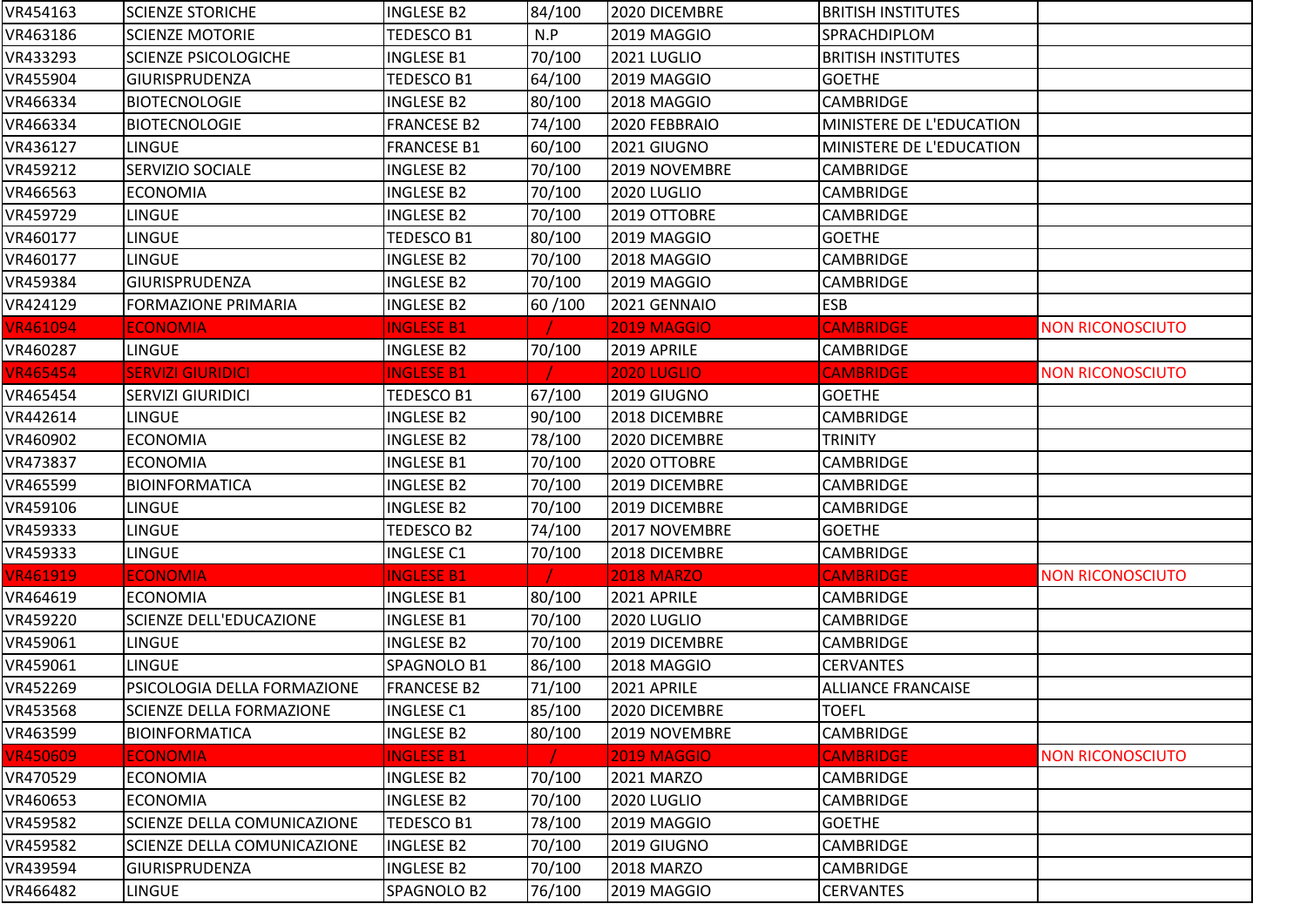| VR463082        | <b>SCIENZE MOTORIE</b>             | <b>INGLESE B2</b>  | 70/100 | <b>2019 MAGGIO</b> | <b>CAMBRIDGE</b>          |                         |
|-----------------|------------------------------------|--------------------|--------|--------------------|---------------------------|-------------------------|
| VR424484        | <b>LINGUE</b>                      | <b>FRANCESE C1</b> | 65/100 | 2020 DICEMBRE      | <b>ALLIANCE FRANCAISE</b> |                         |
| VR456120        | <b>FILOSOFIA</b>                   | <b>INGLESE B2</b>  | 70/100 | 2017 MAGGIO        | <b>CAMBRIDGE</b>          |                         |
| VR459427        | LINGUE                             | <b>INGLESE B2</b>  | 70/100 | 2017 MARZO         | <b>CAMBRIDGE</b>          |                         |
| VR443597        | <b>BIOINFORMATICA</b>              | <b>INGLESE B2</b>  | 70/100 | 2017 MAGGIO        | <b>CAMBRIDGE</b>          |                         |
| <b>VR465182</b> | <b>LINGUE</b>                      | <b>INGLESE B1</b>  |        | <b>2019 MAGGIO</b> | <b>CAMBRIDGE</b>          | <b>NON RICONOSCIUTO</b> |
| <b>VR444801</b> | <b>ECONOMIA</b>                    | SPAGNOLO B1        |        | 2017 MAGGIO        | <b>CERVANTES</b>          | <b>SCADUTO</b>          |
| VR444801        | <b>ECONOMIA</b>                    | <b>INGLESE B2</b>  | 80/100 | 2018 MAGGIO        | <b>CAMBRIDGE</b>          |                         |
| VR444801        | <b>ECONOMIA</b>                    | TEDESCO B1         | 78/100 | 2018 NOVEMBRE      | <b>GOETHE</b>             |                         |
| VR460656        | <b>ECONOMIA</b>                    | <b>INGLESE B1</b>  | 70/100 | 2020 LUGLIO        | <b>CAMBRIDGE</b>          |                         |
| VR475293        | <b>LINGUE</b>                      | <b>INGLESE B2</b>  | 70/100 | 2021 GENNAIO       | <b>CAMBRIDGE</b>          |                         |
| VR460488        | <b>ECONOMIA</b>                    | <b>INGLESE B1</b>  | 70/100 | 2018 MAGGIO        | <b>CAMBRIDGE</b>          |                         |
| VR460488        | <b>ECONOMIA</b>                    | SPAGNOLO B1        | N.P    | 2019 MAGGIO        | <b>CERVANTES</b>          |                         |
| VR459745        | <b>LINGUE</b>                      | <b>INGLESE B2</b>  | 80/100 | 2020 LUGLIO        | <b>CAMBRIDGE</b>          |                         |
| VR447267        | <b>SERVIZI SOCIALI</b>             | <b>INGLESE B2</b>  | 80/100 | 2021 GIUGNO        | <b>GATEHOUSE</b>          |                         |
| VR432708        | LINGUE                             | <b>FRANCESE B2</b> | 69/100 | 2021 APRILE        | <b>ALLIANCE FRANCAISE</b> |                         |
| VR456509        | <b>GIURISPRUDENZA</b>              | <b>INGLESE B2</b>  | 70/100 | 2019 GIUGNO        | CAMBRIDGE                 |                         |
| VR447666        | LINGUE                             | SPAGNOLO C1        | 74/100 | 2019 MAGGIO        | <b>CERVANTES</b>          |                         |
| VR462627        | <b>SCIENZE MOTORIE</b>             | <b>INGLESE B1</b>  | 70/100 | <b>2018 MARZO</b>  | <b>CAMBRIDGE</b>          |                         |
| VR460579        | <b>ECONOMIA</b>                    | <b>INGLESE B2</b>  | 80/100 | 2019 DICEMBRE      | <b>CAMBRIDGE</b>          |                         |
| VR460736        | <b>ECONOMIA</b>                    | <b>INGLESE B2</b>  | 80/100 | 2019 MAGGIO        | <b>CAMBRIDGE</b>          |                         |
| VR460595        | <b>ECONOMIA</b>                    | <b>INGLESE B2</b>  | 80/100 | 2019 MAGGIO        | <b>CAMBRIDGE</b>          |                         |
| VR460595        | <b>ECONOMIA</b>                    | <b>TEDESCO B1</b>  | 87/100 | 2019 APRILE        | <b>GOETHE</b>             |                         |
| VR089672        | <b>SCIENZE DELL'EDUCAZIONE</b>     | <b>INGLESE B1</b>  | 70/100 | 2019 OTTOBRE       | <b>CAMBRIDGE</b>          |                         |
| VR461706        | <b>LINGUE</b>                      | <b>FRANCESE B1</b> | 83/100 | 2018 MAGGIO        | MINISTERE DE L'EDUCATION  |                         |
| VR380993        | <b>SCIENZE DELL'EDUCAZIONE</b>     | <b>INGLESE B1</b>  | 70/100 | 2019 MAGGIO        | <b>PEARSON</b>            |                         |
| VR447658        | <b>LINGUE</b>                      | SPAGNOLO B2        | 71/100 | 2019 GENNAIO       | <b>CERVANTES</b>          |                         |
| VR462505        | <b>SCIENZE MOTORIE</b>             | <b>INGLESE B2</b>  | 70/100 | 2019 APRILE        | <b>CAMBRIDGE</b>          |                         |
| VR475366        | <b>LINGUE</b>                      | <b>INGLESE C1</b>  | 75/100 | 2021 MAGGIO        | <b>IELTS</b>              |                         |
| VR459137        | <b>SCIENZE DELLA COMUNICAZIONE</b> | INGLESE B2         | 80/100 | 2019 MAGGIO        | <b>CAMBRIDGE</b>          |                         |
| VR470380        | <b>ECONOMIA</b>                    | <b>INGLESE B2</b>  | 80/100 | 2020 GIUGNO        | <b>CAMBRIDGE</b>          |                         |
| VR464099        | <b>ECONOMIA</b>                    | <b>INGLESE B2</b>  | 70/100 | 2019 GIUGNO        | <b>CAMBRIDGE</b>          |                         |
| VR457855        | <b>BIOTECNOLOGIE</b>               | <b>INGLESE B2</b>  | 70/100 | 2018 DICEMBRE      | <b>CAMBRIDGE</b>          |                         |
| VR418556        | LINGUE                             | <b>FRANCESE C1</b> | 82/100 | 2021 FEBBRAIO      | <b>ALLIANCE FRANCAISE</b> |                         |
| VR451825        | <b>SERVIZIO SOCIALE</b>            | <b>INGLESE B2</b>  | 70/100 | 2021 MARZO         | <b>GATEHOUSE</b>          |                         |
| VR470689        | <b>CORSI SINGOLI</b>               | <b>FRANCESE C1</b> | 61/100 | 2021 GIUGNO        | <b>ALLIANCE FRANCAISE</b> |                         |
| VR455948        | <b>FILOSOFIA</b>                   | INGLESE B2         | 90/100 | 2019 MAGGIO        | <b>CAMBRIDGE</b>          |                         |
| VR353756        | <b>LINGUE</b>                      | SPAGNOLO C1        | 60/100 | 2021 APRILE        | <b>CERVANTES</b>          |                         |
| VR410731        | <b>SCIENZE PSICOLOGICHE</b>        | <b>INGLESE B1</b>  | 70/100 | 2020 NOVEMBRE      | <b>GATEHOUSE</b>          |                         |
| VR474463        | <b>ECONOMIA</b>                    | <b>INGLESE B2</b>  | 70/100 | 2021 APRILE        | <b>CAMBRIDGE</b>          |                         |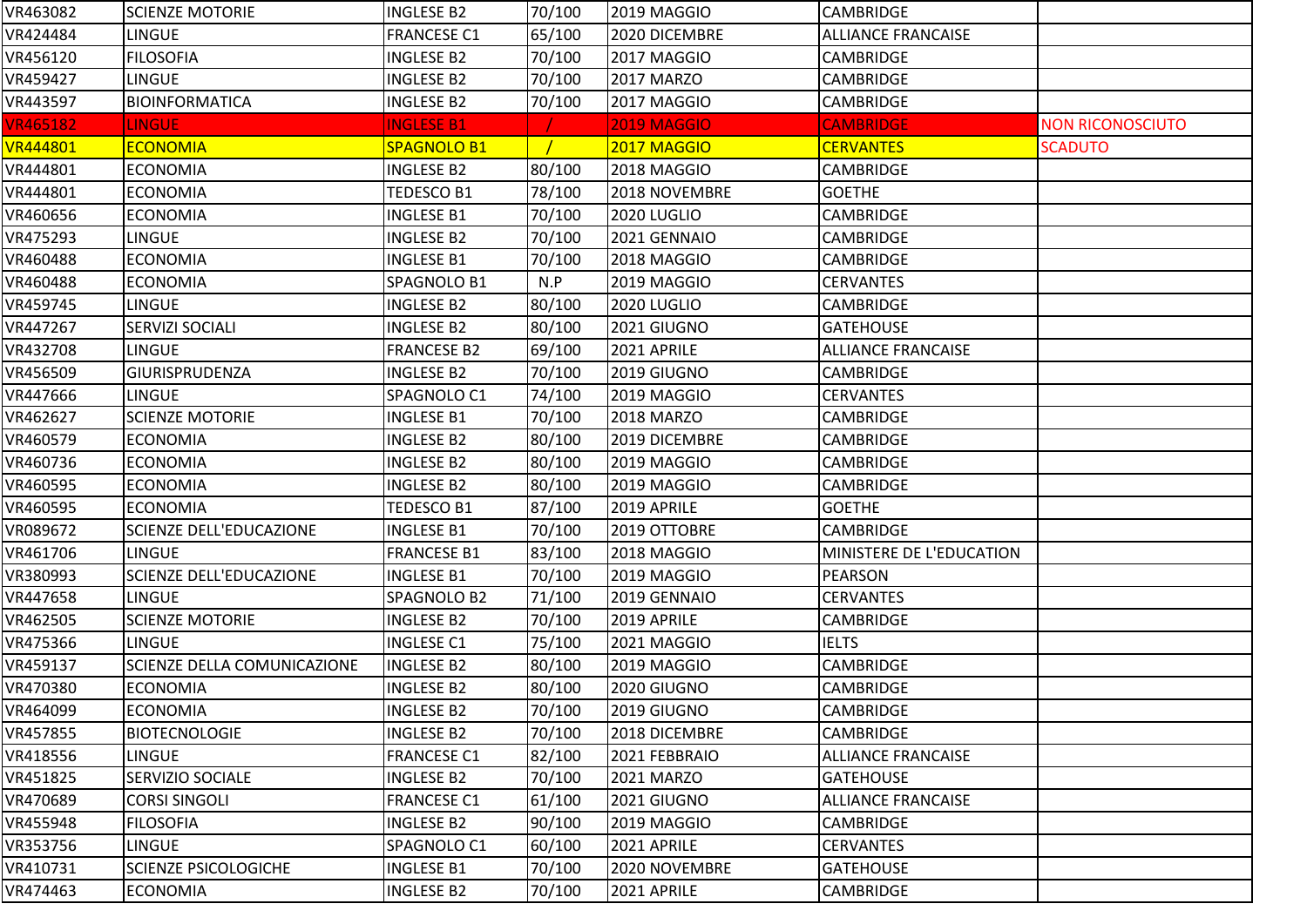| VR458928                                                                    | <b>LINGUE</b>                   | <b>INGLESE B2</b>  | 90/100 | <b>2018 MARZO</b>  | <b>CAMBRIDGE</b>          |                         |
|-----------------------------------------------------------------------------|---------------------------------|--------------------|--------|--------------------|---------------------------|-------------------------|
| VR446410                                                                    | <b>SCIENZE PSICOLOGICHE</b>     | <b>INGLESE B1</b>  | 80/100 | 2021 MAGGIO        | PEARSON TEST OF ENGLISH   |                         |
| VR460698                                                                    | <b>SCIENZE VINICOLE</b>         | <b>INGLESE B2</b>  | 70/100 | 2017 MAGGIO        | CAMBRIDGE                 |                         |
| VR458739                                                                    | <b>SCIENZE MOTORIE</b>          | <b>INGLESE B2</b>  | 85/100 | 2019 MAGGIO        | <b>IELTS</b>              |                         |
| <b>VR458739</b>                                                             | <b>SCIENZE MOTORIE</b>          | <b>TEDESCO B1</b>  |        | 2016 MAGGIO        | <b>SPRACHDIPLOM</b>       | <b>SCADUTO</b>          |
| VR459456                                                                    | LINGUE                          | <b>FRANCESE B2</b> | 70/100 | 2019 GIUGNO        | <b>ALLIANCE FRANCAISE</b> |                         |
| VR461574                                                                    | LINGUE                          | <b>INGLESE C1</b>  | 70/100 | 2019 MAGGIO        | CAMBRIDGE                 |                         |
| VR435081                                                                    | <b>LINGUE</b>                   | SPAGNOLO B1        |        | 2016 MAGGIO        | <b>CERVANTES</b>          | <b>SCADUTO</b>          |
| VR435081                                                                    | <b>LINGUE</b>                   | <b>TEDESCO A2</b>  |        | 2016 APRILE        | <b>GOETHE</b>             | <b>SCADUTO</b>          |
| VR467394                                                                    | ERASMUS                         | <b>INGLESE B2</b>  | 65/100 | 2019 DICEMBRE      | <b>TOEFL</b>              |                         |
| VR459633                                                                    | SCIENZE DELLA COMUNICAZIONE     | <b>INGLESE B2</b>  | 80/100 | 2019 MAGGIO        | CAMBRIDGE                 |                         |
| VR448423                                                                    | <b>LINGUE</b>                   | <b>INGLESE C1</b>  | 70/100 | 2020 DICEMBRE      | <b>GATEHOUSE</b>          |                         |
| VR459822                                                                    | LINGUE                          | <b>INGLESE B2</b>  | 80/100 | 2020 SETTEMBRE     | <b>CAMBRIDGE</b>          |                         |
| VR460701                                                                    | <b>ECONOMIA</b>                 | <b>INGLESE B1</b>  | 80/100 | 2018 MAGGIO        | CAMBRIDGE                 |                         |
| VR383552                                                                    | SCIENZE DELLA FORMAZIONE        | <b>INGLESE B1</b>  | 73/100 | 2019 NOVEMBRE      | <b>TRINITY</b>            |                         |
| VR459299                                                                    | <b>LINGUE</b>                   | TEDESCO B1         | 78/100 | 2020 GENNAIO       | <b>GOETHE</b>             |                         |
| VR455888                                                                    | <b>SERVIZI GIURIDICI</b>        | <b>INGLESE B1</b>  | 70/100 | 2019 GIUGNO        | <b>CAMBRIDGE</b>          |                         |
| VR432379                                                                    | <b>SERVIZI GIURIDICI</b>        | ITA. - TED. B1     | N.P    | 2017 NOVEMBRE      | <b>BILINGUISMO</b>        |                         |
| VR475368                                                                    | <b>LINGUE</b>                   | SPAGNOLO B2        | 84/100 | 2021 FEBBRAIO      | <b>CERVANTES</b>          |                         |
| VR446603                                                                    | SCIENZE DELLA COMUNICAZIONE     | <b>FRANCESE B1</b> | 60/100 | 2021 FEBBRAIO      | <b>ALLIANCE FRANCAISE</b> |                         |
| <b>VR460886</b>                                                             | <b>ECONOMIA</b>                 | SPAGNOLO B1        |        | 2017 NOVEMBRE      | <b>CERVANTES</b>          | <b>SCADUTO</b>          |
| VR460886                                                                    | <b>ECONOMIA</b>                 | SPAGNOLO B2        | 82/100 | 2019 MAGGIO        | <b>CERVANTES</b>          |                         |
| <b>VR459493</b>                                                             | <b>LINGUE</b>                   | <b>INGLESE B1</b>  | 70/100 | <b>2016 MARZO</b>  | <b>CAMBRIDGE</b>          | <b>SCADUTO</b>          |
| <b>VR465685</b>                                                             | <b>SCIENZE DELLA FORMAZIONE</b> | <b>SPAGNOLO B2</b> | N.P.   | <b>2016 MAGGIO</b> | <b>CERVANTES</b>          | <b>SCADUTO</b>          |
| <b>VR459593</b>                                                             | LINGUE                          | <b>INGLESE B1</b>  |        | <b>2019 MAGGIO</b> | <b>CAMBRIDGE</b>          | <b>NON RICONOSCIUTO</b> |
| VR392484                                                                    | GIURISPRUDENZA                  |                    |        |                    |                           |                         |
| VR459366                                                                    |                                 | <b>INGLESE B1</b>  | 80/100 | 2020 OTTOBRE       | <b>GATEHOUSE</b>          |                         |
|                                                                             | LINGUE                          | <b>INGLESE B2</b>  | 70/100 | 2017 GIUGNO        | CAMBRIDGE                 |                         |
|                                                                             | <b>SCIENZE MOTORIE</b>          | <b>INGLESE B1</b>  | 70/100 | 2018 GIUGNO        | CAMBRIDGE                 |                         |
| <b>VR460492</b>                                                             | <b>ECONOMIA</b>                 | <b>INGLESE B1</b>  |        | 2019 MAGGIO        | <b>CAMBRIDGE</b>          | <b>SCADUTO</b>          |
| <b>VR460552</b>                                                             | <b>ECONOMIA</b>                 | <b>INGLESE B1</b>  |        | <b>2019 MAGGIO</b> | <b>CAMBRIDGE</b>          | <b>NON RICONOSCIUTO</b> |
|                                                                             | SCIENZE DELL'EDUCAZIONE         | <b>INGLESE B2</b>  | 70/100 | 2019 DICEMBRE      | <b>CAMBRIDGE</b>          |                         |
|                                                                             | <b>ECONOMIA</b>                 | <b>INGLESE B2</b>  |        | 2019 FEBBRAIO      | <b>CAMBRIDGE</b>          | <b>NON RICONOSCIUTO</b> |
|                                                                             | <b>BIOINFORMATICA</b>           | <b>INGLESE B1</b>  | 80/100 | <b>2019 MARZO</b>  | CAMBRIDGE                 |                         |
|                                                                             | <b>INFORMATICA</b>              | <b>INGLESE B2</b>  | 80/100 | 2020 GIUGNO        | <b>CAMBRIDGE</b>          |                         |
| VR465975<br>VR459656<br><b>VR466234</b><br>VR463596<br>VR458757<br>VR458712 | <b>INFORMATICA</b>              | <b>INGLESE B2</b>  | 90/100 | 2018 MAGGIO        | <b>CAMBRIDGE</b>          |                         |
| VR456597                                                                    | <b>BENI CULTURALI</b>           | SPAGNOLO B1        | 79/100 | 2019 APRILE        | <b>CERVANTES</b>          |                         |
| VR456597                                                                    | <b>BENI CULTURALI</b>           | TEDESCO B1         | 76/100 | 2018 DICEMBRE      | <b>GOETHE</b>             |                         |
| <b>VR456597</b>                                                             | <b>BENI CULTURALI</b>           | <b>INGLESE B1</b>  | 80/100 | <b>2014 MARZO</b>  | <b>CAMBRIDGE</b>          | <b>SCADUTO</b>          |
| VR461950                                                                    | LINGUE                          | <b>INGLESE B2</b>  | 70/100 | 2019 MAGGIO        | <b>CAMBRIDGE</b>          |                         |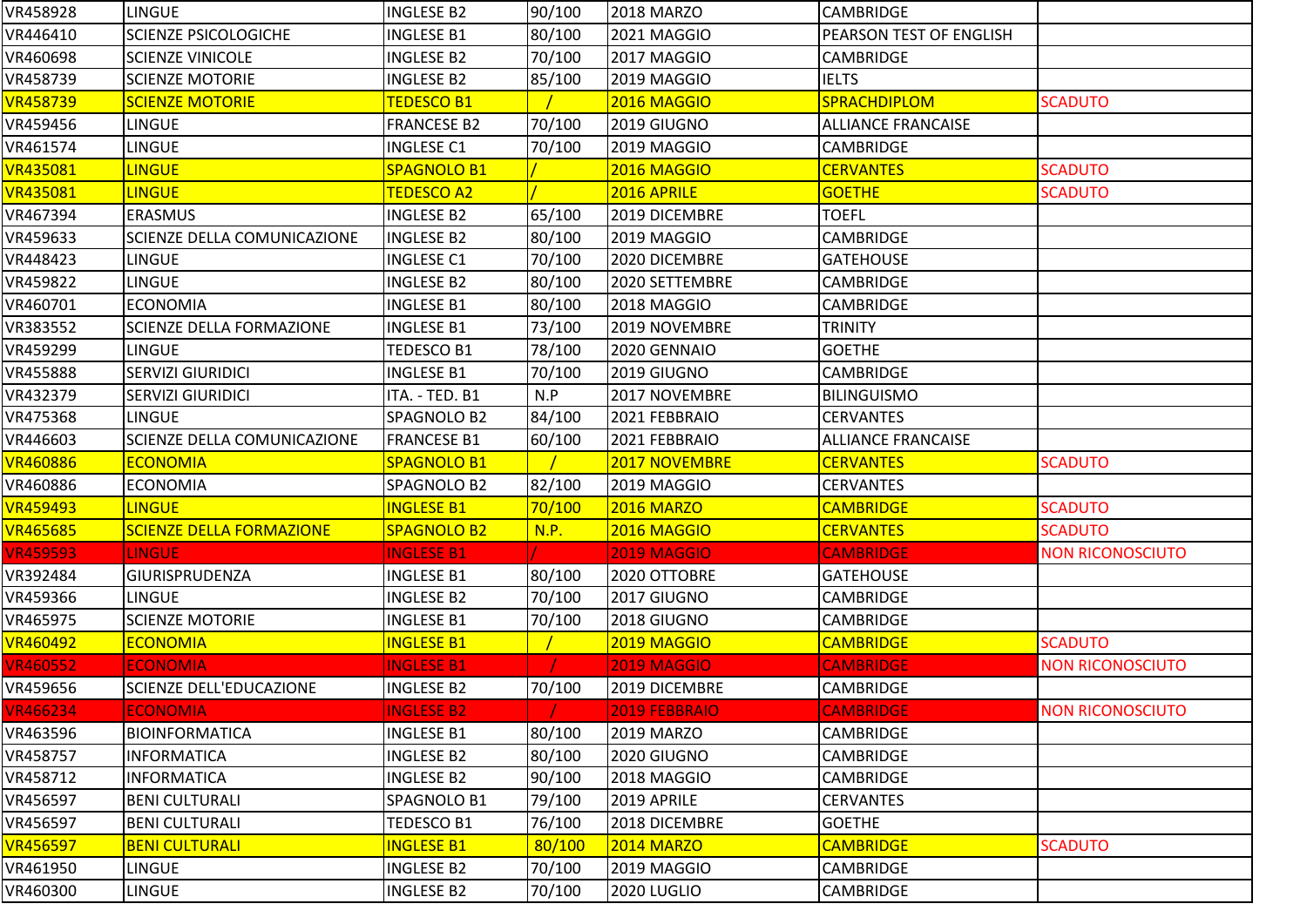| VR459099        | LINGUE                             | <b>INGLESE B2</b>  | 70/100 | 2018 MAGGIO          | <b>CAMBRIDGE</b>          |                         |
|-----------------|------------------------------------|--------------------|--------|----------------------|---------------------------|-------------------------|
| VR457897        | <b>BENI CULTURALI</b>              | SPAGNOLO B2        | N.P    | 2019 APRILE          | <b>CERVANTES</b>          |                         |
| VR448775        | TESTI LETTERARI                    | <b>INGLESE C1</b>  | 80/100 | 2021 APRILE          | CAMBRIDGE                 |                         |
| VR448677        | <b>SCIENZE DELLA FORMAZIONE</b>    | <b>INGLESE B2</b>  | 70/100 | 2017 APRILE          | <b>CAMBRIDGE</b>          |                         |
| VR456367        | <b>MATEMATICA APPLICATA</b>        | <b>INGLESE B1</b>  | 70/100 | 2019 OTTOBRE         | <b>CAMBRIDGE</b>          |                         |
| <b>VR464410</b> | <b>SCIENZE MOTORIE</b>             | <b>INGLESE B1</b>  |        | <b>2020 LUGLIO</b>   | <b>CAMBRIDGE</b>          | <b>NON RICONOSCIUTO</b> |
| VR447777        | <b>LINGUE</b>                      | <b>FRANCESE B2</b> | 60/100 | 2018 MAGGIO          | MINISTERE DE L'EDUCATION  |                         |
| VR461464        | LINGUE                             | SPAGNOLO B1        | 79/100 | 2018 MAGGIO          | <b>CERVANTES</b>          |                         |
| <b>VR461464</b> | <b>LINGUE</b>                      | <b>INGLESE B1</b>  |        | <b>2019 NOVEMBRE</b> | <b>CAMBRIDGE</b>          | <b>NON RICONOSCIUTO</b> |
| <b>VR461498</b> | <b>SCIENZE DELL'EDUCAZIONE</b>     | SPAGNOLO B1        | N.P    | 2017 MAGGIO          | <b>CERVANTES</b>          | <b>SCADUTO</b>          |
| <b>VR459835</b> | <b>BENI CULTURALI</b>              | <b>INGLESE B1</b>  |        | <b>2017 MARZO</b>    | <b>OSCARS</b>             | <b>NON RICONOSCIUTO</b> |
| VR458895        | <b>MARKETING</b>                   | <b>INGLESE B2</b>  | 75/100 | 2020 AGOSTO          | <b>IELTS</b>              |                         |
| VR448858        | LINGUE                             | <b>FRANCESE B2</b> | 73/100 | 2021 GIUGNO          | ALLIANCE FRANCAISE        |                         |
| VR476762        | <b>LINGUE</b>                      | <b>INGLESE B2</b>  | 70/100 | 2019 NOVEMBRE        | CAMBRIDGE                 |                         |
| VR476762        | LINGUE                             | SPAGNOLO B2        | 77/100 | 2021 MAGGIO          | <b>CERVANTES</b>          |                         |
| VR464803        | <b>BIOTECNOLOGIE</b>               | <b>FRANCESE B1</b> | 87/100 | 2018 FEBBRAIO        | MINISTERE DE L'EDUCATION  |                         |
| <b>VR464870</b> | <b>SCIENZE MOTORIE</b>             | <b>INGLESE B1</b>  | 70/100 | <b>2017 MARZO</b>    | <b>CAMBRIDGE</b>          | <b>SCADUTO</b>          |
| <b>VR434475</b> | <b>LINGUE</b>                      | <b>TEDESCO B1</b>  |        | 2017 DICEMBRE        | <b>GOETHE</b>             | <b>SCADUTO</b>          |
| VR461210        | <b>ECONOMIA</b>                    | <b>INGLESE B2</b>  | 70/100 | 2019 MAGGIO          | <b>CAMBRIDGE</b>          |                         |
| VR456223        | <b>GIURISPRUDENZA</b>              | <b>INGLESE B1</b>  | 70/100 | 2019 GIUGNO          | <b>CAMBRIDGE</b>          |                         |
| VR459119        | <b>LINGUE</b>                      | <b>INGLESE B2</b>  | 70/100 | 2018 MAGGIO          | CAMBRIDGE                 |                         |
| VR432577        | TESTI LETTERARI                    | <b>INGLESE B2</b>  | 74/100 | 2020 OTTOBRE         | <b>ESB</b>                |                         |
| VR462275        | <b>SCIENZE MOTORIE</b>             | <b>INGLESE B2</b>  | 70/100 | 2019 MAGGIO          | <b>CAMBRIDGE</b>          |                         |
| VR446079        | <b>INFORMATICA</b>                 | <b>INGLESE B2</b>  | 80/100 | <b>2018 MARZO</b>    | <b>CAMBRIDGE</b>          |                         |
| VR458868        | <b>SCIENZE PSICOLOGICHE</b>        | <b>INGLESE C1</b>  | 80/100 | 2019 GENNAIO         | <b>CAMBRIDGE</b>          |                         |
| VR459498        | <b>SCIENZE DELLA COMUNICAZIONE</b> | <b>INGLESE B2</b>  | 70/100 | 2019 MAGGIO          | <b>CAMBRIDGE</b>          |                         |
| VR457057        | MANAGEMENT E STATEGIA D'IM         | <b>INGLESE B2</b>  | 85/100 | 2020 LUGLIO          | <b>IELTS</b>              |                         |
| VR378710        | GIURISPRUDENZA                     | <b>INGLESE B1</b>  | 80/100 | 2021 LUGLIO          | CAMBRIDGE                 |                         |
| VR461607        | <b>LINGUE</b>                      | SPAGNOLO B2        | N.P.   | 2019 MAGGIO          | <b>CERVANTES</b>          |                         |
| VR459502        | <b>SCIENZE PSICOLOGICHE</b>        | <b>INGLESE B2</b>  | 80/100 | 2020 LUGLIO          | <b>CAMBRIDGE</b>          |                         |
| VR475860        | <b>LINGUE</b>                      | <b>INGLESE B2</b>  | 70/100 | 2021 MAGGIO          | <b>CAMBRIDGE</b>          |                         |
| VR437709        | <b>LINGUE</b>                      | <b>FRANCESE B2</b> | 67/100 | 2021 GIUGNO          | <b>ALLIANCE FRANCAISE</b> |                         |
| VR453704        | <b>SCIENZE MOTORIE</b>             | SPAGNOLO B2        | 74/100 | 2018 MAGGIO          | <b>CERVANTES</b>          |                         |
| VR464089        | <b>ECONOMIA</b>                    | <b>INGLESE C1</b>  | 70/100 | 2019 LUGLIO          | <b>CAMBRIDGE</b>          |                         |
| VR404431        | <b>INFORMATICA</b>                 | <b>INGLESE B2</b>  | 70/100 | 2021 GIUGNO          | <b>GATEHOUSE</b>          |                         |
| VR464280        | <b>ECONOMIA</b>                    | <b>FRANCESE B2</b> | 81/100 | 2019 MAGGIO          | MINISTERE DE L'EDUCATION  |                         |
| VR464280        | <b>ECONOMIA</b>                    | <b>INGLESE B2</b>  | 80/100 | 2019 APRILE          | <b>CAMBRIDGE</b>          |                         |
| VR392070        | <b>LINGUE</b>                      | <b>FRANCESE B1</b> | 79/100 | 2020 FEBBRAIO        | MINISTERE DE L'EDUCATION  |                         |
| VR463704        | <b>GIURISPRUDENZA</b>              | <b>INGLESE B2</b>  | 70/100 | 2018 NOVEMBRE        | <b>TRINITY</b>            |                         |
| VR418589        | <b>LINGUE</b>                      | <b>INGLESE B2</b>  | 70/100 | 2020 LUGLIO          | <b>EDEXCEL</b>            |                         |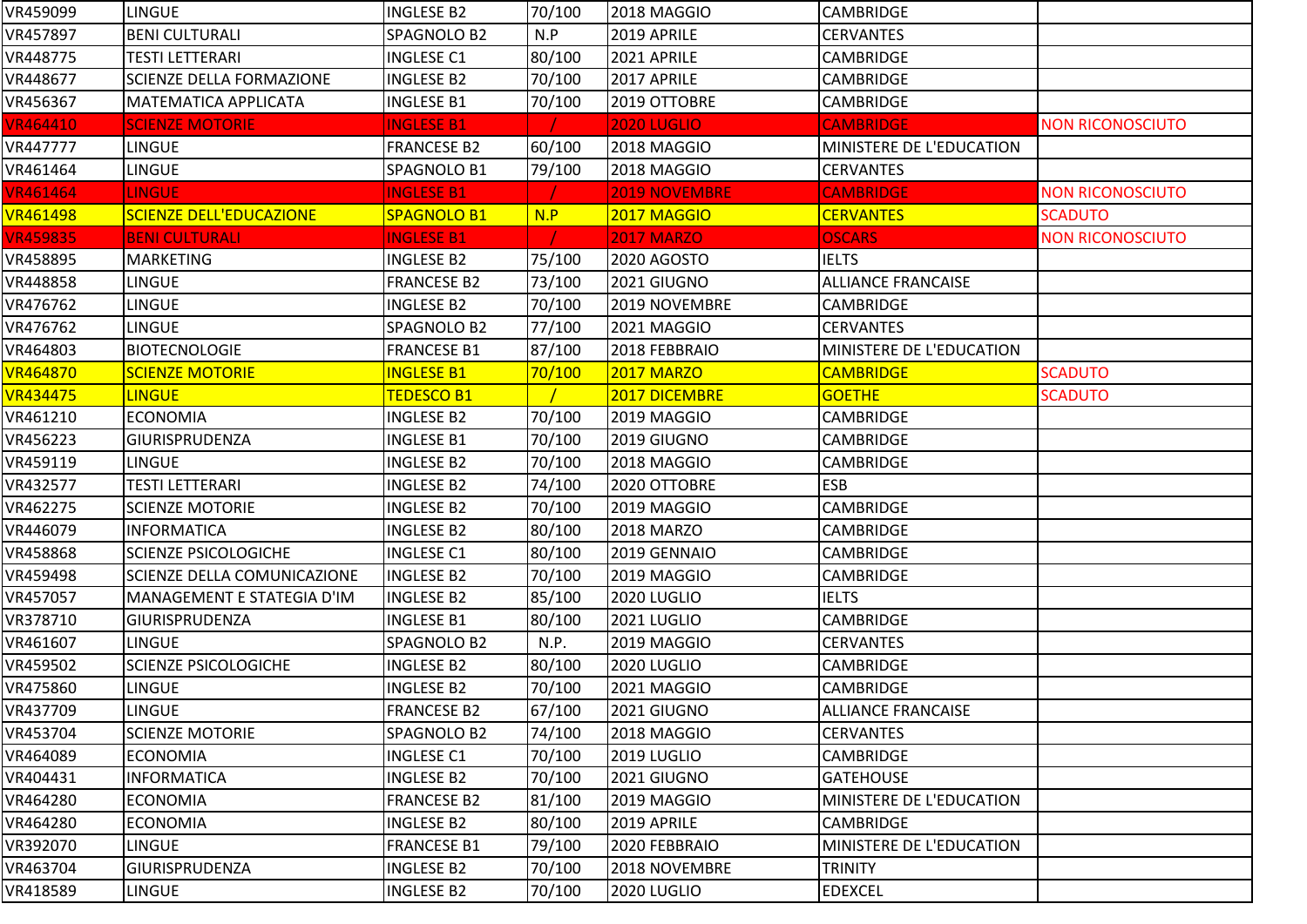| VR433551        | LINGUE                             | <b>FRANCESE C1</b> | 71/100 | 2020 DICEMBRE      | CCI                             |                         |
|-----------------|------------------------------------|--------------------|--------|--------------------|---------------------------------|-------------------------|
| VR476272        | <b>LINGUE</b>                      | <b>INGLESE B2</b>  | 70/100 | 2020 DICEMBRE      | <b>CAMBRIDGE</b>                |                         |
| VR459290        | <b>LINGUE</b>                      | <b>INGLESE B2</b>  | 70/100 | 2019 GIUGNO        | CAMBRIDGE                       |                         |
| VR459290        | <b>LINGUE</b>                      | <b>FRANCESE B1</b> | 87/100 | 2018 MAGGIO        | MINISTERE DE L'EDUCATION        |                         |
| VR431038        | <b>ECONOMIA</b>                    | <b>INGLESE B2</b>  | 95/100 | 2021 APRILE        | <b>IELTS</b>                    |                         |
| <b>VR467719</b> | <b>SERVIZI GIURIDICI</b>           | <b>INGLESE B1</b>  | 90/100 | 2016 APRILE        | <b>PEARSON</b>                  | <b>SCADUTO</b>          |
| <b>VR457536</b> | BIOINFORMATICA                     | <b>INGLESE C1</b>  | 70/100 | <b>2015 MARZO</b>  | <b>CAMBRIDGE</b>                | <b>SCADUTO</b>          |
| VR457536        | <b>MEDICAL BIOINFORMATICS</b>      | <b>INGLESE C1</b>  | 95/100 | 2021 GENNAIO       | <b>IELTS</b>                    |                         |
| <b>VR442502</b> | <b>ECONOMIA</b>                    | <b>INGLESE B1</b>  |        | <b>2017 MAGGIO</b> | <b>CAMBRIDGE</b>                | <b>NON RICONOSCIUTO</b> |
| VR459068        | <b>LINGUE</b>                      | TEDESCO B1         | 73/100 | 2019 APRILE        | <b>GOETHE</b>                   |                         |
| VR459068        | <b>LINGUE</b>                      | <b>INGLESE B2</b>  | 70/100 | 2020 LUGLIO        | CAMBRIDGE                       |                         |
| VR440486        | PSICOLOGIA DELLA FORMAZIONE        | <b>INGLESE C1</b>  | 86/100 | 2020 OTTOBRE       | <b>BRITISH INSTITUTES</b>       |                         |
| VR425558        | <b>SERVIZIO SOCIALE</b>            | INGLESE B2         | 80/100 | 2021 MARZO         | <b>GATEHOUSE</b>                |                         |
| VR445020        | <b>GIURISPRUDENZA</b>              | TEDESCO B1         | 82/100 | 2018 LUGLIO        | <b>GOETHE</b>                   |                         |
| VR445020        | <b>GIURISPRUDENZA</b>              | <b>INGLESE B2</b>  | 70/100 | 2019 MARZO         | CAMBRIDGE                       |                         |
| VR462388        | <b>BIOTECNOLOGIE</b>               | <b>INGLESE C1</b>  | 70/100 | 2019 GIUGNO        | CAMBRIDGE                       |                         |
| VR457902        | <b>GIURISPRUDENZA</b>              | TEDESCO C1         | N.P    | 2019 LUGLIO        | <b>TESTDAF</b>                  |                         |
| VR457902        | <b>GIURISPRUDENZA</b>              | ITA. - TED. C1     | N.P    | 2020 MARZO         | <b>BILINGUISMO</b>              |                         |
| VR461165        | <b>ECONOMIA</b>                    | <b>INGLESE B2</b>  | 70/100 | 2019 MAGGIO        | <b>CAMBRIDGE</b>                |                         |
| VR459554        | <b>LINGUE</b>                      | <b>INGLESE B2</b>  | 70/100 | 2019 MAGGIO        | <b>CAMBRIDGE</b>                |                         |
| VR459554        | <b>LINGUE</b>                      | TEDESCO B1         | 84/100 | 2019 MAGGIO        | <b>GOETHE</b>                   |                         |
| VR459554        | LINGUE                             | SPAGNOLO B2        | 74/100 | 2019 NOVEMBRE      | <b>CERVANTES</b>                |                         |
| <b>VR475432</b> | <b>LINGUE</b>                      | <b>FRANCESE B1</b> | 72/100 | 2018 FEBBRAIO      | <b>MINISTERE DE L'EDUCATION</b> | <b>SCADUTO</b>          |
| VR460073        | <b>LINGUE</b>                      | SPAGNOLO B2        | N.P    | 2018 APRILE        | <b>CERVANTES</b>                |                         |
| VR415026        | <b>SCIENZE DELL'EDUCAZIONE</b>     | <b>INGLESE B1</b>  | 65/100 | 2021 MARZO         | <b>GATEHOUSE</b>                |                         |
| VR457859        | <b>ECONOMIA</b>                    | <b>INGLESE B2</b>  | 70/100 | 2021 APRILE        | CAMBRIDGE                       |                         |
| <b>VR444452</b> | <b>ECONOMIA</b>                    | <b>INGLESE B1</b>  |        | <b>2017 LUGLIO</b> | <b>SLS</b>                      | <b>NON RICONOSCIUTO</b> |
| VR435794        | <b>LINGUE</b>                      | <b>INGLESE C1</b>  | 75/100 | 2021 GIUGNO        | <b>IELTS</b>                    |                         |
| VR462180        | <b>BANCA E FINANZA</b>             | <b>INGLESE B2</b>  | 75/100 | 2019 NOVEMBRE      | <b>IELTS</b>                    |                         |
| VR420578        | <b>SCIENZE DELLA COMUNICAZIONE</b> | <b>INGLESE B2</b>  | 63/100 | <b>2020 AGOSTO</b> | <b>BRITISH INSTITUTES</b>       |                         |
| VR459776        | <b>LINGUE</b>                      | <b>TEDESCO B1</b>  |        | <b>2017 MAGGIO</b> | <b>GOETHE</b>                   | <b>SCADUTO</b>          |
| VR465136        | <b>LINGUE</b>                      | <b>FRANCESE B1</b> | 76/100 | 2018 FEBBRAIO      | MINISTERE DE L'EDUCATION        |                         |
| VR465136        | <b>LINGUE</b>                      | <b>INGLESE B2</b>  | 70/100 | 2019 NOVEMBRE      | CAMBRIDGE                       |                         |
| <b>VR458830</b> | <b>SCIENZE DELL'EDUCAZIONE</b>     | <b>INGLESE B1</b>  |        | <b>2019 MAGGIO</b> | <b>CAMBRIDGE</b>                | <b>NON RICONOSCIUTO</b> |
| VR463569        | <b>SCIENZE MOTORIE</b>             | <b>INGLESE B1</b>  | 90/100 | 2019 APRILE        | <b>CAMBRIDGE</b>                |                         |
| VR464226        | <b>ECONOMIA</b>                    | <b>INGLESE B2</b>  | 70/100 | 2019 OTTOBRE       | CAMBRIDGE                       |                         |
| VR433943        | <b>SCIENZE DELLA COMUNICAZIONE</b> | <b>INGLESE B2</b>  | 70/100 | 2020 DICEMBRE      | <b>CAMBRIDGE</b>                |                         |
| VR451550        | <b>LINGUISTICA</b>                 | TEDESCO C1         | 83/100 | 2017 MAGGIO        | <b>GOETHE</b>                   |                         |
| VR470373        | <b>ECONOMIA</b>                    | <b>INGLESE C1</b>  | 90/100 | 2020 GIUGNO        | <b>CAMBRIDGE</b>                |                         |
| VR461690        | SCIENZE DELL'EDUCAZIONE            | <b>INGLESE B1</b>  | 90/100 | <b>2018 MARZO</b>  | <b>PEARSON</b>                  |                         |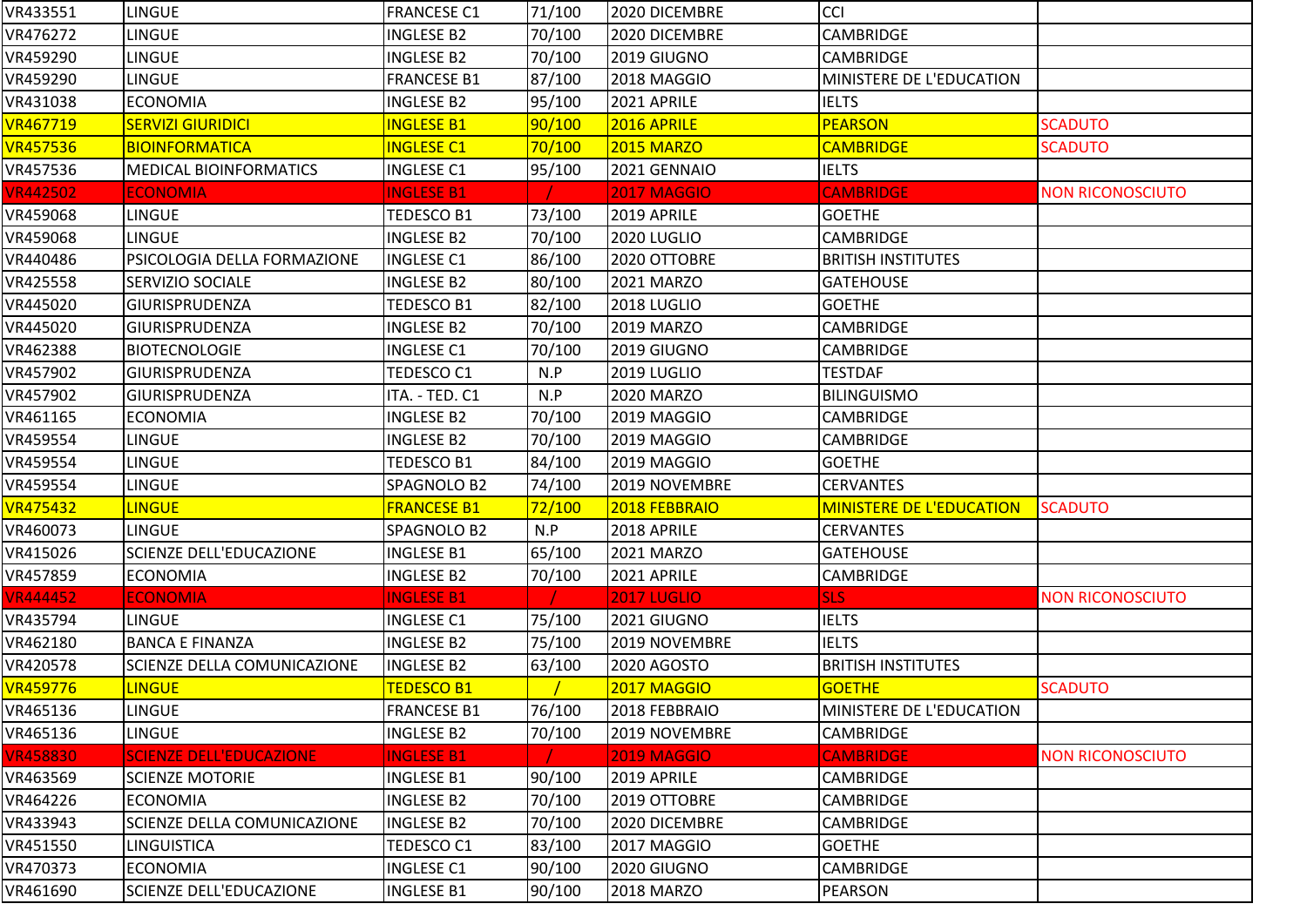| VR453876        | <b>FORMAZIONE PRIMARIA</b>         | <b>INGLESE B2</b>  | 70/100 | 2017 DICEMBRE      | <b>CAMBRIDGE</b>          |                         |
|-----------------|------------------------------------|--------------------|--------|--------------------|---------------------------|-------------------------|
| VR466401        | <b>BIOTECNOLOGIE</b>               | <b>INGLESE B2</b>  | 70/100 | 2019 APRILE        | CAMBRIDGE                 |                         |
| VR466401        | <b>BIOTECNOLOGIE</b>               | <b>INGLESE B2</b>  | 70/100 | 2019 APRILE        | <b>CAMBRIDGE</b>          |                         |
| VR401799        | LINGUE                             | <b>FRANCESE C1</b> | 60/100 | 2021 FEBBRAIO      | <b>ALLIANCE FRANCAISE</b> |                         |
| VR460646        | <b>ECONOMIA</b>                    | <b>FRANCESE B2</b> | 60/100 | 2019 MAGGIO        | MINISTERE DE L'EDUCATION  |                         |
| VR460457        | <b>ECONOMIA</b>                    | <b>INGLESE B2</b>  | 70/100 | 2017 MARZO         | <b>CAMBRIDGE</b>          |                         |
| VR462396        | <b>ECONOMIA</b>                    | <b>INGLESE C1</b>  | 75/100 | 2020 LUGLIO        | <b>IELTS</b>              |                         |
| <b>VR470396</b> | <b>ECONOMIA</b>                    | <b>INGLESE B1</b>  |        | 2020 GIUGNO        | <b>CAMBRIDGE</b>          | <b>NON RICONOSCIUTO</b> |
| VR470396        | <b>ECONOMIA</b>                    | <b>INGLESE B1</b>  | 70/100 | 2018 DICEMBRE      | <b>CAMBRIDGE</b>          |                         |
| VR403394        | <b>LINGUE</b>                      | <b>INGLESE C1</b>  | 70/100 | 2020 DICEMBRE      | <b>ESB</b>                |                         |
| VR461050        | <b>SCIENZE VINICOLE</b>            | <b>INGLESE B1</b>  | 70/100 | 2019 DICEMBRE      | <b>CAMBRIDGE</b>          |                         |
| VR461024        | <b>ECONOMIA</b>                    | <b>INGLESE B1</b>  | 70/100 | 2018 NOVEMBRE      | <b>CAMBRIDGE</b>          |                         |
| VR459091        | LINGUE                             | SPAGNOLO B1        | 90/100 | 2018 MAGGIO        | <b>CERVANTES</b>          |                         |
| VR473936        | <b>BIOINFORMATICA</b>              | <b>INGLESE B2</b>  | 90/100 | 2021 APRILE        | <b>CAMBRIDGE</b>          |                         |
| VR447721        | <b>LINGUE</b>                      | SPAGNOLO B2        | N.P    | 2018 NOVEMBRE      | <b>CERVANTES</b>          |                         |
| VR458668        | <b>SERVIZI GIURIDICI</b>           | <b>INGLESE B2</b>  | 70/100 | 2019 MAGGIO        | <b>CAMBRIDGE</b>          |                         |
| VR446347        | SCIENZE DELLA COMUNICAZIONE        | SPAGNOLO B2        | 69/100 | 2019 MAGGIO        | <b>CERVANTES</b>          |                         |
| VR447002        | <b>BIOINFORMATICA</b>              | <b>INGLESE B2</b>  | 90/100 | 2017 NOVEMBRE      | PEARSON JETSET            |                         |
| <b>VR458140</b> | <b>SERVIZI GIURIDICI</b>           | <b>INGLESE B2</b>  | 70/100 | 2019 SETTEMBRE     | <b>CAMBRIDGE BUSINNES</b> | <b>NON RICONOSCIUTO</b> |
| VR458140        | <b>SERVIZI GIURIDICI</b>           | <b>INGLESE B1</b>  | 80/100 | 2019 FEBBRAIO      | <b>CAMBRIDGE</b>          |                         |
| VR439145        | <b>BIOINFORMATICA</b>              | <b>INGLESE B2</b>  | 70/100 | 2021 FEBBRAIO      | <b>TOEIC</b>              |                         |
| VR476810        | <b>LINGUE</b>                      | <b>INGLESE B2</b>  | 80/100 | 2021 MAGGIO        | <b>CAMBRIDGE</b>          |                         |
| <b>VR456037</b> | <b>LETTERE</b>                     | <b>INGLESE B1</b>  |        | <b>2019 GIUGNO</b> | <b>CAMBRIDGE</b>          | <b>NON RICONOSCIUTO</b> |
| <b>VR475956</b> | <b>SCIENZE DELL'EDUCAZIONE</b>     | <b>INGLESE B1</b>  |        | <b>2021 MARZO</b>  | <b>CAMBRIDGE</b>          | <b>NON RICONOSCIUTO</b> |
| VR466118        | PSICOLOGIA DELLA FORMAZIONE        | <b>INGLESE C1</b>  | 80/100 | 2020 LUGLIO        | <b>CAMBRIDGE</b>          |                         |
| VR457222        | <b>FILOSOFIA</b>                   | <b>INGLESE B2</b>  | 70/100 | 2019 MAGGIO        | CAMBRIDGE                 |                         |
| VR466443        | <b>SCIENZE MOTORIE</b>             | <b>TEDESCO B1</b>  | 75/100 | 2019 MAGGIO        | <b>GOETHE</b>             |                         |
| <b>VR466443</b> | <b>SCIENZE MOTORIE</b>             | <b>INGLESE B1</b>  |        | <b>2019 MAGGIO</b> | <b>CAMBRIDGE</b>          | <b>NON RICONOSCIUTO</b> |
| VR466443        | <b>SCIENZE MOTORIE</b>             | <b>INGLESE B2</b>  |        | <b>2019 LUGLIO</b> | <b>LANGUAGE</b>           | <b>INCOMPLETO</b>       |
| VR430130        | <b>GIURISPRUDENZA</b>              | <b>FRANCESE B1</b> | 86/100 | 2018 FEBBRAIO      | MINISTERE DE L'EDUCATION  |                         |
| VR459089        | <b>LINGUE</b>                      | <b>TEDESCO B1</b>  | 77/100 | 2019 MAGGIO        | <b>GOETHE</b>             |                         |
| VR459089        | <b>LINGUE</b>                      | <b>INGLESE B2</b>  | 80/100 | 2019 NOVEMBRE      | <b>CAMBRIDGE</b>          |                         |
| VR412912        | <b>LINGUE</b>                      | <b>FRANCESE B1</b> | 74/100 | 2020 DICEMBRE      | MINISTERE DE L'EDUCATION  |                         |
| VR446679        | <b>SCIENZE DELLA COMUNICAZIONE</b> | SPAGNOLO B2        | 87/100 | 2018 NOVEMBRE      | <b>CERVANTES</b>          |                         |
| VR458529        | <b>BENI CULTURALI</b>              | <b>INGLESE B2</b>  | 80/100 | 2020 LUGLIO        | <b>CAMBRIDGE</b>          |                         |
| VR459269        | <b>LINGUE</b>                      | SPAGNOLO B2        | 90/100 | 2019 NOVEMBRE      | <b>CERVANTES</b>          |                         |
| VR413720        | <b>INFORMATICA</b>                 | <b>INGLESE B2</b>  | 70/100 | 2020 SETTEMBRE     | LANGUAGE                  |                         |
| VR462681        | GIURISPRUDENZA                     | <b>TEDESCO B2</b>  | 82/100 | 2019 APRILE        | <b>GOETHE</b>             |                         |
| VR462681        | <b>GIURISPRUDENZA</b>              | <b>INGLESE B2</b>  | 90/100 | 2019 MAGGIO        | <b>CAMBRIDGE</b>          |                         |
| VR458957        | LINGUE                             | <b>INGLESE C1</b>  | 75/100 | 2021 GIUGNO        | <b>IELTS</b>              |                         |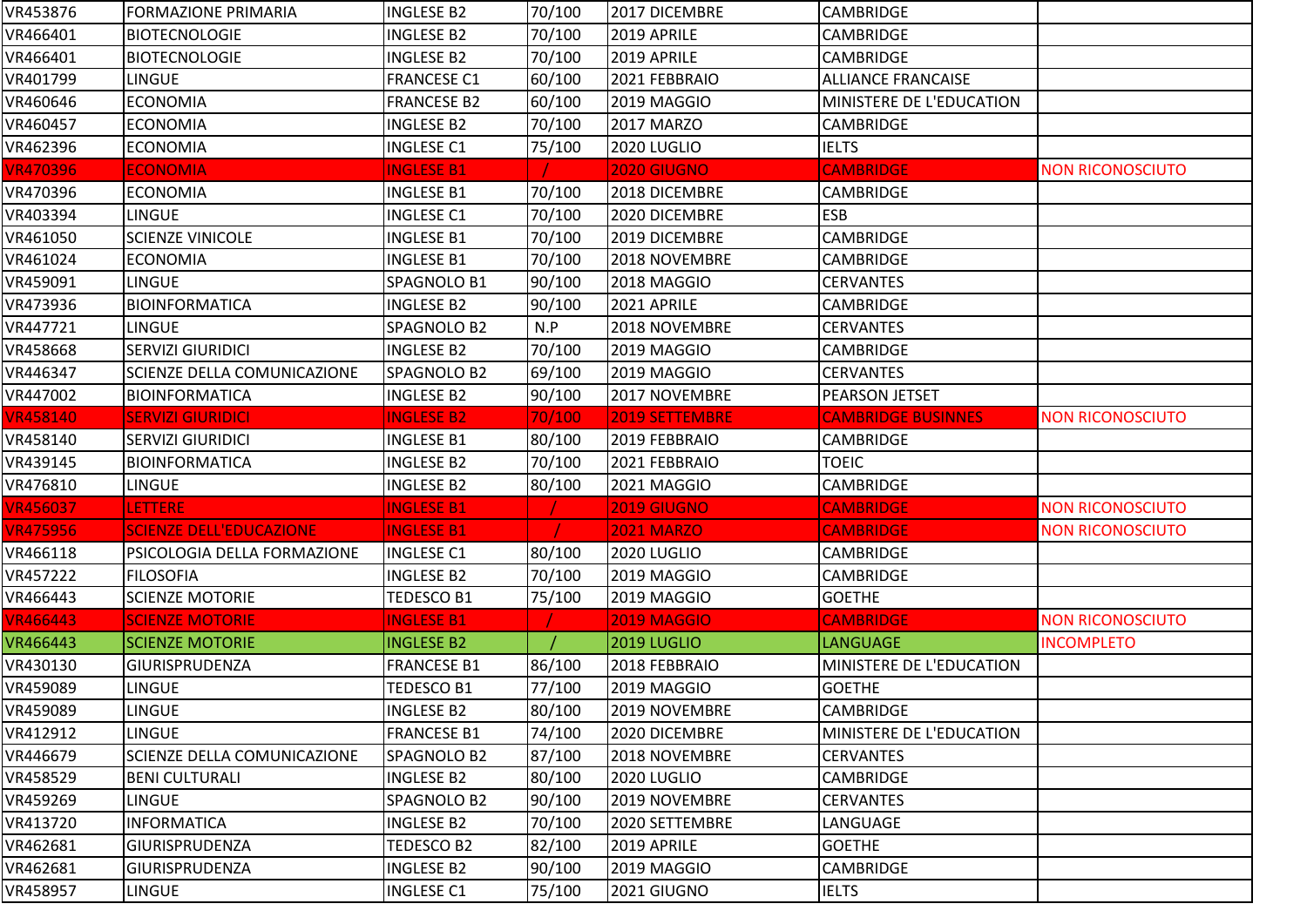| VR460236        | SCIENZE DELLA COMUNICAZIONE    | <b>INGLESE B2</b>  | 70/100 | 2020 GIUGNO          | <b>CAMBRIDGE</b>                |                         |
|-----------------|--------------------------------|--------------------|--------|----------------------|---------------------------------|-------------------------|
| VR463876        | <b>INFORMATICA</b>             | <b>INGLESE B2</b>  | 70/100 | 2019 APRILE          | <b>CAMBRIDGE</b>                |                         |
| VR460687        | <b>ECONOMIA</b>                | <b>INGLESE B2</b>  | 70/100 | 2019 APRILE          | CAMBRIDGE                       |                         |
| VR464609        | <b>BANCA E FINANZA</b>         | <b>INGLESE B2</b>  | 70/100 | 2020 SETTEMBRE       | <b>CAMBRIDGE</b>                |                         |
| VR463384        | <b>FORMAZIONE PRIMARIA</b>     | <b>INGLESE B2</b>  | 64/100 | 2020 LUGLIO          | <b>ESB</b>                      |                         |
| VR463730        | <b>MARKETING</b>               | <b>INGLESE B2</b>  | 65/100 | 2019 GENNAIO         | <b>IELTS</b>                    |                         |
| VR400035        | SCIENZE DELLA COMUNICAZIONE    | <b>INGLESE C1</b>  | 70/100 | 2021 APRILE          | <b>TOEIC</b>                    |                         |
| VR416857        | <b>ECONOMIA</b>                | <b>INGLESE B2</b>  | 70/100 | 2021 GENNAIO         | <b>CAMBRIDGE</b>                |                         |
| VR462160        | SCIENZE DELLA COMUNICAZIONE    | <b>FRANCESE B1</b> | 91/100 | 2018 NOVEMBRE        | MINISTERE DE L'EDUCATION        |                         |
| VR462160        | SCIENZE DELLA COMUNICAZIONE    | <b>INGLESE C1</b>  | 70/100 | 2020 FEBBRAIO        | <b>CAMBRIDGE</b>                |                         |
| VR434011        | SCIENZE DELLA COMUNICAZIONE    | <b>INGLESE B2</b>  | 65/100 | 2021 APRILE          | <b>BRITISH INSTITUTES</b>       |                         |
| <b>VR457732</b> | <b>BIOTECNOLOGIE</b>           | <b>INGLESE B1</b>  | 70/100 | 2017 GIUGNO          | <b>CAMBRIDGE</b>                | <b>SCADUTO</b>          |
| VR458309        | <b>BENI CULTURALI</b>          | INGLESE B2         | 70/100 | <b>2020 LUGLIO</b>   | <b>CAMBRIDGE</b>                |                         |
| VR475855        | <b>LINGUE</b>                  | <b>INGLESE B2</b>  | 80/100 | 2021 MAGGIO          | <b>CAMBRIDGE</b>                |                         |
| VR444614        | <b>LINGUE</b>                  | <b>INGLESE B2</b>  | 70/100 | 2019 MAGGIO          | <b>CAMBRIDGE</b>                |                         |
| VR465942        | <b>SCIENZE MOTORIE</b>         | SPAGNOLO B1        | 84/100 | 2019 APRILE          | <b>CERVANTES</b>                |                         |
| VR470416        | <b>ECONOMIA</b>                | <b>INGLESE B2</b>  | 80/100 | 2021 APRILE          | <b>CAMBRIDGE</b>                |                         |
| VR470416        | <b>ECONOMIA</b>                | SPAGNOLO B2        | 84/100 | 2019 NOVEMBRE        | <b>CERVANTES</b>                |                         |
| VR412234        | <b>LINGUE</b>                  | <b>INGLESE C1</b>  | 77/100 | 2020 NOVEMBRE        | <b>GATEHOUSE</b>                |                         |
| VR456409        | LETTERE                        | TEDESCO B1         | N.P    | 2018 MAGGIO          | SPRACHDIPLOM                    |                         |
| VR460965        | <b>ECONOMIA</b>                | <b>INGLESE B1</b>  | 70/100 | 2019 DICEMBRE        | <b>CAMBRINGE</b>                |                         |
| <b>VR456809</b> | <b>BIOINFORMATICA</b>          | <b>INGLESE B2</b>  |        | <b>2018 DICEMBRE</b> | <b>CAMBRIDGE</b>                | <b>NON RICONOSCIUTO</b> |
| VR413723        | SCIENZE DELLA COMUNICAZIONE    | <b>INGLESE B2</b>  | 70/100 | 2020 NOVEMBRE        | <b>GATEHOUSE</b>                |                         |
| <b>VR447879</b> | <b>ECONOMIA</b>                | <b>INGLESE B2</b>  | 70/100 | 2016 LUGLIO          | <b>CAMBRIDGE</b>                | <b>SCADUTO</b>          |
| VR460654        | <b>ECONOMIA</b>                | INGLESE B2         | 70/100 | 2019 APRILE          | CAMBRIDGE                       |                         |
| <b>VR461770</b> | <b>ECONOMIA</b>                | <b>SPAGNOLO B1</b> |        | <b>2019 MARZO</b>    | <b>SIELE</b>                    | <b>NON RICONOSCIUTO</b> |
| VR458421        | <b>GIURISPRUDENZA</b>          | <b>INGLESE B2</b>  | 87/100 | 2019 SETTEMBRE       | <b>TRINITY</b>                  |                         |
| VR455906        | LETTERE                        | <b>INGLESE C1</b>  | 75/100 | 2019 OTTOBRE         | <b>GATEHOUSE</b>                |                         |
| <b>VR461093</b> | <b>ECONOMIA</b>                | <b>INGLESE B1</b>  |        | <b>2018 NOVEMBRE</b> | <b>CAMBRIDGE</b>                | <b>NON RICONOSCIUTO</b> |
| <b>VR460837</b> | <b>ECONOMIA</b>                | <b>INGLESE B1</b>  |        | <b>2018 NOVEMBRE</b> | <b>CAMBRIDGE</b>                | <b>NON RICONOSCIUTO</b> |
| VR460056        | <b>FILOSOFIA</b>               | <b>INGLESE B2</b>  | 78/100 | 2020 FEBBRAIO        | <b>TRINITY</b>                  |                         |
| VR443658        | <b>BIOTECNOLOGIE</b>           | <b>INGLESE B2</b>  | 80/100 | <b>2018 MARZO</b>    | <b>CAMBRIDGE</b>                |                         |
| VR402788        | SCIENZE DELLA FORMAZIONE       | <b>INGLESE B1</b>  | 70/100 | 2021 GIUGNO          | <b>GATEHOUSE</b>                |                         |
| VR460137        | <b>SCIENZE DELL'EDUCAZIONE</b> | <b>FRANCESE B1</b> | 85/100 | 2020 FEBBRAIO        | MINISTERE DE L'EDUCATION        |                         |
| VR418186        | <b>ECONOMIA</b>                | <b>INGLESE B1</b>  | 90/100 | 2021 MARZO           | <b>TOEIC</b>                    |                         |
| VR432566        | <b>TESTI LETTERARI</b>         | <b>INGLESE B2</b>  | 70/100 | 2020 NOVEMBRE        | <b>GATEHOUSE</b>                |                         |
| VR445913        | <b>BENI CULTURALI</b>          | <b>INGLESE B1</b>  | 91/100 | 2021 MARZO           | <b>GATEHOUSE</b>                |                         |
| <b>VR459968</b> | <b>LINGUE</b>                  | <b>FRANCESE B1</b> |        | <b>2005 MARZO</b>    | <b>MINISTERE DE L'EDUCATION</b> | <b>SCADUTO</b>          |
| VR428855        | <b>ECONOMIA</b>                | <b>FRANCESE B2</b> | 60/100 | 2018 FEBBRAIO        | <b>ALLIANCE FRANCAISE</b>       |                         |
| VR428855        | <b>ECONOMIA</b>                | SPAGNOLO B1        | 74/100 | 2017 NOVEMBRE        | <b>CERVANTES</b>                |                         |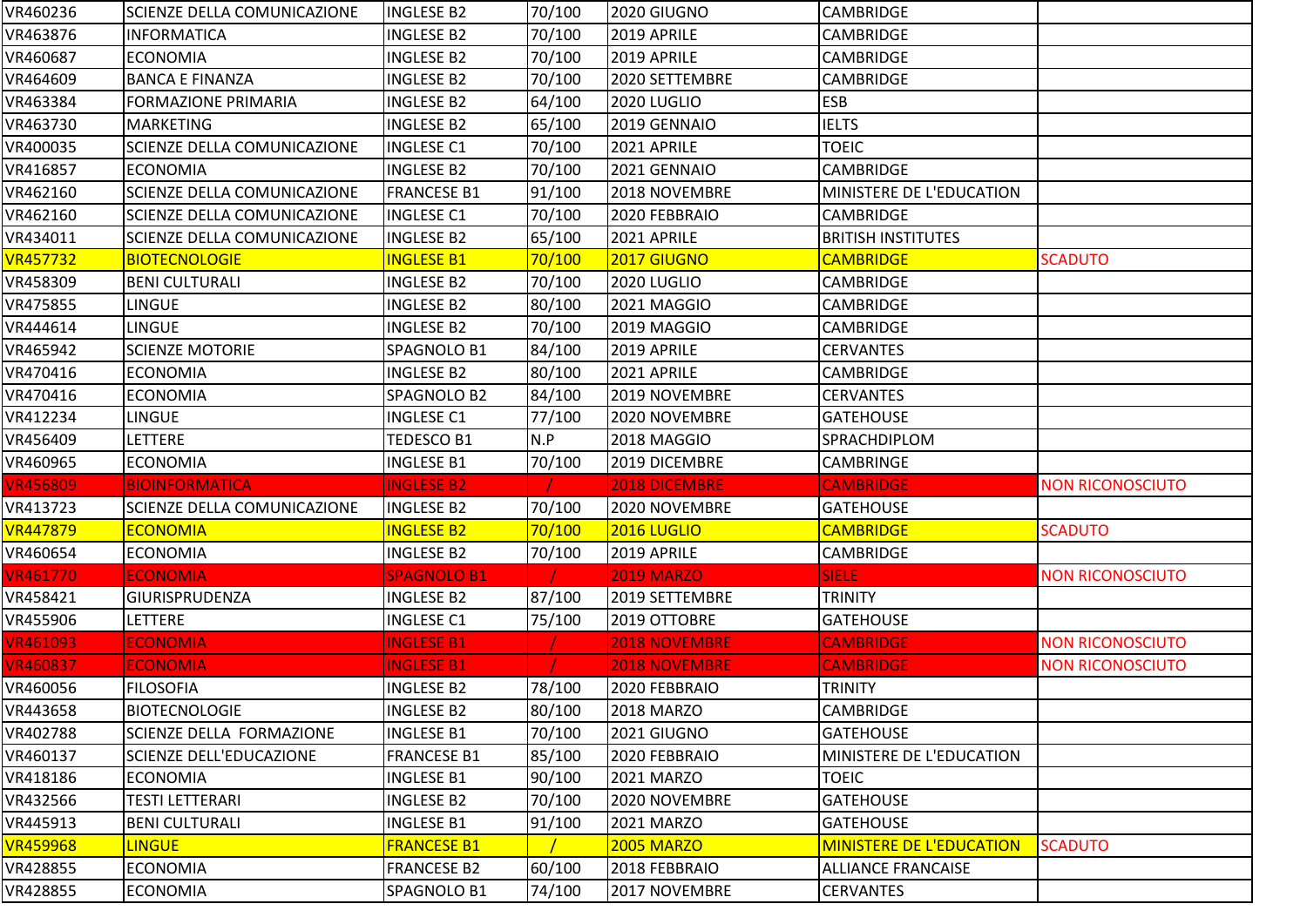| VR448113        | <b>LINGUE</b>                      | ITA. - TED. B1     | N.P    | 2018 GIUGNO       | <b>BILINGUISMO</b>        |                         |
|-----------------|------------------------------------|--------------------|--------|-------------------|---------------------------|-------------------------|
| VR463536        | <b>SCIENZE MOTORIE</b>             | <b>INGLESE B2</b>  | 80/100 | 2020 MAGGIO       | <b>GATEHOUSE</b>          |                         |
| VR451478        | <b>SCIENZE STORICHE</b>            | ITA. - TED. B2     | N.P    | 2020 GIUGNO       | <b>BILINGUISMO</b>        |                         |
| VR438039        | <b>LINGUE</b>                      | <b>INGLESE C1</b>  | 70/100 | 2020 NOVEMBRE     | <b>GATEHOUSE</b>          |                         |
| <b>VR429260</b> | <b>ECONOMIA</b>                    | SPAGNOLO B1        |        | 2016 MAGGIO       | <b>CERVANTES</b>          | <b>SCADUTO</b>          |
| VR424115        | LINGUE                             | <b>FRANCESE C1</b> | 80/100 | 2020 APRILE       | <b>CCI</b>                |                         |
| VR392497        | LINGUE                             | <b>FRANCESE B1</b> | 82/100 | 2020 NOVEMBRE     | MINISTERE DE L'EDUCATION  |                         |
| VR459525        | LINGUE                             | SPAGNOLO B1        | N.P    | 2019 AGOSTO       | <b>CERVANTES</b>          |                         |
| VR460028        | LINGUE                             | <b>INGLESE B2</b>  | 80/100 | 2019 MAGGIO       | <b>CAMBRIDGE</b>          |                         |
| VR459035        | <b>LINGUE</b>                      | <b>INGLESE B2</b>  | 80/100 | 2019 MAGGIO       | <b>CAMBRIDGE</b>          |                         |
| VR464137        | <b>ECONOMIA</b>                    | TEDESCO B1         | N.P    | 2018 MAGGIO       | SPRACHDIPLOM              |                         |
| VR464137        | <b>ECONOMIA</b>                    | TEDESCO B1         | N.P    | 2018 MAGGIO       | SPRACHDIPLOM              |                         |
| <b>VR459768</b> | <b>MARKETING</b>                   | <b>INGLESE B2</b>  |        | 2017 GENNAIO      | UNIVERSITà DI BRESCIA     | <b>NON RICONOSCIUTO</b> |
| VR462544        | <b>SCIENZE MOTORIE</b>             | <b>INGLESE B1</b>  | 70/100 | 2020 LUGLIO       | <b>CAMBRIDGE</b>          |                         |
| VR475327        | <b>LINGUE</b>                      | <b>INGLESE B2</b>  | 70/100 | 2020 DICEMBRE     | <b>CAMBRIDGE</b>          |                         |
| VR462677        | <b>MARKETING</b>                   | <b>INGLESE C1</b>  | 70/100 | 2020 DICEMBRE     | <b>BRITISH ISTITUTES</b>  |                         |
| VR460149        | <b>LINGUE</b>                      | <b>INGLESE C1</b>  | 70/100 | 2020 LUGLIO       | <b>CAMBRIDGE</b>          |                         |
| VR460149        | LINGUE                             | SPAGNOLO B2        | 86/100 | 2019 NOVEMBRE     | <b>CERVANTES</b>          |                         |
| VR459305        | SCIENZE DELLA COMUNICAZIONE        | SPAGNOLO C1        | 71/100 | 2019 MAGGIO       | <b>CERVANTES</b>          |                         |
| VR460129        | LINGUE                             | <b>INGLESE B2</b>  | 70/100 | 2020 LUGLIO       | CAMBRIDGE                 |                         |
| VR459245        | LINGUE                             | RUSSO B1           | 70/100 | 2019 GIUGNO       | <b>TORFL</b>              |                         |
| VR459245        | <b>LINGUE</b>                      | <b>INGLESE B2</b>  | 90/100 | 2020 SETTEMBRE    | CAMBRIDGE                 |                         |
| VR446762        | <b>SCIENZE PSICOLOGICHE</b>        | <b>INGLESE B2</b>  | 70/100 | <b>2018 MARZO</b> | <b>CAMBRIDGE</b>          |                         |
| VR459858        | <b>LINGUE</b>                      | <b>INGLESE B2</b>  | 70/100 | <b>2020 MARZO</b> | <b>CAMBRIDGE</b>          |                         |
| VR462409        | <b>SCIENZE MOTORIE</b>             | <b>INGLESE B1</b>  | 80/100 | 2020 LUGLIO       | CAMBRIDGE                 |                         |
| VR459281        | LINGUE                             | <b>INGLESE B2</b>  | 70/100 | <b>2018 MARZO</b> | CAMBRIDGE                 |                         |
| VR459208        | LINGUE                             | <b>FRANCESE B2</b> | 62/100 | 2018 NOVEMBRE     | <b>ALLIANCE FRANCAISE</b> |                         |
| VR459208        | LINGUE                             | SPAGNOLO B2        | 75/100 | 2017 NOVEMBRE     | <b>CERVANTES</b>          |                         |
| VR459392        | SCIENZE DELLA COMUNICAZIONE        | <b>INGLESE B2</b>  | 70/100 | 2019 APRILE       | <b>CAMBRIDGE</b>          |                         |
| VR459887        | LINGUE                             | <b>INGLESE B2</b>  | 80/100 | 2019 APRILE       | CAMBRIDGE                 |                         |
| VR459887        | LINGUE                             | SPAGNOLO B2        | N.P.   | 2019 MAGGIO       | <b>CERVANTES</b>          |                         |
| VR459837        | <b>LINGUE</b>                      | SPAGNOLO B2        | 79/100 | 2019 MAGGIO       | <b>CERVANTES</b>          |                         |
| VR462714        | <b>BENI CULTURALI</b>              | <b>FRANCESE B1</b> | 74/100 | 2019 MAGGIO       | MINISTERE DE L'EDUCATION  |                         |
| VR459033        | <b>SCIENZE PSICOLOGICHE</b>        | <b>INGLESE B2</b>  | 70/100 | 2019 APRILE       | <b>CAMBRIDGE</b>          |                         |
| VR457648        | <b>INFORMATICA</b>                 | <b>INGLESE B1</b>  | 70/100 | 2018 OTTOBRE      | <b>CAMBRIDGE</b>          |                         |
| VR460938        | <b>ECONOMIA</b>                    | <b>INGLESE B2</b>  | 85/100 | 2020 SETTEMBRE    | <b>IELTS</b>              |                         |
| VR459777        | LINGUE                             | TEDESCO B2         | 72/100 | 2019 DICEMBRE     | <b>GOETHE</b>             |                         |
| VR461933        | SCIENZE PSICOLOGICHE               | <b>INGLESE B2</b>  | 70/100 | 2019 APRILE       | CAMBRIDGE                 |                         |
| VR459644        | <b>SCIENZE DELLA COMUNICAZIONE</b> | <b>INGLESE B2</b>  | 70/100 | 2020 LUGLIO       | <b>CAMBRIDGE</b>          |                         |
| VR424220        | GIURISPRUDENZA                     | <b>INGLESE B1</b>  | 73/100 | 2020 NOVEMBRE     | <b>BRITISH ISTITUTES</b>  |                         |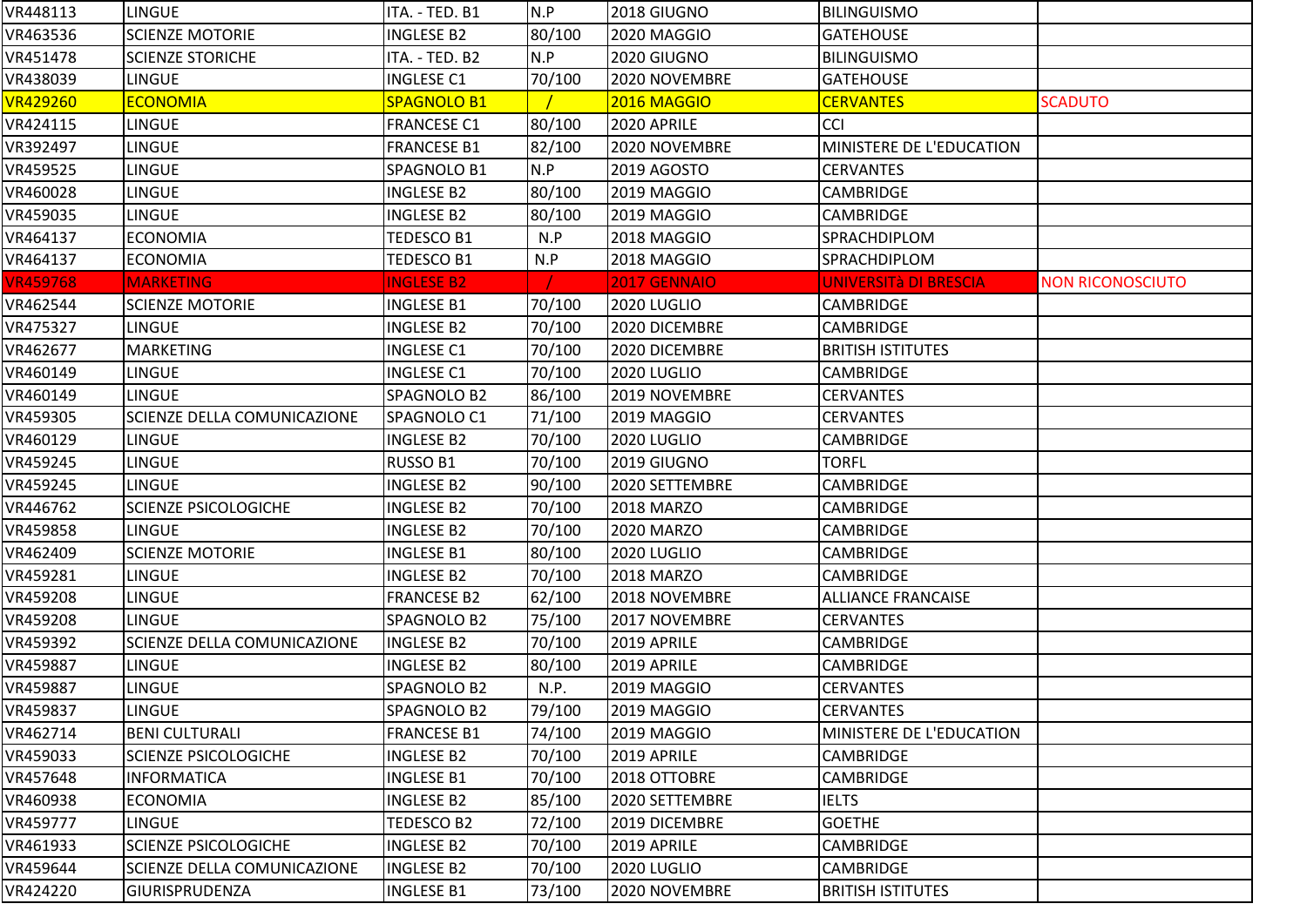| VR460620                                                                                | <b>ECONOMIA</b>                   | <b>INGLESE B2</b>  | 70/100 | 2019 APRILE        | <b>CAMBRIDGE</b>         |                         |
|-----------------------------------------------------------------------------------------|-----------------------------------|--------------------|--------|--------------------|--------------------------|-------------------------|
| VR459697                                                                                | <b>LINGUE</b>                     | SPAGNOLO B2        | 87/100 | 2019 MAGGIO        | <b>CERVANTES</b>         |                         |
| VR457608                                                                                | <b>BIOTECNOLOGIE</b>              | <b>INGLESE B2</b>  | 80/100 | 2019 APRILE        | <b>CAMBRIDGE</b>         |                         |
| <b>VR462290</b>                                                                         | <b>SCIENZE MOTORIE</b>            | <b>INGLESE B1</b>  |        | 2018 SETTEMBRE     | <b>IELTS</b>             | <b>NON RICONOSCIUTO</b> |
| VR459528                                                                                | SCIENZE DELLA COMUNICAZIONE       | SPAGNOLO B2        | 60/100 | 2018 MAGGIO        | <b>CERVANTES</b>         |                         |
| VR461847                                                                                | <b>LINGUE</b>                     | <b>INGLESE B1</b>  | 70/100 | 2019 MARZO         | <b>CAMBRIDGE</b>         |                         |
| VR461847                                                                                | <b>LINGUE</b>                     | SPAGNOLO B1        | 84/100 | 2018 MAGGIO        | <b>CERVANTES</b>         |                         |
| VR461847                                                                                | <b>COMMERCIO INTERNAZIONALE</b>   | <b>INGLESE B2</b>  | 75/100 | 2021 GIUGNO        | LANGUAGE CERT            |                         |
| VR458536                                                                                | <b>BIOTECNOLOGIE</b>              | <b>INGLESE C1</b>  | 80/100 | 2019 GIUGNO        | <b>CAMBRIDGE</b>         |                         |
| VR459786                                                                                | <b>LINGUE</b>                     | <b>INGLESE B2</b>  | 80/100 | 2019 MAGGIO        | CAMBRIDGE                |                         |
| VR368460                                                                                | <b>SCIENZE DELL'EDUCAZIONE</b>    | <b>INGLESE B1</b>  | 70/100 | 2018 SETTEMBRE     | <b>PEARSON</b>           |                         |
| VR459295                                                                                | PSICOLOGIA DELLA FORMAZIONE       | <b>INGLESE B1</b>  | 70/100 | 2019 GIUGNO        | <b>CAMBRIDGE</b>         |                         |
| VR420839                                                                                | <b>ECONOMIA</b>                   | <b>INGLESE B1</b>  | 70/100 | 2020 SETTEMBRE     | <b>CAMBRIDGE</b>         |                         |
| VR456297                                                                                | <b>INFORMATICA</b>                | <b>INGLESE B1</b>  | 70/100 | 2020 GIUGNO        | <b>CAMBRIDGE</b>         |                         |
| VR459302                                                                                | <b>LINGUE</b>                     | TEDESCO B1         | 72/100 | 2019 MAGGIO        | <b>GOETHE</b>            |                         |
| VR422044                                                                                | <b>MEDICINA</b>                   | <b>INGLESE C1</b>  | 75/100 | 2021 LUGLIO        | <b>IELTS</b>             |                         |
| VR441070                                                                                | <b>SCIENZE STORICHE</b>           | <b>INGLESE B2</b>  | 65/100 | 2021 GENNAIO       | <b>TOEFL</b>             |                         |
| VR460897                                                                                | <b>ECONOMIA</b>                   | <b>INGLESE B1</b>  | 70/100 | 2019 GIUGNO        | <b>CAMBRIDGE</b>         |                         |
| VR464206                                                                                | <b>ECONOMIA</b>                   | <b>INGLESE B2</b>  | 95/100 | 2019 GIUGNO        | <b>IELTS</b>             |                         |
| VR462688                                                                                | <b>SCIENZE MOTORIE</b>            | <b>INGLESE C1</b>  | 70/100 | 2018 DICEMBRE      | CAMBRIDGE                |                         |
|                                                                                         |                                   |                    |        |                    |                          |                         |
| <b>VR460580</b>                                                                         | <b>BIOINFORMATICA</b>             | <b>INGLESE B1</b>  |        | <b>2019 MAGGIO</b> | <b>CAMBRIDGE</b>         | <b>NON RICONOSCIUTO</b> |
|                                                                                         | <b>LINGUE</b>                     | <b>INGLESE B2</b>  | 70/100 | 2019 MARZO         | <b>CAMBRIDGE</b>         |                         |
| VR459276<br>VR421128                                                                    | SCIENZE DELLA COMUNICAZIONE       | <b>INGLESE B2</b>  | 75/100 | 2021 FEBBRAIO      | <b>GATEHOUSE</b>         |                         |
|                                                                                         | <b>SCIENZE MOTORIE</b>            | <b>INGLESE B2</b>  | 70/100 | 2020 NOVEMBRE      | <b>CAMBRIDGE</b>         |                         |
| VR453540<br><b>VR464509</b>                                                             | <b>MANAGEMENT E STATEGIA D'IM</b> | <b>INGLESE B2</b>  | 70/100 | 2016 APRILE        | <b>CAMBRIDGE</b>         | <b>SCADUTO</b>          |
|                                                                                         | <b>LINGUE</b>                     | SPAGNOLO B1        | 95/100 | 2018 MAGGIO        | <b>CERVANTES</b>         |                         |
| VR463591                                                                                | LINGUE                            | <b>FRANCESE B1</b> | 81/100 | 2018 MAGGIO        | MINISTERE DE L'EDUCATION |                         |
|                                                                                         | <b>MARKETING</b>                  | <b>INGLESE C1</b>  | 85/100 | 2020 OTTOBRE       | <b>IELTS</b>             |                         |
|                                                                                         | <b>MARKETING</b>                  | SPAGNOLO C1        | 79/100 | 2016 NOVEMBRE      | <b>CERVANTES</b>         |                         |
|                                                                                         | <b>ECONOMIA</b>                   | <b>INGLESE B1</b>  |        | 2019 APRILE        | <b>TRINITY</b>           | <b>INCOMPLETO</b>       |
|                                                                                         | <b>MARKETING</b>                  | <b>INGLESE B2</b>  |        | <b>2020 MARZO</b>  | <b>ARCHIEVEMENT</b>      | <b>NON RICONOSCIUTO</b> |
| VR464334                                                                                | <b>MARKETING</b>                  | SPAGNOLO B2        | 81/100 | 2019 NOVEMBRE      | <b>CERVANTES</b>         |                         |
|                                                                                         | GIURISPRUDENZA                    | SPAGNOLO B2        | N.P    | 2019 MAGGIO        | <b>CERVANTES</b>         |                         |
| VR450476                                                                                | PSICOLOGIA DELLA FORMAZIONE       | <b>INGLESE B2</b>  | 70/100 | 2020 NOVEMBRE      | <b>GATEHOUSE</b>         |                         |
| VR463591<br>VR464298<br>VR464298<br>VR470302<br><b>VR464334</b><br>VR456036<br>VR412407 | SCIENZE DELL'EDUCAZIONE           | <b>INGLESE B1</b>  | 73/100 | 2020 OTTOBRE       | <b>TRINITY</b>           |                         |
|                                                                                         | SCIENZE DELLA COMUNICAZIONE       | SPAGNOLO B2        | 76/100 | 2019 NOVEMBRE      | <b>CERVANTES</b>         |                         |
|                                                                                         | <b>ECONOMIA</b>                   | <b>INGLESE B1</b>  | 90/100 | 2020 OTTOBRE       | <b>CAMBRIDGE</b>         |                         |
| VR459081<br>VR473751<br>VR460550                                                        | <b>ECONOMIA</b>                   | <b>INGLESE B2</b>  | 70/100 | 2018 NOVEMBRE      | <b>CAMBRIDGE</b>         |                         |
| VR459950                                                                                | SCIENZE DELLA FORMAZIONE          | INGLESE B2         | 70/100 | 2019 APRILE        | <b>CAMBRIDGE</b>         |                         |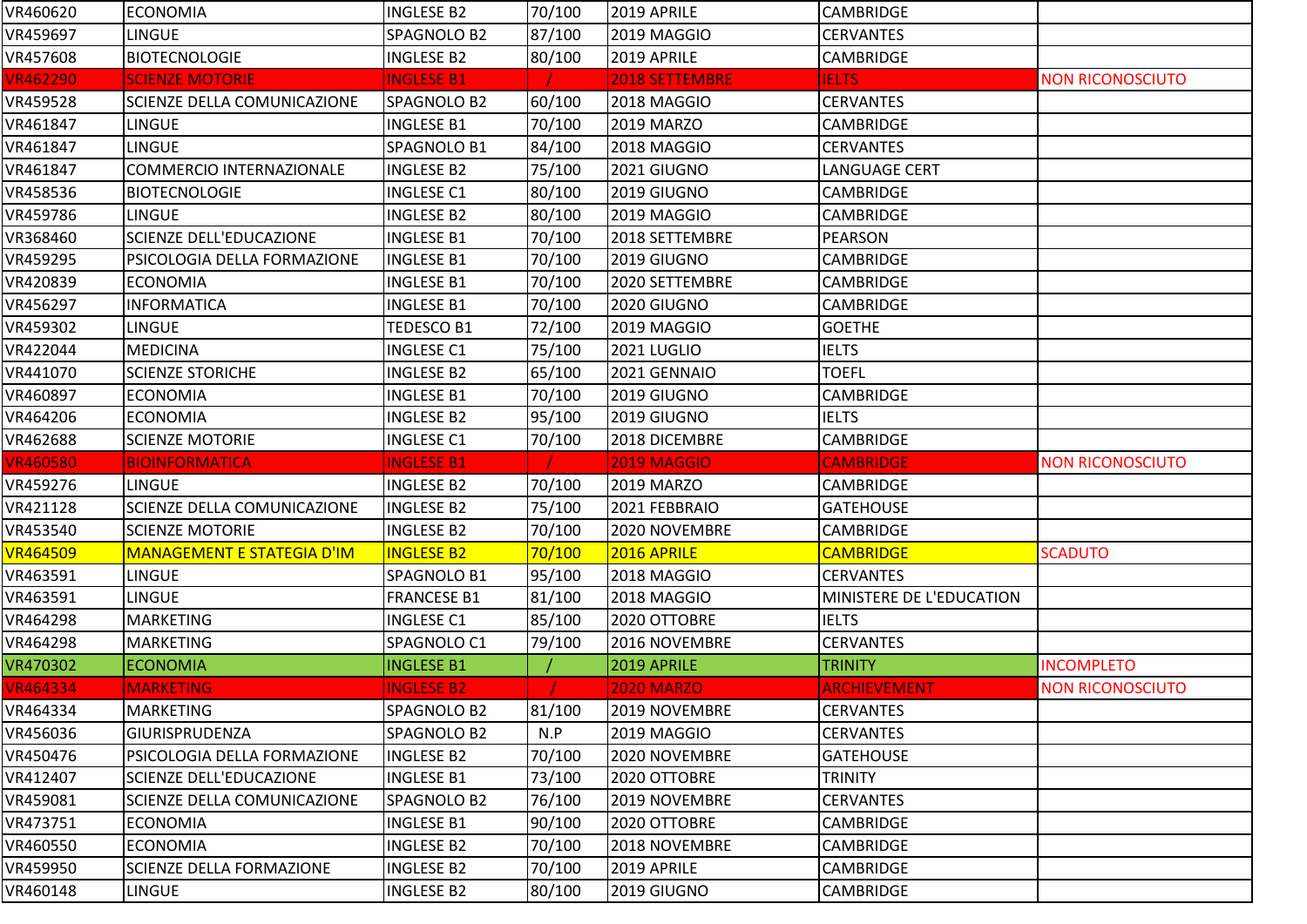| <b>VR463356</b> | <b>SCIENZE MOTORIE</b>             | <b>INGLESE B1</b>  |        | 2019 MAGGIO          | <b>CAMBRIDGE</b>                | <b>SCADUTO</b>          |
|-----------------|------------------------------------|--------------------|--------|----------------------|---------------------------------|-------------------------|
| VR460435        | <b>ECONOMIA</b>                    | <b>INGLESE B1</b>  | 70/100 | 2018 MAGGIO          | <b>CAMBRIDGE</b>                |                         |
| VR457800        | <b>INFORMATICA</b>                 | <b>INGLESE B2</b>  | 70/100 | 2019 MAGGIO          | <b>CAMBRIDGE</b>                |                         |
| <b>VR458995</b> | <b>LINGUE</b>                      | <b>FRANCESE B1</b> | 87/100 | 2017 MAGGIO          | <b>MINISTERE DE L'EDUCATION</b> | <b>SCADUTO</b>          |
| VR458995        | <b>LINGUE</b>                      | <b>INGLESE C1</b>  | 88/100 | 2020 DICEMBRE        | <b>GATEHOUSE</b>                |                         |
| VR449118        | <b>INFERMIERISTICA</b>             | <b>INGLESE B2</b>  | 70/100 | 2018 APRILE          | CAMBRIDGE                       |                         |
| <b>VR462917</b> | <b>SCIENZE MOTORIE</b>             | <b>INGLESE B1</b>  |        | <b>2019 NOVEMBRE</b> | <b>CAMBRIDGE</b>                | <b>NON RICONOSCIUTO</b> |
| VR436529        | <b>FORMAZIONE PRIMARIA</b>         | <b>INGLESE B2</b>  | 80/100 | 2021 GENNAIO         | <b>GATEHOUSE</b>                |                         |
| <b>VR457661</b> | <b>BIOTECNOLOGIE</b>               | <b>INGLESE B1</b>  |        | <b>2019 MARZO</b>    | <b>CAMBRIDGE</b>                | <b>NON RICONOSCIUTO</b> |
| VR434949        | <b>LINGUE</b>                      | SPAGNOLO B2        | 78/100 | 2017 NOVEMBRE        | <b>CERVANTES</b>                |                         |
| <b>VR446303</b> | <b>SERVIZIO SOCIALE</b>            | <b>INGLESE B1</b>  |        | 2017 MAGGIO          | <b>CAMBRIDGE</b>                | <b>SCADUTO</b>          |
| VR412339        | <b>LINGUE</b>                      | <b>TEDESCO B2</b>  | 67/100 | 2021 LUGLIO          | <b>GOETHE</b>                   |                         |
| VR461215        | <b>ECONOMIA</b>                    | <b>INGLESE B1</b>  | 70/100 | 2019 DICEMBRE        | <b>CAMBRIDGE</b>                |                         |
| VR446119        | <b>SCIENZE DELL'EDUCAZIONE</b>     | <b>TEDESCO B1</b>  | 68/100 | 2018 MAGGIO          | <b>GOETHE</b>                   |                         |
| VR436014        | <b>FORMAZIONE PRIMARIA</b>         | <b>INGLESE B2</b>  | 70/100 | 2021 MAGGIO          | <b>GATEHOUSE</b>                |                         |
| VR433409        | <b>BIOINFORMATICA</b>              | <b>INGLESE B2</b>  | 85/100 | 2021 GENNAIO         | <b>IELTS</b>                    |                         |
| VR407083        | <b>LINGUE</b>                      | <b>FRANCESE B1</b> | 81/100 | 2021 FEBBRAIO        | MINISTERE DE L'EDUCATION        |                         |
| VR458447        | <b>GIURISPRUDENZA</b>              | <b>INGLESE B2</b>  | 70/100 | 2019 MARZO           | <b>CAMBRIDGE</b>                |                         |
| VR457266        | <b>SERVIZI GIURIDICI</b>           | <b>INGLESE B1</b>  | 80/100 | 2019 MAGGIO          | <b>TRINITY</b>                  |                         |
| VR459351        | <b>LINGUE</b>                      | TEDESCO B2         | N.P    | 2020 FEBBRAIO        | SPRACHDIPLOM                    |                         |
| VR460116        | <b>SCIENZE PSICOLOGICHE</b>        | <b>INGLESE B2</b>  | 90/100 | 2019 MAGGIO          | <b>CAMBRIDGE</b>                |                         |
| VR459090        | <b>SCIENZE DELLA COMUNICAZIONE</b> | <b>INGLESE B2</b>  | 70/100 | 2019 MAGGIO          | <b>CAMBRIDGE</b>                |                         |
| VR459309        | <b>LINGUE</b>                      | <b>INGLESE B2</b>  | 80/100 | 2019 DICEMBRE        | <b>CAMBRIDGE</b>                |                         |
| <b>VR474694</b> | <b>LINGUE</b>                      | <b>TEDESCO B1</b>  |        | 2013 MAGGIO          | <b>GOETHE</b>                   | <b>SCADUTO</b>          |
| VR462508        | <b>BANCA E FINANZA</b>             | <b>INGLESE B2</b>  | 80/100 | 2020 OTTOBRE         | <b>GATEHOUSE</b>                |                         |
| VR462230        | <b>LINGUE</b>                      | <b>FRANCESE B1</b> | 66/100 | 2020 DICEMBRE        | MINISTERE DE L'EDUCATION        |                         |
| VR424163        | <b>LINGUE</b>                      | <b>FRANCESE C1</b> | 77/100 | 2021 FEBBRAIO        | <b>ALLIANCE FRANCAISE</b>       |                         |
| <b>VR465951</b> | <b>SCIENZE MOTORIE</b>             | <b>INGLESE B1</b>  | 70/100 | 2017 OTTOBRE         | <b>PEARSON</b>                  | <b>SCADUTO</b>          |
| <b>VR465951</b> | <b>SCIENZE MOTORIE</b>             | <b>INGLESE B1</b>  |        | <b>2018 LUGLIO</b>   | <b>EMERALD</b>                  | <b>NON RICONOSCIUTO</b> |
| VR430167        | IGIURISPRUDENZA                    | INGLESE B2         | 70/100 | 2017 MAGGIO          | CAMBRIDGE                       |                         |
| VR459039        | <b>LINGUE</b>                      | <b>INGLESE B2</b>  | 80/100 | 2019 APRILE          | <b>CAMBRIDGE</b>                |                         |
| VR446696        | <b>MATEMATICA APPLICATA</b>        | <b>INGLESE B2</b>  | 70/100 | <b>2018 MARZO</b>    | <b>CAMBRIDGE</b>                |                         |
| <b>VR465053</b> | <b>SCIENZE PSICOLOGICHE</b>        | <b>INGLESE B1</b>  | 82/100 | 2020 DICEMBRE        | <b>OXFORD</b>                   | <b>NON RICONOSCIUTO</b> |
| <b>VR465786</b> | <b>MARKETING</b>                   | <b>INFORMATICA</b> |        | <b>2014 MAGGIO</b>   | <b>AICA</b>                     | <b>NON RICONOSCIUTO</b> |
| VR465786        | <b>MARKETING</b>                   | <b>INGLESE C1</b>  | 82/100 | 2020 SETTEMBRE       | <b>BRITISH INSTITUTES</b>       |                         |
| VR406853        | <b>INFORMATICA</b>                 | <b>INGLESE B1</b>  | 80/100 | 2020 FEBBRAIO        | <b>CAMBRIDGE</b>                |                         |
| VR458430        | <b>LETTERE</b>                     | <b>INGLESE B2</b>  | 80/100 | 2018 APRILE          | <b>TRINITY</b>                  |                         |
| VR459395        | <b>LINGUE</b>                      | SPAGNOLO B2        | 84/100 | 2019 NOVEMBRE        | <b>CERVANTES</b>                |                         |
| VR459798        | LINGUE                             | TEDESCO B2         | 74/100 | 2019 APRILE          | <b>GOETHE</b>                   |                         |
| VR459798        | <b>LINGUE</b>                      | <b>INGLESE B2</b>  | 80/100 | <b>2019 MARZO</b>    | <b>CAMBRIDGE</b>                |                         |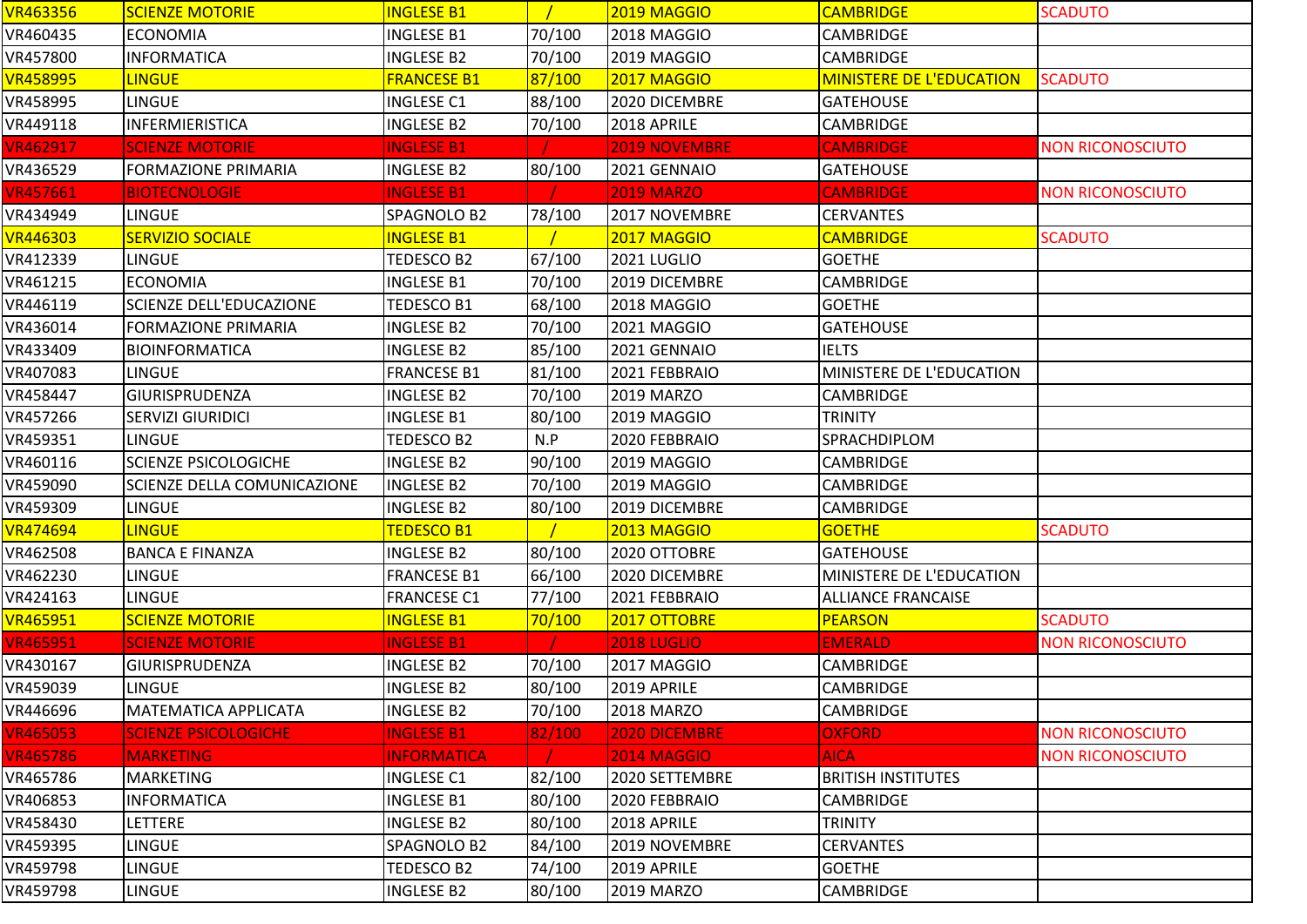| VR459798        | LINGUE                             | SPAGNOLO C1        | 77/100 | 2019 NOVEMBRE       | <b>CERVANTES</b>                |                         |
|-----------------|------------------------------------|--------------------|--------|---------------------|---------------------------------|-------------------------|
| VR461355        | <b>LINGUE</b>                      | SPAGNOLO B2        | 73/100 | 2018 MAGGIO         | <b>CERVANTES</b>                |                         |
| <b>VR461355</b> | <b>LINGUE</b>                      | <b>INGLESE B1</b>  |        | <b>2019 GIUGNO</b>  | <b>CAMBRIDGE</b>                | <b>NON RICONOSCIUTO</b> |
| <b>VR466260</b> | <b>MARKETING</b>                   | <b>FRANCESE B1</b> | 60/100 | <b>2010 MAGGIO</b>  | <b>MINISTERE DE L'EDUCATION</b> | <b>SCADUTO</b>          |
| VR456112        | <b>GIURISPRUDENZA</b>              | <b>INGLESE B2</b>  | 80/100 | 2018 NOVEMBRE       | <b>CAMBRIDGE</b>                |                         |
| <b>VR461522</b> | <b>SCIENZE PEDAGOGICHE</b>         | <b>INGLESE B1</b>  |        | <b>2019 GIUGNO</b>  | <b>UNIVERSITA AVEIRO</b>        | <b>NON RICONOSCIUTO</b> |
| <b>VR459578</b> | <b>LINGUE</b>                      | <b>FRANCESE B1</b> |        | 2019 GIUGNO         | <b>ALLIANCE FRANCAISE</b>       | <b>NON RICONOSCIUTO</b> |
| VR464188        | <b>ECONOMIA</b>                    | <b>INGLESE C1</b>  | 85/100 | 2019 NOVEMBRE       | <b>IELTS</b>                    |                         |
| VR459332        | <b>LINGUE</b>                      | <b>TEDESCO B1</b>  | 87/100 | <b>2019 AGOSTO</b>  | ZERTIFIKAT                      |                         |
| <b>VR448457</b> | <b>BANCA E FINANZA</b>             | <b>INGLESE C1</b>  |        | <b>2019 OTTOBRE</b> | <b>BULATS</b>                   | <b>NON RICONOSCIUTO</b> |
| VR399198        | <b>ECONOMIA</b>                    | <b>INGLESE B2</b>  | 95/100 | 2021 GENNAIO        | <b>BRITISH INSTITUTES</b>       |                         |
| VR437006        | <b>LINGUE</b>                      | <b>FRANCESE C1</b> | 80/100 | 2020 APRILE         | <b>CCI</b>                      |                         |
| VR446989        | <b>SERVIZIO SOCIALE</b>            | <b>INGLESE B1</b>  | 70/100 | <b>2018 MARZO</b>   | <b>CAMBRIDGE</b>                |                         |
| VR458823        | <b>GIURISPRUDENZA</b>              | <b>INGLESE C1</b>  | 80/100 | 2020 FEBBRAIO       | <b>TRINITY</b>                  |                         |
| VR442646        | <b>ECONOMIA</b>                    | SPAGNOLO B1        | N.P.   | 2019 AGOSTO         | <b>CERVANTES</b>                |                         |
| VR463434        | <b>SCIENZE DELL'EDUCAZIONE</b>     | TEDESCO B1         | N.P.   | 2019 MAGGIO         | SPRACHDIPLOM                    |                         |
| VR435405        | LINGUE                             | <b>INGLESE C1</b>  | 70/100 | 2019 DICEMBRE       | <b>GATEHOUSE</b>                |                         |
| VR473783        | <b>ECONOMIA</b>                    | <b>INGLESE B2</b>  | 70/100 | 2019 NOVEMBRE       | CAMBRIDGE                       |                         |
| VR475993        | <b>LINGUE</b>                      | <b>FRANCESE B2</b> | 82/100 | 2021 APRILE         | <b>ALLIANCE FRANCAISE</b>       |                         |
| VR462219        | INFERMIERISTICA                    | <b>INGLESE B2</b>  | 70/100 | 2018 MARZO          | <b>CAMBRIDGE</b>                |                         |
| VR458791        | <b>SCIENZE DELLA COMUNICAZIONE</b> | <b>INGLESE C1</b>  | 70/100 | 2019 DICEMBRE       | <b>CAMBRIDGE</b>                |                         |
| VR461532        | LINGUE                             | <b>TEDESCO B1</b>  | 80/100 | 2019 MAGGIO         | <b>GOETHE</b>                   |                         |
| VR461532        | LINGUE                             | <b>INGLESE B2</b>  | 70/100 | 2019 NOVEMBRE       | <b>CAMBRIDGE</b>                |                         |
| VR424358        | <b>LINGUE</b>                      | <b>FRANCESE B1</b> | 85/100 | 2020 OTTOBRE        | <b>ALLIANCE FRANCAISE</b>       |                         |
| VR457118        | <b>FILOSOFIA</b>                   | <b>INGLESE B2</b>  | 70/100 | <b>2019 MARZO</b>   | <b>CAMBRIDGE</b>                |                         |
| VR406655        | <b>INFORMATICA</b>                 | <b>INGLESE C1</b>  | 90/100 | 2020 LUGLIO         | <b>CAMBRIDGE</b>                |                         |
| VR378609        | <b>GIURISPRUDENZA</b>              | <b>INGLESE B1</b>  | 77/100 | 2021 APRILE         | <b>GATEHOUSE</b>                |                         |
| VR459387        | <b>LINGUE</b>                      | <b>INGLESE B2</b>  | 70/100 | 2019 APRILE         | <b>CAMBRIDGE</b>                |                         |
| VR459153        | SCIENZE DELLA COMUNICAZIONE        | <b>INGLESE B1</b>  | 70/100 | 2018 MAGGIO         | CAMBRIDGE                       |                         |
| VR462260        | <b>SCIENZE PSICOLOGICHE</b>        | SPAGNOLO B1        | 86/100 | 2019 APRILE         | <b>CERVANTES</b>                |                         |
| VR461236        | <b>ECONOMIA</b>                    | <b>INGLESE B1</b>  | 70/100 | 2019 APRILE         | <b>CAMBRIDGE</b>                |                         |
| VR460396        | <b>ECONOMIA</b>                    | <b>INGLESE B1</b>  | 70/100 | 2018 DICEMBRE       | <b>CAMBRIDGE</b>                |                         |
| VR442877        | <b>ECONOMIA</b>                    | <b>INGLESE B1</b>  | 80/100 | 2019 MAGGIO         | <b>CAMBRIDGE</b>                |                         |
| VR459804        | LINGUE                             | <b>TEDESCO B1</b>  | 76/100 | 2018 NOVEMBRE       | <b>GOETHE</b>                   |                         |
| VR459804        | LINGUE                             | <b>TEDESCO B2</b>  | 66/100 | 2020 GIUGNO         | <b>GOETHE</b>                   |                         |
| VR459804        | LINGUE                             | <b>INGLESE B2</b>  | 70/100 | 2018 DICEMBRE       | CAMBRIDGE                       |                         |
| VR459804        | <b>LINGUE</b>                      | <b>FRANCESE B2</b> | 60/100 | 2020 FEBBRAIO       | <b>ALLIANCE FRANCAISE</b>       |                         |
| VR412302        | <b>LINGUE</b>                      | <b>INGLESE C1</b>  | 70/100 | 2020 NOVEMBRE       | <b>GATEHOUSE</b>                |                         |
| <b>VR460453</b> | <b>GOVERNANCE DELL'EMERGENZA</b>   | <b>SPAGNOLO B2</b> | N.P    | 2015 MAGGIO         | <b>CERVANTES</b>                | <b>SCADUTO</b>          |
| <b>VR475363</b> | <b>LINGUE</b>                      | <b>INGLESE B1</b>  | 70/100 | 2018 GIUGNO         | <b>CAMBRIDGE</b>                | <b>SCADUTO</b>          |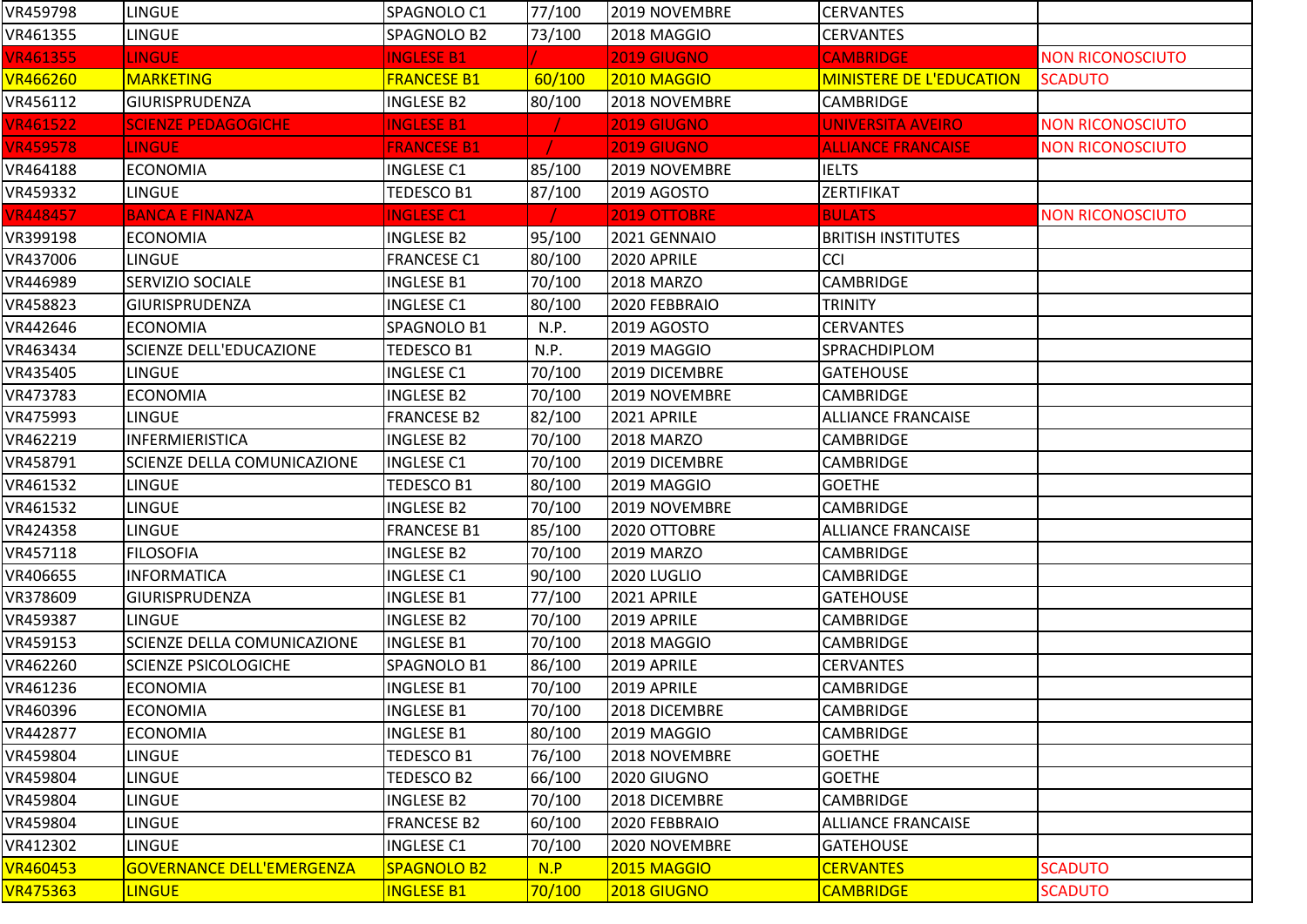| VR458941        | <b>LINGUE</b>                  | TEDESCO B2         | 74/100 | 2018 APRILE           | <b>GOETHE</b>    |                         |
|-----------------|--------------------------------|--------------------|--------|-----------------------|------------------|-------------------------|
| VR458941        | LINGUE                         | <b>INGLESE B2</b>  | 80/100 | 2018 DICEMBRE         | CAMBRIDGE        |                         |
| VR471725        | <b>BENI CULTURALI</b>          | <b>INGLESE B2</b>  | 90/100 | 2021 MAGGIO           | <b>CAMBRIDGE</b> |                         |
| <b>VR457672</b> | <b>BIOTECNOLOGIE</b>           | <b>INGLESE B2</b>  |        | 2016 SETTEMBRE        | <b>IELTS</b>     | <b>SCADUTO</b>          |
| VR447672        | <b>LINGUE</b>                  | <b>INGLESE C1</b>  | 70/100 | 2021 APRILE           | <b>CAMBRIDGE</b> |                         |
| VR476255        | LINGUE                         | TEDESCO B1         | 79/100 | 2021 MAGGIO           | <b>GOETHE</b>    |                         |
| VR460398        | <b>ECONOMIA</b>                | <b>INGLESE B2</b>  | 73/100 | 2019 NOVEMBRE         | <b>ESB</b>       |                         |
| VR475946        | LINGUE                         | <b>INGLESE B2</b>  | 80/100 | 2021 APRILE           | <b>CAMBRIDGE</b> |                         |
| <b>VR459470</b> | <b>SCIENZE DELL'EDUCAZIONE</b> | <b>INGLESE B1</b>  | 70/100 | <b>2017 MAGGIO</b>    | <b>CAMBRIDGE</b> | <b>SCADUTO</b>          |
| VR461755        | <b>SCIENZE PSICOLOGICHE</b>    | <b>INGLESE B2</b>  | 70/100 | 2019 MARZO            | <b>CAMBRIDGE</b> |                         |
| <b>VR475338</b> | <b>LINGUE</b>                  | <b>INGLESE B2</b>  |        | <b>2019 DICEMBRE</b>  | <b>CAMBRIDGE</b> | <b>NON RICONOSCIUTO</b> |
| VR458010        | <b>BIOTECNOLOGIE</b>           | <b>INGLESE B1</b>  | 80/100 | 2018 MAGGIO           | <b>CAMBRIDGE</b> |                         |
| VR458010        | <b>BIOTECNOLOGIE</b>           | <b>INGLESE B2</b>  | 70/100 | 2019 MAGGIO           | <b>CAMBRIDGE</b> |                         |
| <b>VR466213</b> | <b>MARKETING</b>               | <b>INGLESE B2</b>  |        | <b>2020 SETTEMBRE</b> | <b>LRN</b>       | <b>NON RICONOSCIUTO</b> |
| VR476348        | LINGUE                         | <b>INGLESE B2</b>  | 80/100 | 2020 DICEMBRE         | <b>CAMBRIDGE</b> |                         |
| VR447443        | LINGUE                         | <b>INGLESE C1</b>  | 70/100 | 2021 MAGGIO           | <b>CAMBRIDGE</b> |                         |
| VR476129        | <b>LINGUE</b>                  | <b>INGLESE C1</b>  | 85/100 | 2021 FEBBRAIO         | <b>IELTS</b>     |                         |
| VR459405        | SCIENZE DELL'EDUCAZIONE        | <b>INGLESE B2</b>  | 70/100 | 2019 NOVEMBRE         | <b>CAMBRIDGE</b> |                         |
| VR447424        | <b>LINGUE</b>                  | SPAGNOLO B2        | 85/100 | 2019 MAGGIO           | <b>CERVANTES</b> |                         |
| VR465654        | GIURISPRUDENZA                 | <b>INGLESE B2</b>  | 70/100 | 2020 NOVEMBRE         | CAMBRIDGE        |                         |
| VR422493        | PSICOLOGIA DELLA FORMAZIONE    | <b>FRANCESE B2</b> | 72/100 | 2021 GIUGNO           | CCI              |                         |
| VR461327        | LINGUE                         | TEDESCO B1         | 87/100 | 2019 MAGGIO           | <b>GOETHE</b>    |                         |
| VR461327        | LINGUE                         | <b>INGLESE B1</b>  | 80/100 | 2018 APRILE           | <b>CAMBRIDGE</b> |                         |
| VR461327        | <b>LINGUE</b>                  | TEDESCO B2         | 72/100 | 2020 SETTEMBRE        | <b>GOETHE</b>    |                         |
| VR461327        | LINGUE                         | <b>INGLESE B2</b>  | 70/100 | 2018 NOVEMBRE         | CAMBRIDGE        |                         |
| VR459225        | <b>LINGUE</b>                  | <b>INGLESE B2</b>  | 70/100 | 2019 APRILE           | CAMBRIDGE        |                         |
| VR462626        | <b>SCIENZE MOTORIE</b>         | <b>INGLESE B1</b>  | 70/100 | 2020 GIUGNO           | CAMBRIDGE        |                         |
| VR461961        | <b>ECONOMIA</b>                | <b>INGLESE B2</b>  | 80/100 | <b>2018 MARZO</b>     | <b>CAMBRIDGE</b> |                         |
| VR458858        | SCIENZE DELLA COMUNICAZIONE    | SPAGNOLO B2        | 84/100 | 2019 NOVEMBRE         | <b>CERVANTES</b> |                         |
| VR458858        | SCIENZE DELLA COMUNICAZIONE    | TEDESCO B1         | 77/100 | 2019 MAGGIO           | <b>GOETHE</b>    |                         |
| VR442438        | <b>ECONOMIA</b>                | <b>INGLESE B2</b>  | 70/100 | <b>2019 MARZO</b>     | CAMBRIDGE        |                         |
| VR475809        | <b>LINGUE</b>                  | <b>INGLESE B2</b>  | 70/100 | 2021 GENNAIO          | <b>CAMBRIDGE</b> |                         |
| VR476855        | LINGUE                         | SPAGNOLO C1        | 77/100 | 2019 NOVEMBRE         | <b>CERVANTES</b> |                         |
| VR444309        | <b>ECONOMIA</b>                | <b>INGLESE B1</b>  | 70/100 | 2020 NOVEMBRE         | <b>CAMBRIDGE</b> |                         |
| <b>VR470358</b> | <b>ECONOMIA</b>                | <b>INGLESE B2</b>  | 70/100 | 2017 GIUGNO           | <b>CAMBRIDGE</b> | <b>SCADUTO</b>          |
| VR460153        | <b>LINGUE</b>                  | TEDESCO B2         | 76/100 | 2018 DICEMBRE         | <b>GOETHE</b>    |                         |
| VR420770        | SCIENZE DELLA COMUNICAZIONE    | <b>INGLESE B2</b>  | 65/100 | 2021 GENNAIO          | <b>IELS</b>      |                         |
| VR446297        | LETTERE                        | SPAGNOLO B2        | 81/100 | 2018 NOVEMBRE         | <b>CERVANTES</b> |                         |
| VR446263        | SCIENZE DELL'EDUCAZIONE        | <b>INGLESE B2</b>  | 80/100 | 2018 MAGGIO           | <b>CAMBRIDGE</b> |                         |
| VR460437        | <b>ECONOMIA</b>                | <b>INGLESE B1</b>  | 80/100 | 2019 FEBBRAIO         | <b>CAMBRIDGE</b> |                         |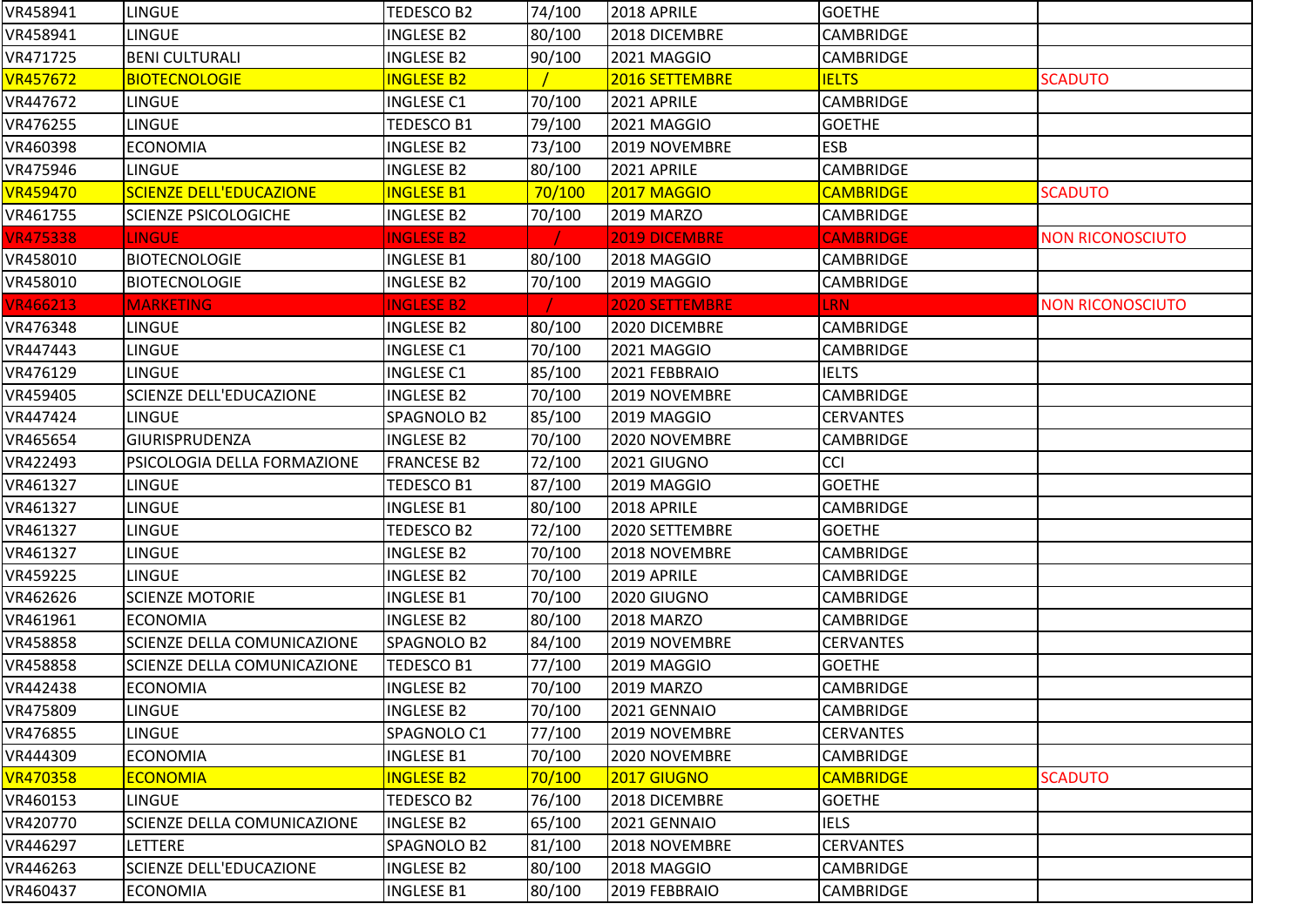| VR457872        | <b>SERVIZI GIURIDICI</b>           | <b>INGLESE B1</b>  | 70/100 | 2018 GIUGNO           | <b>CAMBRIDGE</b>          |                         |
|-----------------|------------------------------------|--------------------|--------|-----------------------|---------------------------|-------------------------|
| VR461932        | <b>SCIENZE DELL'EDUCAZIONE</b>     | TEDESCO B1         | N.P.   | 2019 MAGGIO           | SPRACHDIPLOM              |                         |
| VR434213        | <b>ECONOMIA</b>                    | <b>INGLESE B2</b>  | 90/100 | <b>2018 AGOSTO</b>    | <b>ESB</b>                |                         |
| VR448117        | LINGUE                             | <b>FRANCESE B2</b> | 72/100 | 2019 MAGGIO           | <b>ALLIANCE FRANCAISE</b> |                         |
| VR459003        | <b>LINGUE</b>                      | <b>INGLESE B2</b>  | 70/100 | 2020 GIUGNO           | <b>EDEXCEL</b>            |                         |
| VR437907        | <b>LINGUE</b>                      | SPAGNOLO B2        | 81/100 | 2017 NOVEMBRE         | <b>CERVANTES</b>          |                         |
| VR422978        | <b>FILOSOFIA</b>                   | <b>INGLESE B2</b>  | 70/100 | 2021 MARZO            | <b>EDEXCEL</b>            |                         |
| <b>VR460940</b> | <b>ECONOMIA</b>                    | <b>INGLESE B1</b>  |        | 2020 GIUGNO           | <b>CAMBRIDGE</b>          | <b>NON RICONOSCIUTO</b> |
| <b>VR463309</b> | <b>BIOINFORMATICA</b>              | <b>INGLESE B1</b>  |        | <b>2018 NOVEMBRE</b>  | <b>CAMBRIDGE</b>          | <b>NON RICONOSCIUTO</b> |
| <b>VR466380</b> | <b>BIOTECNOLOGIE</b>               | <b>INGLESE B1</b>  |        | 2018 DICEMBRE         | <b>CAMBRIDGE</b>          | <b>NON RICONOSCIUTO</b> |
| VR458866        | <b>SCIENZE DELLA COMUNICAZIONE</b> | <b>FRANCESE B1</b> | 82/100 | 2019 FEBBRAIO         | MINISTERE DE L'EDUCATION  |                         |
| VR458866        | <b>SCIENZE DELLA COMUNICAZIONE</b> | <b>INGLESE B2</b>  | 70/100 | 2019 APRILE           | <b>CAMBRIDGE</b>          |                         |
| VR466583        | <b>LINGUE</b>                      | <b>INGLESE B1</b>  |        | 2020 FEBBRAIO         | <b>TOEIC</b>              | <b>INCOMPLETO</b>       |
| VR447326        | <b>LINGUE</b>                      | <b>TEDESCO B2</b>  | N.P    | 2019 FEBBRAIO         | SPRACHDIPLOM              |                         |
| VR448219        | <b>LINGUE</b>                      | SPAGNOLO B1        | 71/100 | 2018 MAGGIO           | <b>CERVANTES</b>          |                         |
| VR448326        | LINGUE                             | <b>TEDESCO B1</b>  | 66/100 | 2018 MAGGIO           | <b>GOETHE</b>             |                         |
| VR475348        | <b>SCIENZE PSICOLOGICHE</b>        | <b>INGLESE B2</b>  | 70/100 | 2020 GIUGNO           | <b>CAMBRIDGE</b>          |                         |
| VR459658        | LINGUE                             | <b>INGLESE B2</b>  | 70/100 | 2019 GIUGNO           | <b>TRINITY</b>            |                         |
| VR459666        | <b>LINGUE</b>                      | TEDESCO B1         | 78/100 | 2018 LUGLIO           | <b>GOETHE</b>             |                         |
| VR459666        | <b>LINGUE</b>                      | <b>INGLESE B2</b>  | 80/100 | 2020 LUGLIO           | CAMBRIDGE                 |                         |
| VR447947        | <b>LINGUE</b>                      | SPAGNOLO B2        | 82/100 | 2018 NOVEMBRE         | <b>CERVANTES</b>          |                         |
| VR462556        | <b>SCIENZE MOTORIE</b>             | <b>INGLESE B1</b>  | 70/100 | 2019 MARZO            | <b>CAMBRIDGE</b>          |                         |
| VR457225        | <b>BENI CULTURALI</b>              | <b>INGLESE B2</b>  | 90/100 | 2019 MAGGIO           | <b>CAMBRIDGE</b>          |                         |
| VR459945        | <b>LINGUE</b>                      | TEDESCO B1         | 68/100 | 2017 SETTEMBRE        | <b>GOETHE</b>             |                         |
| VR459945        | <b>LINGUE</b>                      | <b>INGLESE B2</b>  | 70/100 | 2019 GIUGNO           | <b>CAMBRIDGE</b>          |                         |
| VR461375        | <b>BIOTECNOLOGIE</b>               | <b>INGLESE B2</b>  | 70/100 | 2019 DICEMBRE         | CAMBRIDGE                 |                         |
| VR463850        | <b>MARKETING</b>                   | <b>INGLESE B2</b>  | 80/100 | 2019 LUGLIO           | LRN                       |                         |
| VR460980        | <b>ECONOMIA</b>                    | <b>INGLESE B2</b>  | 61/100 | 2019 MAGGIO           | <b>BRITISH INSTITUTES</b> |                         |
| <b>VR459149</b> | <b>LINGUE</b>                      | <b>INGLESE B2</b>  | 95/100 | 2015 MAGGIO           | <b>IELTS</b>              | <b>SCADUTO</b>          |
| <b>VR463294</b> | <b>SCIENZE DELL'EDUCAZIONE</b>     | <b>INGLESE B1</b>  |        | <b>2020 SETTEMBRE</b> | <b>CAMBRIDGE</b>          | <b>NON RICONOSCIUTO</b> |
| <b>VR462490</b> | <b>SCIENZE MOTORIE</b>             | <b>INGLESE B1</b>  |        | 2019 DICEMBRE         | <b>CAMBRIDGE</b>          | <b>NON RICONOSCIUTO</b> |
| <b>VR460314</b> | <b>LINGUE</b>                      | <b>INGLESE B2</b>  |        | 2019 DICEMBRE         | <b>CAMBRIDGE</b>          | <b>NON RICONOSCIUTO</b> |
| VR448231        | <b>LINGUE</b>                      | <b>FRANCESE B1</b> | 85/100 | 2019 GIUGNO           | MINISTERE DE L'EDUCATION  |                         |
| <b>VR460314</b> | <b>LINGUE</b>                      | <b>INGLESE B1</b>  |        | 2019 DICEMBRE         | <b>CAMBRIDGE</b>          | <b>NON RICONOSCIUTO</b> |
| VR432753        | <b>SCIENZE DELLA FORMAZIONE</b>    | <b>INGLESE B2</b>  | 90/100 | 2021 GIUGNO           | LRN                       |                         |
| <b>VR460960</b> | <b>LETTERE</b>                     | <b>INGLESE B2</b>  | 80/100 | <b>2016 MARZO</b>     | <b>CAMBRIDGE</b>          | <b>SCADUTO</b>          |
| VR463731        | <b>ECONOMIA</b>                    | SPAGNOLO B2        | 88/100 | 2017 APRILE           | <b>CERVANTES</b>          |                         |
| VR456468        | <b>INFORMATICA</b>                 | <b>INGLESE B2</b>  | 70/100 | 2019 OTTOBRE          | <b>CAMBRIDGE</b>          |                         |
| VR457192        | <b>ECONOMIA</b>                    | <b>INGLESE C1</b>  | 70/100 | 2020 GIUGNO           | <b>CAMBRIDGE</b>          |                         |
| VR419870        | <b>SCIENZE DELLA COMUNICAZIONE</b> | <b>INGLESE B2</b>  | 66/100 | 2021 FEBBRAIO         | <b>GATEHOUSE</b>          |                         |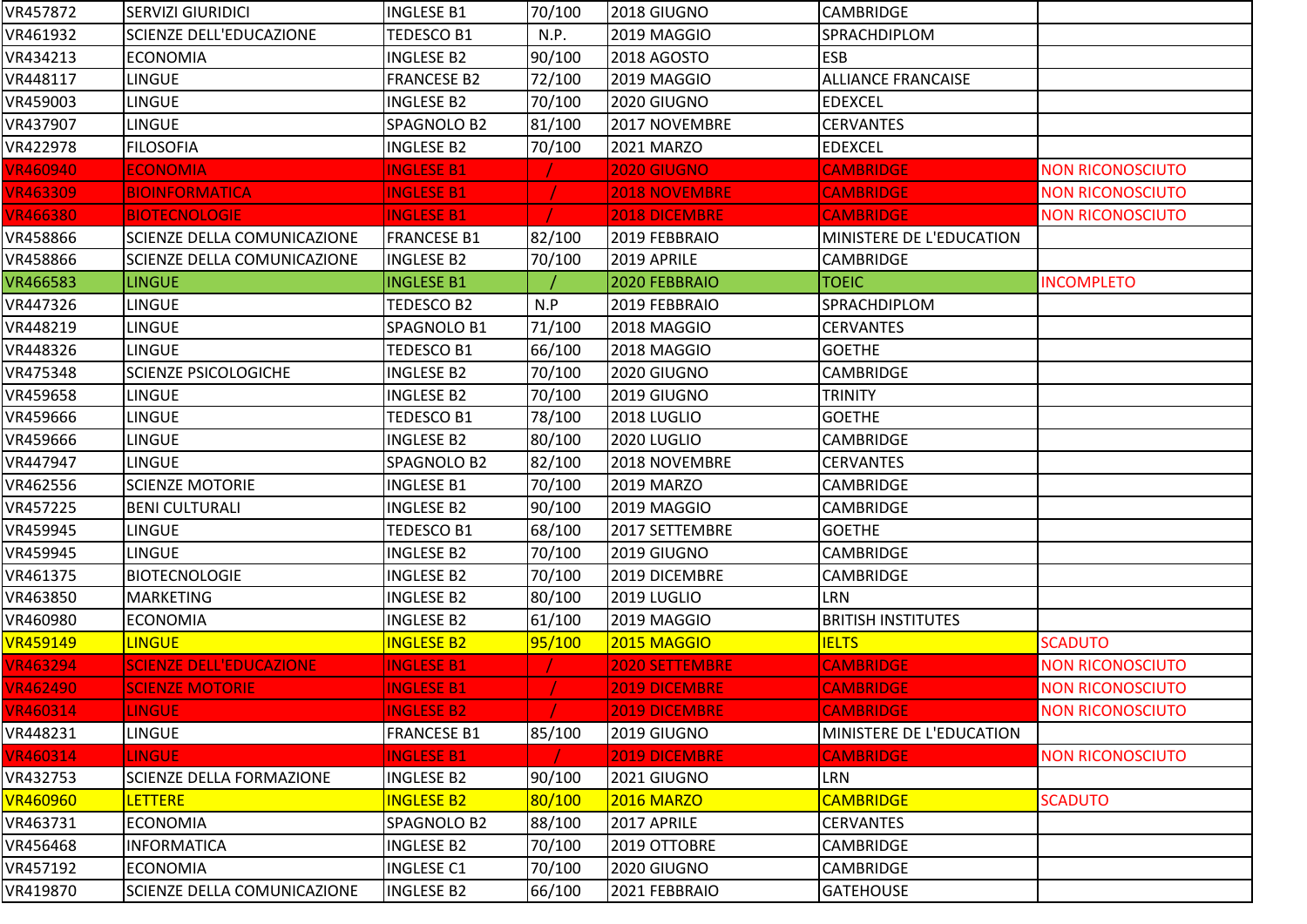| VR447462        | <b>LINGUE</b>                      | SPAGNOLO B2        | 69/100 | 2017 MAGGIO          | <b>CERVANTES</b>          |                         |
|-----------------|------------------------------------|--------------------|--------|----------------------|---------------------------|-------------------------|
| VR461714        | SCIENZE DELLA COMUNICAZIONE        | <b>INGLESE B1</b>  | 90/100 | 2019 MAGGIO          | <b>CAMBRIDGE</b>          |                         |
| VR408439        | <b>INFORMATICA</b>                 | <b>INGLESE B1</b>  | 80/100 | 2020 NOVEMBRE        | <b>GATEHOUSE</b>          |                         |
| VR460556        | <b>GIURISPRUDENZA</b>              | <b>INGLESE C1</b>  | 70/100 | 2019 MAGGIO          | <b>CAMBRIDGE</b>          |                         |
| <b>VR438804</b> | <b>ECONOMIA</b>                    | SPAGNOLO B1        |        | 2017 NOVEMBRE        | <b>CERVANTES</b>          | <b>SCADUTO</b>          |
| VR442913        | <b>ECONOMIA</b>                    | SPAGNOLO B2        | 77/100 | 2018 MAGGIO          | <b>CERVANTES</b>          |                         |
| VR460393        | <b>ECONOMIA</b>                    | <b>INGLESE B2</b>  | 85/100 | 2021 MAGGIO          | <b>IELTS</b>              |                         |
| VR459963        | <b>SCIENZE PSICOLOGICHE</b>        | INGLESE B2         | 70/100 | 2019 NOVEMBRE        | CAMBRIDGE                 |                         |
| VR458975        | <b>LINGUE</b>                      | <b>INGLESE B2</b>  | 80/100 | 2019 MAGGIO          | CAMBRIDGE                 |                         |
| <b>VR464133</b> | <b>ECONOMIA</b>                    | <b>INGLESE B1</b>  |        | <b>2018 NOVEMBRE</b> | <b>CAMBRIDGE</b>          | <b>NON RICONOSCIUTO</b> |
| VR420602        | <b>SCIENZE DELLA COMUNICAZIONE</b> | <b>INGLESE B2</b>  | 86/100 | 2020 OTTOBRE         | <b>BRITISH INSTITUTES</b> |                         |
| <b>VR457695</b> | <b>SERVIZI GIURIDICI</b>           | <b>INGLESE B1</b>  | 80/100 | <b>2017 MARZO</b>    | <b>PEARSON</b>            | <b>SCADUTO</b>          |
| VR464991        | <b>SCIENZE DELLA FORMAZIONE</b>    | <b>INGLESE B2</b>  |        | 2020 GIUGNO          | LANGUAGE                  | <b>INCOMPLETO</b>       |
| VR407491        | <b>LINGUE</b>                      | <b>FRANCESE C1</b> | 60/100 | 2020 GIUGNO          | MINISTERE DE L'EDUCATION  |                         |
| VR434495        | <b>LINGUE</b>                      | <b>FRANCESE B2</b> | 72/100 | 2021 APRILE          | <b>ALLIANCE FRANCAISE</b> |                         |
| <b>VR460409</b> | <b>ECONOMIA</b>                    | <b>INGLESE B1</b>  |        | <b>2019 DICEMBRE</b> | <b>CAMBRIDGE</b>          | <b>NON RICONOSCIUTO</b> |
| <b>VR460409</b> | <b>ECONOMIA</b>                    | <b>INGLESE B1</b>  |        | 2019 GENNAIO         | ISL                       | <b>NON RICONOSCIUTO</b> |
| VR460819        | <b>ECONOMIA</b>                    | SPAGNOLO B1        | 68/100 | 2019 NOVEMBRE        | <b>CERVANTES</b>          |                         |
| VR086358        | <b>SCIENZE DELL'EDUCAZIONE</b>     | <b>INGLESE B2</b>  | 70/100 | 2021 GIUGNO          | LANGUAGE                  |                         |
| VR460746        | <b>ECONOMIA</b>                    | <b>INGLESE B2</b>  | 70/100 | 2019 MAGGIO          | <b>CAMBRIDGE</b>          |                         |
| VR459410        | <b>LINGUE</b>                      | TEDESCO B1         | 77/100 | 2019 MAGGIO          | <b>GOETHE</b>             |                         |
| VR460470        | <b>ECONOMIA</b>                    | <b>FRANCESE B2</b> | 63/100 | 2019 MAGGIO          | MINISTERE DE L'EDUCATION  |                         |
| <b>VR459643</b> | <b>LINGUE</b>                      | <b>INGLESE B1</b>  |        | 2018 APRILE          | <b>CAMBRIDGE</b>          | <b>NON RICONOSCIUTO</b> |
| VR456757        | <b>GIURISPRUDENZA</b>              | <b>FRANCESE B2</b> | 60/100 | 2020 FEBBRAIO        | MINISTERE DE L'EDUCATION  |                         |
| VR460433        | <b>ECONOMIA</b>                    | <b>INGLESE B1</b>  | 80/100 | 2019 MARZO           | <b>CAMBRIDGE</b>          |                         |
| VR446130        | <b>SCIENZE PSICOLOGICHE</b>        | <b>INGLESE B2</b>  | 70/100 | 2018 MAGGIO          | <b>CAMBRIDGE</b>          |                         |
| VR463212        | <b>SERVIZI GIURIDICI</b>           | <b>INGLESE B1</b>  | 70/100 | 2018 NOVEMBRE        | CAMBRIDGE                 |                         |
| <b>VR464452</b> | <b>ECONOMIA</b>                    | <b>INGLESE B1</b>  | 70/100 | <b>2016 MARZO</b>    | <b>CAMBRIDGE</b>          | <b>SCADUTO</b>          |
| VR459727        | <b>LINGUE</b>                      | <b>INGLESE C1</b>  | 85/100 | 2019 APRILE          | <b>IELTS</b>              |                         |
| VR461029        | <b>ECONOMIA</b>                    | <b>INGLESE B2</b>  | 80/100 | 2019 APRILE          | <b>CAMBRIDGE</b>          |                         |
| VR362817        | <b>GIURISPRUDENZA</b>              | <b>INGLESE B1</b>  | 70/100 | 2020 LUGLIO          | <b>GATEHOUSE</b>          |                         |
| <b>VR459753</b> | <b>LINGUE</b>                      | <b>TEDESCO B1</b>  | 75/100 | <b>2014 MAGGIO</b>   | <b>GOETHE</b>             | <b>SCADUTO</b>          |
| <b>VR459753</b> | <b>LINGUE</b>                      | <b>INGLESE B2</b>  | 70/100 | <b>2016 MARZO</b>    | <b>CAMBRIDGE</b>          | <b>SCADUTO</b>          |
| VR459753        | <b>LINGUE</b>                      | <b>FRANCESE B2</b> | 64/100 | 2017 MAGGIO          | MINISTERE DE L'EDUCATION  |                         |
| VR461214        | <b>ECONOMIA</b>                    | <b>INGLESE B1</b>  | 70/100 | 2019 APRILE          | <b>CAMBRIDGE</b>          |                         |
| <b>VR470353</b> |                                    |                    |        |                      | <b>CAMBRIDGE</b>          |                         |
|                 | <b>ECONOMIA</b>                    | <b>INGLESE B1</b>  |        | <b>2020 LUGLIO</b>   |                           | <b>NON RICONOSCIUTO</b> |
| VR464649        | <b>INFORMATICA</b>                 | <b>INGLESE B2</b>  | 90/100 | 2019 GIUGNO          | <b>CAMBRIDGE</b>          |                         |
| VR414763        | <b>SCIENZE DELL'EDUCAZIONE</b>     | <b>INGLESE B1</b>  | 70/100 | 2021 APRILE          | LANGUAGE                  |                         |
| VR418285        | <b>ECONOMIA</b>                    | <b>INGLESE C1</b>  | 75/100 | 2021 MAGGIO          | <b>IELTS</b>              |                         |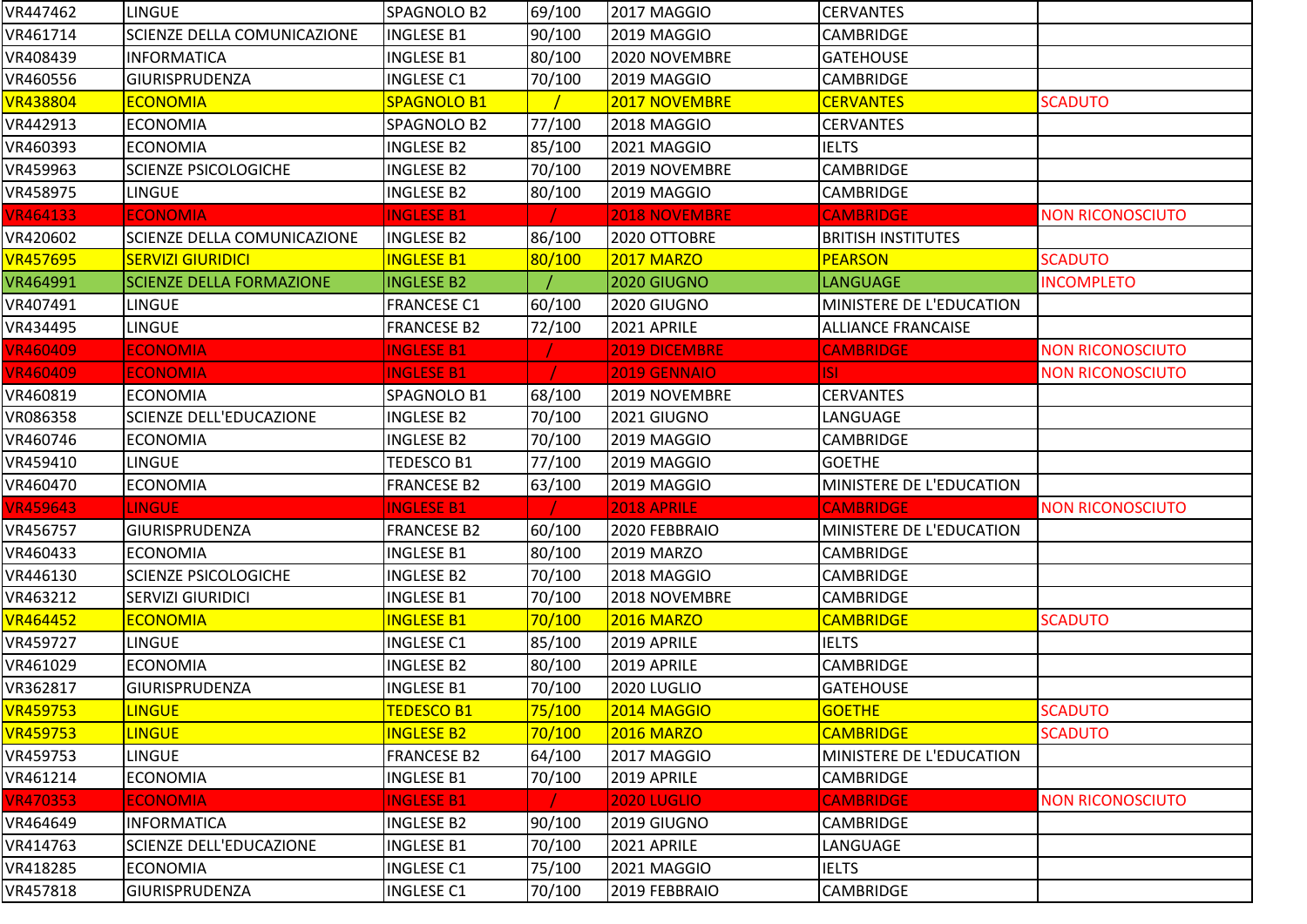| VR378301                         | <b>SCIENZE PSICOLOGICHE</b>    | <b>INGLESE B1</b>  | 70/100 | 2021 FEBBRAIO      | <b>CAMBRIDGE</b>          |                         |
|----------------------------------|--------------------------------|--------------------|--------|--------------------|---------------------------|-------------------------|
| VR476073                         | <b>LINGUE</b>                  | <b>INGLESE B2</b>  | 80/100 | 2020 GIUGNO        | <b>CAMBRIDGE</b>          |                         |
| VR476073                         | <b>LINGUE</b>                  | SPAGNOLO B2        | 81/100 | 2021 FEBBRAIO      | <b>CERVANTES</b>          |                         |
| VR475141                         | <b>LINGUE</b>                  | <b>INGLESE B2</b>  | 70/100 | <b>2019 MARZO</b>  | <b>CAMBRIDGE</b>          |                         |
| VR458605                         | <b>MARKETING</b>               | INGLESE B2         | 80/100 | 2020 LUGLIO        | <b>CAMBRIDGE</b>          |                         |
| VR463261                         | <b>LINGUE</b>                  | SPAGNOLO B1        | 88/100 | 2019 MAGGIO        | <b>CERVANTES</b>          |                         |
| VR455981                         | <b>INFORMATICA</b>             | <b>INGLESE C1</b>  | 75/100 | 2020 FEBBRAIO      | <b>IELTS</b>              |                         |
| VR458708                         | GIURISPRUDENZA                 | <b>INGLESE B2</b>  | 70/100 | 2020 FEBBRAIO      | CAMBRIDGE                 |                         |
| <b>VR432262</b>                  | <b>GIURISPRUDENZA</b>          | <b>INGLESE B1</b>  |        | <b>2021 LUGLIO</b> | <b>CAMBRIDGE</b>          | <b>NON RICONOSCIUTO</b> |
| VR431108                         | <b>ECONOMIA</b>                | TEDESCO B1         | 67/100 | 2018 APRILE        | <b>GOETHE</b>             |                         |
| VR459346                         | LINGUE                         | <b>INGLESE C1</b>  | 80/100 | 2019 DICEMBRE      | <b>CAMBRIDGE</b>          |                         |
| VR460818                         | <b>ECONOMIA</b>                | <b>INGLESE B1</b>  | 90/100 | 2019 SETTEMBRE     | <b>TRINITY</b>            |                         |
| <b>VR429304</b>                  | <b>ECONOMIA</b>                | SPAGNOLO B1        |        | 2016 MAGGIO        | <b>CERVANTES</b>          | <b>SCADUTO</b>          |
| VR445960                         | <b>BENI CULTURALI</b>          | <b>INGLESE B1</b>  | 80/100 | 2020 NOVEMBRE      | CAMBRIDGE                 |                         |
| VR459349                         | <b>LINGUE</b>                  | <b>INGLESE B1</b>  | 70/100 | 2018 GIUGNO        | CAMBRIDGE                 |                         |
| VR461354                         | <b>SCIENZE DELL'EDUCAZIONE</b> | TEDESCO B2         | N.P    | 2020 FEBBRAIO      | SPRACHDIPLOM              |                         |
| VR462462                         | MANAGEMENT E STATEGIA D'IM     | <b>INGLESE B2</b>  | 83/100 | 2021 MARZO         | <b>BRITISH INSTITUTES</b> |                         |
| VR471580                         | <b>BENI CULTURALI</b>          | <b>INGLESE B2</b>  | 70/100 | 2019 NOVEMBRE      | <b>CAMBRIDGE</b>          |                         |
| VR463204                         | <b>LINGUE</b>                  | SPAGNOLO B2        | 81/100 | 2019 NOVEMBRE      | <b>CERVANTES</b>          |                         |
| VR459441                         | <b>LINGUE</b>                  | <b>INGLESE B2</b>  | 70/100 | 2018 MAGGIO        | CAMBRIDGE                 |                         |
|                                  |                                |                    |        |                    |                           |                         |
| <b>VR479282</b>                  | <b>SERVIZI GIURIDICI</b>       | <b>TEDESCO B1</b>  |        | <b>2019 LUGLIO</b> | <b>GOETHE</b>             | <b>NON RICONOSCIUTO</b> |
|                                  | <b>SCIENZE GIURIGICHE</b>      | <b>INGLESE B1</b>  | 70/100 | 2021 MAGGIO        | <b>TRINITY</b>            |                         |
| VR395125<br>VR460740             | <b>ECONOMIA</b>                | TEDESCO B1         | 74/100 | 2019 APRILE        | <b>GOETHE</b>             |                         |
| VR460740                         | <b>ECONOMIA</b>                | <b>FRANCESE B1</b> | 79/100 | 2019 MAGGIO        | MINISTERE DE L'EDUCATION  |                         |
| VR460740                         | <b>ECONOMIA</b>                | INGLESE B2         | 70/100 | 2019 MAGGIO        | <b>CAMBRIDGE</b>          |                         |
| VR461195                         | <b>MARKETING</b>               | <b>SPAGNOLO B2</b> |        | 2016 MAGGIO        | <b>CERVANTES</b>          | <b>SCADUTO</b>          |
| <b>VR432459</b>                  | <b>ECONOMIA</b>                | <b>INGLESE B1</b>  | 70/100 | <b>2017 MARZO</b>  | <b>CAMBRIDGE</b>          | <b>SCADUTO</b>          |
|                                  | <b>LINGUE</b>                  | SPAGNOLO B2        | 82/100 | 2018 MAGGIO        | <b>CERVANTES</b>          |                         |
|                                  | <b>SCIENZE MOTORIE</b>         | <b>INGLESE B2</b>  | 70/100 | 2019 GIUGNO        | <b>CAMBRIDGE</b>          |                         |
| VR447362<br>VR462890<br>VR434552 | LINGUE                         | SPAGNOLO C1        | 80/100 | 2019 NOVEMBRE      | <b>CERVANTES</b>          |                         |
| VR453524                         | <b>MARKETING</b>               | <b>INGLESE B2</b>  | 68/100 | 2020 LUGLIO        | <b>ESB</b>                |                         |
| <b>VR448021</b>                  | <b>LINGUE</b>                  | <b>SPAGNOLO B2</b> |        | 2017 MAGGIO        | <b>CERVANTES</b>          | <b>SCADUTO</b>          |
| VR462573                         | SCIENZE DELLA COMUNICAZIONE    | <b>INGLESE B1</b>  | 80/100 | 2019 DICEMBRE      | <b>CAMBRIDGE</b>          |                         |
|                                  | <b>LINGUISTICA</b>             | <b>INGLESE C2</b>  | 80/100 | 2020 DICEMBRE      | <b>BRITISH INSTITUTES</b> |                         |
|                                  | <b>LINGUE</b>                  | <b>INGLESE B1</b>  | 80/100 | 2019 MARZO         | <b>CAMBRIDGE</b>          |                         |
| VR466239<br>VR476063<br>VR461273 | <b>ECONOMIA</b>                | <b>INGLESE B2</b>  | 70/100 | 2020 LUGLIO        | <b>CAMBRIDGE</b>          |                         |
| VR464398                         | <b>MARKETING</b>               | <b>INGLESE C1</b>  | 70/100 | 2017 APRILE        | <b>CAMBRIDGE</b>          |                         |
| VR464398                         | <b>MARKETING</b>               | SPAGNOLO B1        | 80/100 | 2019 GIUGNO        | <b>ATENEO BOCCONI</b>     |                         |
| VR423889                         | SCIENZE DELL'EDUCAZIONE        | <b>INGLESE B1</b>  | 80/100 | 2020 NOVEMBRE      | <b>GATEHOUSE</b>          |                         |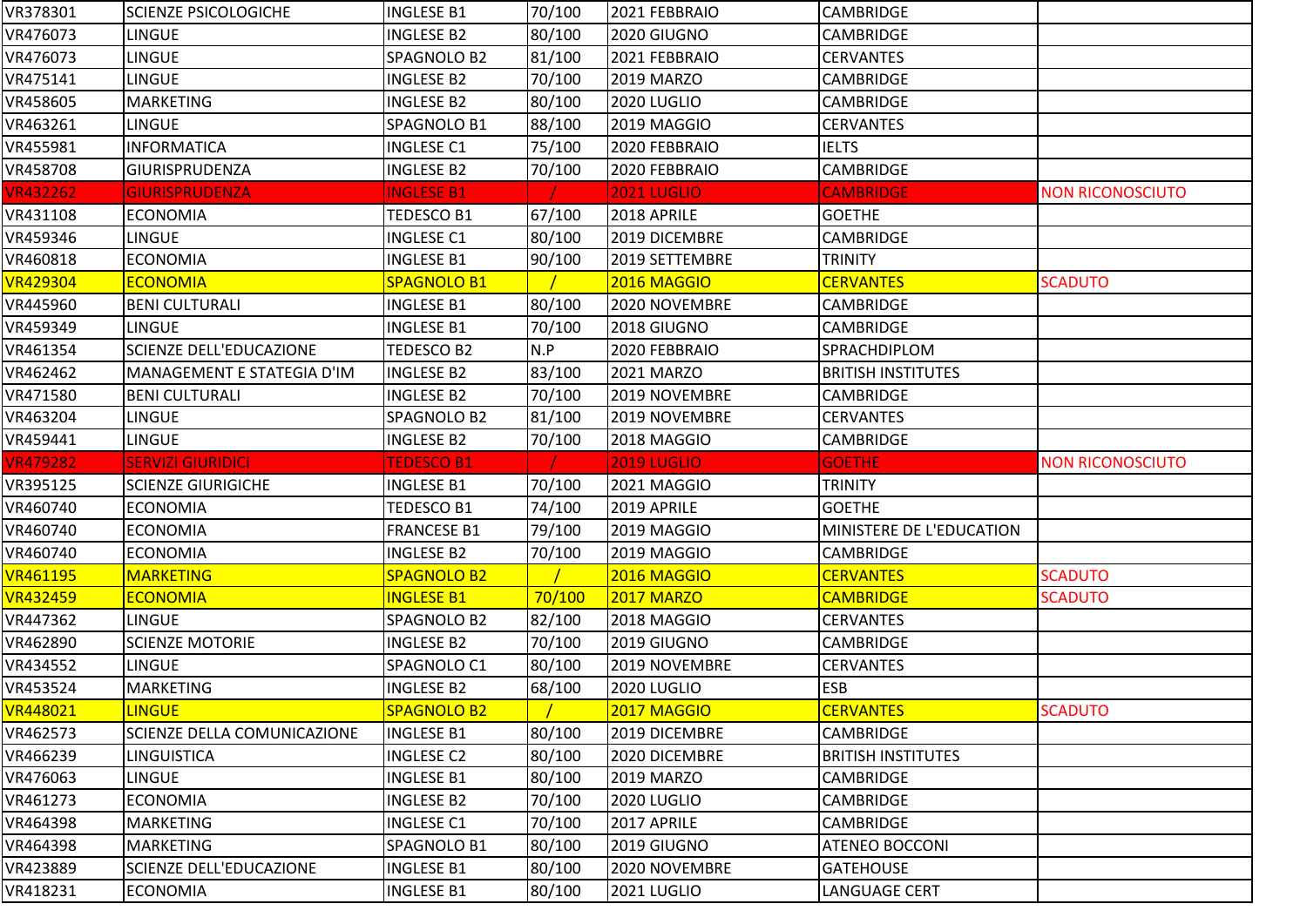| <b>VR462673</b> | <b>MARKETING</b>                   | <b>INGLESE B2</b>  | 70/100 | <b>2019 NOVEMBRE</b>  | <b>CAMBRIDGE BUSINNES</b> | <b>NON RICONOSCIUTO</b> |
|-----------------|------------------------------------|--------------------|--------|-----------------------|---------------------------|-------------------------|
| VR463935        | <b>MARKETING</b>                   | SPAGNOLO C1        | 70/100 | 2015 NOVEMBRE         | <b>CERVANTES</b>          |                         |
| VR448137        | <b>LINGUE</b>                      | SPAGNOLO B1        | 73/100 | 2020 LUGLIO           | <b>CERVANTES</b>          |                         |
| VR455897        | <b>GIURISPRUDENZA</b>              | TEDESCO B2         | N.P.   | 2020 MAGGIO           | SPRACHDIPLOM              |                         |
| VR438676        | <b>GIURISPRUDENZA</b>              | <b>INGLESE B2</b>  | 80/100 | 2017 DICEMBRE         | <b>CAMBRIDGE</b>          |                         |
| <b>VR462109</b> | <b>SCIENZE MOTORIE</b>             | <b>INGLESE B1</b>  | 80/100 | <b>2017 MARZO</b>     | <b>PEARSON</b>            | <b>SCADUTO</b>          |
| VR470275        | <b>ECONOMIA</b>                    | <b>INGLESE B2</b>  | 70/100 | 2021 APRILE           | <b>CAMBRIDGE</b>          |                         |
| VR459931        | LINGUE                             | <b>INGLESE B2</b>  | 70/100 | 2018 DICEMBRE         | <b>CAMBRIDGE</b>          |                         |
| VR456470        | <b>INFORMATICA</b>                 | <b>INGLESE B2</b>  | 90/100 | 2019 OTTOBRE          | <b>CAMBRIDGE</b>          |                         |
| VR380545        | <b>SCIENZE DELL'EDUCAZIONE</b>     | <b>INGLESE C2</b>  | 70/100 | 2021 MAGGIO           | <b>LRN</b>                |                         |
| VR459987        | <b>LINGUE</b>                      | TEDESCO B1         | N.P    | 2019 GIUGNO           | SPRACHDIPLOM              |                         |
| <b>VR460109</b> | <b>BENI CULTURALI</b>              | <b>INGLESE A2</b>  |        | <b>2017 SETTEMBRE</b> | <b>CES</b>                | <b>NON RICONOSCIUTO</b> |
| <b>VR460109</b> | <b>BENI CULTURALI</b>              | <b>INGLESE A2</b>  |        | <b>2016 SETTEMBRE</b> | ISI.                      | <b>NON RICONOSCIUTO</b> |
| <b>VR460109</b> | <b>BENI CULTURALI</b>              | <b>INGLESE A2</b>  |        | <b>2015 GIUGNO</b>    | <b>BRITISH SCHOOL</b>     | <b>NON RICONOSCIUTO</b> |
| <b>VR457965</b> | <b>BIOTECNOLOGIE</b>               | <b>INGLESE B1</b>  |        | 2019 APRILE           | <b>CAMBRIDGE</b>          | <b>NON RICONOSCIUTO</b> |
| VR458936        | <b>SCIENZE PSICOLOGICHE</b>        | <b>INGLESE B2</b>  | 70/100 | 2019 MAGGIO           | <b>CAMBRIDGE</b>          |                         |
| VR452764        | <b>SCIENZE PSICOLOGICHE</b>        | <b>INGLESE B2</b>  | 70/100 | 2018 MAGGIO           | <b>CAMBRIDGE</b>          |                         |
| VR450187        | <b>LINGUE</b>                      | <b>INGLESE C1</b>  | 80/100 | 2020 LUGLIO           | <b>CAMBRIDGE</b>          |                         |
| VR450187        | <b>LINGUE</b>                      | <b>FRANCESE B2</b> | 77/100 | 2020 FEBBRAIO         | MINISTERE DE L'EDUCATION  |                         |
| VR459147        | LINGUE                             | <b>INGLESE B2</b>  | 70/100 | 2019 GIUGNO           | <b>CAMBRIDGE</b>          |                         |
| VR459147        | LINGUE                             | TEDESCO B1         | 80/100 | 2019 MAGGIO           | <b>GOETHE</b>             |                         |
| VR459298        | <b>LINGUE</b>                      | SPAGNOLO B2        | 89/100 | 2019 NOVEMBRE         | <b>CERVANTES</b>          |                         |
| VR457156        | <b>GIURISPRUDENZA</b>              | SPAGNOLO B2        | 68/100 | 2019 MAGGIO           | <b>CERVANTES</b>          |                         |
| <b>VR457156</b> | <b>GIURISPRUDENZA</b>              | <b>INGLESE B1</b>  |        | 2019 DICEMBRE         | <b>CAMBRIDGE</b>          | <b>NON RICONOSCIUTO</b> |
| VR447858        | LINGUE                             | TEDESCO B1         | 87/100 | 2018 LUGLIO           | ZERTIFIKAT                |                         |
| VR431154        | <b>ECONOMIA</b>                    | <b>INGLESE B1</b>  | 70/100 | 2021 SETTEMBRE        | LANGUAGE                  |                         |
| <b>VR461430</b> | <b>LINGUE</b>                      | <b>TEDESCO B1</b>  |        | 2018 MAGGIO           | <b>GOETHE</b>             | <b>SCADUTO</b>          |
| VR468977        | <b>CORSI SINGOLI</b>               | <b>INGLESE B2</b>  | 90/100 | 2019 MAGGIO           | CAMBRIDGE                 |                         |
| <b>VR463585</b> | <b>SCIENZE DELLA FORMAZIONE</b>    | <b>INGLESE B1</b>  |        | <b>2019 GIUGNO</b>    | <b>CAMBRIDGE</b>          | <b>NON RICONOSCIUTO</b> |
| VR461430        | <b>LINGUE</b>                      | <b>INGLESE B2</b>  | 70/100 | 2020 LUGLIO           | CAMBRIDGE                 |                         |
| VR449139        | <b>SCIENZE DELLA COMUNICAZIONE</b> | SPAGNOLO B1        | N.P    | 2018 MAGGIO           | <b>CERVANTES</b>          |                         |
| VR459586        | <b>LINGUE</b>                      | <b>INGLESE B2</b>  | 95/100 | 2020 LUGLIO           | <b>IELTS</b>              |                         |
| VR460044        | <b>LINGUE</b>                      | <b>INGLESE B1</b>  | 90/100 | 2018 MAGGIO           | CAMBRIDGE                 |                         |
| VR459235        | <b>LINGUE</b>                      | <b>INGLESE B2</b>  | 90/100 | 2020 LUGLIO           | CAMBRIDGE                 |                         |
| <b>VR444451</b> | <b>ECONOMIA</b>                    | <b>INGLESE B1</b>  |        | <b>2018 MAGGIO</b>    | <b>CAMBRIDGE</b>          | <b>NON RICONOSCIUTO</b> |
| VR459015        | <b>LINGUE</b>                      | <b>TEDESCO B1</b>  |        | 2019 APRILE           | <b>GOETHE</b>             | <b>INCOMPLETO</b>       |
| VR459015        | LINGUE                             | <b>INGLESE B2</b>  | 95/100 | 2021 GIUGNO           | <b>IELTS</b>              |                         |
| VR446389        | SCIENZE DELLA COMUNICAZIONE        | <b>TEDESCO B1</b>  | 80/100 | 2018 AGOSTO           | <b>GOETHE</b>             |                         |
| VR446226        | <b>MATEMATICA APPLICATA</b>        | <b>INGLESE B1</b>  | 70/100 | 2018 MAGGIO           | <b>CAMBRIDGE</b>          |                         |
| VR387756        | <b>LINGUE</b>                      | <b>FRANCESE B2</b> | 68/100 | 2020 MAGGIO           | <b>CCI</b>                |                         |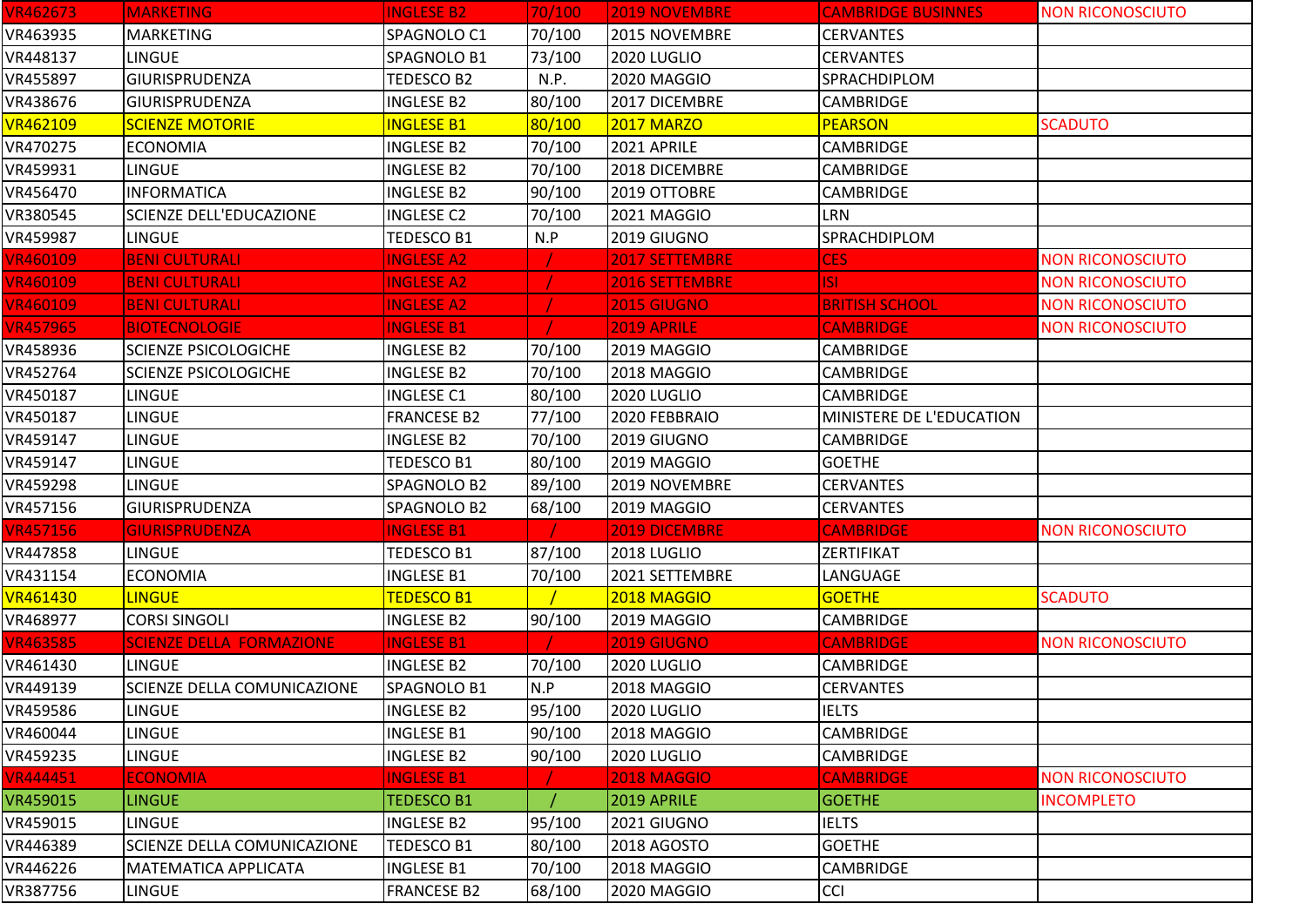| <b>VR472457</b> | <b>BENI CULTURALI</b>              | <b>INGLESE B1</b>  | 70/100 | <b>2017 GIUGNO</b>   | <b>CAMBRIDGE</b>          | <b>SCADUTO</b>          |
|-----------------|------------------------------------|--------------------|--------|----------------------|---------------------------|-------------------------|
| <b>VR465443</b> | <b>MARKETING</b>                   | <b>SPAGNOLO B1</b> |        | <b>2019 MAGGIO</b>   | <b>CERVANTES</b>          | <b>NON RICONOSCIUTO</b> |
| VR456673        | <b>INFORMATICA</b>                 | <b>INGLESE B2</b>  | 70/100 | 2019 OTTOBRE         | <b>CAMBRIDGE</b>          |                         |
| VR433547        | LETTERE                            | <b>INGLESE C1</b>  | 95/100 | 2021 APRILE          | <b>IELTS</b>              |                         |
| VR461342        | <b>LINGUE</b>                      | <b>INGLESE B2</b>  | 70/100 | 2020 LUGLIO          | <b>CAMBRIDGE</b>          |                         |
| VR461342        | <b>LINGUE</b>                      | SPAGNOLO B2        | 67/100 | 2019 NOVEMBRE        | <b>CERVANTES</b>          |                         |
| VR399999        | <b>ECONOMIA</b>                    | <b>INGLESE B1</b>  | 70/100 | 2020 OTTOBRE         | <b>CAMBRIDGE</b>          |                         |
| VR460469        | <b>ECONOMIA</b>                    | <b>INGLESE B2</b>  | 70/100 | 2020 FEBBRAIO        | <b>CAMBRIDGE</b>          |                         |
| VR422241        | <b>FORMAZIONE PRIMARIA</b>         | <b>INGLESE B2</b>  | 74/100 | 2020 DICEMBRE        | <b>ESB</b>                |                         |
| <b>VR475939</b> | <b>SCIENZE DELLA COMUNICAZIONE</b> | <b>INGLESE B2</b>  |        | 2020 DICEMBRE        | <b>CAMBRIDGE</b>          | <b>NON RICONOSCIUTO</b> |
| <b>VR456863</b> | <b>GIURISPRUDENZA</b>              | <b>INGLESE B1</b>  |        | <b>2019 GIUGNO</b>   | <b>CAMBRIDGE</b>          | <b>NON RICONOSCIUTO</b> |
| VR448165        | LINGUE                             | <b>INGLESE B2</b>  | 95/100 | 2019 MAGGIO          | <b>IELTS</b>              |                         |
| <b>VR456270</b> | LETTERE                            | <b>INGLESE B1</b>  |        | <b>2018 NOVEMBRE</b> | <b>CAMBRIDGE</b>          | <b>NON RICONOSCIUTO</b> |
| VR456628        | <b>INFORMATICA</b>                 | <b>INGLESE B2</b>  | 70/100 | 2019 LUGLIO          | <b>CAMBRIDGE</b>          |                         |
| VR458951        | LINGUE                             | <b>INGLESE B2</b>  | 70/100 | 2019 NOVEMBRE        | CAMBRIDGE                 |                         |
| VR458951        | <b>LINGUE</b>                      | <b>INGLESE C1</b>  | 70/100 | 2020 DICEMBRE        | <b>CAMBRIDGE</b>          |                         |
| VR447698        | LINGUE                             | <b>FRANCESE B2</b> | 67/100 | 2018 FEBBRAIO        | <b>ALLIANCE FRANCAISE</b> |                         |
| <b>VR461503</b> | <b>SCIENZE DELLA COMUNICAZIONE</b> | <b>INGLESE B2</b>  |        | 2017 DICEMBRE        | <b>CAMBRIDGE</b>          | <b>NON RICONOSCIUTO</b> |
| VR476973        | <b>LINGUE</b>                      | <b>INGLESE B2</b>  | 70/100 | 2021 GENNAIO         | <b>CAMBRIDGE</b>          |                         |
|                 | 1073845 FORMAZIONE PRIMARIA        | <b>INGLESE B2</b>  | 70/100 | 2021 MAGGIO          | <b>GATEHAUSE</b>          |                         |
| VR444868        | <b>ECONOMIA</b>                    | <b>INGLESE C1</b>  | 70/100 | 2020 OTTOBRE         | LANGUAGE                  |                         |
| VR410433        | <b>SERVIZI GIURIDICI</b>           | <b>INGLESE B1</b>  | 80/100 | 2020 SETTEMBRE       | <b>CAMBRIDGE</b>          |                         |
| VR458306        | <b>BENI CULTURALI</b>              | <b>INGLESE B2</b>  | 70/100 | 2019 MAGGIO          | <b>CAMBRIDGE</b>          |                         |
| VR458961        | <b>LINGUE</b>                      | <b>INGLESE B2</b>  | 70/100 | 2019 MAGGIO          | <b>CAMBRIDGE</b>          |                         |
| VR458947        | <b>SCIENZE DELL'EDUCAZIONE</b>     | <b>INGLESE B2</b>  | 90/100 | 2019 APRILE          | <b>CAMBRIDGE</b>          |                         |
| VR459516        | <b>LINGUE</b>                      | <b>INGLESE B2</b>  | 70/100 | 2019 MAGGIO          | <b>CAMBRIDGE</b>          |                         |
| <b>VR477443</b> | <b>LINGUE</b>                      | <b>INGLESE B1</b>  | 70/100 | 2017 MAGGIO          | <b>CAMBRIDGE</b>          | <b>SCADUTO</b>          |
| VR423797        | <b>BENI CULTURALI</b>              | <b>INGLESE B2</b>  | 72/100 | 2019 SETTEMBRE       | <b>BRITISH INSTITUTES</b> |                         |
| VR460031        | <b>LINGUE</b>                      | INGLESE B2         | 70/100 | 2019 APRILE          | CAMBRIDGE                 |                         |
| VR460031        | <b>LINGUE</b>                      | TEDESCO B1         | 73/100 | 2018 LUGLIO          | <b>GOETHE</b>             |                         |
| VR460791        | <b>ECONOMIA</b>                    | TEDESCO B1         | 75/100 | 2019 APRILE          | <b>GOETHE</b>             |                         |
| VR460791        | <b>ECONOMIA</b>                    | <b>INGLESE B2</b>  | 70/100 | 2019 MAGGIO          | <b>CAMBRIDGE</b>          |                         |
| VR464068        | <b>ECONOMIA</b>                    | <b>INGLESE B2</b>  | 70/100 | 2019 MAGGIO          | <b>CAMBRIDGE</b>          |                         |
| VR460332        | <b>SCIENZE MOTORIE</b>             | <b>INGLESE B2</b>  | 70/100 | 2019 APRILE          | <b>CAMBRIDGE</b>          |                         |
| VR451158        | <b>SCIENZE DELL'EDUCAZIONE</b>     | <b>INGLESE B2</b>  | 70/100 | 2019 MAGGIO          | <b>CAMBRIDGE</b>          |                         |
| VR476514        | PSICOLOGIA DELLA FORMAZIONE        | SPAGNOLO C1        | 83/100 | 2018 NOVEMBRE        | <b>CERVANTES</b>          |                         |
| VR464111        | <b>ECONOMIA</b>                    | <b>INGLESE B2</b>  | 70/100 | 2017 APRILE          | <b>CAMBRIDGE</b>          |                         |
| VR475974        | <b>LINGUE</b>                      | TEDESCO B1         | 82/100 | 2021 APRILE          | <b>GOETHE</b>             |                         |
| VR456435        | <b>INFORMATICA</b>                 | <b>INGLESE B2</b>  | 80/100 | 2019 APRILE          | <b>CAMBRIDGE</b>          |                         |
| VR456005        | <b>LETTERE</b>                     | SPAGNOLO B2        | 71/100 | 2017 NOVEMBRE        | <b>CERVANTES</b>          |                         |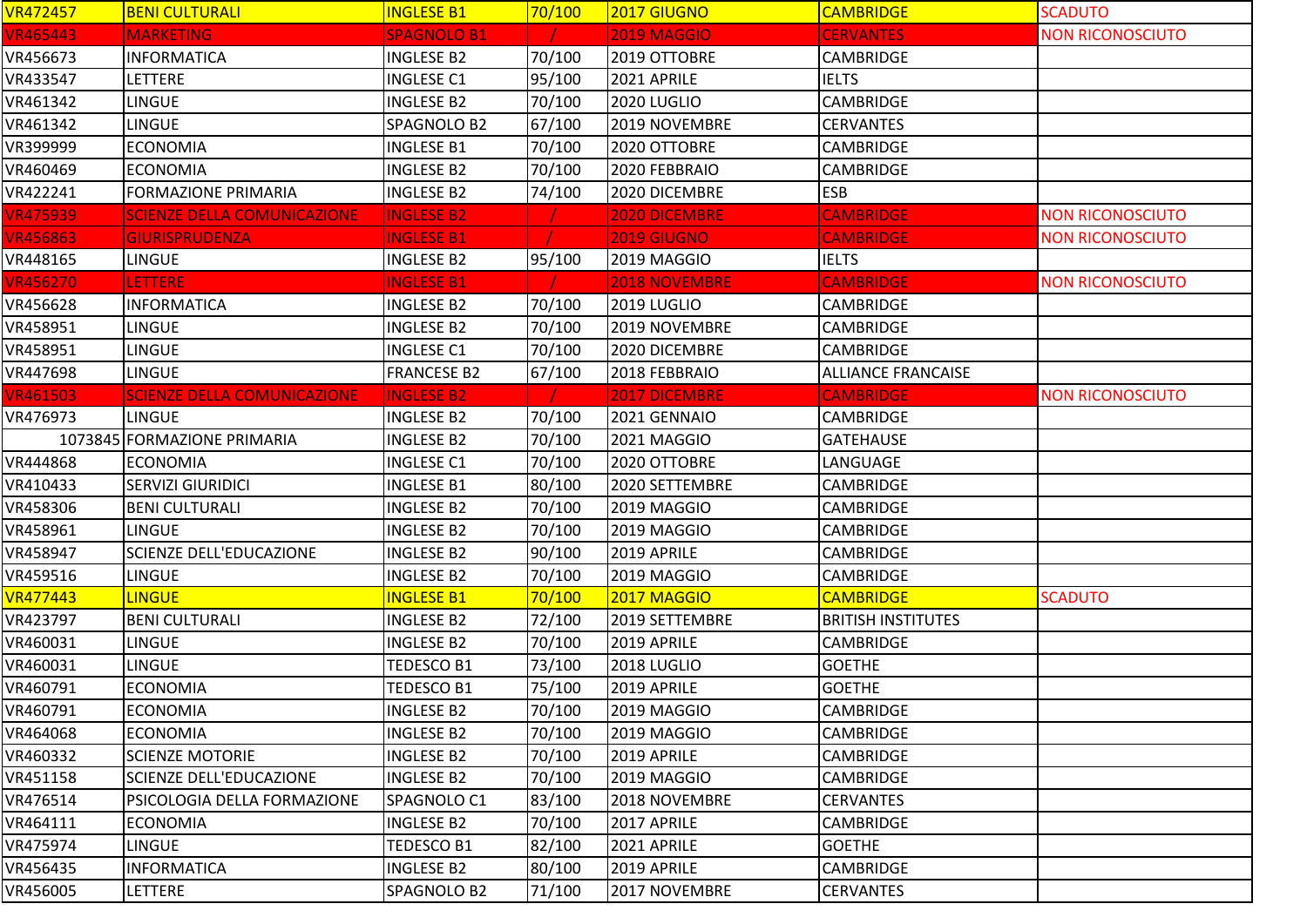| VR458165        | <b>BIOTECNOLOGIE</b>           | <b>INGLESE B2</b>  | 70/100 | 2019 NOVEMBRE       | <b>CAMBRIDGE</b>         |                         |
|-----------------|--------------------------------|--------------------|--------|---------------------|--------------------------|-------------------------|
| VR425939        | LINGUE                         | <b>INGLESE C1</b>  | 73/100 | 2020 DICEMBRE       | <b>TRINITY</b>           |                         |
| VR456144        | <b>MATEMATICA APPLICATA</b>    | <b>INGLESE B2</b>  | 80/100 | 2019 MAGGIO         | CAMBRIDGE                |                         |
| <b>VR459888</b> | <b>SCIENZE DELL'EDUCAZIONE</b> | <b>INGLESE B1</b>  | 70/100 | <b>2017 MAGGIO</b>  | <b>CAMBRIDGE</b>         | <b>SCADUTO</b>          |
| VR460608        | <b>ECONOMIA</b>                | <b>INGLESE B2</b>  | 70/100 | <b>2019 MARZO</b>   | <b>CAMBRIDGE</b>         |                         |
| VR459780        | LINGUE                         | <b>INGLESE B2</b>  | 90/100 | <b>2018 MARZO</b>   | <b>CAMBRIDGE</b>         |                         |
| VR444703        | <b>ECONOMIA</b>                | <b>INGLESE C1</b>  | 90/100 | 2018 MAGGIO         | CAMBRIDGE                |                         |
| VR446501        | <b>BIOTECNOLOGIE</b>           | <b>INGLESE B2</b>  | 70/100 | 2019 MAGGIO         | CAMBRIDGE                |                         |
| VR461642        | <b>ECONOMIA</b>                | <b>INGLESE B2</b>  | 70/100 | 2019 OTTOBRE        | <b>TRINITY</b>           |                         |
| VR459415        | <b>LINGUE</b>                  | <b>TEDESCO B1</b>  |        | <b>2017 GIUGNO</b>  | <b>SPRACHDIPLOM</b>      | <b>SCADUTO</b>          |
| VR460624        | <b>ECONOMIA</b>                | <b>INGLESE B2</b>  | 70/100 | 2019 APRILE         | <b>CAMBRIDGE</b>         |                         |
| VR475397        | LINGUE                         | <b>INGLESE C1</b>  | 80/100 | 2021 LUGLIO         | CAMBRIDGE                |                         |
| VR459038        | LINGUE                         | <b>INGLESE B2</b>  | 70/100 | 2020 GIUGNO         | <b>CAMBRIDGE</b>         |                         |
| VR449399        | LINGUE                         | SPAGNOLO B1        | 79/100 | 2018 NOVEMBRE       | <b>CERVANTES</b>         |                         |
| VR368108        | <b>GIURISPRUDENZA</b>          | <b>INGLESE B1</b>  | 70/100 | 2020 OTTOBRE        | <b>GATEHOUSE</b>         |                         |
| VR460739        | <b>ECONOMIA</b>                | <b>FRANCESE B1</b> | 75/100 | 2019 FEBBRAIO       | MINISTERE DE L'EDUCATION |                         |
| VR475767        | <b>LINGUE</b>                  | <b>INGLESE B2</b>  | 70/100 | <b>2020 LUGLIO</b>  | <b>CAMBRIDGE</b>         |                         |
| VR462847        | <b>SCIENZE MOTORIE</b>         | <b>INGLESE B2</b>  | 70/100 | 2019 GIUGNO         | <b>CAMBRIDGE</b>         |                         |
| <b>VR470321</b> | <b>ECONOMIA</b>                | <b>INGLESE B2</b>  | 90/100 | 2013 MAGGIO         | <b>CAMBRIDGE</b>         | <b>SCADUTO</b>          |
| VR455924        | <b>INFORMATICA</b>             | <b>INGLESE B2</b>  | 70/100 | 2019 GIUGNO         | <b>CAMBRIDGE</b>         |                         |
| VR470339        | <b>ECONOMIA</b>                | <b>INGLESE C1</b>  | 70/100 | 2021 GIUGNO         | <b>CAMBRIDGE</b>         |                         |
| VR460590        | <b>ECONOMIA</b>                | <b>INGLESE B2</b>  | 80/100 | 2020 LUGLIO         | <b>CAMBRIDGE</b>         |                         |
| VR455886        | <b>GIURISPRUDENZA</b>          | <b>INGLESE B2</b>  | 70/100 | 2019 NOVEMBRE       | <b>CAMBRIDGE</b>         |                         |
| VR461442        | SCIENZE DELL'EDUCAZIONE        | <b>INGLESE B1</b>  | 80/100 | 2021 GIUGNO         | CAMBRIDGE                |                         |
| <b>VR467341</b> | <b>SERVIZIO SOCIALE</b>        | <b>INGLESE B2</b>  | 70/100 | <b>2020 GENNAIO</b> | <b>OXFORD</b>            | <b>NON RICONOSCIUTO</b> |
| VR467341        | <b>SERVIZIO SOCIALE</b>        | <b>INGLESE B2</b>  |        | 2012 APRILE         | <b>TRINITY</b>           | <b>INCOMPLETO</b>       |
| VR459006        | LINGUE                         | TEDESCO B1         | 70/100 | 2018 MAGGIO         | <b>GOETHE</b>            |                         |
| VR459006        | LINGUE                         | SPAGNOLO B2        | 87/100 | 2019 NOVEMBRE       | <b>CERVANTES</b>         |                         |
| VR459006        | <b>LINGUE</b>                  | <b>INGLESE B2</b>  | 70/100 | <b>2020 LUGLIO</b>  | <b>CAMBRIDGE</b>         |                         |
| VR416554        | <b>ECONOMIA</b>                | <b>INGLESE B1</b>  | 80/100 | 2020 LUGLIO         | <b>GATEHOUSE</b>         |                         |
| VR459835        | LINGUE                         | SPAGNOLO B2        | 63/100 | 2018 NOVEMBRE       | <b>CERVANTES</b>         |                         |
| VR460439        | <b>BIOTECNOLOGIE</b>           | <b>INGLESE B2</b>  | 70/100 | <b>2016 MAGGIO</b>  | <b>CAMBRIDGE</b>         | <b>SCADUTO</b>          |
| VR459452        | SCIENZE DELLA COMUNICAZIONE    | SPAGNOLO B2        | 70/100 | 2019 MAGGIO         | <b>CERVANTES</b>         |                         |
| VR447826        | <b>LINGUE</b>                  | TEDESCO B1         | 66/100 | 2020 DICEMBRE       | <b>GOETHE</b>            |                         |
| VR458942        | <b>LINGUE</b>                  | <b>INGLESE B2</b>  | 70/100 | <b>2019 GIUGNO</b>  | <b>CAMBRIDGE</b>         |                         |
| VR458942        | <b>LINGUE</b>                  | SPAGNOLO B2        | 80/100 | 2019 MAGGIO         | <b>CERVANTES</b>         |                         |
| VR434740        | LINGUE                         | SPAGNOLO B2        | 91/100 | 2017 NOVEMBRE       | <b>CERVANTES</b>         |                         |
| VR430618        | <b>ECONOMIA</b>                | <b>INGLESE C1</b>  | 75/100 | 2021 MAGGIO         | <b>IELTS</b>             |                         |
| VR446084        | SCIENZE DELL'EDUCAZIONE        | <b>INGLESE B1</b>  | 70/100 | 2021 APRILE         | <b>GATEHOUSE</b>         |                         |
| VR450493        | PSICOLOGIA DELLA FORMAZIONE    | <b>INGLESE B2</b>  | 70/100 | 2021 APRILE         | <b>GATEHOUSE</b>         |                         |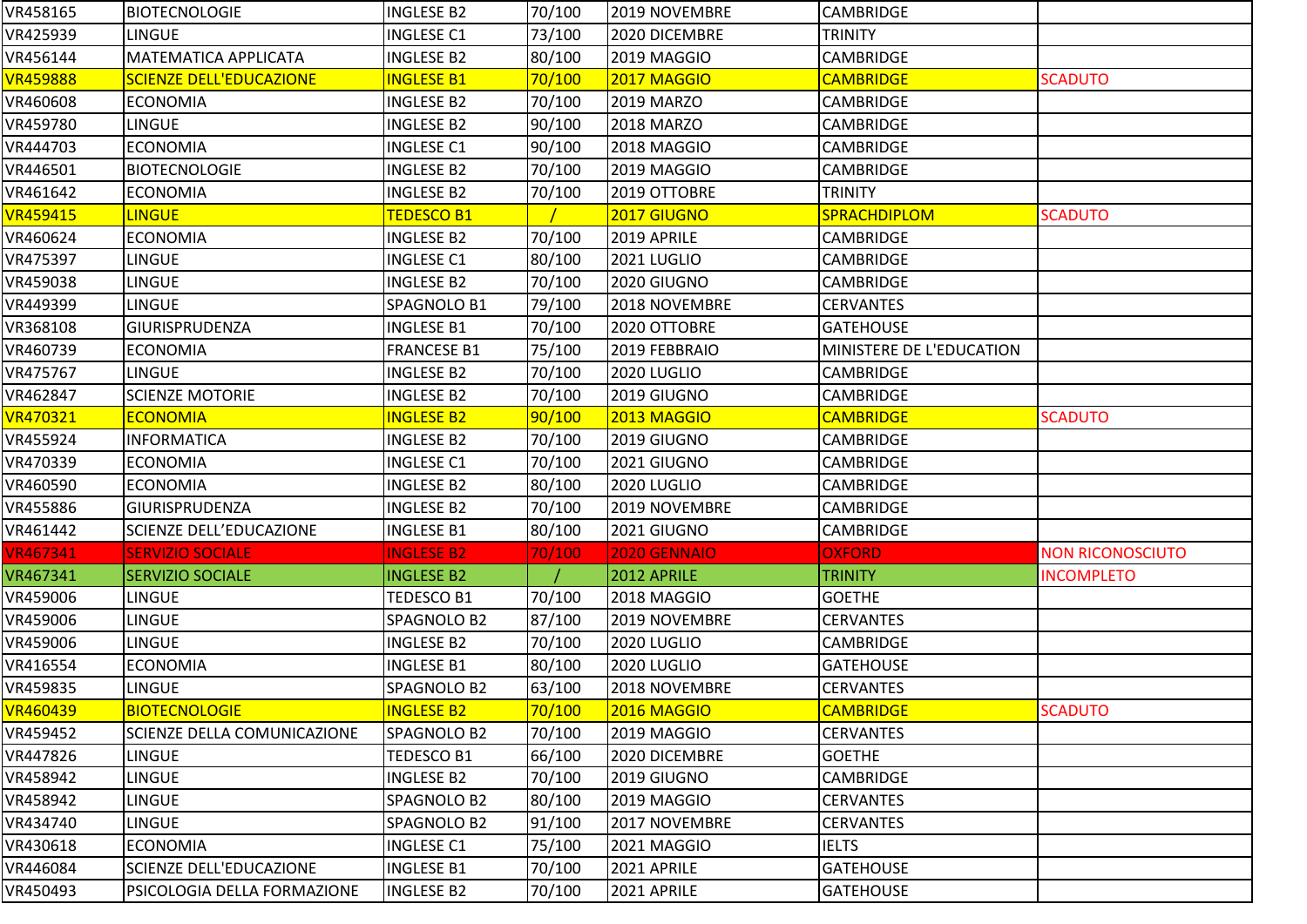| VR476496        | <b>SCIENZE DELLA COMUNICAZIONE</b> | <b>INGLESE B2</b>  | 95/100 | 2021 MAGGIO           | <b>IELTS</b>              |                         |
|-----------------|------------------------------------|--------------------|--------|-----------------------|---------------------------|-------------------------|
| VR460131        | SCIENZE DELL'EDUCAZIONE            | <b>INGLESE B1</b>  | 70/100 | 2019 DICEMBRE         | <b>CAMBRIDGE</b>          |                         |
| VR460937        | <b>ECONOMIA</b>                    | <b>INGLESE B2</b>  | 70/100 | 2019 GIUGNO           | <b>CAMBRIDGE</b>          |                         |
| <b>VR456019</b> | <b>GIURISPRUDENZA</b>              | <b>INGLESE B1</b>  |        | <b>2019 GIUGNO</b>    | <b>CAMBRIDGE</b>          | <b>NON RICONOSCIUTO</b> |
| VR459001        | <b>LINGUE</b>                      | SPAGNOLO B2        | 91/100 | 2018 MAGGIO           | <b>CERVANTES</b>          |                         |
| VR458934        | LINGUE                             | SPAGNOLO B2        | 75/100 | 2019 MAGGIO           | <b>CERVANTES</b>          |                         |
| VR463661        | <b>BIOTECNOLOGIE</b>               | <b>INGLESE B1</b>  | 70/100 | 2019 MAGGIO           | <b>CAMBRIDGE</b>          |                         |
| VR462329        | <b>SCIENZE MOTORIE</b>             | <b>INGLESE B1</b>  | 70/100 | 2018 DICEMBRE         | <b>CAMBRIDGE</b>          |                         |
| VR448343        | <b>ECONOMIA</b>                    | <b>INGLESE C1</b>  | 85/100 | 2021 MAGGIO           | <b>IELTS</b>              |                         |
| VR438955        | <b>GOVERNANCE DELL'EMERGENZA</b>   | <b>INGLESE B2</b>  | 80/100 | 2020 GIUGNO           | <b>ESB</b>                |                         |
| <b>VR416633</b> | <b>ECONOMIA</b>                    | <b>SPAGNOLO B1</b> |        | <b>2014 SETTEMBRE</b> | AIP.                      | <b>NON RICONOSCIUTO</b> |
| <b>VR475577</b> | <b>SCIENZE PSICOLOGICHE</b>        | <b>INGLESE B1</b>  |        | 2021 FEBBRAIO         | <b>CAMBRIDGE</b>          | <b>NON RICONOSCIUTO</b> |
| VR475202        | LINGUE                             | <b>INGLESE B2</b>  | 70/100 | 2019 GIUGNO           | <b>CAMBRIDGE</b>          |                         |
| VR459446        | <b>LINGUE</b>                      | SPAGNOLO B2        | 75/100 | 2018 NOVEMBRE         | <b>CERVANTES</b>          |                         |
| VR459446        | <b>LINGUE</b>                      | <b>INGLESE B2</b>  | 90/100 | 2018 MAGGIO           | <b>CAMBRIDGE</b>          |                         |
| VR458929        | <b>LINGUE</b>                      | <b>INGLESE B2</b>  | 85/100 | 2021 GIUGNO           | <b>TOEFL</b>              |                         |
| <b>VR475854</b> | <b>SCIENZE DELLA COMUNICAZIONE</b> | <b>INGLESE B2</b>  | 80/100 | <b>2017 MAGGIO</b>    | <b>CAMBRIDGE</b>          | <b>SCADUTO</b>          |
| VR475854        | SCIENZE DELLA COMUNICAZIONE        | <b>TEDESCO B2</b>  | N.P    | 2018 FEBBRAIO         | <b>SPRACHDIPLOM</b>       |                         |
| VR461437        | <b>SCIENZE PSICOLOGICHE</b>        | <b>INGLESE B1</b>  | 70/100 | <b>2019 MARZO</b>     | <b>CAMBRIDGE</b>          |                         |
| VR459284        | LINGUE                             | <b>INGLESE B2</b>  | 80/100 | 2020 SETTEMBRE        | CAMBRIDGE                 |                         |
| VR476905        | <b>LINGUE</b>                      | <b>INGLESE C1</b>  | 80/100 | 2021 APRILE           | <b>CAMBRIDGE</b>          |                         |
| VR461918        | <b>ECONOMIA</b>                    | <b>INGLESE B2</b>  | 70/100 | 2019 DICEMBRE         | <b>CAMBRIDGE</b>          |                         |
| VR460862        | <b>ECONOMIA</b>                    | <b>INGLESE B2</b>  | 80/100 | 2020 NOVEMBRE         | <b>CAMBRIDGE</b>          |                         |
| VR424334        | <b>LINGUE</b>                      | <b>FRANCESE C1</b> | 77/100 | 2021 FEBBRAIO         | <b>ALLIANCE FRANCAISE</b> |                         |
| VR434989        | LINGUE                             | SPAGNOLO C1        | 76/100 | 2017 NOVEMBRE         | <b>CERVANTES</b>          |                         |
| VR448143        | LINGUE                             | SPAGNOLO B2        | 70/100 | 2018 MAGGIO           | <b>CERVANTES</b>          |                         |
| VR459946        | <b>SCIENZE DELL'EDUCAZIONE</b>     | <b>INGLESE B1</b>  | 80/100 | 2020 GIUGNO           | <b>EDEXCEL</b>            |                         |
| VR456351        | <b>GIURISPRUDENZA</b>              | SPAGNOLO B1        | 81/100 | 2019 MAGGIO           | <b>CERVANTES</b>          |                         |
| VR455649        | <b>LINGUE</b>                      | <b>INGLESE C1</b>  | 75/100 | 2021 APRILE           | <b>TOEFL</b>              |                         |
| VR459690        | LINGUE                             | <b>INGLESE C1</b>  | 80/100 | 2019 MAGGIO           | <b>CAMBRIDGE</b>          |                         |
| VR459690        | <b>LINGUE</b>                      | SPAGNOLO B2        | 82/100 | 2019 NOVEMBRE         | <b>CERVANTES</b>          |                         |
| VR460743        | <b>ECONOMIA</b>                    | <b>INGLESE B2</b>  | 80/100 | 2020 LUGLIO           | <b>CAMBRIDGE</b>          |                         |
| VR463627        | <b>ECONOMIA</b>                    | <b>INGLESE C1</b>  | 95/100 | 2021 LUGLIO           | <b>IELTS</b>              |                         |
| <b>VR459105</b> | <b>LINGUE</b>                      | SPAGNOLO B1        | N.P.   | <b>2017 MAGGIO</b>    | <b>CERVANTES</b>          | <b>SCADUTO</b>          |
| VR459105        | <b>LINGUE</b>                      | SPAGNOLO B2        | 84/100 | 2019 MAGGIO           | <b>CERVANTES</b>          |                         |
| VR458248        | <b>BENI CULTURALI</b>              | <b>INGLESE B2</b>  | 70/100 | 2020 LUGLIO           | <b>CAMBRIDGE</b>          |                         |
| VR459609        | LINGUE                             | SPAGNOLO B2        | 84/100 | 2019 NOVEMBRE         | <b>CERVANTES</b>          |                         |
| VR459609        | <b>LINGUE</b>                      | <b>INGLESE B2</b>  | 70/100 | 2019 MAGGIO           | <b>CAMBRIDGE</b>          |                         |
| <b>VR475562</b> | <b>LINGUE</b>                      | <b>INGLESE B2</b>  | 70/100 | 2017 GIUGNO           | <b>CAMBRIDGE</b>          | <b>SCADUTO</b>          |
| VR475497        | <b>LINGUE</b>                      | <b>INGLESE C1</b>  | 70/100 | 2019 MARZO            | <b>CAMBRIDGE</b>          |                         |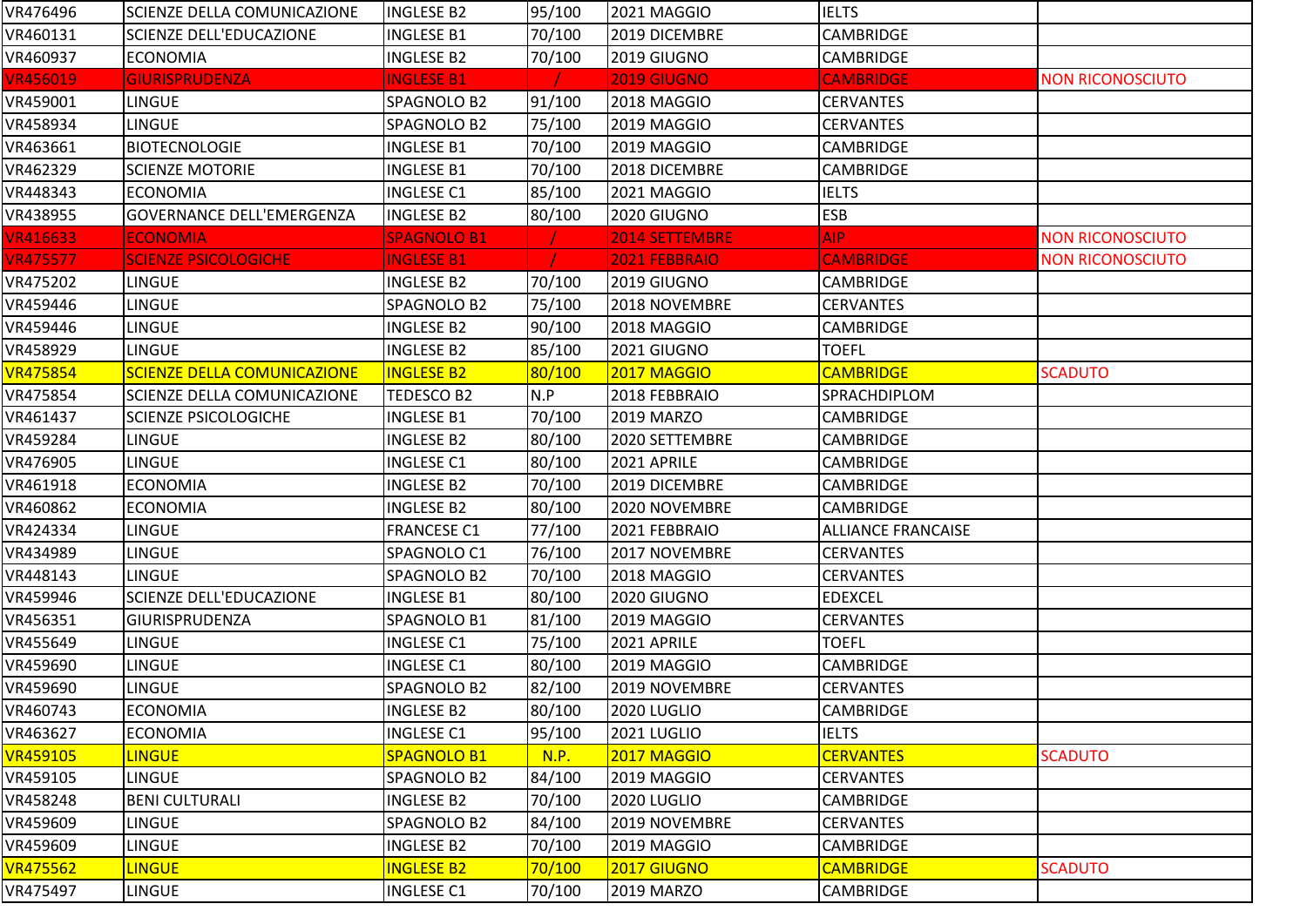| <b>VR475497</b> | <b>LINGUE</b>                  | <b>TEDESCO C1</b>  |        | 2019 FEBBRAIO        | <b>SPRACHDIPLOM</b>             | <b>NON RICONOSCIUTO</b> |
|-----------------|--------------------------------|--------------------|--------|----------------------|---------------------------------|-------------------------|
| VR461085        | <b>ECONOMIA</b>                | <b>TEDESCO B1</b>  | N.P    | 2018 MAGGIO          | SPRACHDIPLOM                    |                         |
| <b>VR476133</b> | <b>SCIENZE STORICHE</b>        | <b>TEDESCO B1</b>  |        | 2018 MAGGIO          | <b>SPRACHDIPLOM</b>             | <b>SCADUTO</b>          |
| <b>VR459580</b> | <b>SCIENZE DELL'EDUCAZIONE</b> | <b>INGLESE B1</b>  |        | 2019 APRILE          | <b>CAMBRIDGE</b>                | <b>NON RICONOSCIUTO</b> |
| VR447644        | <b>LINGUE</b>                  | <b>INGLESE C1</b>  | 80/100 | <b>2019 MAGGIO</b>   | <b>CAMBRIDGE</b>                |                         |
| <b>VR458009</b> | <b>SERVIZI GIURIDICI</b>       | <b>INGLESE B1</b>  |        | 2019 OTTOBRE         | <b>CAMBRIDGE</b>                | <b>NON RICONOSCIUTO</b> |
| VR436027        | PSICOLOGIA DELLA FORMAZIONE    | <b>INGLESE B2</b>  | 70/100 | 2021 MARZO           | LANGUAGE                        |                         |
| VR466753        | <b>GIURISPRUDENZA</b>          | <b>INGLESE B2</b>  | 70/100 | 2019 MAGGIO          | CAMBRIDGE                       |                         |
| VR458002        | <b>INFORMATICA</b>             | <b>INGLESE B1</b>  | 90/100 | 2019 MARZO           | <b>CAMBRIDGE</b>                |                         |
| VR423595        | <b>SERVIZI GIURIDICI</b>       | <b>INGLESE B1</b>  |        | 2021 APRILE          | <b>LANGUAGE</b>                 | <b>INCOMPLETO</b>       |
| <b>VR463179</b> | <b>FORMAZIONE PRIMARIA</b>     | <b>INGLESE B2</b>  | 70/100 | 2015 MAGGIO          | <b>CAMBRIDGE</b>                | <b>SCADUTO</b>          |
| <b>VR448276</b> | <b>LINGUE</b>                  | <b>FRANCESE B1</b> | 87/100 | 2018 MAGGIO          | <b>ALLIANCE FRANCAISE</b>       | <b>SCADUTO</b>          |
| VR462096        | <b>SCIENZE MOTORIE</b>         | <b>INGLESE B2</b>  | 70/100 | 2018 APRILE          | CAMBRIDGE                       |                         |
| VR462096        | <b>SCIENZE MOTORIE</b>         | <b>TEDESCO B1</b>  |        | 2018 NOVEMBRE        | <b>GOETHE</b>                   | <b>INCOMPLETO</b>       |
| VR476787        | <b>LINGUE</b>                  | <b>INGLESE C1</b>  | 80/100 | 2021 LUGLIO          | <b>CAMBRIDGE</b>                |                         |
| <b>VR465087</b> | <b>MARKETING</b>               | <b>FRANCESE B1</b> | 62/100 | 2014 FEBBRAIO        | <b>MINISTERE DE L'EDUCATION</b> | <b>SCADUTO</b>          |
| <b>VR465087</b> | <b>MARKETING</b>               | <b>TEDESCO C1</b>  | 64/100 | 2013 NOVEMBRE        | <b>GOETHE</b>                   | <b>SCADUTO</b>          |
| <b>VR465087</b> | <b>MARKETING</b>               | <b>INGLESE B1</b>  | 70/100 | 2013 DICEMBRE        | <b>CAMBRIDGE</b>                | <b>SCADUTO</b>          |
| VR455976        | <b>LETTERE</b>                 | <b>INGLESE B2</b>  | 70/100 | 2019 MAGGIO          | <b>CAMBRIDGE</b>                |                         |
| VR476611        | LINGUE                         | <b>INGLESE B2</b>  | 70/100 | 2020 DICEMBRE        | CAMBRIDGE                       |                         |
| VR450604        | PSICOLOGIA PER LA FORMAZIONE   | <b>INGLESE B2</b>  | 70/100 | 2021 SETTEMBRE       | LANGUAGE                        |                         |
| VR464231        | <b>ECONOMIA</b>                | <b>INGLESE B1</b>  | 70/100 | 2020 LUGLIO          | <b>CAMBRIDGE</b>                |                         |
| VR456645        | <b>INFORMATICA</b>             | <b>INGLESE B2</b>  | 80/100 | 2019 APRILE          | <b>CAMBRIDGE</b>                |                         |
| VR476770        | SCIENZE DELLA COMUNICAZIONE    | <b>INGLESE B2</b>  | 70/100 | 2020 DICEMBRE        | <b>CAMBRIDGE</b>                |                         |
| VR442427        | <b>ECONOMIA</b>                | <b>INGLESE B2</b>  | 80/100 | 2019 MAGGIO          | <b>CAMBRIDGE</b>                |                         |
| VR459940        | <b>LINGUE</b>                  | <b>TEDESCO B2</b>  | 73/100 | 2019 GIUGNO          | <b>GOETHE</b>                   |                         |
| VR459940        | <b>LINGUE</b>                  | <b>INGLESE B2</b>  | 70/100 | 2020 LUGLIO          | <b>CAMBRIDGE</b>                |                         |
| VR447510        | <b>LINGUE</b>                  | <b>FRANCESE B2</b> | 61/100 | 2017 NOVEMBRE        | <b>ALLIANCE FRANCAISE</b>       |                         |
| VR462774        | <b>SCIENZE MOTORIE</b>         | <b>INGLESE B2</b>  | 70/100 | 2018 DICEMBRE        | <b>CAMBRIDGE</b>                |                         |
| VR456263        | <b>INFORMATICA</b>             | <b>INGLESE B2</b>  | 80/100 | 2018 MAGGIO          | CAMBRIDGE                       |                         |
| VR456255        | <b>BENI CULTURALI</b>          | <b>INGLESE B1</b>  | 70/100 | 2019 MARZO           | <b>CAMBRIDGE</b>                |                         |
| VR429158        | <b>ECONOMIA</b>                | <b>TEDESCO B2</b>  | 71/100 | 2018 MAGGIO          | <b>GOETHE</b>                   |                         |
| VR461747        | <b>SCIENZE DELL'EDUCAZIONE</b> | <b>INGLESE B1</b>  | 70/100 | 2019 GIUGNO          | <b>CAMBRIDGE</b>                |                         |
| VR459810        | SCIENZE DELLA COMUNICAZIONE    | <b>INGLESE B2</b>  | 90/100 | 2019 MAGGIO          | <b>CAMBRIDGE</b>                |                         |
| VR447660        | <b>LINGUE</b>                  | <b>FRANCESE B2</b> | 63/100 | 2019 FEBBRAIO        | <b>ALLIANCE FRANCAISE</b>       |                         |
| <b>VR460947</b> | <b>SCIENZE VINICOLE</b>        | <b>INGLESE B1</b>  |        | <b>2020 NOVEMBRE</b> | <b>CAMBRIDGE</b>                | <b>NON RICONOSCIUTO</b> |
| VR457190        | <b>BENI CULTURALI</b>          | <b>INGLESE B2</b>  | 70/100 | 2019 MAGGIO          | <b>CAMBRIDGE</b>                |                         |
| VR461521        | <b>LINGUE</b>                  | SPAGNOLO B2        | 86/100 | 2019 MAGGIO          | <b>CERVANTES</b>                |                         |
| VR460057        | LINGUE                         | SPAGNOLO B2        | 91/100 | 2019 NOVEMBRE        | <b>CERVANTES</b>                |                         |
| VR460057        | <b>LINGUE</b>                  | <b>TEDESCO B1</b>  | 78/100 | 2019 MAGGIO          | <b>GOETHE</b>                   |                         |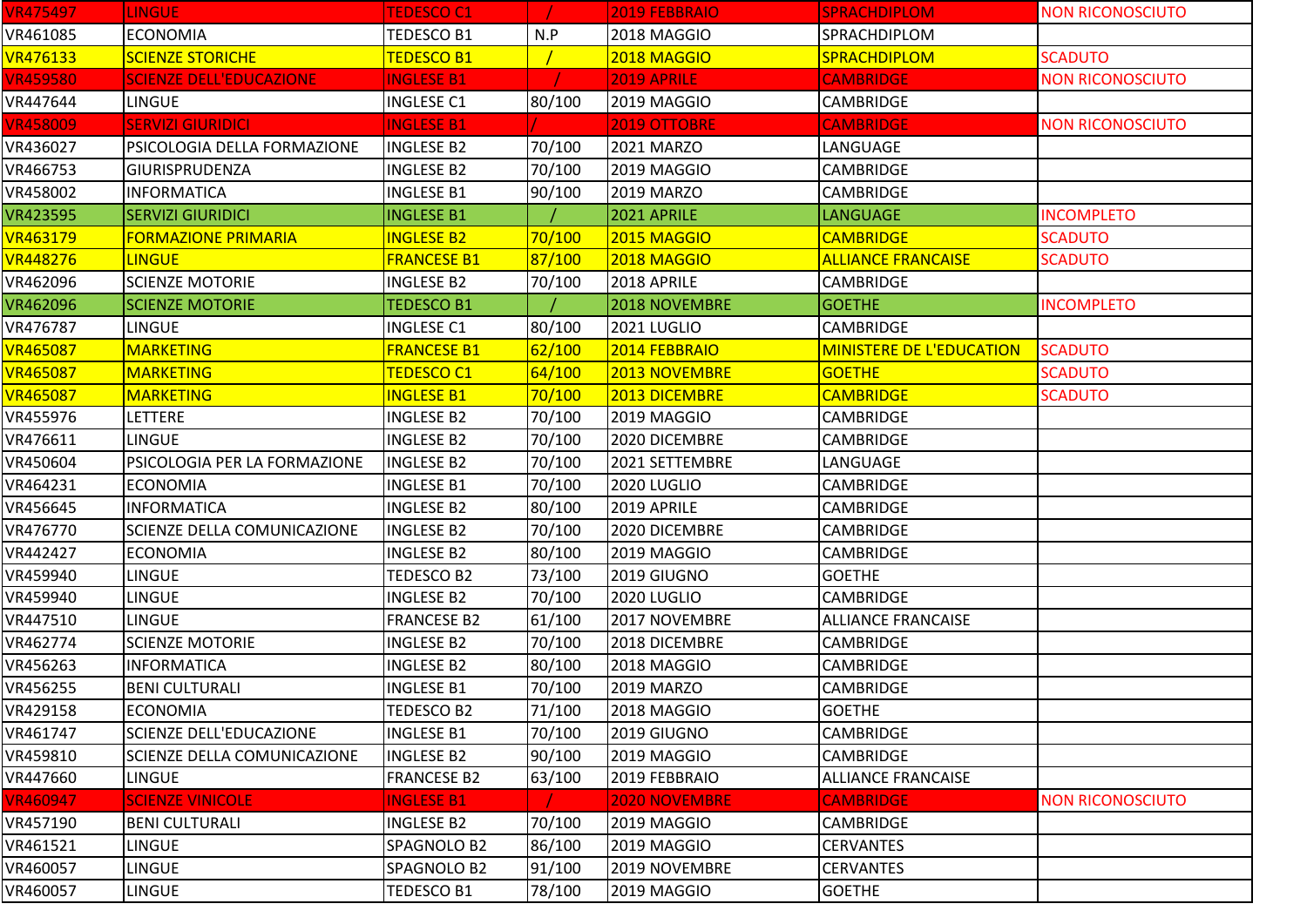| VR457516        | <b>BIOTECNOLOGIE</b>              | <b>INGLESE B2</b>  | 70/100 | 2018 DICEMBRE        | CAMBRIDGE                       |                         |
|-----------------|-----------------------------------|--------------------|--------|----------------------|---------------------------------|-------------------------|
| VR457516        | <b>BIOTECNOLOGIE</b>              | TEDESCO B1         | N.P.   | 2019 MAGGIO          | SPRACHDIPLOM                    |                         |
| VR459899        | <b>LINGUE</b>                     | TEDESCO B2         | 77/100 | 2018 APRILE          | <b>GOETHE</b>                   |                         |
| VR472115        | <b>LETTERE</b>                    | <b>INGLESE B1</b>  | 90/100 | 2020 GIUGNO          | <b>CAMBRIDGE</b>                |                         |
| <b>VR476711</b> | <b>LINGUE</b>                     | <b>INGLESE B1</b>  |        | 2020 SETTEMBRE       | <b>CAMBRIDGE</b>                | <b>NON RICONOSCIUTO</b> |
| VR461096        | <b>ECONOMIA</b>                   | <b>FRANCESE B1</b> | 75/100 | 2020 FEBBRAIO        | <b>ALLIANCE FRANCAISE</b>       |                         |
| VR459691        | <b>LINGUE</b>                     | TEDESCO B1         | 79/100 | 2019 MAGGIO          | <b>GOETHE</b>                   |                         |
| VR457363        | GIURISPRUDENZA                    | <b>FRANCESE B1</b> | 81/100 | 2019 FEBBRAIO        | MINISTERE DE L'EDUCATION        |                         |
| VR477739        | <b>SCIENZE PSICOLOGICHE</b>       | <b>INGLESE B1</b>  | 70/100 | 2019 DICEMBRE        | <b>CAMBRIDGE</b>                |                         |
| VR388487        | <b>GIURISPRUDENZA</b>             | <b>INGLESE B2</b>  | 70/100 | 2017 GIUGNO          | <b>CAMBRIDGE</b>                |                         |
| VR475341        | <b>LINGUE</b>                     | INGLESE B2         | 70/100 | 2021 MAGGIO          | CAMBRIDGE                       |                         |
| <b>VR449745</b> | <b>SCIENZE MOTORIE</b>            | <b>INGLESE B1</b>  |        | <b>2018 NOVEMBRE</b> | <b>CAMBRIDGE</b>                | <b>NON RICONOSCIUTO</b> |
| VR456618        | <b>BIOTECNOLOGIE</b>              | <b>INGLESE B2</b>  | 90/100 | 2017 MARZO           | <b>CAMBRIDGE</b>                |                         |
| <b>VR456618</b> | <b>BIOTECNOLOGIE</b>              | <b>TEDESCO B1</b>  |        | <b>2017 MARZO</b>    | <b>GOETHE</b>                   | <b>SCADUTO</b>          |
| VR430432        | <b>SERVIZI GIURIDICI</b>          | TEDESCO B1         | 69/100 | 2018 DICEMBRE        | ZERTIFIKAT                      |                         |
| VR459509        | SCIENZE DELLA COMUNICAZIONE       | <b>INGLESE C1</b>  | 85/100 | 2020 LUGLIO          | <b>IELTS</b>                    |                         |
| VR459509        | SCIENZE DELLA COMUNICAZIONE       | TEDESCO B2         | N.P    | 2020 FEBBRAIO        | SPRACHDIPLOM                    |                         |
| VR447409        | LINGUE                            | <b>FRANCESE B1</b> | 66/100 | 2018 FEBBRAIO        | <b>ALLIANCE FRANCAISE</b>       |                         |
| VR459744        | <b>LINGUE</b>                     | <b>INGLESE B2</b>  | 70/100 | 2020 SETTEMBRE       | CAMBRIDGE                       |                         |
| VR460467        | <b>ECONOMIA</b>                   | <b>INGLESE B2</b>  | 70/100 | 2017 NOVEMBRE        | CAMBRIDGE                       |                         |
| VR420504        | SCIENZE DELLA COMUNICAZIONE       | <b>INGLESE B2</b>  | 74/100 | 2021 FEBBRAIO        | <b>GATEHOUSE</b>                |                         |
| VR460615        | <b>ECONOMIA</b>                   | <b>INGLESE B1</b>  | 70/100 | 2018 OTTOBRE         | <b>CAMBRIDGE</b>                |                         |
| <b>VR459511</b> | <b>MANAGEMENT E STATEGIA D'IM</b> | <b>INGLESE B2</b>  | 70/100 | <b>2016 MARZO</b>    | <b>CAMBRIDGE</b>                | <b>SCADUTO</b>          |
| VR423440        | <b>LINGUE</b>                     | <b>INGLESE C1</b>  | 70/100 | 2021 APRILE          | <b>GATEHOUSE</b>                |                         |
| VR461397        | LINGUE                            | <b>INGLESE B1</b>  | 80/100 | 2019 MAGGIO          | CAMBRIDGE                       |                         |
| VR459632        | LINGUE                            | <b>INGLESE B2</b>  | 80/100 | 2019 FEBBRAIO        | CAMBRIDGE                       |                         |
| VR459052        | LINGUE                            | <b>INGLESE B2</b>  | 70/100 | 2020 LUGLIO          | CAMBRIDGE                       |                         |
| VR459052        | LINGUE                            | TEDESCO B1         | 65/100 | 2019 MAGGIO          | <b>GOETHE</b>                   |                         |
| <b>VR459052</b> | <b>LINGUE</b>                     | <b>FRANCESE B1</b> | 62/100 | <b>2017 MAGGIO</b>   | <b>MINISTERE DE L'EDUCATION</b> | <b>SCADUTO</b>          |
| VR456989        | <b>SERVIZI GIURIDICI</b>          | TEDESCO B2         | N.P.   | 2017 MARZO           | SPRACHDIPLOM                    |                         |
| VR426819        | <b>GOVERNANCE DELL'EMERGENZA</b>  | <b>INGLESE B1</b>  | 75/100 | 2021 MARZO           | <b>TRINITY</b>                  |                         |
| VR460478        | <b>ECONOMIA</b>                   | <b>INGLESE B1</b>  | 70/100 | 2018 NOVEMBRE        | <b>CAMBRIDGE</b>                |                         |
| VR453614        | <b>FORMAZIONE PRIMARIA</b>        | SPAGNOLO B2        | 65/100 | 2018 APRILE          | <b>CERVANTES</b>                |                         |
| VR456588        | <b>BENI CULTURALI</b>             | <b>INGLESE B1</b>  | 70/100 | 2019 APRILE          | <b>CAMBRIDGE</b>                |                         |
| <b>VR461207</b> | <b>ECONOMIA</b>                   | <b>INGLESE B1</b>  |        | 2020 FEBBRAIO        | <b>CAMBRIDGE</b>                | <b>NON RICONOSCIUTO</b> |
| VR458227        | <b>ECONOMIA</b>                   | <b>INGLESE B2</b>  | 78/100 | 2019 DICEMBRE        | <b>TRINITY</b>                  |                         |
| TN222806        | <b>SCIENZE STORICHE</b>           | INGLESE B2         | 65/100 | 2018 SETTEMBRE       | <b>IELTS</b>                    |                         |
| VR470305        | <b>ECONOMIA</b>                   | <b>INGLESE B2</b>  | 70/100 | 2020 LUGLIO          | CAMBRIDGE                       |                         |
| VR464741        | <b>SCIENZE PSICOLOGICHE</b>       | <b>FRANCESE B2</b> | 90/100 | 2021 GIUGNO          | <b>CCI</b>                      |                         |
| VR459318        | <b>LINGUE</b>                     | INGLESE B2         | 70/100 | 2019 MARZO           | <b>CAMBRIDGE</b>                |                         |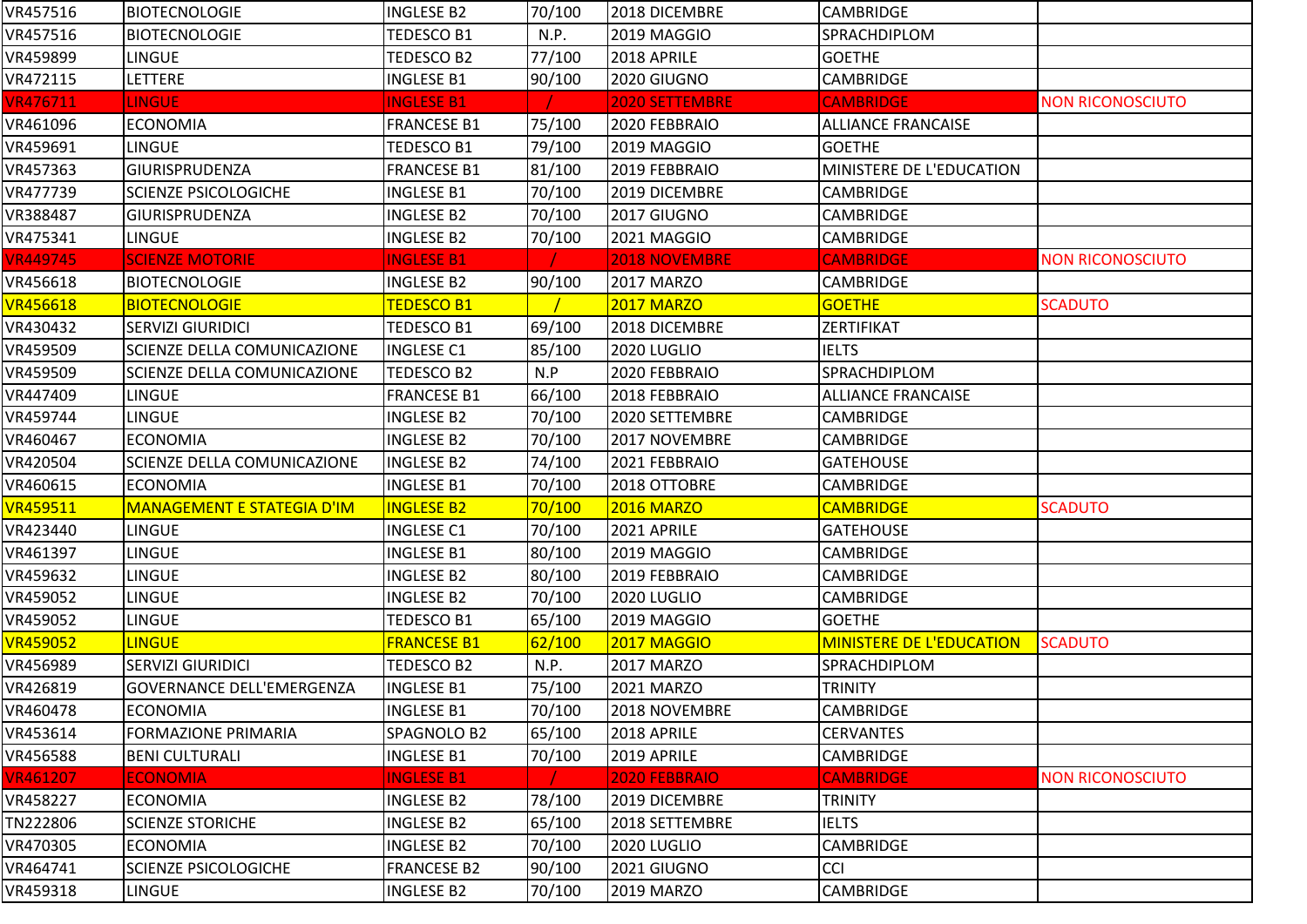| <b>VR459318</b> | <b>LINGUE</b>               | <b>INGLESE B2</b>  |        | 2019 SETTEMBRE | <b>WEBRIDGE</b>           | <b>NON RICONOSCIUTO</b> |
|-----------------|-----------------------------|--------------------|--------|----------------|---------------------------|-------------------------|
| VR459852        | <b>LINGUE</b>               | <b>INGLESE B2</b>  | 70/100 | 2019 APRILE    | <b>CAMBRIDGE</b>          |                         |
| VR459664        | <b>LINGUE</b>               | SPAGNOLO B2        | 88/100 | 2020 LUGLIO    | <b>CERVANTES</b>          |                         |
| VR462175        | <b>SCIENZE MOTORIE</b>      | <b>INGLESE B2</b>  | 70/100 | 2019 MAGGIO    | <b>CAMBRIDGE</b>          |                         |
| VR456098        | <b>SERVIZI GIURIDICI</b>    | <b>INGLESE B1</b>  | 70/100 | 2019 MARZO     | <b>CAMBRIDGE</b>          |                         |
| VR352529        | <b>ECONOMIA</b>             | RUSSO B1           | 81/100 | 2019 DICEMBRE  | TRKI                      |                         |
| VR450176        | <b>LINGUE</b>               | TEDESCO B2         | N.P.   | 2019 FEBBRAIO  | SPRACHDIPLOM              |                         |
| VR460176        | <b>LINGUE</b>               | SPAGNOLO C1        | 67/100 | 2019 MAGGIO    | <b>CERVANTES</b>          |                         |
| VR460058        | <b>SCIENZE PSICOLOGICHE</b> | <b>INGLESE B2</b>  | 70/100 | 2019 MAGGIO    | CAMBRIDGE                 |                         |
| VR461555        | <b>SCIENZE PSICOLOGICHE</b> | <b>INGLESE B1</b>  | 70/100 | 2019 OTTOBRE   | <b>CAMBRIDGE</b>          |                         |
| VR477468        | <b>LINGUE</b>               | <b>INGLESE B2</b>  | 70/100 | 2021 MAGGIO    | <b>CAMBRIDGE</b>          |                         |
| VR458997        | <b>LINGUE</b>               | <b>INGLESE C1</b>  | 70/100 | 2019 MAGGIO    | <b>CAMBRIDGE</b>          |                         |
| VR456008        | <b>INFORMATICA</b>          | <b>INGLESE B2</b>  | 70/100 | 2019 GIUGNO    | <b>CAMBRIDGE</b>          |                         |
| VR459485        | <b>LINGUE</b>               | <b>FRANCESE B1</b> | 86/100 | 2018 MAGGIO    | MINISTERE DE L'EDUCATION  |                         |
| VR459485        | LINGUE                      | <b>INGLESE B2</b>  | 70/100 | 2019 MAGGIO    | <b>CAMBRIDGE</b>          |                         |
| VR457816        | <b>BIOTECNOLOGIE</b>        | <b>INGLESE B2</b>  | 70/100 | 2019 DICEMBRE  | <b>CAMBRIDGE</b>          |                         |
| VR436421        | <b>FORMAZIONE PRIMARIA</b>  | SPAGNOLO C1        | 87/100 | 2018 MAGGIO    | <b>CERVANTES</b>          |                         |
| VR470578        | <b>ECONOMIA</b>             | <b>INGLESE B2</b>  | 70/100 | 2021 FEBBRAIO  | <b>CAMBRIDGE</b>          |                         |
| VR460851        | <b>ECONOMIA</b>             | <b>INGLESE B2</b>  | 70/100 | 2020 LUGLIO    | <b>CAMBRIDGE</b>          |                         |
| VR421424        | <b>LINGUE</b>               | <b>INGLESE C1</b>  | 70/100 | 2021 MARZO     | <b>CAMBRIDGE</b>          |                         |
| VR477414        | <b>BIOTECNOLOGIE</b>        | <b>INGLESE B2</b>  | 70/100 | 2021 MAGGIO    | <b>CAMBRIDGE</b>          |                         |
| VR448273        | <b>LINGUE</b>               | TEDESCO B1         | 82/100 | 2018 LUGLIO    | <b>GOETHE</b>             |                         |
| VR419597        | <b>LINGUE</b>               | <b>INGLESE C1</b>  | 70/100 | 2021 MAGGIO    | <b>GATEHOUSE</b>          |                         |
| VR419597        | <b>LINGUE</b>               | <b>INGLESE C1</b>  | 70/100 | 2021 MAGGIO    | <b>GATEHOUSE</b>          |                         |
| VR398883        | <b>SERVIZI GIURIDICI</b>    | <b>INGLESE B1</b>  | 80/100 | 2021 GIUGNO    | <b>CAMBRIDGE</b>          |                         |
| VR461044        | <b>ECONOMIA</b>             | <b>INGLESE B2</b>  | 70/100 | 2019 MAGGIO    | <b>CAMBRIDGE</b>          |                         |
| VR461242        | <b>ECONOMIA</b>             | <b>INGLESE C1</b>  | 70/100 | 2019 MAGGIO    | <b>CAMBRIDGE</b>          |                         |
| <b>VR443902</b> | <b>ECONOMIA</b>             | <b>INGLESE B1</b>  |        | 2019 GIUGNO    | <b>CAMBRIDGE</b>          | <b>NON RICONOSCIUTO</b> |
| VR425334        | <b>LINGUE</b>               | <b>FRANCESE B1</b> | 79/100 | 2021 APRILE    | <b>ALLIANCE FRANCAISE</b> |                         |
| VR459807        | <b>LINGUE</b>               | SPAGNOLO B2        | 74/100 | 2019 MAGGIO    | <b>CERVANTES</b>          |                         |
| VR459807        | <b>LINGUE</b>               | TEDESCO B1         | 76/100 | 2019 AGOSTO    | <b>ZERTIFIKAT</b>         |                         |
| VR460804        | <b>ECONOMIA</b>             | <b>INGLESE B2</b>  | 70/100 | 2019 APRILE    | <b>CAMBRIDGE</b>          |                         |
| VR442622        | <b>ECONOMIA</b>             | <b>INGLESE B1</b>  | 70/100 | 2019 FEBBRAIO  | <b>CAMBRIDGE</b>          |                         |
| VR475106        | <b>LINGUE</b>               | <b>INGLESE C1</b>  | 85/100 | 2018 APRILE    | <b>IELTS</b>              |                         |
| VR463400        | <b>FORMAZIONE PRIMARIA</b>  | <b>INGLESE B2</b>  | 70/100 | 2019 MAGGIO    | <b>CAMBRIDGE</b>          |                         |
| VR468652        | <b>CORSI SINGOLI</b>        | <b>INGLESE C1</b>  | 70/100 | 2021 FEBBRAIO  | <b>CAMBRIDGE</b>          |                         |
| VR419546        | <b>LINGUE</b>               | <b>FRANCESE C1</b> | 76/100 | 2020 DICEMBRE  | <b>ALLIANCE FRANCAISE</b> |                         |
| VR475867        | <b>SCIENZE PSICOLOGICHE</b> | <b>INGLESE B2</b>  | 70/100 | 2017 DICEMBRE  | <b>CAMBRIDGE</b>          |                         |
| VR463748        | <b>LINGUE</b>               | <b>INGLESE C1</b>  | 75/100 | 2017 AGOSTO    | <b>IELTS</b>              |                         |
| VR460503        | <b>ECONOMIA</b>             | SPAGNOLO B2        | 80/100 | 2019 NOVEMBRE  | <b>CERVANTES</b>          |                         |